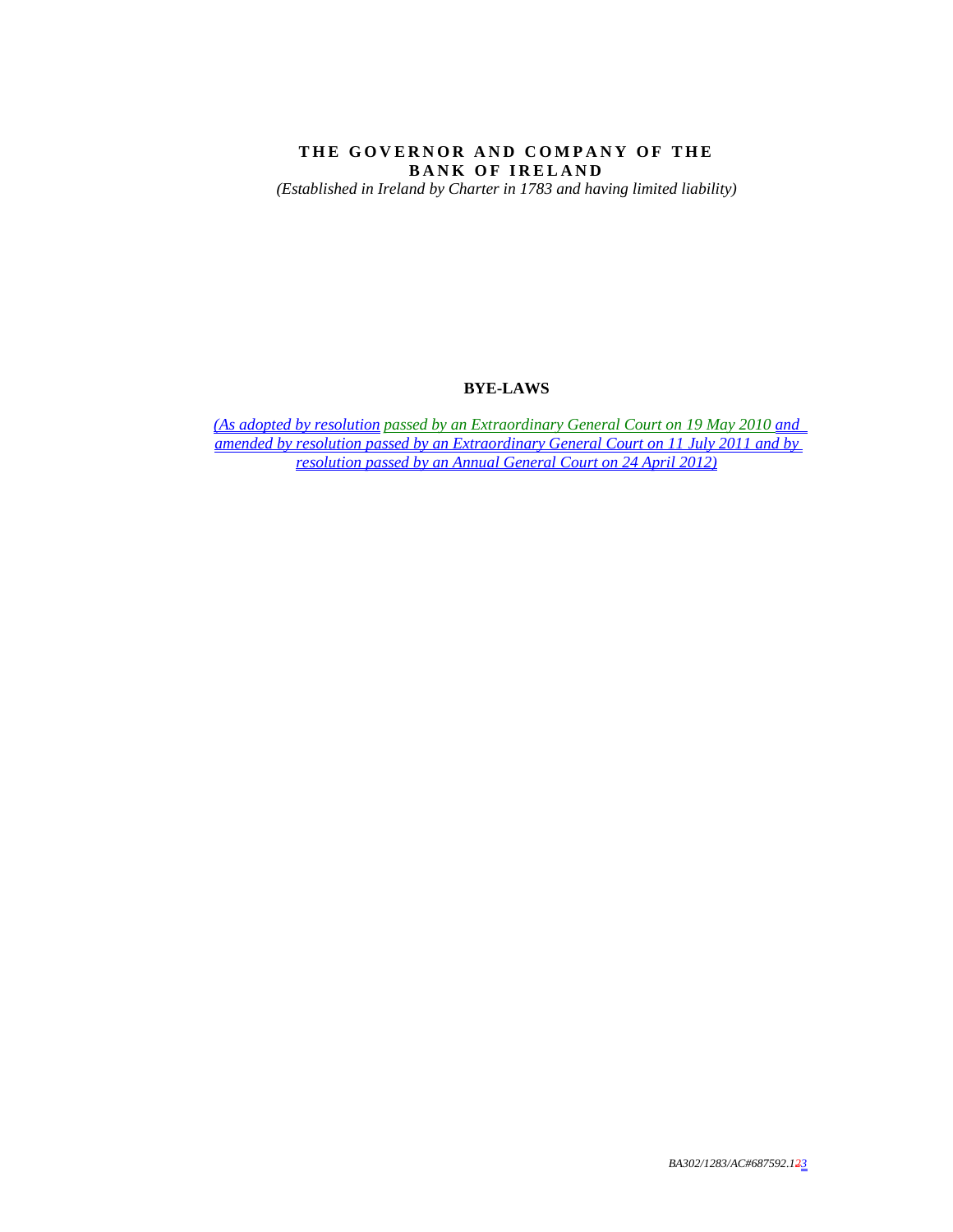# **CONTENTS**

| Number<br>of<br>Bye-Law |                                                                  | Page<br>Number |
|-------------------------|------------------------------------------------------------------|----------------|
|                         |                                                                  |                |
|                         |                                                                  |                |
| 1.                      |                                                                  |                |
| 2.                      | Conflict between provisions of Bye-Laws and those of Charter  12 |                |
|                         |                                                                  |                |
| 3.                      |                                                                  |                |
| $\overline{4}$ .        |                                                                  |                |
| 5.                      |                                                                  |                |
| 6.                      |                                                                  |                |
| 7.                      |                                                                  |                |
| 8.                      |                                                                  |                |
| 9.                      |                                                                  |                |
| 10.                     |                                                                  |                |
|                         |                                                                  |                |
| 11.                     |                                                                  |                |
|                         |                                                                  |                |
| 12.                     |                                                                  |                |
|                         |                                                                  |                |
| 13.                     |                                                                  |                |
| 14.                     |                                                                  |                |
| 15.                     |                                                                  |                |
| 16.                     |                                                                  |                |
|                         |                                                                  |                |
|                         |                                                                  |                |
| 18.                     |                                                                  |                |
| 19.                     |                                                                  |                |
| 20.                     |                                                                  |                |
| 21.                     |                                                                  |                |
| 22.                     |                                                                  |                |
|                         |                                                                  |                |
| 23.                     |                                                                  |                |
| 24.                     |                                                                  |                |
| 25.                     |                                                                  |                |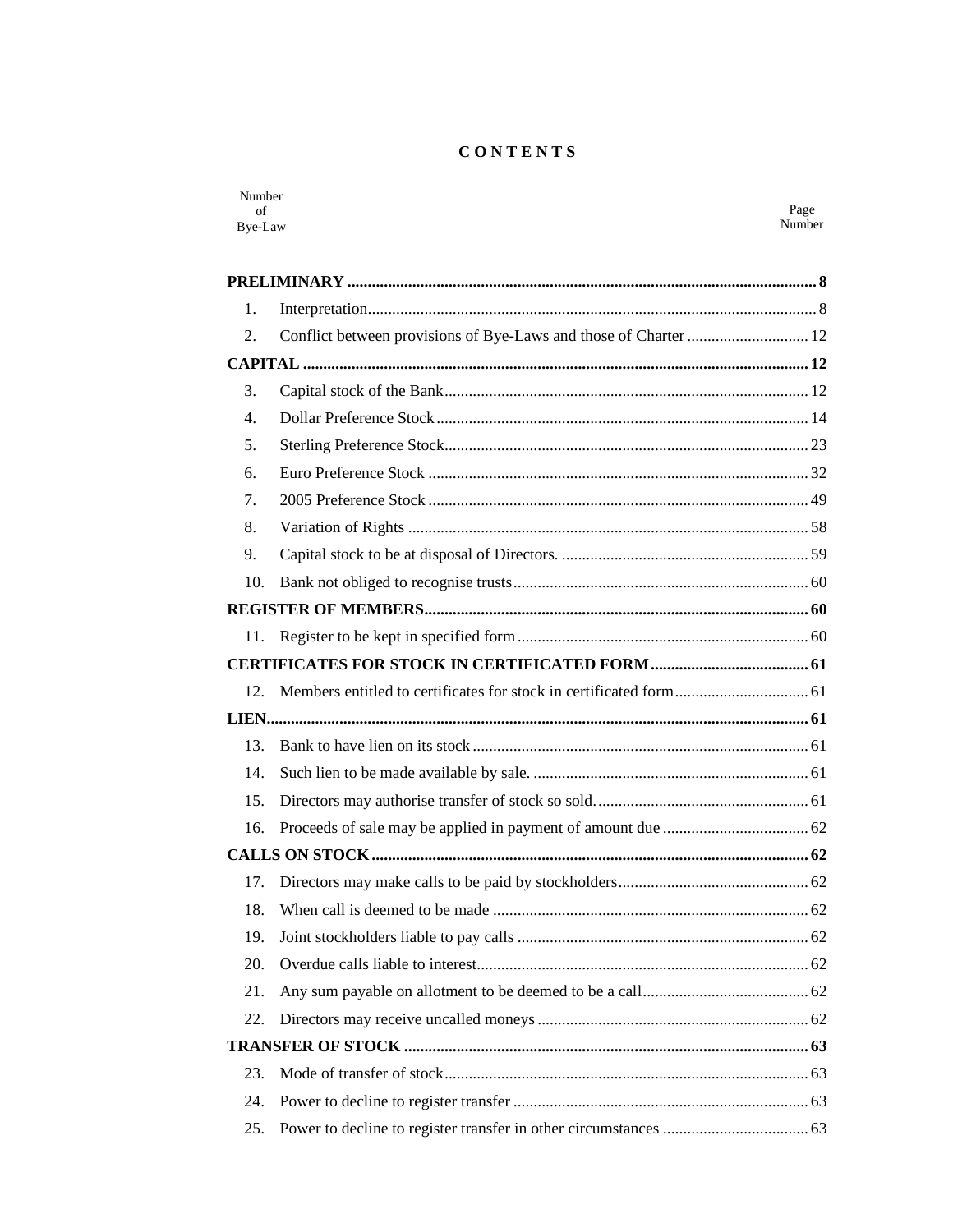| 26. |                                                                                   |  |
|-----|-----------------------------------------------------------------------------------|--|
|     |                                                                                   |  |
| 27. |                                                                                   |  |
| 28. |                                                                                   |  |
| 29. |                                                                                   |  |
| 30. | Person becoming entitled to stock on death or bankruptcy to be entitled to        |  |
| 31. |                                                                                   |  |
|     |                                                                                   |  |
| 32. |                                                                                   |  |
| 33. |                                                                                   |  |
| 34. |                                                                                   |  |
| 35. |                                                                                   |  |
| 36. | Member whose stock has been forfeited shall cease to be a member but remains      |  |
| 37. |                                                                                   |  |
| 38. | Provisions as to forfeiture to apply to any sum payable in respect of stock 66    |  |
|     |                                                                                   |  |
|     |                                                                                   |  |
|     |                                                                                   |  |
| 40. |                                                                                   |  |
|     |                                                                                   |  |
|     |                                                                                   |  |
|     |                                                                                   |  |
| 42. |                                                                                   |  |
| 43. |                                                                                   |  |
|     | 44. Distinction between Ordinary General Court and Extraordinary General Court 69 |  |
| 45. |                                                                                   |  |
| 46. |                                                                                   |  |
|     |                                                                                   |  |
| 47. |                                                                                   |  |
| 48. |                                                                                   |  |
|     |                                                                                   |  |
| 49. |                                                                                   |  |
| 50. |                                                                                   |  |
| 51. |                                                                                   |  |
|     |                                                                                   |  |
| 52. |                                                                                   |  |
| 53. |                                                                                   |  |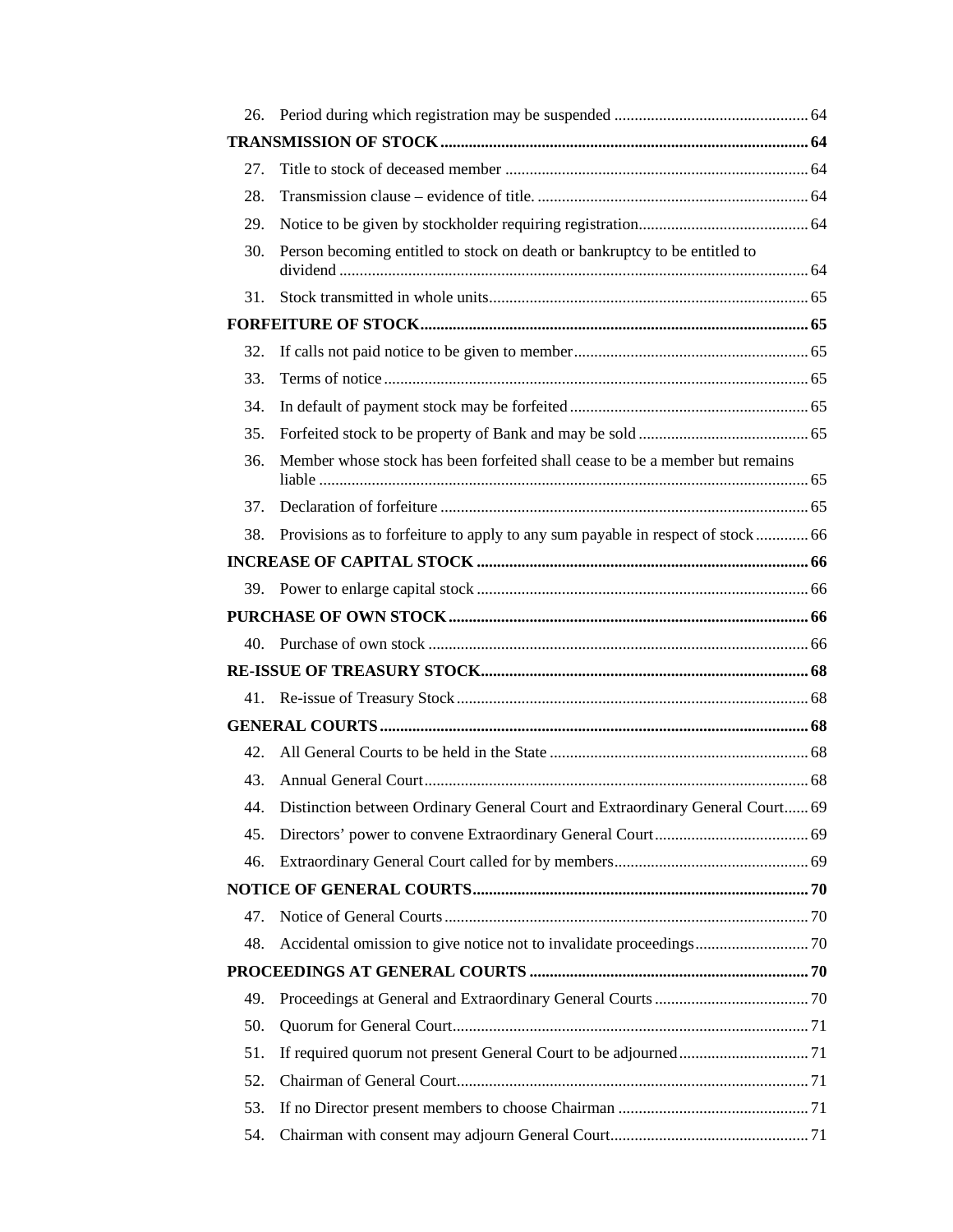| 55. |                                                                                    |  |
|-----|------------------------------------------------------------------------------------|--|
| 56. |                                                                                    |  |
| 57. |                                                                                    |  |
| 58. | Poll demanded on election of Chairman or adjournment to be taken forthwith72       |  |
|     |                                                                                    |  |
| 59. |                                                                                    |  |
| 60. |                                                                                    |  |
| 61. |                                                                                    |  |
| 62. |                                                                                    |  |
| 63. |                                                                                    |  |
| 64. | No objections to be raised to qualification of voter except at General Court or    |  |
| 65. |                                                                                    |  |
| 66. |                                                                                    |  |
| 67. |                                                                                    |  |
| 68. |                                                                                    |  |
| 69. |                                                                                    |  |
| 70. | Vote by proxy to be available although authority revoked or stock transferred 75   |  |
|     |                                                                                    |  |
|     |                                                                                    |  |
| 71. |                                                                                    |  |
|     | <b>CORPORATIONS SOLE OR BODIES CORPORATE ACTING BY</b>                             |  |
| 72. | Corporations Sole or bodies corporate acting by representatives at meetings76      |  |
|     |                                                                                    |  |
| 73. |                                                                                    |  |
| 74. |                                                                                    |  |
| 75. |                                                                                    |  |
| 76. |                                                                                    |  |
| 77. |                                                                                    |  |
| 78. |                                                                                    |  |
| 79. |                                                                                    |  |
| 80. |                                                                                    |  |
| 81. |                                                                                    |  |
| 82. | Director who is interested in contract with the Bank must disclose his interest 78 |  |
| 83. |                                                                                    |  |
| 84. |                                                                                    |  |
| 85. |                                                                                    |  |
| 86. |                                                                                    |  |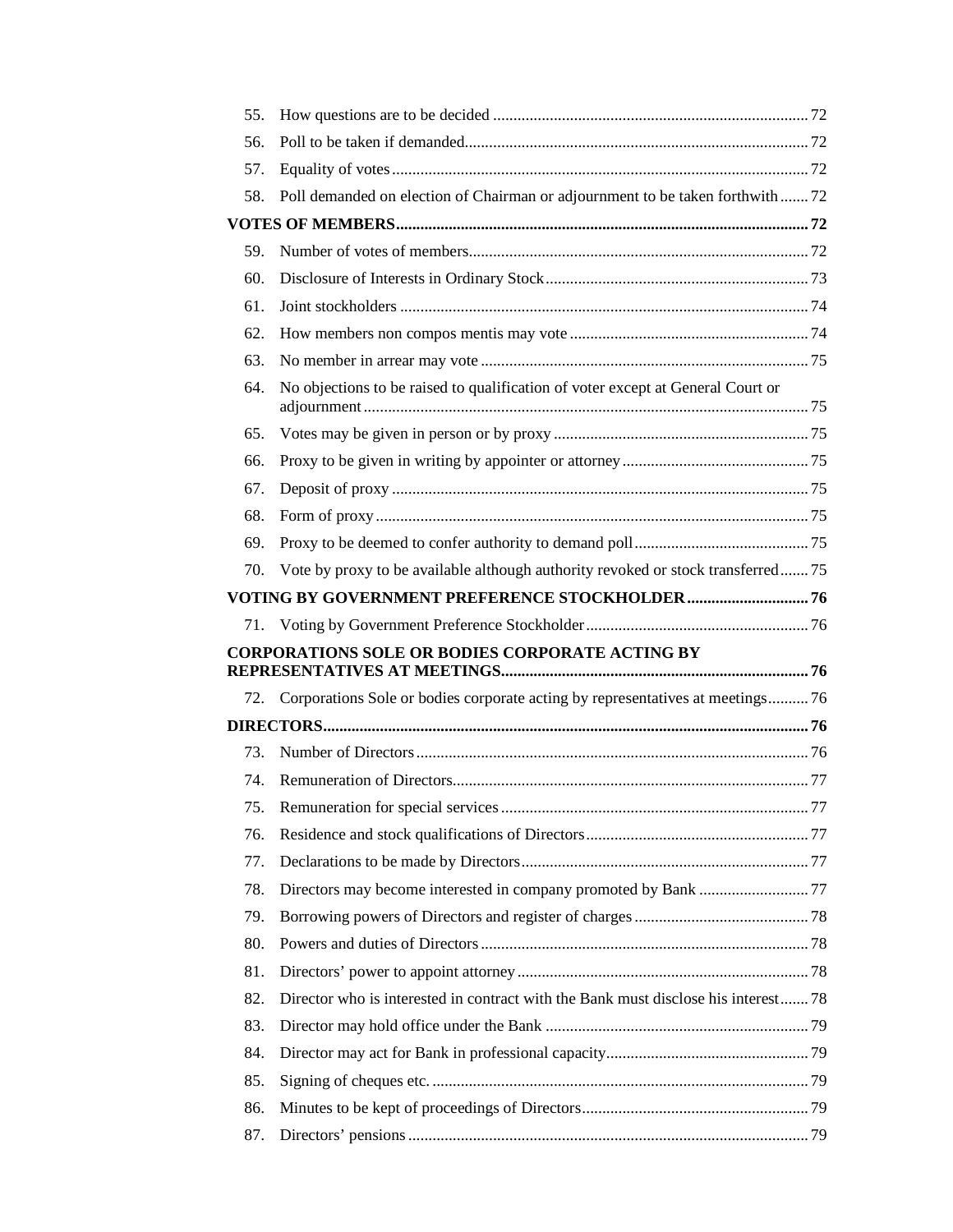| 88. |                                                                                   |  |
|-----|-----------------------------------------------------------------------------------|--|
|     |                                                                                   |  |
| 89. |                                                                                   |  |
|     |                                                                                   |  |
| 90. |                                                                                   |  |
| 91. |                                                                                   |  |
|     |                                                                                   |  |
| 92. |                                                                                   |  |
| 93. |                                                                                   |  |
| 94. |                                                                                   |  |
| 95. | Power of General Court to fill a vacancy caused by retirement of Director 81      |  |
| 96. |                                                                                   |  |
| 97. |                                                                                   |  |
| 98. |                                                                                   |  |
| 99. |                                                                                   |  |
|     | DIRECTORS NOMINATED BY THE GOVERNMENT PREFERENCE                                  |  |
|     | 100. Directors nominated by the Government Preference Stocholder 82               |  |
|     |                                                                                   |  |
|     |                                                                                   |  |
|     |                                                                                   |  |
|     | 103. Director shall not vote in respect of contract in which he is interested  85 |  |
|     |                                                                                   |  |
|     |                                                                                   |  |
|     |                                                                                   |  |
|     |                                                                                   |  |
|     |                                                                                   |  |
|     |                                                                                   |  |
|     | 110. Acts of Directors or committees to be valid notwithstanding defect in        |  |
|     |                                                                                   |  |
|     |                                                                                   |  |
|     |                                                                                   |  |
|     |                                                                                   |  |
|     |                                                                                   |  |
|     |                                                                                   |  |
|     |                                                                                   |  |
|     |                                                                                   |  |
|     |                                                                                   |  |
|     |                                                                                   |  |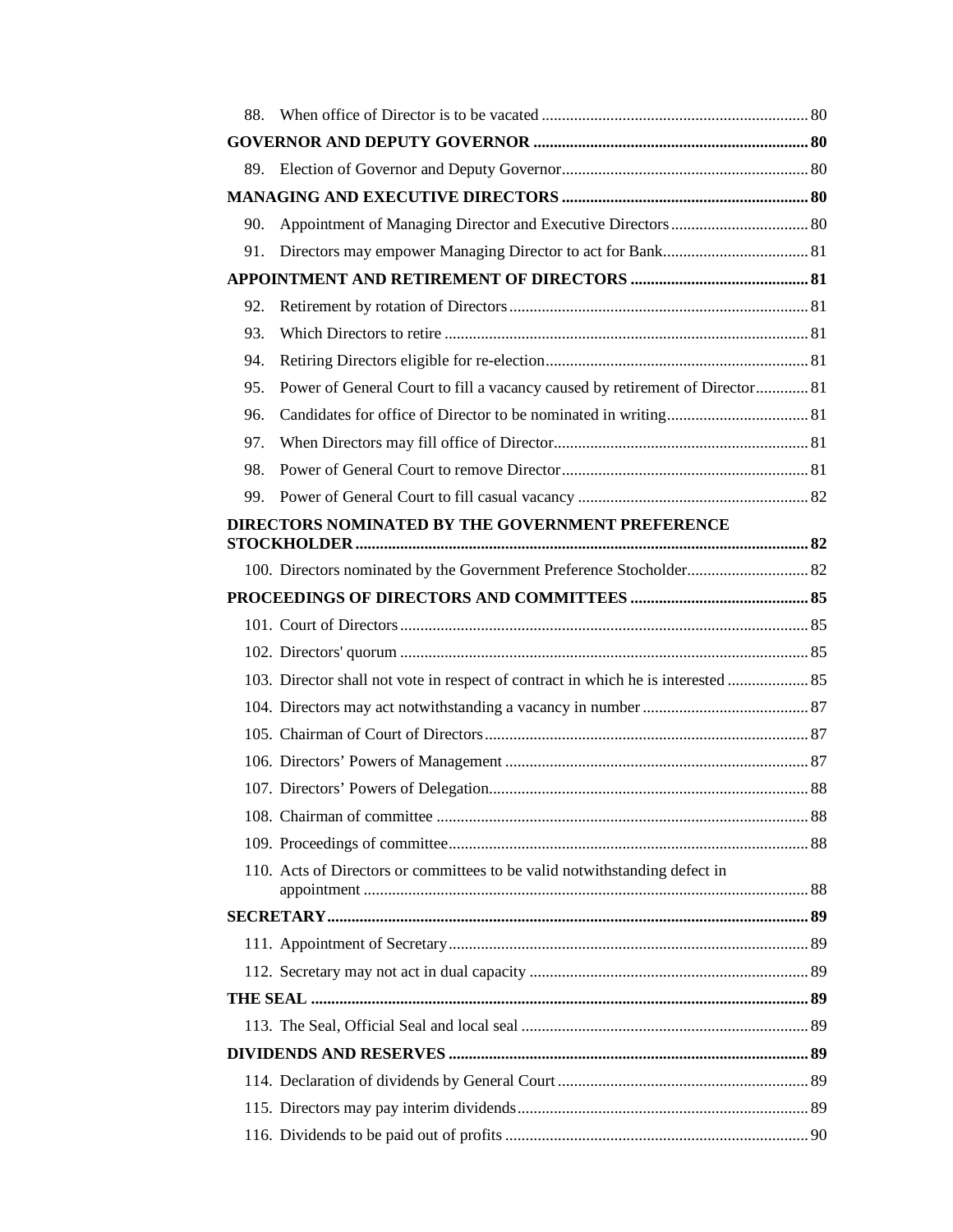| 120. Power to direct payment of dividends by distribution of specific profits 91        |  |
|-----------------------------------------------------------------------------------------|--|
|                                                                                         |  |
|                                                                                         |  |
|                                                                                         |  |
|                                                                                         |  |
|                                                                                         |  |
|                                                                                         |  |
|                                                                                         |  |
| 127. Books of account to be kept at the Office and available for inspection of          |  |
| 128. Members not entitled to inspect books of account except as authorised by           |  |
| 129. Balance sheets and profit and loss accounts, group accounts and reports to be laid |  |
| 130. Copy of balance sheet, accounts, Directors' report and Auditors' report to be sent |  |
|                                                                                         |  |
|                                                                                         |  |
|                                                                                         |  |
|                                                                                         |  |
| <b>CAPITALISATION IN RESPECT OF THE 2009 BONUS STOCK AND THE 2009</b>                   |  |
|                                                                                         |  |
|                                                                                         |  |
|                                                                                         |  |
|                                                                                         |  |
|                                                                                         |  |
|                                                                                         |  |
|                                                                                         |  |
|                                                                                         |  |
|                                                                                         |  |
|                                                                                         |  |
|                                                                                         |  |
|                                                                                         |  |
| 142. Destruction of stock transfer forms and cancelled stock certificates 99            |  |
|                                                                                         |  |
|                                                                                         |  |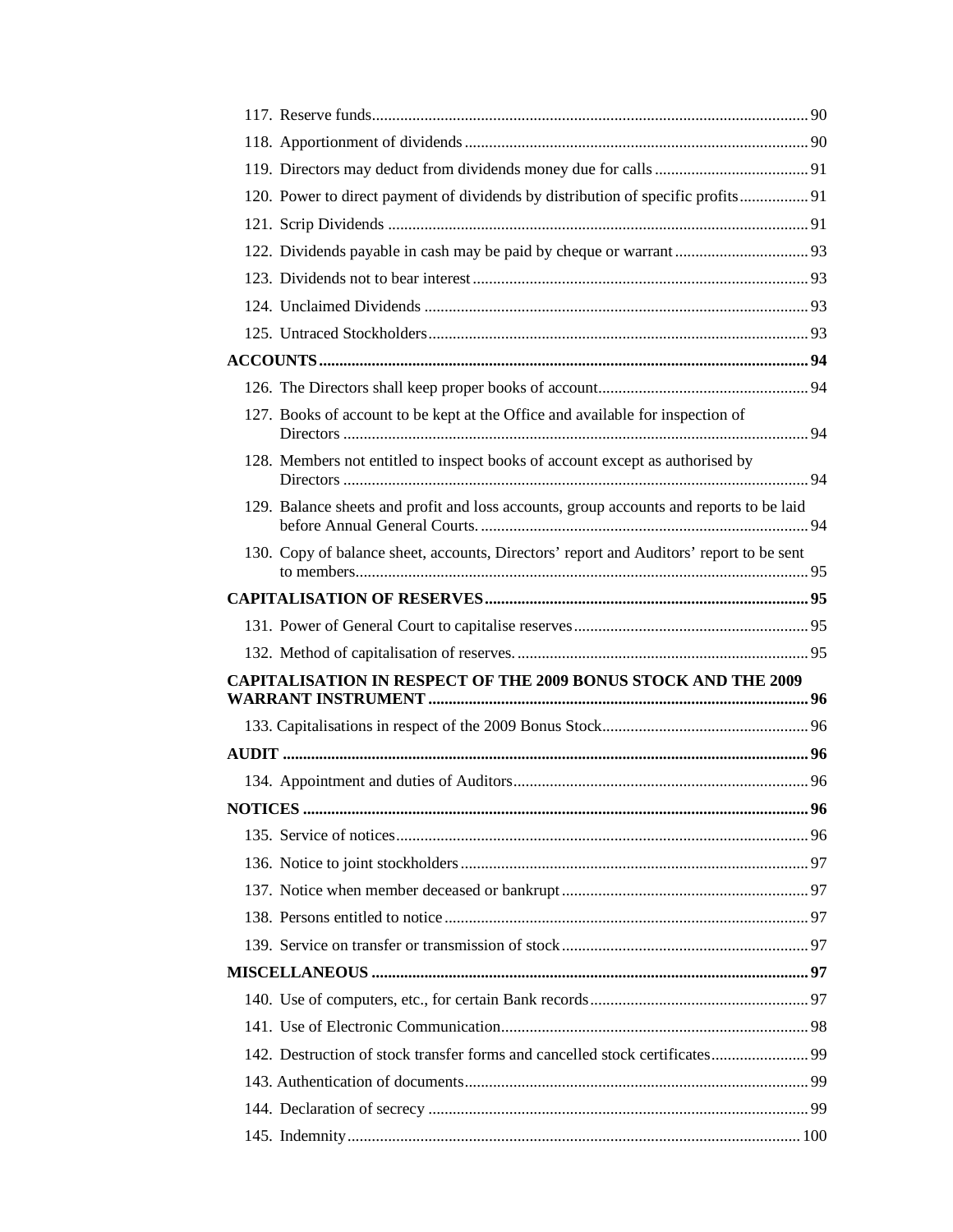| Authority to 'buy back' Bank Stock - Special Resolution passed by Stockholders at the |  |
|---------------------------------------------------------------------------------------|--|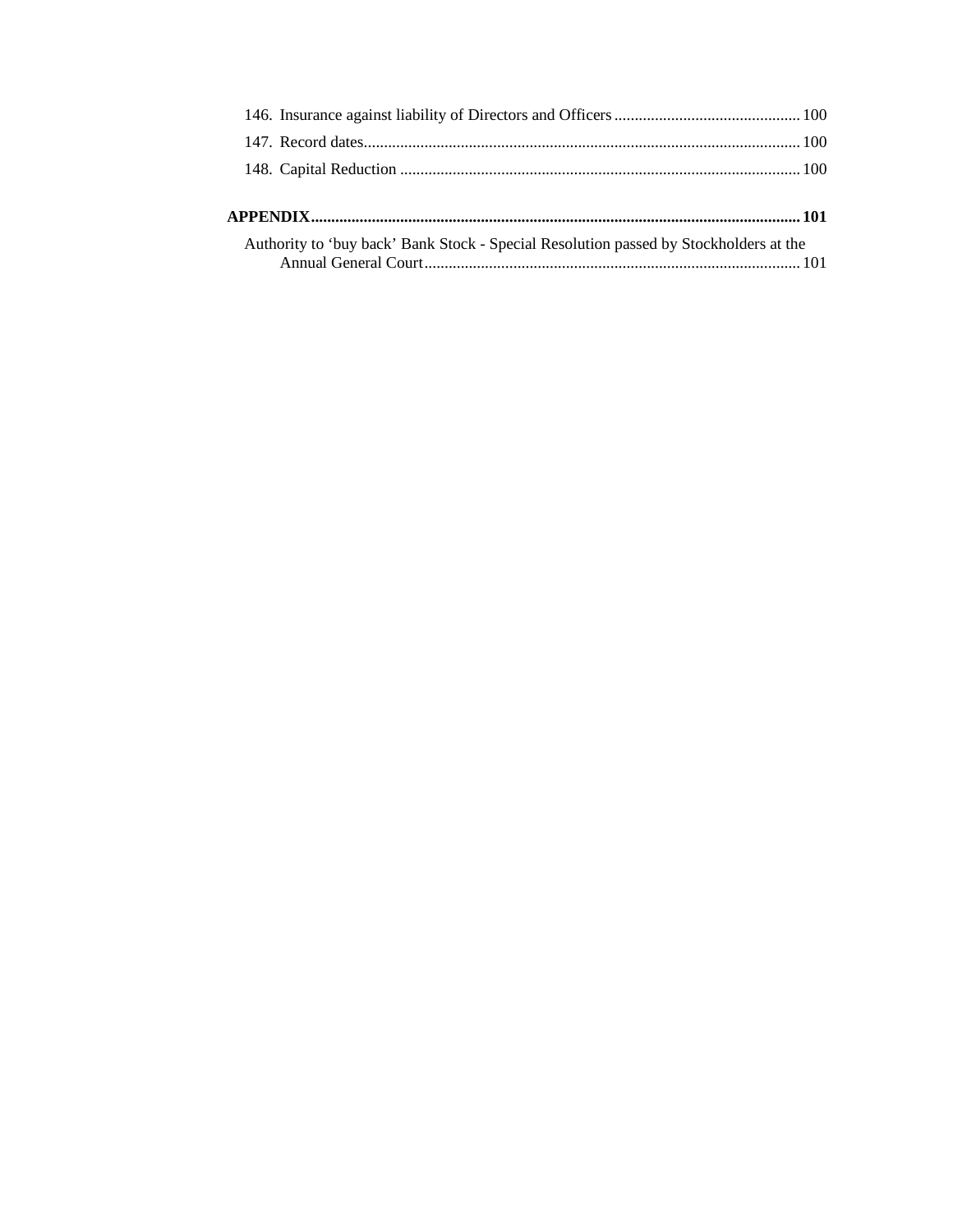### **BANK OF IRELAND**

BYE - LAWS

for the government of the Corporation of the Governor and Company of the Bank of Ireland and the management and conduct of its affairs and business.

(Adopted by Resolution passed by an Extraordinary General Court on 19 May 2010.)

#### **PRELIMINARY**

**1.** In these Bye-Laws, unless the context otherwise requires: **Interpretation** 

> **"2009 Issue Date"** means the date of issue and allotment of the 2009 Preference Stock, being the date on or around or after 31 March 2009;

**"Acts"** means the Companies Acts 1963 to 2009;

**"Auditors"** means the auditors of the Bank for the time being appointed in pursuance of these Bye-Laws;

"the Bank" or "Bank of Ireland" means the body corporate entitled the Governor and Company of the Bank of Ireland which was incorporated by the Charter;

**"the Bank's Acts"** means the Bank of Ireland Act 1929, the enactments specified in the First Schedule to that Act and every other enactment amending any of those enactments;

**"certificated stock"** means stock other than uncertificated stock; and corresponding expressions shall be construed accordingly;

**"the Charter**" means the Charter or Letters Patent under the Great Seal of Ireland bearing date the 10th day of May 1783 and granted by his late Majesty King George the Third;

"**Control**" means the holding, whether directly or indirectly, of stock of the Bank that confer, in aggregate, more than 50 per cent. of the voting rights in the Bank (excluding any voting rights conferred by Bye-Law  $6(I)(6)$ ;

"**Control Resolution**" means a resolution of the holders of the capital stock of the Bank for the approval of any agreement or transaction (including a merger) whereby, or in consequence of which, Control of the Bank, or substantially all of the Bank's business, is or may be acquired by any person or persons (excluding any member of the Government Concert Party) acting in concert and which for the avoidance of doubt shall include any resolution of the holders of the capital stock of the Bank to approve a scheme of arrangement pursuant to section 201 of the Companies Act 1963 pursuant to which a takeover of the Bank (within the meaning of the Irish Takeover Panel Act 1997 Takeover Rules (as amended, replaced or substituted from time to time)) would be effected or approved or a merger or division of the Bank pursuant to the European Communities (Mergers And Divisions Of Companies) Regulations, 1987 (Statutory Instrument 137 of 1987) or a merger of the Bank pursuant to the European Communities (Cross-Border Mergers) Regulations 2008 (Statutory Instrument 157 of 2008);

**"Court of Directors"** means a meeting of the Directors duly assembled under and in accordance with these Bye-Laws;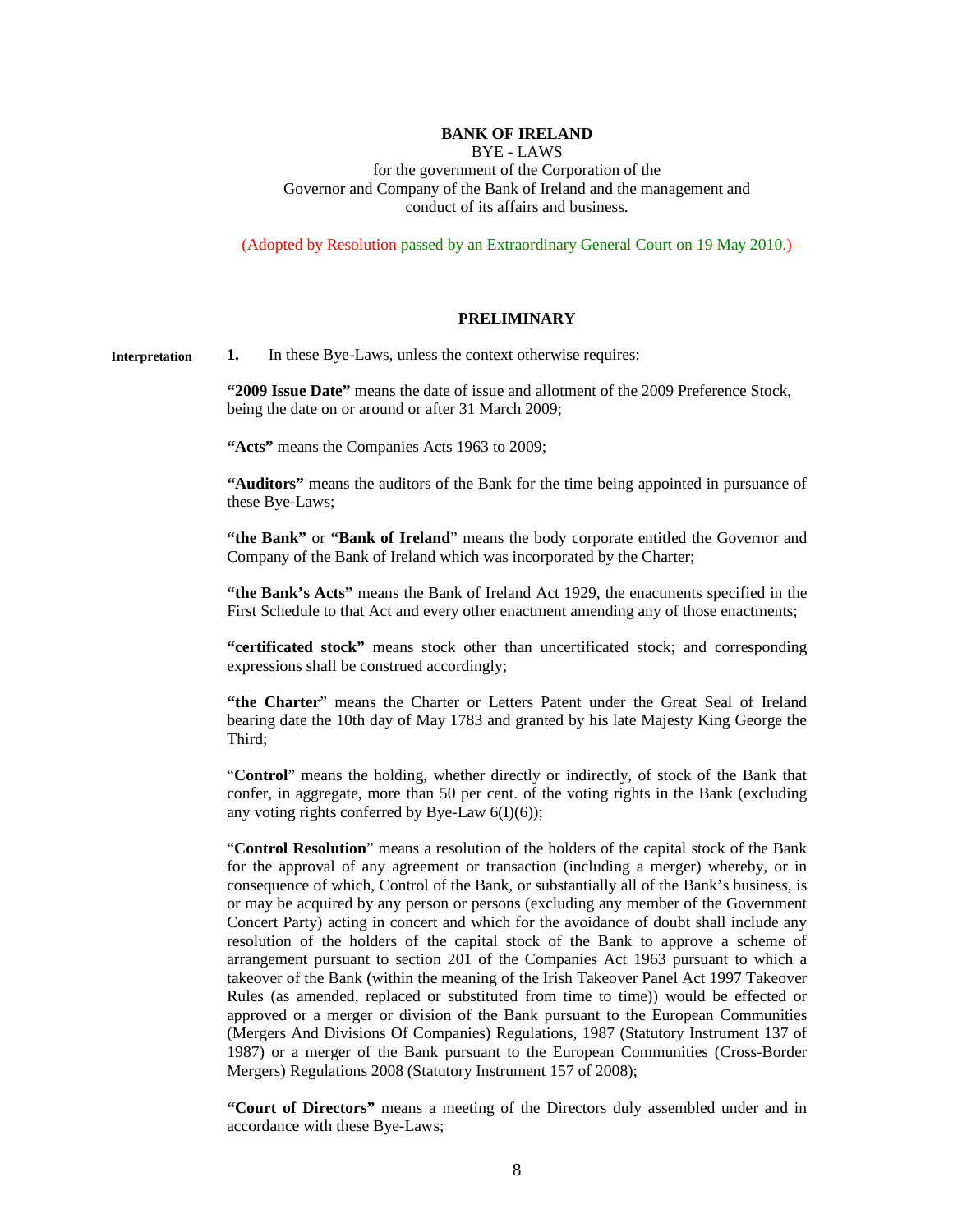**"dematerialised instruction"** means an instruction sent or received by means of a relevant system;

**"the Directors"** means the Directors for the time being of the Bank and includes the Governor and Deputy Governors (if any) of the Bank;

**"electronic communication"** means information communicated or intended to be communicated to a person or public body, other than its originator, that is generated, communicated, processed, sent, received, recorded, stored or displayed by electronic means or in electronic form but does not include information communicated in the form of speech unless the speech is processed at its destination by an automatic voice recognition system; any references in this definition, the fifth last paragraph of Bye-Law 1 and Bye-Law 138 to "information", "public body", "originator", "electronic" and "person" shall have the same meaning as in Section 2 of the Electronic Commerce Act, 2000; "electronic communication" shall include the making of information and/or documents available on a website or by delivering, giving or sending the same by electronic mail;

**"enactment"** includes an enactment comprised in any subordinate legislation within the meaning of the Interpretation Act, 2005;

"**Financial Regulator**" means the Central Bank and Financial Services Authority of Ireland or any successor of it;

**"General Court"** means a General Court of the members of the Bank duly assembled under and in accordance with these Bye-Laws;

"**Government Concert Party**" means any person, firm or body corporate acting in concert with any Government Preference Stockholder or any Government Body holding stock in the capital of the Company within the meaning of Article 8(2) of the European Communities (Takeover Bids (Directive 2004/25/EC) Regulations 2006 (SI 255 of 2006)) (as amended, substituted or re-enacted from time to time) provided however this shall not include any occupational pension scheme approved by the Revenue Commissioners and registered with the Pension Board;

"**Government Body**" means any of the National Treasury Management Agency, the National Pensions Reserve Fund Commission, in its capacity as controller and manager of the National Pensions Reserve Fund, the Minister for Finance or any Minister or Department of the Government of Ireland;

"**Government Preference Stockholder**" means a Government Body holding 2009 Preference Stock or any custodian or nominee holding 2009 Preference Stock on behalf of a Government Body provided however that where such custodian or nominee holds 2009 Preference Stock for any other person, such holding shall be not be taken into account for the purpose of determining the voting rights of the Government Preference Stockholder;

**"Government Transaction Agreement"** means the agreement among the Bank, the Minister for Finance of Ireland and the National Pensions Reserve Fund Commission dated on or about 25 April 2010 relating to inter alia the conversion of units of 2009 Preference Stock to units of Ordinary Stock, the cancellation of the Warrants and certain other changes to be made to the rights attaching to the 2009 Preference Stock;

**"issuer-instruction"** means a properly authenticated dematerialised instruction attributable to a participating issuer;

"member" means every person who agrees to become a holder of at least one unit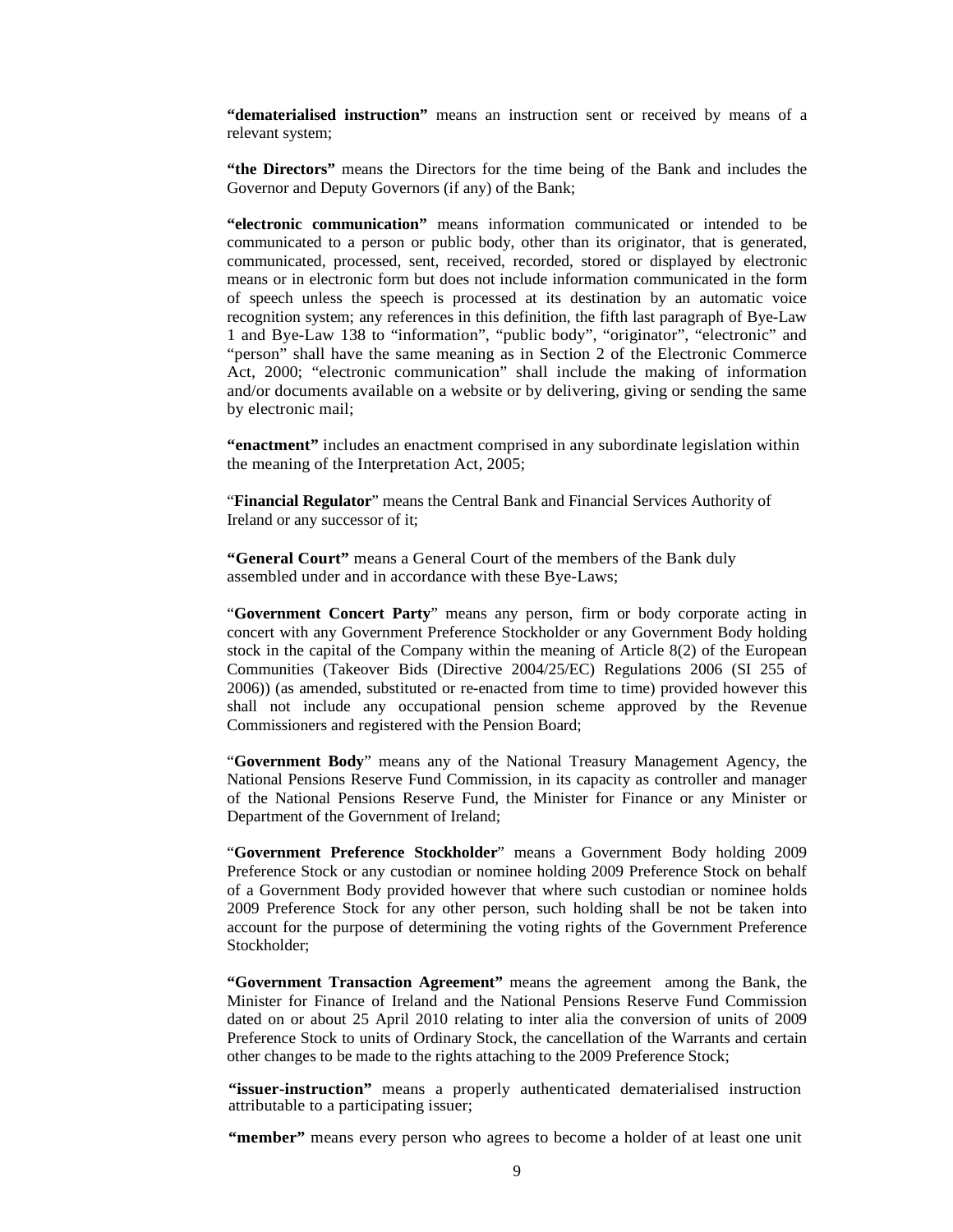of capital stock of the Bank and whose name is entered in the Register;

**"Minority Interest"** means such minority interests in subsidiaries of the Bank as have been or may in the future be agreed between the Bank and the Minister for Finance;

**"Month"** means calendar month;

**"the Office"** means the head office of the Bank of Ireland at Lower Baggot Street, Dublin 2;

**"officer"** has the meaning attached to it in the Companies Acts 1963 to 1990 as the same may be amended or re-enacted from time to time but does not include an Auditor;

**"operator-instruction"** means a properly authenticated dematerialised instruction attributable to an operator;

**"operator-system"** means those facilities and procedures which are part of the relevant system, which are maintained and operated by or for an operator, by which the operator generates operator-instructions and receives dematerialised instructions from system-participants and by which persons change the form in which units of a participating security are held;

**"operator"** means any person specified in Regulation 28 of the Regulations or approved by the Minister under the Regulations as operator of a relevant system;

**"Parity Core Tier I Securities"** means the euro Preference Stock, the Sterling Preference Stock and any other securities issued or guaranteed by the Bank that constitute, under the regulatory framework then applicable to the Bank, core tier 1 capital (within the meaning of the Financial Regulator's requirement at such time or equivalent) excluding the Ordinary Stock, the Deferred Stock and the Minority Interests;

**"participating issuer"** means a person who has issued a security which is a participating security;

**"participating member state"** means each state of the European Union described as such in the Economic and Monetary Union Act, 1998;

**"participating security"** means a security title to units of which is permitted by an operator to be transferred by means of a relevant system;

**"the Register"** means the register of members of the Bank kept under and in pursuance of these Bye-Laws;

**"Regulations"** mean the Companies Act, 1990 (Uncertificated Securities) Regulations, 1996, S.I. No. 68 of 1996 and such other regulations made under Section 4 of the Companies (Amendment) Act, 1977 and Section 239 of the Companies Act, 1990 as are applicable including any modification thereof or any regulations in substitution therefore and which term shall include, where the context requires or admits, the rules, facilities and requirements of the relevant system;

**"relevant system"** means a computer based system and procedures which enable title to units of a security to be evidenced and transferred without a written instrument, and which facilitate supplementary and incidental matters; and "relevant system" includes an operator-system;

 **"the Seal"** means the common seal of the Bank and the **"Official Seal"** means the seal which may be used for the purpose of sealing securities issued by the Bank;

**"Secretary"** means any person appointed to perform any of the duties of Secretary of the Bank and includes a Deputy or Assistant Secretary;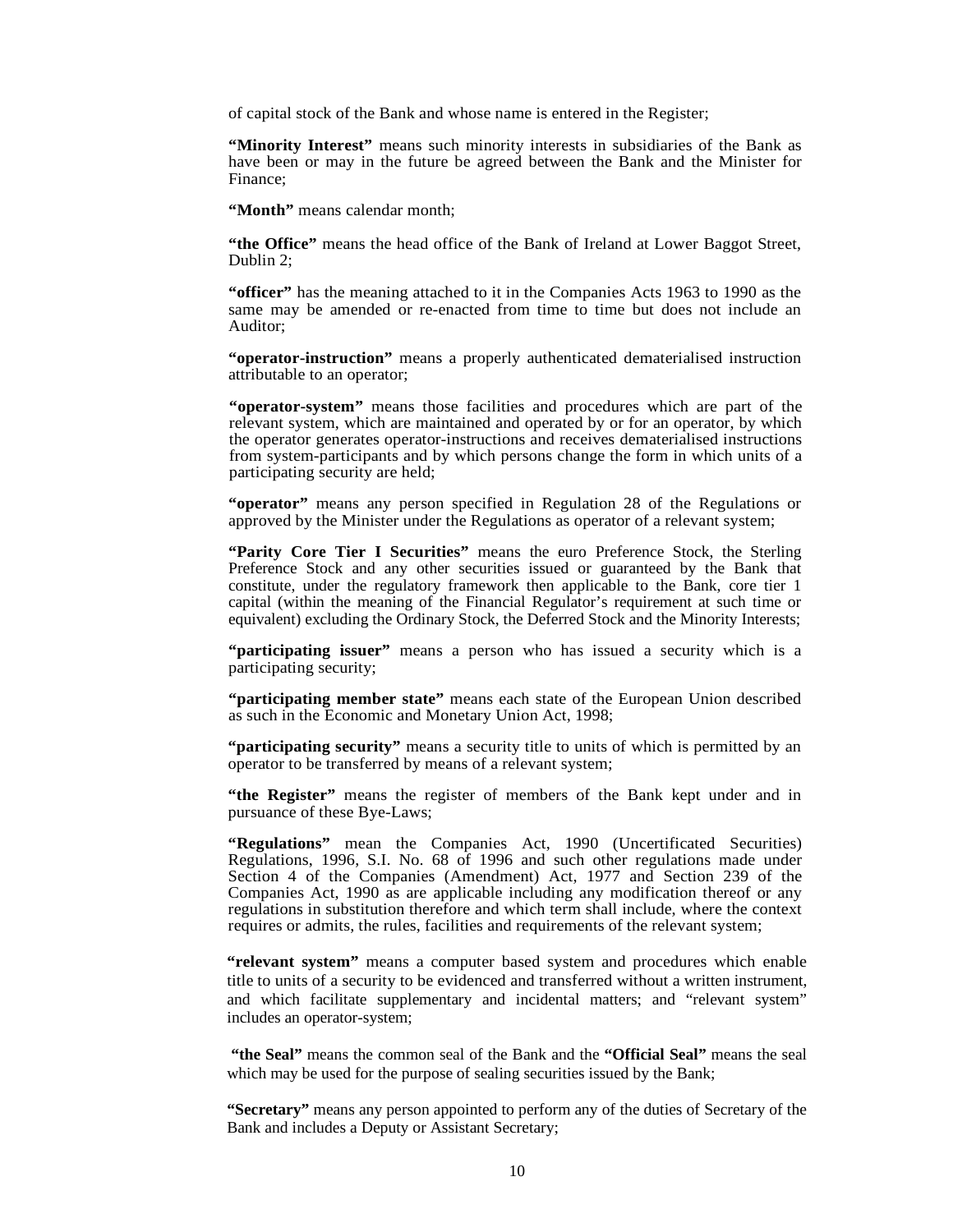**"settlement-bank"** in relation to a relevant system, means a person who has contracted to make payments in connection with transfers of title to uncertificated units of a security by means of that system;

**"the State"** means Ireland;

**"Stock Exchange"** means a stock exchange on which the Bank has sought and has obtained a listing for any of its stock or securities, and/or has had any of its stock or securities admitted to trading;

**"system-member"** in relation to a relevant system, means a person permitted by an operator to transfer title to uncertificated units of a security by means of that system and includes, where relevant, two or more persons who are jointly so permitted;

**"system-participant"** in relation to a relevant system, means a person who is permitted by an operator to send and receive properly authenticated dematerialised instructions and "sponsoring system-participant" means a system-participant who is permitted by an operator to send properly authenticated dematerialised instructions on another person's behalf;

"**Trading Day**" means a day on which The Irish Stock Exchange Limited or any successor exchange is open for trading of securities admitted to its official list or equivalent;

**"uncertificated stock"** means stock title to which is recorded on the Register as being held in uncertificated form, and title to which, by virtue of the provisions of the Regulations and these Bye-Laws may be transferred by means of a relevant system; and corresponding expressions shall be construed accordingly;

In these Bye-Laws "euro" or  $\mathscr{C}$ " shall refer to the single currency of participating member states of the European Union, the lawful currency of the State, **"Stg£"** or **"Pounds Sterling"** shall refer to the lawful currency for the time being of the United Kingdom, and **"US\$"** or **"US Dollars"** shall refer to the lawful currency for the time being of the United States of America;

The masculine includes the feminine and the singular includes the plural and vice versa;

Words importing persons shall include corporations;

Expressions referring to writing shall be construed as including references to printing, lithography, photography, electronic and any other modes of representing or of reproducing words in visible form and cognate words shall be similarly construed;

Save as aforesaid, words or expressions contained in these Bye-Laws shall if not inconsistent with the subject or context bear the same meaning as in the Charter.

The table of contents, sub-titles and marginal notes are inserted for convenience and shall not affect the construction of these presents.

A reference to any statute or any statutory provision shall be construed as relating to any statutory modification or re-enactment thereof from time to time.

References in these Bye-Laws to any stock being in "uncertificated form" or in "certificated form" are references respectively to such stock being "uncertificated stock" or "certificated stock".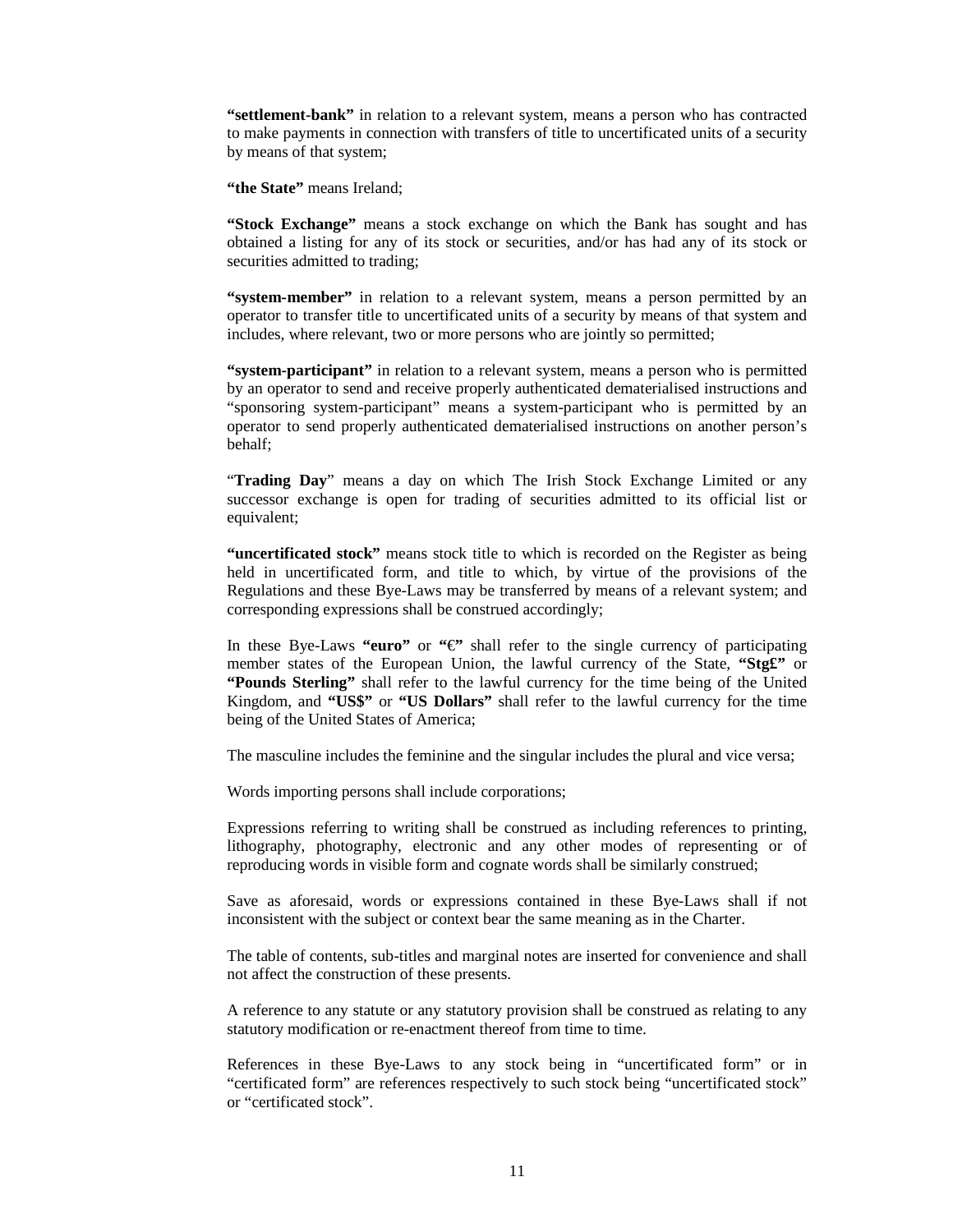**Conflict between provisions of Bye-Laws and those of Charter** 

**2.** In case of any conflict between any provision in these Bye-Laws and any provision of the Charter or of the Bank's Acts, the provision in these Bye-Laws shall prevail and have effect in place of such conflicting provision of the Charter or the Bank's Acts.

### **CAPITAL**

- (a) The capital stock of the Bank is  $\text{\textsterling}6,967,000,000$  US\$225,000,000 and Stg£125,000,000, divided as follows:
	- (i) 90,000,000,000 units of Ordinary Stock of €0.05 each (**"Ordinary Stock"**);
	- (ii) 8,000,000 units of Non-Cumulative Preference Stock of US\$25 each (**"Dollar Preference Stock"**);
	- (iii) 100,000,000 units of Non-Cumulative Preference Stock of Stg£1 each (**"Sterling Preference Stock"**);
	- (iv) 100,000,000 units of Non-Cumulative Preference Stock of  $\epsilon$ 1.27 each and 3,500,000,000 units of Non-Cumulative Preference Stock of  $\epsilon 0.01$ each (together **"euro Preference Stock"** which includes the 3,500,000,000 units of 2009 Preference Stock of  $\epsilon$ 001 each);
	- (v) 100,000,000 units of undesignated Dollar Preference Stock of US\$0.25 each, 100,000,000 units of undesignated sterling preference stock of Stg£0.25 each and 100,000,000 units of undesignated euro preference stock of  $\epsilon$ 0.25 each (in each case as consolidated  $\alpha$  sub divided from time to time, respectively the **"Dollar 2005 Preference Stock"**, **"Sterling 2005 Preference Stock"** and the **"euro 2005 Preference Stock"**, and together the **"2005 Preference Stock"**); and
	- (vi)  $228,000,000,000$  units of Deferred Stock of  $\epsilon$ 001 each ("Deferred **Stock"**),

having, subject to the provisions of Bye-Laws  $3(b)$ ,  $3(c)$  and  $3(d)$ , the rights set out in Bye-Laws 3 to 7 below.

- (b) The Dollar 2005 Preference Stock shall be comprised of two classes of Stock:
	- (i) redeemable Dollar Preference Stock (the "**Redeemable Dollar Preference Stock**"); and
	- (ii) non-redeemable Dollar Preference Stock (the "**Non-redeemable Dollar Preference Stock**");

In the case of Dollar 2005 Preference Stock that are initially created as undesignated Dollar 2005 Preference Stock the Directors shall upon allotment determine whether they are to be allotted as Redeemable Dollar Preference Stock or Non-redeemable Dollar Preference Stock.

(c) The Sterling 2005 Preference Stock shall be comprised of two classes of Stock:

(i) redeemable Sterling Preference Stock (the "**Redeemable Sterling Preference Stock**"); and

**3. Capital stock of the Bank**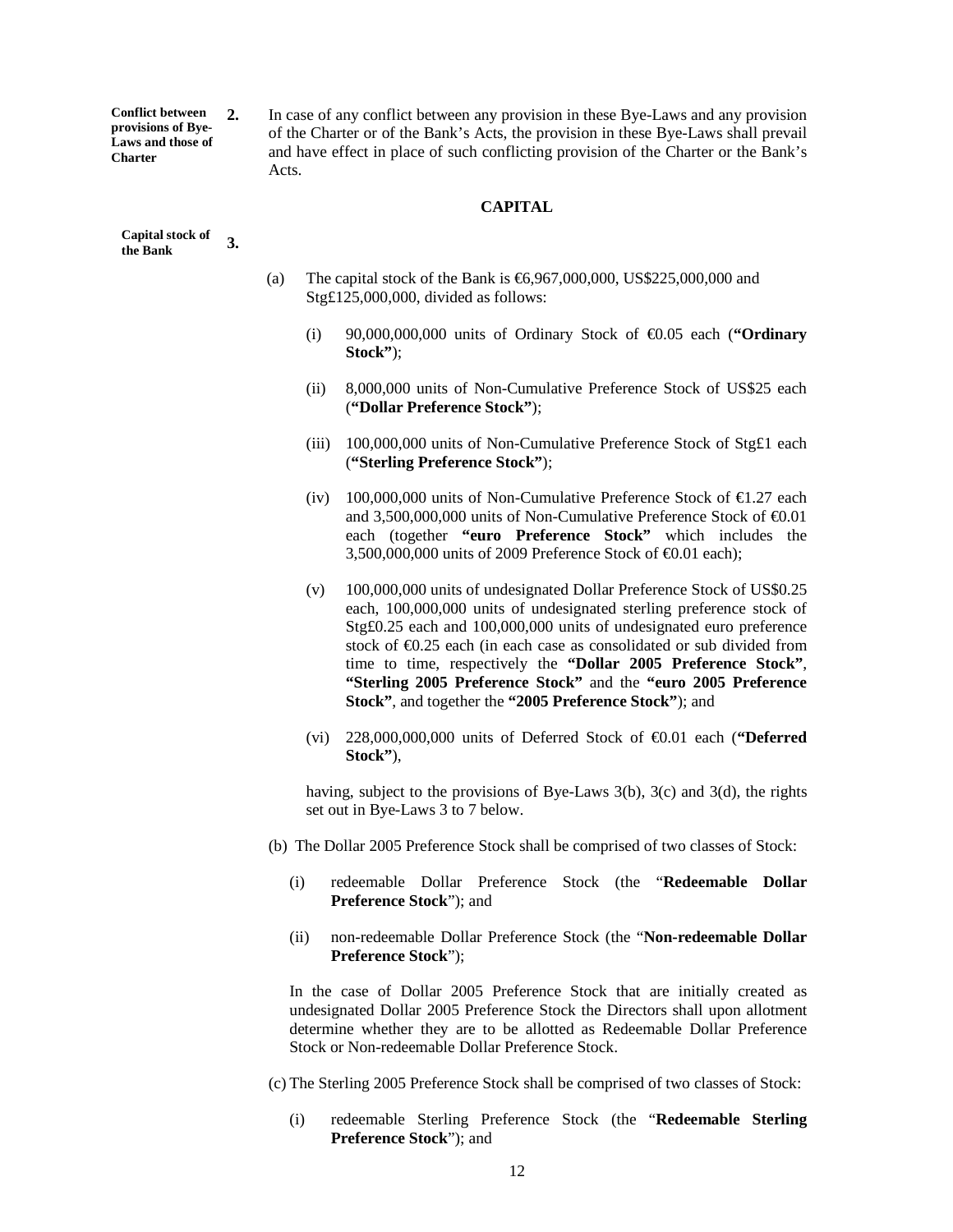### (ii) non-redeemable Sterling Preference Stock (the "**Non-redeemable Sterling Preference Stock**");

In the case of Sterling 2005 Preference Stock that are initially created as undesignated Sterling 2005 Preference Stock the Directors shall upon allotment determine whether they are to be allotted as Redeemable Sterling Preference Stock or Non-redeemable Sterling Preference Stock.

(d)The euro Preference Stock shall be comprised of two classes of Stock:

- (i) redeemable euro Preference Stock (the "**Redeemable euro Preference Stock**"); and
- (ii) non-redeemable euro Preference Stock (the *Non-redeemable euro Preference Stock*);

In the case of euro 2005 Preference Stock that are initially created as undesignated euro 2005 Preference Stock the Directors shall upon allotment determine whether they are to be allotted as Redeemable euro Preference Stock or Non-redeemable euro Preference Stock.

(e) Deferred Stock

The Directors may issue and allot Deferred Stock subject to the rights, privileges, limitations and restrictions set out in this Bye-Law 3(e).

(i) Income

A unit of Deferred Stock shall not entitle its holder to receive any dividend or distribution declared, made or paid or any return of capital (save as provided for in Bye-Law  $3(e)(ii)$  and shall not entitle its holder to any further or other right of participation in the assets of the Bank.

The units of the Deferred Stock are perpetual securities, subject to the rights of redemption set out in these Bye-Laws.

(ii) Capital

On a winding up of, or other return of capital (other than on a redemption of stock of any class in the capital of the Bank) by the Bank, the Deferred Stockholders shall be entitled to participate on such return of capital or winding up of the Bank, such entitlement to be limited to the repayment of the amount paid up or credited as paid up on such unit of Deferred Stock and shall be paid only after Ordinary Stockholders shall have received payment in respect of such amount as is paid up or credited as paid up on those units of Ordinary Stock held by them at that time, plus the payment in cash of €10,000,000 on each such unit of Ordinary Stock.

(iii) Acquisition of Deferred Stock

The Bank as agent for the holders of units of Deferred Stock shall have the irrevocable authority to authorise and instruct the secretary (or any other person appointed for the purpose by the Court) to acquire, or to accept the surrender of, the units of Deferred Stock for no consideration and to execute on behalf of such holders such documents as are necessary in connection with such acquisition or surrender, and pending such acquisition or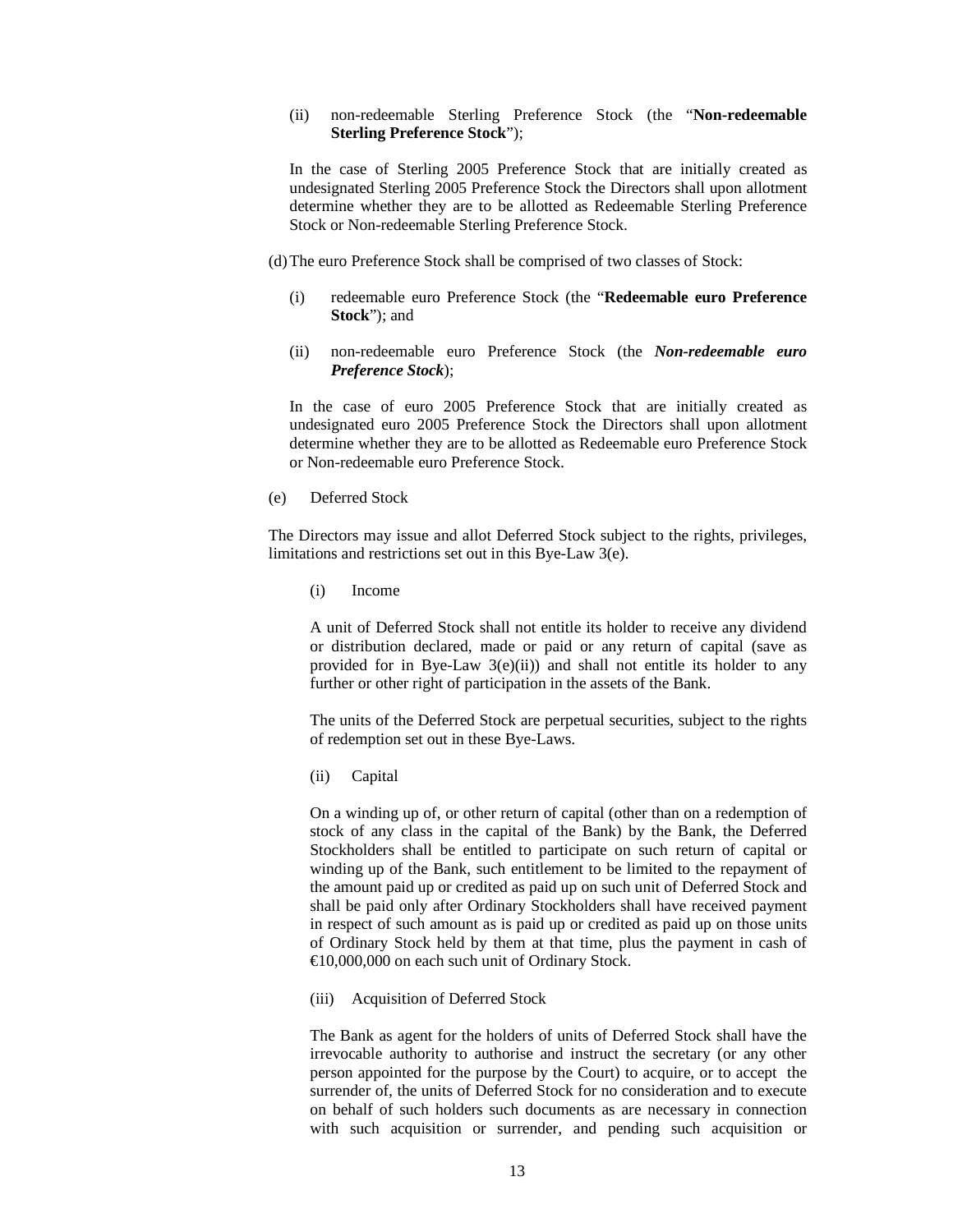surrender to retain the certificates, to the extent issued, for such units of Deferred Stock. Any request by the Bank to acquire, or for the surrender of, units of Deferred Stock may be made by the Directors depositing at the registered office of the Bank a notice addressed to such person as the Directors shall have nominated on behalf of the holders of the units of Deferred Stock. A person whose stock has been acquired or surrendered in accordance with this Bye-Law shall cease to be a member in respect of such stock but shall notwithstanding, remain liable to pay the Bank all monies which, at the date of acquisition or surrender, were payable by him to the Bank in respect of such stock, but his liability shall cease if and when the Bank has received payment in full of all such monies in respect of such stock.

(iv) Voting

The holders of units of Deferred Stock shall not be entitled to receive notice of, nor attend, speak or vote at, any General Court.

(v) Variation of Class Rights

Without prejudice to Bye-Law 8, the rights attached to the units of Deferred Stock shall not be deemed to be varied or abrogated by the creation or issue of any new stock ranking in priority to or *pari passu* with or subsequent to such stock, any amendment or variation of the rights of any other class of stock of the Bank, the Bank reducing its share capital or the surrender, or purchase of any unit of stock, whether a unit of Deferred Stock or otherwise. The Bank shall have the irrevocable authority to cancel any unit of Deferred Stock without making any payment to the holder and such cancellation shall not be deemed to be a variation or abrogation of the rights attaching to such unit of Deferred Stock. The Bank shall have the irrevocable authority to appoint a single holder or any person on behalf of all holders of units of Deferred Stock to exercise any vote to which holders of units of Deferred Stock may be entitled in any circumstances at a meeting of the class of holders of Deferred Stock or for any other matter connected to the units of Deferred Stock.

(vi) Transfer and Certificates

The units of Deferred Stock shall not be transferable at any time other than with the prior written consent of the Directors and, unless otherwise determined by the Directors, no stock certificates shall be issued in respect of the Deferred Stock.

- **4.** The rights attaching to the Dollar Preference Stock shall be as follows:
	- (A) General

The Dollar Preference Stock shall rank pari passu inter se with the Sterling Preference Stock and with the euro Preference Stock as regards the right to receive dividends and the rights on winding up of, or other return of capital by, the Bank. Notwithstanding the provisions of Bye-Law 8 and subject as provided in paragraphs (B) to (H) of this Bye-Law, the Dollar Preference Stock may be issued with such rights and privileges, and subject to such restrictions and limitations, as the Directors shall determine in the resolution approving the issue of such stock and in particular (but without prejudice to the generality of the foregoing), the

**Dollar Preference Stock**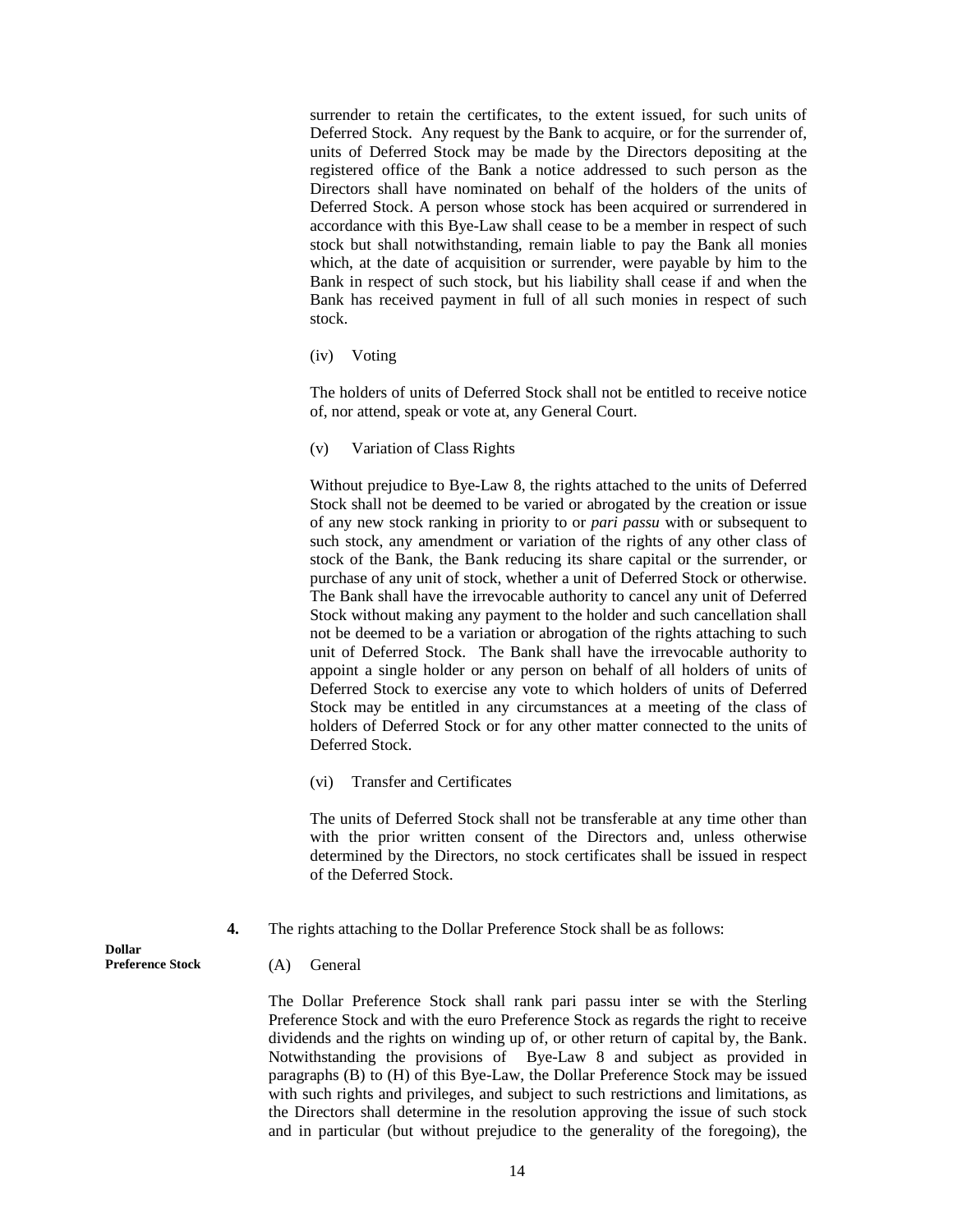Directors may (without prejudice to the authority conferred by sub-paragraph (D) (5) of this Bye-Law), pursuant to the authority given by the passing of the resolution to adopt this Bye-Law, consolidate and divide and/or subdivide any Dollar Preference Stock into stock of a larger or smaller amount. Whenever the Directors have power under this Bye-Law to determine any of the rights, privileges, limitations or restrictions attached to any of the Dollar Preference Stock, the rights, privileges, limitations or restrictions so determined need not be the same as those attached to the Dollar Preference Stock which has then been allotted or issued. Without prejudice to Bye-Law 8 (b) each issue of Dollar Preference Stock carrying rights, privileges, limitations or restrictions that are not the same as those attached to the Dollar Preference Stock which has then been allotted or issued shall constitute a separate class of stock.

#### (B) Income

- (1)The Dollar Preference Stock shall (subject to the further provisions of this paragraph) entitle the holders thereof (the "**Dollar Preference Stockholders**") to receive a non-cumulative preferential dividend (the "**Preference Dividend**"), which shall be calculated at such annual rate (whether fixed or variable) and shall be payable on such dates and on such other terms and conditions as may be determined by the Directors prior to allotment thereof.
- (2)The following shall apply in relation to any particular Dollar Preference Stock (the "**Relevant Dollar Preference Stock**") if so determined by the Directors prior to the allotment thereof:
	- (a) The Relevant Dollar Preference Stock shall rank as regards the right to receive dividends pari passu with the Sterling Preference Stock, the euro Preference Stock and with any further stock created and issued pursuant to sub-paragraph (e) below and otherwise in priority to any Ordinary Stock in the capital of the Bank.
	- (b)If, on any date on which an instalment of the Preference Dividend would fall to be paid under sub-paragraph (B) (1) above on any Relevant Dollar Preference Stock, the distributable profits and distributable reserves of the Bank are together insufficient to enable payment in full to be made of such instalment and, if applicable, of any instalments of dividends payable on such date on any other preference stock ranking pari passu with the Relevant Dollar Preference Stock as regards dividend, then none of the said instalments shall be paid. If it shall subsequently appear that any instalment of the Preference Dividend or of any such other preferential dividend which has been paid should not, in accordance with the provisions of this subparagraph, have been so paid, then, provided the Directors shall have acted in good faith, they shall not incur any liability for any loss which any stockholder may suffer in consequence of such payment having been made.
	- (c) Where any instalment of the Preference Dividend on any Relevant Dollar Preference Stock is payable, the Directors shall, subject to sub-paragraph (b) above, resolve to make payment of such instalment in cash, provided however that such instalment shall not be payable in cash if, in the judgment of the Directors, after consultation with the Irish Financial Services Regulatory Authority (or such other governmental authority in Ireland having primary bank supervisory authority), the payment of such instalment in cash would breach or cause a breach of the Irish Financial Services Regulatory Authority's capital adequacy requirements from time to time applicable to the Bank.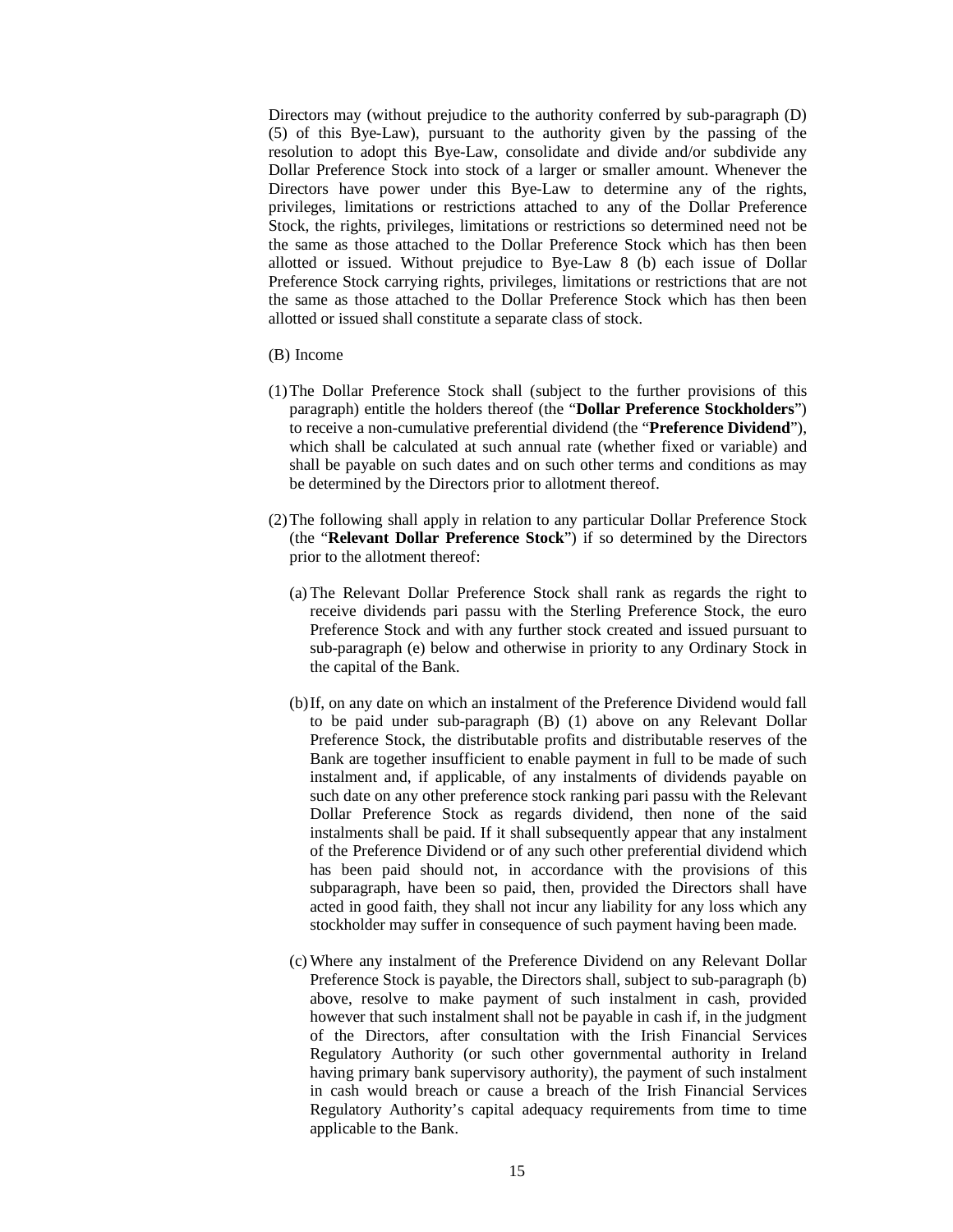- (d)Subject to the right to be allotted additional Dollar Preference Stock in accordance with sub-paragraph (e) below, the Relevant Dollar Preference Stock shall carry no further right to participate in the profits and reserves of the Bank other than the Preference Dividend and if on any occasion an instalment of the Preference Dividend is not paid in cash for the reasons described in sub-paragraph (b) or sub-paragraph (c) above, the Dollar Preference Stockholders shall have no claim in respect of such instalment.
- (e)(i) The provisions of this sub-paragraph shall apply where any instalment of the Preference Dividend payable on a particular date on the Relevant Dollar Preference Stock is, for the reasons specified in subparagraph (b) or sub-paragraph (c) above, not to be paid in cash and the amount (if any) standing to the credit of the profit and loss account of the Bank together with the amount of the reserves of the Bank available for the purpose are sufficient to enable the allotments of additional preference stock referred to in the further provisions of this sub-paragraph to be made in full;
	- (ii) For the purposes of this sub-paragraph:

"**Relevant Stock**" means Relevant Dollar Preference Stock and any preference stock of the Bank carrying similar rights to those set out in this sub-paragraph (e) and ranking pari passu with the Relevant Dollar Preference Stock as regards dividend in respect of which an instalment of preference dividend which would have been payable on the same date as a Relevant Instalment on Relevant Dollar Preference Stock is not to be paid in cash; *and* 

"**Relevant Instalment**" means an instalment of preference dividend which is not to be paid in cash on Relevant Stock on any occasion for the reasons specified in sub-paragraph (b) or sub-paragraph (c) above; *and,* 

where a member holds Relevant Stock of more than one class, the provisions of this sub-clause shall be interpreted and applied separately in respect of each class of Relevant Stock held by him;

(iii) Each holder of Relevant Stock shall, on the date for payment of the Relevant Instalment, had such instalment been paid in cash, be allotted such additional nominal amount of preference stock of the class in question, credited as fully paid, as is equal to an amount determined by multiplying the cash amount of the Relevant Instalment that would have been payable to him, had such instalment been payable in cash, (exclusive of any associated tax credit) by a factor to be determined by the Directors prior to allotment of the Relevant Stock. The Bank shall not issue fractions of preference stock of any class ("**Fractional Stock**") on any such allotment of additional preference stock. In lieu of any Fractional Stock each holder of Relevant Stock otherwise entitled to receive Fractional Stock shall receive a payment in cash equal to such holder's proportionate interest in the net proceeds from the sale or sales in the open market by the Bank, on behalf of all such holders, of the aggregate of the preference stock of the relevant class equal in nominal amount to the aggregate amount of all Fractional Stock of the relevant class otherwise payable as a dividend rounded down to the nearest integral multiple of the par value of such preference stock, provided that the Bank shall not be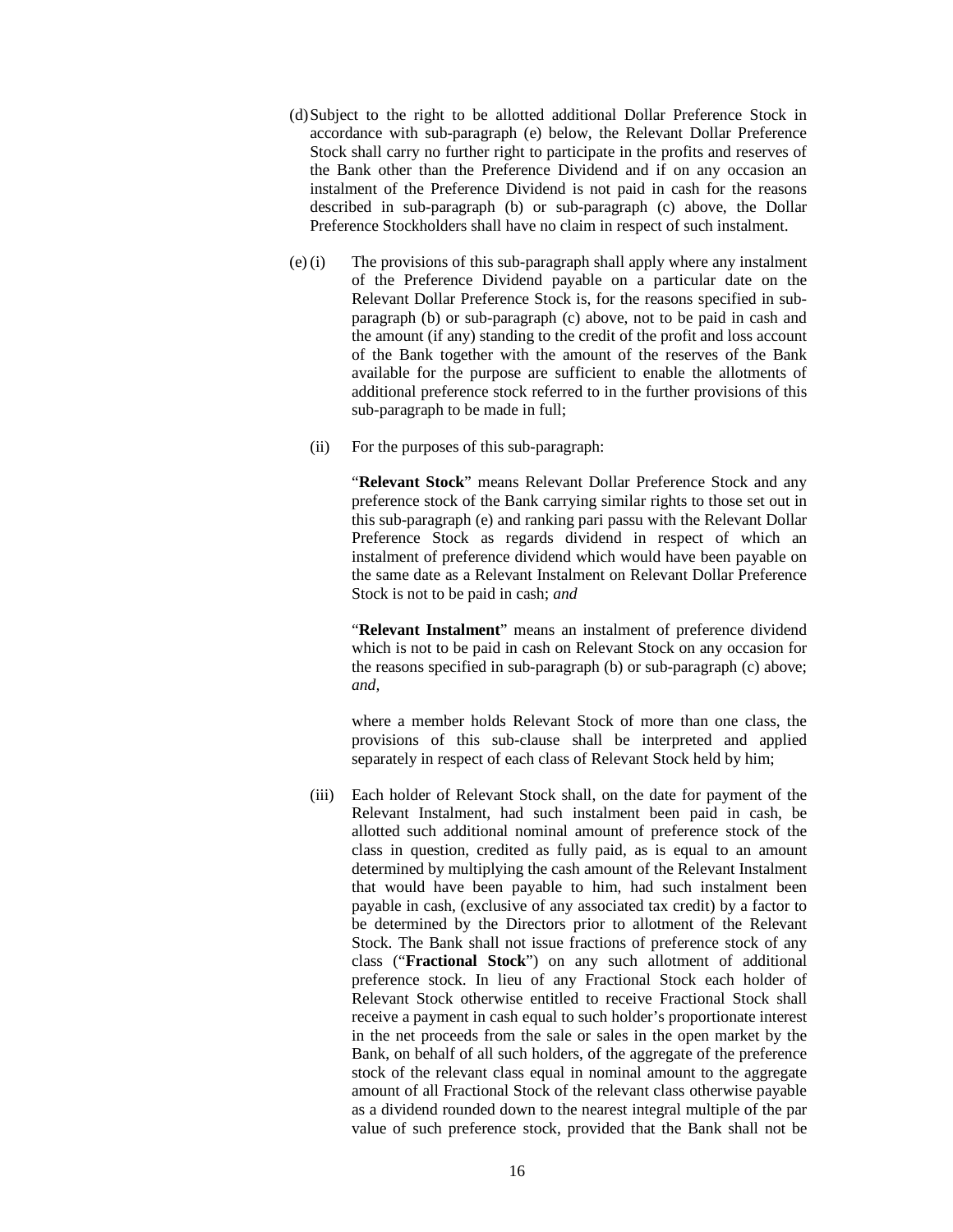obliged to make any such payment where the entitlement of the relevant holder is less than US\$10. Such sale shall be effected promptly after the record date fixed for determining the holders entitled to payment of the Preference Dividend. A holder receiving an allotment of additional preference stock in terms of this sub-paragraph shall not be entitled to receive any part of the Relevant Instalment relating to Relevant Stock of that class in cash;

- (iv) For the purpose of paying up preference stock to be allotted on any occasion pursuant to this sub-paragraph, the Directors shall capitalise out of the sums standing to the credit of the profit and loss account of the Bank and/or to the credit of the Bank's reserve accounts available for the purpose, as the Directors may determine a sum equal to the aggregate nominal amount of the additional preference stock then to be allotted and shall apply the same in paying up in full the appropriate amount of unissued preference stock of the class or classes in question. Any such capitalisation shall be deemed to be authorised by the resolution adopting this Bye-Law and the provisions of Bye-Law 132 shall apply mutatis mutandis to any such capitalisation;
- (v) The additional preference stock so allotted shall rank pari passu in all respects with the fully paid Relevant Stock of the same class then in issue save only as regards participation in the Relevant Instalment;
- (f) The Directors shall undertake and do such acts and things as they may consider necessary or expedient for the purpose of giving effect to the provisions of subparagraph (e). If any additional preference stock falling to be allotted pursuant to such sub-paragraph cannot be allotted by reason of any insufficiency in the Bank's authorised capital stock the Directors shall convene a General Court to be held as soon as practicable, for the purpose of considering a resolution or resolutions effecting an appropriate increase in the authorised capital stock. The Dollar Preference Stock shall not confer the right to participate in any issue of stock on capitalisation of reserves except as provided in sub-paragraph (e) above.
- (C) Capital
- (1)On a winding up of, or other return of capital (other than on a redemption of stock of any class in the capital of the Bank) by the Bank, the Dollar Preference Stockholders shall in respect of the Dollar Preference Stock held by them be entitled to receive in US Dollars, out of the surplus assets available for distribution to the Bank's members, an amount equal to the amount paid up or credited as paid up on the Dollar Preference Stock (including any premium paid to the Bank in respect thereof).
- (2)In addition to the amount repayable on the Dollar Preference Stock pursuant to subparagraph (1) above there shall be payable:
	- (a) a sum equal to the amount of any Preference Dividend which is due for payment after the date of commencement of the winding up or other return of capital but which is payable in respect of a period ending on or before such date and the amount of any Preference Dividend which would have been payable by the Bank in accordance with paragraph (B) of this Bye-Law in respect of the period commencing with the fixed dividend payment date which shall most recently have occurred prior to the winding up of the Bank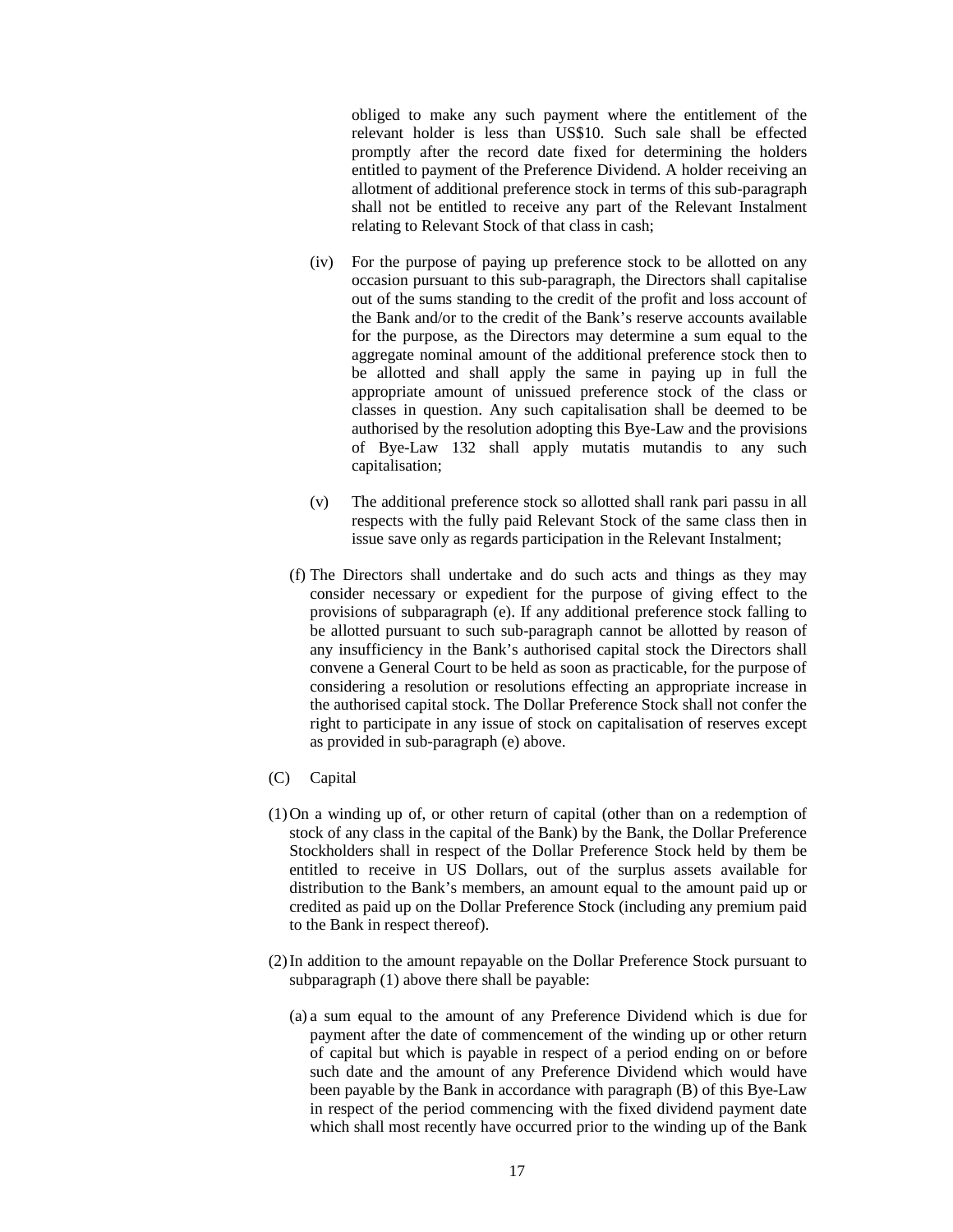or the date of return of capital, as the case may be, and ending with the date of such return of capital, whether on a winding up or otherwise, as though such period had been one in relation to which an instalment of the Preference Dividend would have been payable pursuant to paragraph (B), but subject always to the provisions of sub-paragraphs  $(2)(b)$ ,  $(c)$  and  $(d)$  of paragraph (B); *and*

- (b)subject thereto, such premium (if any) as may be determined by the Directors prior to allotment thereof (and so that the Directors may determine that such premium is payable only in specified circumstances and/or that such premium shall be of variable amount depending on the timing and circumstances of such return of capital).
- (3)The amounts payable or repayable under sub-paragraphs (1) and (2) of this paragraph (C) in the event of a winding up of, or other return of capital (other than on a redemption of stock of any class in the capital of the Bank) by the Bank, shall be so paid pari passu with any amounts payable or repayable in that event upon or in respect of any further preference stock of the Bank ranking pari passu with the Dollar Preference Stock as regards repayment of capital and shall be so paid in priority to any repayment of capital on any other class of stock of the Bank. The Dollar Preference Stockholders shall not be entitled in respect of the Dollar Preference Stock held by them to any further or other right of participation in the assets of the Bank.
- (D) Redemption
- (1)Unless otherwise determined by the Directors in relation to any particular Dollar Preference Stock prior to allotment thereof, the Dollar Preference Stock shall be redeemable at the option of the Bank. In the case of any particular Dollar Preference Stock which is to be so redeemable:
	- (a)such stock shall be redeemable at par together with the sum which would have been payable pursuant to paragraph (C) of this Bye-Law (other than sub-paragraph  $(C)(2)(b)$  if the date fixed for redemption had been the date of a return of capital on a winding up of the Bank;
	- (b)such stock shall be redeemable during such period as the Directors shall prior to the allotment thereof determine, commencing with the first date on which a dividend is payable on such stock or with such later date as the Directors shall prior to allotment thereof determine; *and*
	- (c) prior to allotment of such stock, the Directors shall determine whether the Bank may redeem (i) all (but not merely some) of such stock or (ii) all or any of such stock and the basis on which any necessary selection of such stock for redemption is to be made from time to time.
- (2)The provisions of this sub-paragraph (2) shall apply in relation to any Dollar Preference Stock that is to be redeemed and that on the date fixed for redemption is in certificated form. The Bank shall give to the holders of the Dollar Preference Stock to be redeemed not less than 30 days and not more than 60 days notice in writing of the date on which such redemption be effected. Such notice shall specify the redemption date and the place at which the certificates for such Dollar Preference Stock are to be presented for redemption and upon such date each of such holders shall be bound to deliver to the Bank at such place the certificates for such Dollar Preference Stock as are held by him. Upon such delivery, the Bank shall pay to such holder the amount due to him in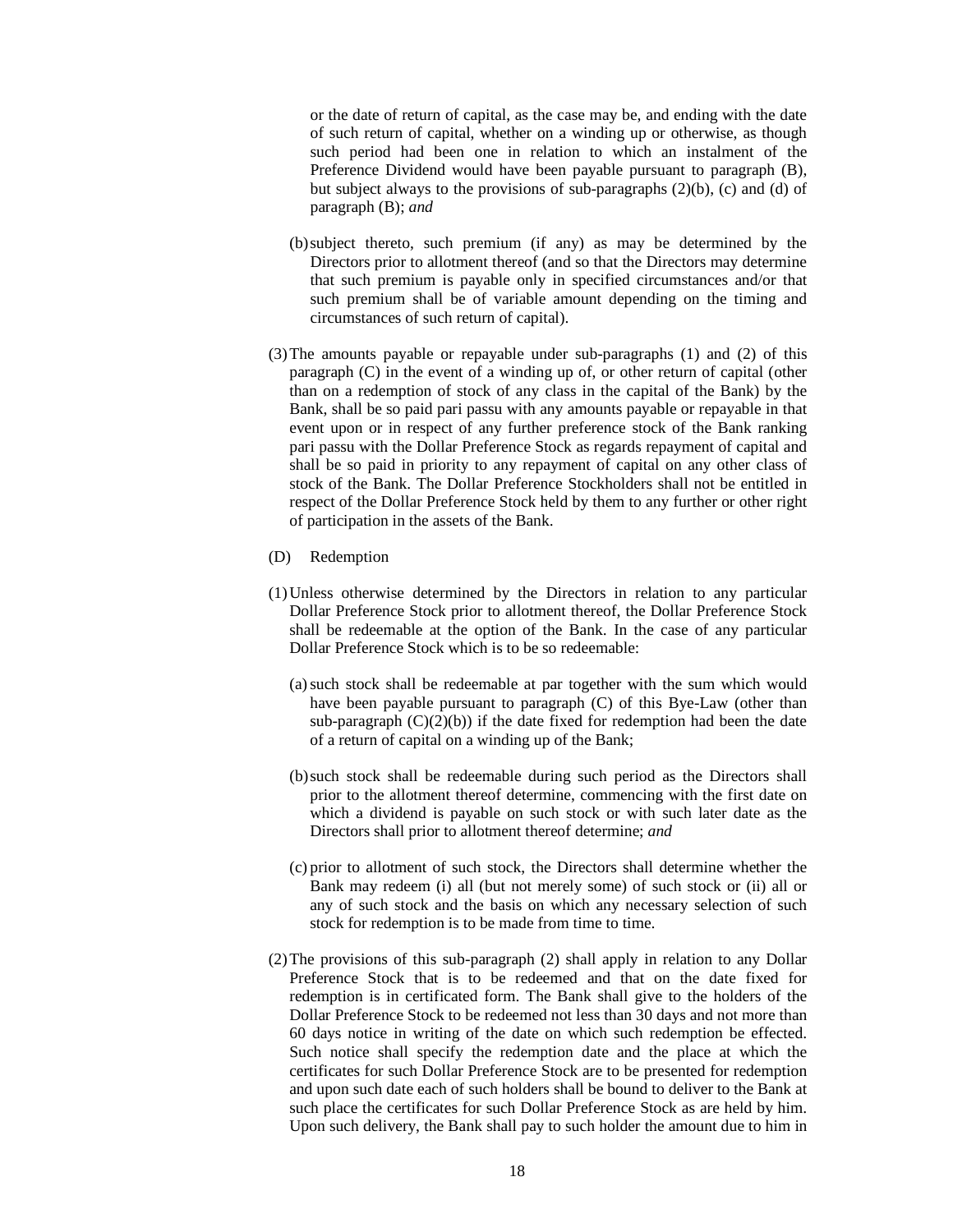respect of such redemption and shall cancel the certificates so delivered. If any such certificate includes any Dollar Preference Stock not redeemable on that occasion, a fresh certificate for such stock shall be issued to the holder without charge upon cancellation of the existing certificate.

- (3)As from the date fixed for redemption, no Preference Dividend shall be payable on the Dollar Preference Stock to be redeemed except on any such stock in respect of which, upon either due presentation of the certificate relating thereto, or, if the Dollar Preference Stock was in uncertificated form on the date fixed for redemption the procedures for redemption as referred to in sub-paragraph (4) below having been effected, payment of the moneys due at such redemption shall be improperly refused, in which event, the Preference Dividend shall continue to accrue on and from the date fixed for redemption down to, but not including, the date of payment of such redemption moneys.
- (4)The provisions of this sub-paragraph (4) shall apply in relation to any Dollar Preference Stock that is to be redeemed and that, on the date fixed for redemption, is in uncertificated form. The Bank shall give to the holders of such Dollar Preference Stock not less than 30 days and not more than 60 days notice in writing of the date on which such redemption is to be effected. Such notice shall specify the redemption date and the Directors shall be entitled, in their absolute discretion, to determine the procedures for the redemption of such Dollar Preference Stock held in uncertificated form on the relevant redemption date (subject always to the facilities and requirements of the relevant system concerned). Upon being satisfied that such procedures have been effected, the Bank shall pay to the holders of the Dollar Preference Stock concerned the amount due in respect of such redemption of such Dollar Preference Stock.
- (5)Without prejudice to the generality of sub-paragraph (4) above:
	- (a)the procedures for the redemption of any Dollar Preference Stock may involve or include the sending by the Bank or by any person on its behalf, of an issuer-instruction to the operator of the relevant system concerned requesting or requiring the deletion of any computer-based entries in the relevant system concerned that relate to the holding of the Dollar Preference Stock concerned; and/or
	- (b)the Bank may, if the Directors so determine, (by notice in writing to the holder concerned, which notice may be included in the notice of redemption concerned) require the holder of the Dollar Preference Stock concerned to change the form of the Dollar Preference Stock from uncertificated form to certificated form prior to the date fixed for redemption (in which case the provisions in this Bye-Law relating to the redemption of Dollar Preference Stock held in certificated form shall apply).

Whether any Dollar Preference Stock to be redeemed is in certificated form or uncertificated form on the relevant date fixed for redemption shall be determined by reference to the Register as at 12.00 noon on such date or such other time as the Directors, may (subject to the facilities and requirements of the relevant system concerned) in their absolute discretion determine.

(6)The receipt of the registered holder for the time being of any Dollar Preference Stock or, in the case of joint registered holders, the receipt of any of them for the moneys payable on redemption thereof, shall constitute an absolute discharge to the Bank in respect thereof.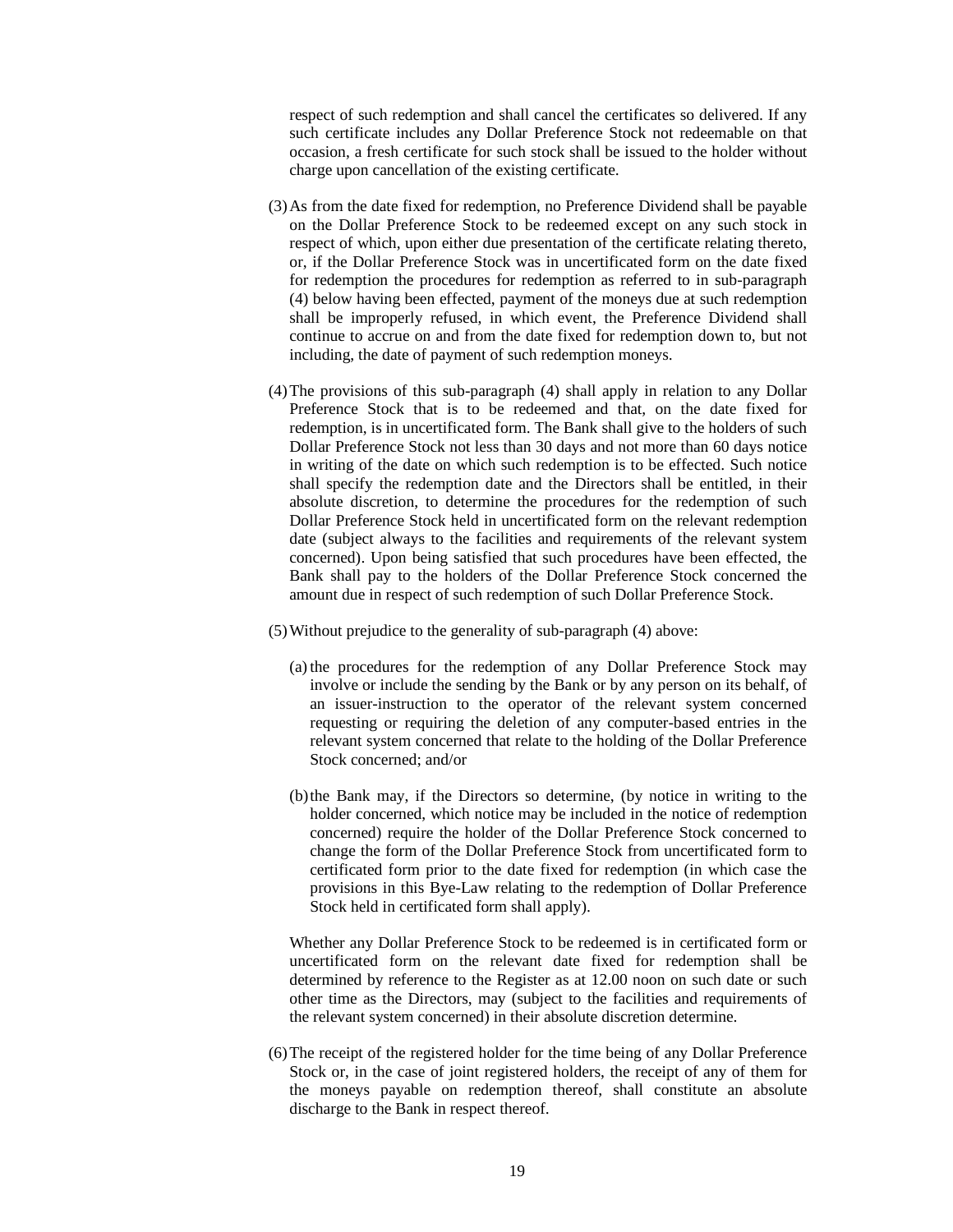- (7)Upon the redemption of any Dollar Preference Stock the Directors may (pursuant to the authority given by the passing of the resolution to adopt this Bye-Law) consolidate and divide and/or sub-divide the authorised preference stock existing as a consequence of such redemption into stock of any other class of capital stock into which the authorised capital stock of the Bank is or may at that time be divided of a like nominal amount (as nearly as may be) and in the same currency as the Dollar Preference Stock so redeemed or into unclassified stock of the same nominal amount and in the same currency as the Dollar Preference Stock so redeemed.
- (E) Voting
- (1)The Dollar Preference Stockholders shall be entitled to receive notice of any General Court of the Bank and a copy of every circular or like document sent out by the Bank to the holders of Ordinary Stock but shall not be entitled to attend any General Court or to speak or vote thereat unless:
	- (a) a resolution is to be proposed at such meeting for the winding up of the Bank; *or*
	- (b)a resolution is to be proposed at such meeting varying, altering or abrogating any of the rights, privileges, limitations or restrictions attached to the Dollar Preference Stock;

and then to vote only on such resolution or resolutions; *or*

unless at the date of such meeting the most recent instalment of the Preference Dividend due to be paid prior to such meeting shall not have been paid in cash in which event the Dollar Preference Stockholders shall be entitled to speak and vote on all resolutions proposed at such meeting.

For the avoidance of doubt, unless otherwise provided by its terms of issue and without prejudice to the rights attached to the Dollar Preference Stock to participate in any return of capital, the rights attached to any Dollar Preference Stock shall not be deemed to be varied, altered or abrogated by a reduction in any capital stock ranking as regards participation in the profits and assets of the Bank pari passu with or after such Dollar Preference Stock or by any redemption of any such capital stock, unless, in either of the foregoing cases, the then most recent dividend due to be paid on each class of preference stock in the capital of the Bank prior to such reduction or redemption shall not have been paid in cash.

- (2)(a) At a separate Meeting of the Dollar Preference Stockholders referred to in paragraph (F) of this Bye-Law on a show of hands each Dollar Preference Stockholder present in person or every proxy for every such member shall have one vote and on a poll each Dollar Preference Stockholder present in person or by proxy shall have one vote in respect of each US\$1 of Dollar Preference Stock held by him; *and*
	- (b)Whenever the Dollar Preference Stockholders are entitled to attend and vote at a General Court of the Bank then, on a show of hands, each Dollar Preference Stockholder, present in person or every proxy for every such member, shall have one vote and on a poll each Dollar Preference Stockholder present in person or by proxy shall have one vote for every  $\epsilon$ 0.64 of the euro amount decided by the Directors  $\alpha$  being equivalent to the nominal amount of Dollar Preference Stock held by him, such calculation to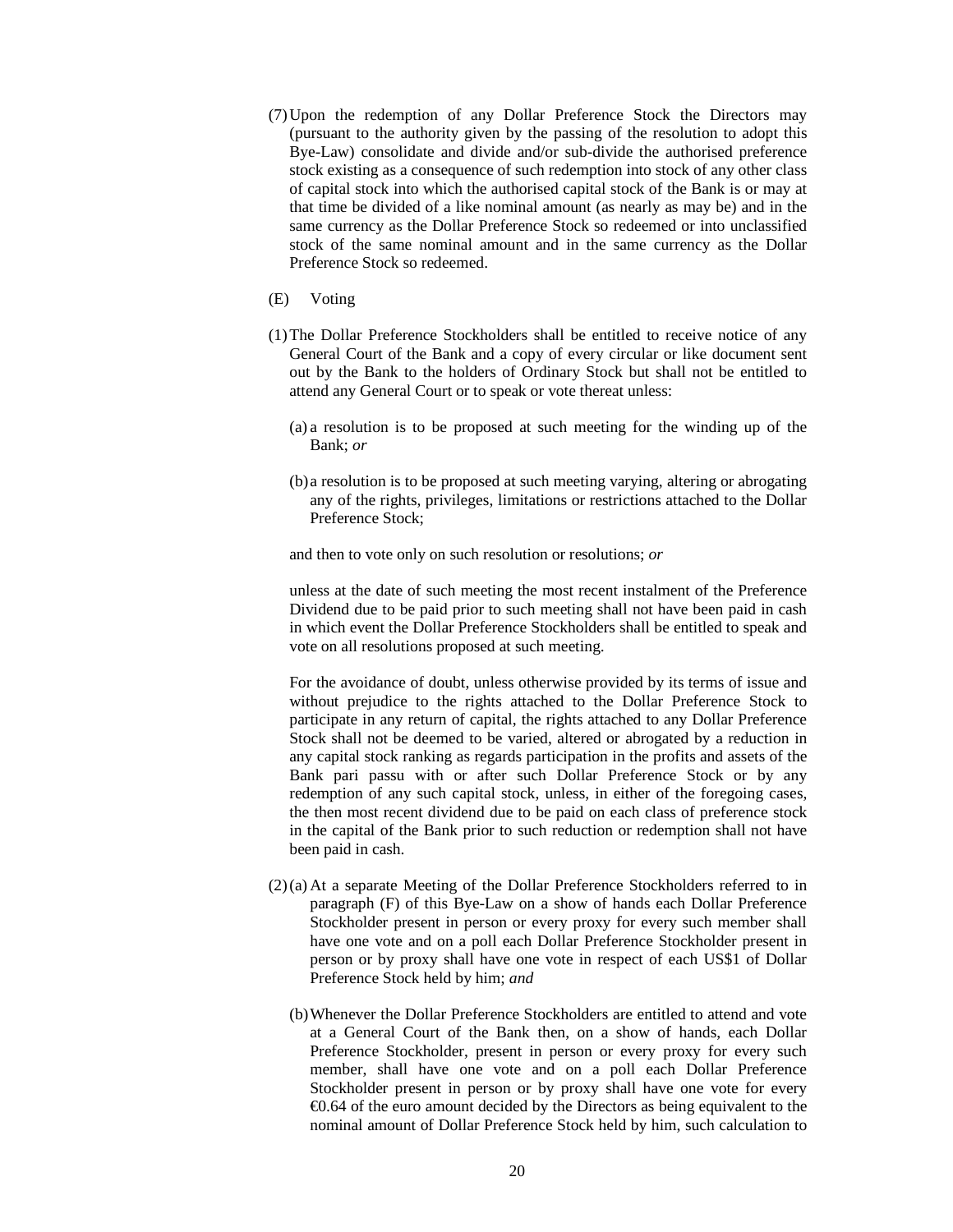be made by applying the rate of exchange prevailing at the date or respective dates of allotment of such stock as determined by the Directors. For the purpose of making the above calculation the euro amount shall be adjusted downwards to the nearest integral multiple of  $\epsilon 0.64$ .

- (3)On a relevant requisition given in accordance with the provisions of subparagraph (4) below, the Directors shall procure that an Extraordinary General Court of the Bank shall be convened forthwith.
- (4)A "**relevant requisition**" is a requisition:
	- (a) which has been signed by or on behalf of the holders of a majority of the Dollar Preference Stock in issue at the date of such requisition; *and*
	- (b)which states the objects of the meeting to be convened;

and a relevant requisition may consist of several documents in like form each signed by or on behalf of one or more of the requisitionists. The provisions of Bye-Law 46 (c), (d) and (e) shall apply mutatis mutandis to an Extraordinary General Court requisitioned in accordance with this Bye-Law.

- (5)The right to requisition a General Court of the Bank contained in this paragraph (E) shall be exercisable only at a time when the most recent instalment of the Preference Dividend due to be paid prior to such requisition shall not have been paid in cash.
- (6)The Directors shall procure that, on any resolution at a General Court of the Bank upon which the Dollar Preference Stockholders are entitled to vote and on each resolution at a separate Meeting, referred to at paragraph (F) of this Bye-Law, of the Dollar Preference Stockholders, a poll is demanded by the Chairman of such meeting in accordance with these Bye-Laws.
- (F) Restriction on Capitalisations and Issues of Securities

The following shall apply in relation to any particular Dollar Preference Stock (the "**Relevant Dollar Preference Stock**") if so determined by the Directors prior to allotment thereof. Save with the written consent of the holders of not less than  $66<sup>2</sup>/3%$  in nominal value of the Relevant Dollar Preference Stock, or with the sanction of a resolution passed at a separate meeting of the holders of the Relevant Dollar Preference Stock where holders of not less than  $66^2/3\%$  in nominal value of the Relevant Dollar Preference Stock in attendance and voting have voted in favour of such resolution, the Directors shall not (i) pursuant to Bye-Law 131 to 133 capitalise any part of the amounts available for distribution and referred to in such Bye-Law if after such capitalisation the aggregate of such amounts would be less than a multiple, determined by the Directors prior to the allotment of the Relevant Dollar Preference Stock of the aggregate amount of the annual dividends (exclusive of any associated tax credit) payable on the Dollar Preference Stock then in issue and any other preference stock then in issue ranking as regards the right to receive dividends or the rights on winding up of, or other return of capital by, the Bank, pari passu with or in priority to the Relevant Dollar Preference Stock, or (ii) authorise or create, or increase the amount of any stock of any class or any security convertible into the stock of any class ranking as regards the right to receive dividends or the rights on winding up of, or other return of capital by, the Bank in priority to the Relevant Dollar Preference Stock. A separate meeting shall be deemed to be a class meeting and the provisions of Bye-Law 8 (a) shall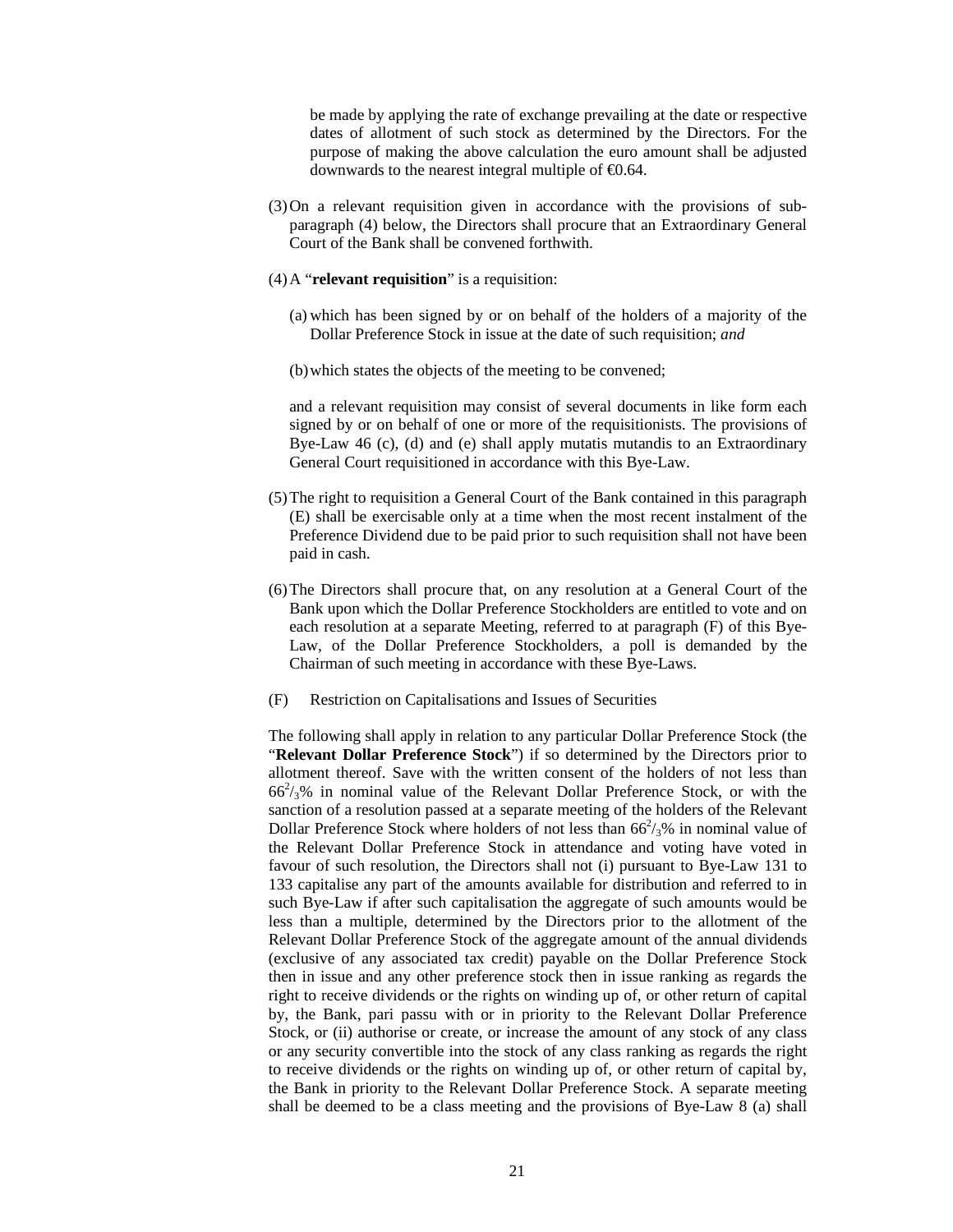apply subject always to the over-riding provision of sub-paragraph (6) of paragraph (E) of this Bye-Law.

(G) Further Preference Stock

The Bank may from time to time create and issue further preference stock ranking as regards participation in the profits and assets of the Bank pari passu with the Dollar Preference Stock and so that any such further preference stock may be denominated in any currency and may carry as regards participation in the profits and assets of the Bank rights identical in all respects to those attaching to the Dollar Preference Stock or rights differing therefrom in any respect including, but without prejudice to the generality of the foregoing:

- (1)the rate of dividend may differ and the dividend may be cumulative or noncumulative;
- (2)the periods by reference to which dividend is payable may differ;
- (3) a premium may be payable on a return of capital or there may be no such premium;
- (4)the further preference stock may be redeemable at the option of the Bank or the holder or may be non-redeemable or may be redeemable at different dates and on different terms from those applying to the Dollar Preference Stock; *and*
- (5)the further preference stock may be convertible into Ordinary Stock or any other class of stock ranking as regards participation in the profits and assets of the Bank pari passu with or after such Dollar Preference Stock, in each case on such terms and conditions as may be prescribed by the terms of issue thereof.

The creation or issue of, or the variation, alteration or abrogation of or addition to the rights, privileges, limitations or restrictions attaching to, any stock of the Bank ranking after the Dollar Preference Stock as regards participation in the profits and assets of the Bank and the creation or issue of further preference stock ranking pari passu with the Dollar Preference Stock as provided for above shall be deemed not to be a variation, alteration or abrogation of the rights, privileges, limitations or restrictions attaching to the Dollar Preference Stock. Provided, however, as regards further preference stock ranking pari passu with the Dollar Preference Stock that, on the date of such creation or issue, the most recent instalment of the dividend due to be paid on each class of preference stock in the capital of the Bank prior to such date shall have been paid in cash. If any further preference stock of the Bank shall have been issued, then any subsequent variation, alteration or abrogation of or addition to the rights, privileges, limitations or restrictions attaching to any of such further preference stock shall be deemed not to be a variation, alteration or abrogation of the rights, privileges, limitations or restrictions attaching to the Dollar Preference Stock provided that the rights attaching to such preference stock thereafter shall be such that the creation and issue by the Bank of further preference stock carrying those rights would have been permitted under this paragraph.

#### (H) Variation of Class Rights

Without prejudice to Bye-Law 8 (b) the rights, privileges, limitations or restrictions attached to the Dollar Preference Stock (or any class thereof) may be varied, altered or abrogated, either whilst the Bank is a going concern or during or in contemplation of a winding up, with the written consent of the holders of not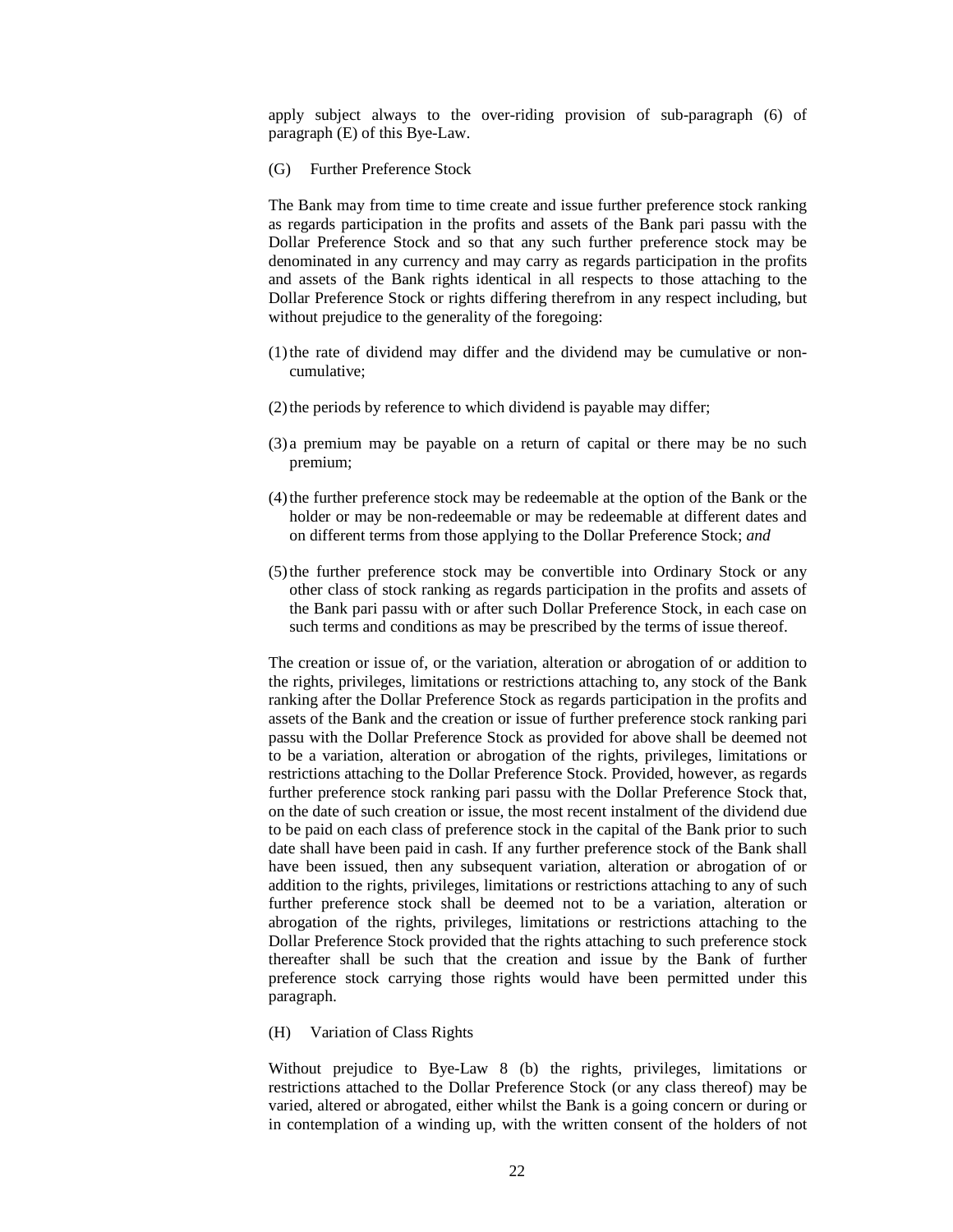less than  $66^2$ /<sub>3</sub>% in nominal value of such class of stock or with the sanction of a resolution passed at a class meeting of holders of such classes of stock provided that the holders of not less than  $66^2/3\%$  in nominal value of such class of stock in attendance and voting vote in favour of such resolution.

- **5.** The rights attaching to the Sterling Preference Stock shall be as follows:
	- (A) General

The Sterling Preference Stock shall rank pari passu inter se with the Dollar Preference Stock and with the euro Preference Stock as regards the right to receive dividends and the rights on winding up of, or other return of capital by, the Bank. Notwithstanding the provisions of Bye-Law 8 and subject as provided in paragraphs (B) to (H) of this Bye-Law, the Sterling Preference Stock may be issued with such rights and privileges, and subject to such restrictions and limitations, as the Directors shall determine in the resolution approving the issue of such stock and in particular (but without prejudice to the generality of the foregoing), the Directors may (without prejudice to the authority conferred by subparagraph (D) (5) of this Bye-Law), pursuant to the authority given by the passing of the resolution to adopt this Bye-Law, consolidate and divide and/or subdivide any Sterling Preference Stock into stock of a larger or smaller amount. Whenever the Directors have power under this Bye-Law to determine any of the rights, privileges, limitations or restrictions attached to any of the Sterling Preference Stock, the rights, privileges, limitations or restrictions so determined need not be the same as those attached to the Sterling Preference Stock which has then been allotted or issued. Without prejudice to Bye-Law 8 (c) each issue of Sterling Preference Stock carrying rights, privileges, limitations or restrictions that are not the same as those attached to the Sterling Preference Stock which has then been allotted or issued shall constitute a separate class of stock.

- (B) Income
- (1)The Sterling Preference Stock shall (subject to the further provisions of this paragraph) entitle the holders thereof (the "Sterling Preference Stockholders") to receive a non-cumulative preferential dividend (the "Preference Dividend"), which shall be calculated at such annual rate (whether fixed or variable) and shall be payable on such dates and on such other terms and conditions as may be determined by the Directors prior to allotment thereof.
- (2)The following shall apply in relation to any particular Sterling Preference Stock (the "Relevant Sterling Preference Stock") if so determined by the Directors prior to the allotment thereof:
	- (a) The Relevant Sterling Preference Stock shall rank as regards the right to receive dividends pari passu with the Dollar Preference Stock, the euro Preference Stock and with any further stock created and issued pursuant to sub-paragraph (e) below and otherwise in priority to any Ordinary Stock in the capital of the Bank.
	- (b)If, on any date on which an instalment of the Preference Dividend would fall to be paid under sub-paragraph (B) (1) above on any Relevant Sterling Preference Stock, the distributable profits and distributable reserves of the Bank are together insufficient to enable payment in full to be made of such instalment and, if applicable, of any instalments of dividends payable on such date on any other preference stock ranking pari passu with the Relevant Sterling Preference Stock as regards dividend, then none of the said

**Sterling Preference Stock**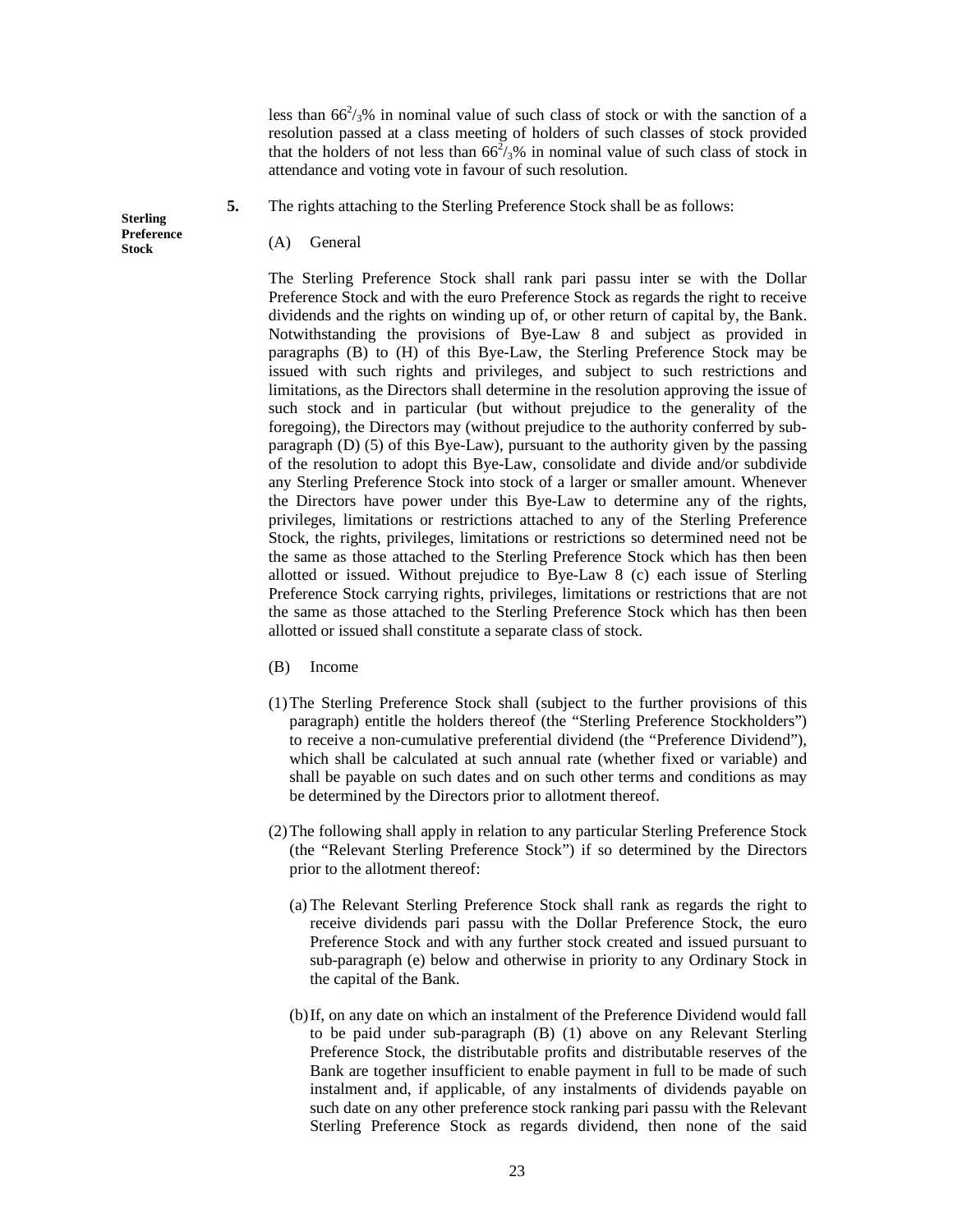instalments shall be paid. If it shall subsequently appear that any instalment of the Preference Dividend or of any such other preferential dividend which has been paid should not, in accordance with the provisions of this subparagraph, have been so paid, then, provided the Directors shall have acted in good faith, they shall not incur any liability for any loss which any stockholder may suffer in consequence of such payment having been made.

- (c) Where any instalment of the Preference Dividend on any Relevant Sterling Preference Stock is payable, the Directors shall, subject to sub-paragraph (b) above, resolve to make payment of such instalment in cash, provided however that such instalment shall not be payable in cash if, in the judgment of the Directors, after consultation with the Irish Financial Services Regulatory Authority or such other governmental authority in Ireland having primary bank supervisory authority, the payment of such instalment in cash would breach or cause a breach of the Irish Financial Services Regulatory Authority's capital adequacy requirements from time to time applicable to the Bank.
- (d)Subject to the right to be allotted additional Sterling Preference Stock in accordance with sub-paragraph (e) below, the Relevant Sterling Preference Stock shall carry no further right to participate in the profits and reserves of the Bank other than the Preference Dividend and if on any occasion an instalment of the Preference Dividend is not paid in cash for the reasons described in sub-paragraph (b) or sub-paragraph (c) above, the Sterling Preference Stockholders shall have no claim in respect of such instalment.
- (e)(i) The provisions of this sub-paragraph shall apply where any instalment of the Preference Dividend payable on a particular date on the Relevant Sterling Preference Stock is, for the reasons specified in subparagraph (b) or sub-paragraph (c) above, not to be paid in cash and the amount (if any) standing to the credit of the profit and loss account of the Bank together with the amount of the reserves of the Bank available for the purpose are sufficient to enable the allotments of additional Preference Stock referred to in the further provisions of this sub-paragraph to be made in full;
	- (ii) For the purposes of this sub-paragraph:

"**Relevant Stock**" means relevant Sterling Preference Stock and any preference stock of the Bank carrying similar rights to those set out in this sub-paragraph (e) and ranking pari passu with the Relevant Sterling Preference Stock as regards dividend in respect of which an instalment of preference dividend which would have been payable on the same date as a Relevant Instalment on Relevant Sterling Preference Stock is not to be paid in cash; *and*

"**Relevant Instalment**" means an instalment of preference dividend which is not to be paid in cash on Relevant Stock on any occasion for the reasons specified in sub-paragraph (b) or sub-paragraph (c) above; *and*

where a member holds Relevant Stock of more than one class, the provisions of this sub-clause shall be interpreted and applied separately in respect of each class of Relevant Stock held by him;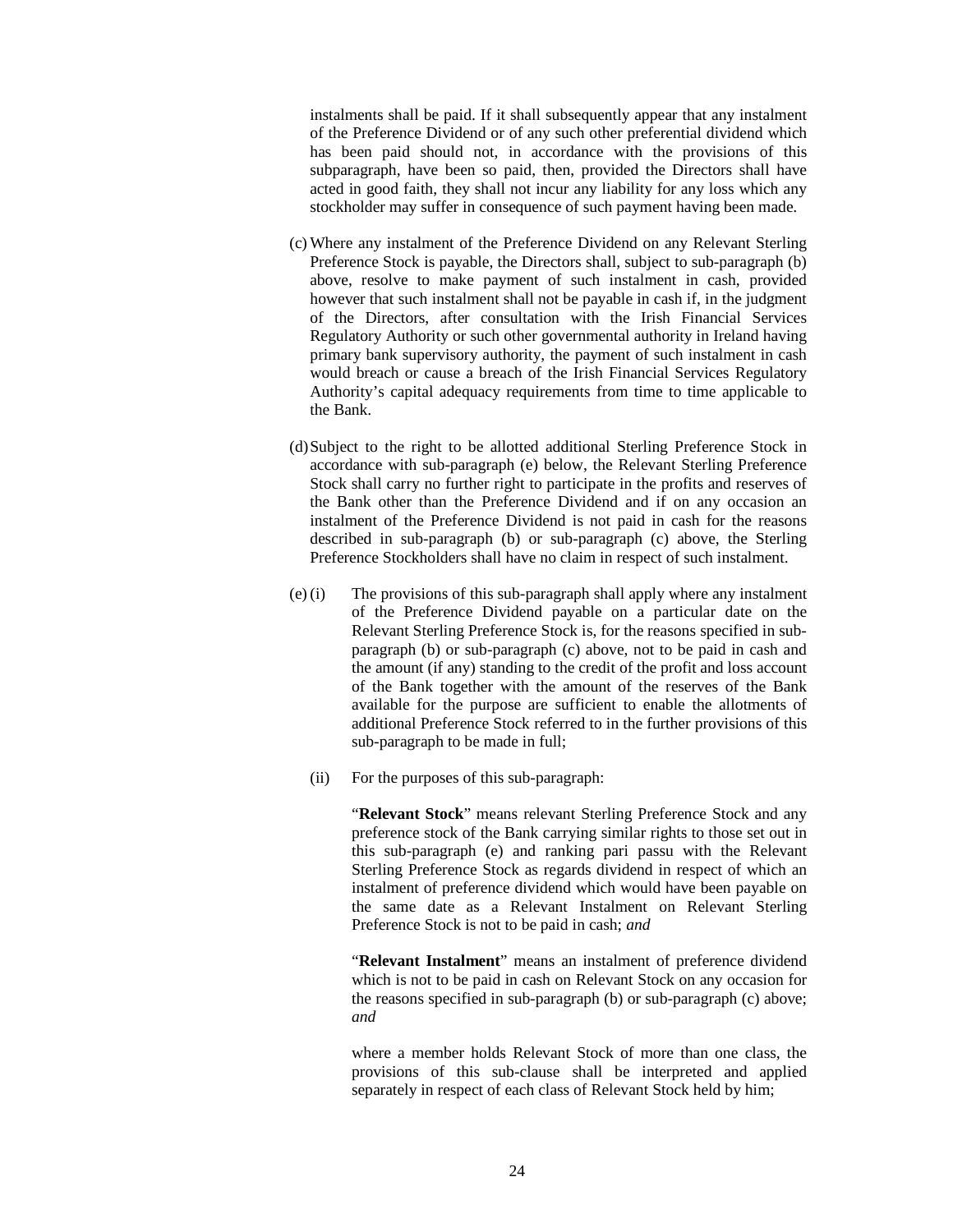- (iii) Each holder of Relevant Stock shall, on the date for payment of the Relevant Instalment, had such instalment been paid in cash, be allotted such additional nominal amount of preference stock of the class in question, credited as fully paid, as is equal to an amount determined by multiplying the cash amount of the Relevant Instalment that would have been payable to him, had such instalment been payable in cash, (exclusive of any associated tax credit) by a factor to be determined by the Directors prior to allotment of the Relevant Stock. The Bank shall not issue fractions of preference stock of any class ("**Fractional Stock**") on any such allotment of additional preference stock. In lieu of any Fractional Stock each holder of Relevant Stock otherwise entitled to receive Fractional Stock shall receive a payment in cash equal to such holder's proportionate interest in the net proceeds from the sale or sales in the open market by the Bank, on behalf of all such holders, of the aggregate of the preference stock of the relevant class equal in nominal amount to the aggregate amount of all Fractional Stock of the relevant class otherwise payable as a dividend rounded down to the nearest integral multiple of the par value of such preference stock, provided that the Bank shall not be obliged to make any such payment where the entitlement of the relevant holder is less than Stg£5. Such sale shall be effected promptly after the record date fixed for determining the holders entitled to payment of the Preference Dividend. A holder receiving an allotment of additional preference stock in terms of this sub-paragraph shall not be entitled to receive any part of the Relevant Instalment relating to Relevant Stock of that class in cash;
- (iv) For the purpose of paying up preference stock to be allotted on any occasion pursuant to this sub-paragraph, the Directors shall capitalise out of the sums standing to the credit of the profit and loss account of the Bank and/or to the credit of the Bank's reserve accounts available for the purpose, as the Directors may determine a sum equal to the aggregate nominal amount of the additional preference stock then to be allotted and shall apply the same in paying up in full the appropriate amount of unissued preference stock of the class or classes in question. Any such capitalisation shall be deemed to be authorised by the resolution adopting this Bye-Law and the provisions of Bye-Law 132 shall apply mutatis mutandis to any such capitalisation;
- (v) The additional preference stock so allotted shall rank pari passu in all respects with the fully paid Relevant Stock of the same class then in issue save only as regards participation in the Relevant Instalment;
- (f) The Directors shall undertake and do such acts and things as they may consider necessary or expedient for the purpose of giving effect to the provisions of sub-paragraph (e). If any additional preference stock falling to be allotted pursuant to such sub-paragraph cannot be allotted by reason of any insufficiency in the Bank's authorised capital stock the Directors shall convene a General Court to be held as soon as practicable, for the purpose of considering a resolution or resolutions effecting an appropriate increase in the authorised capital stock. The Sterling Preference Stock shall not confer the right to participate in any issue of stock on capitalisation of reserves except as provided in sub-paragraph (e) above.
- (C) Capital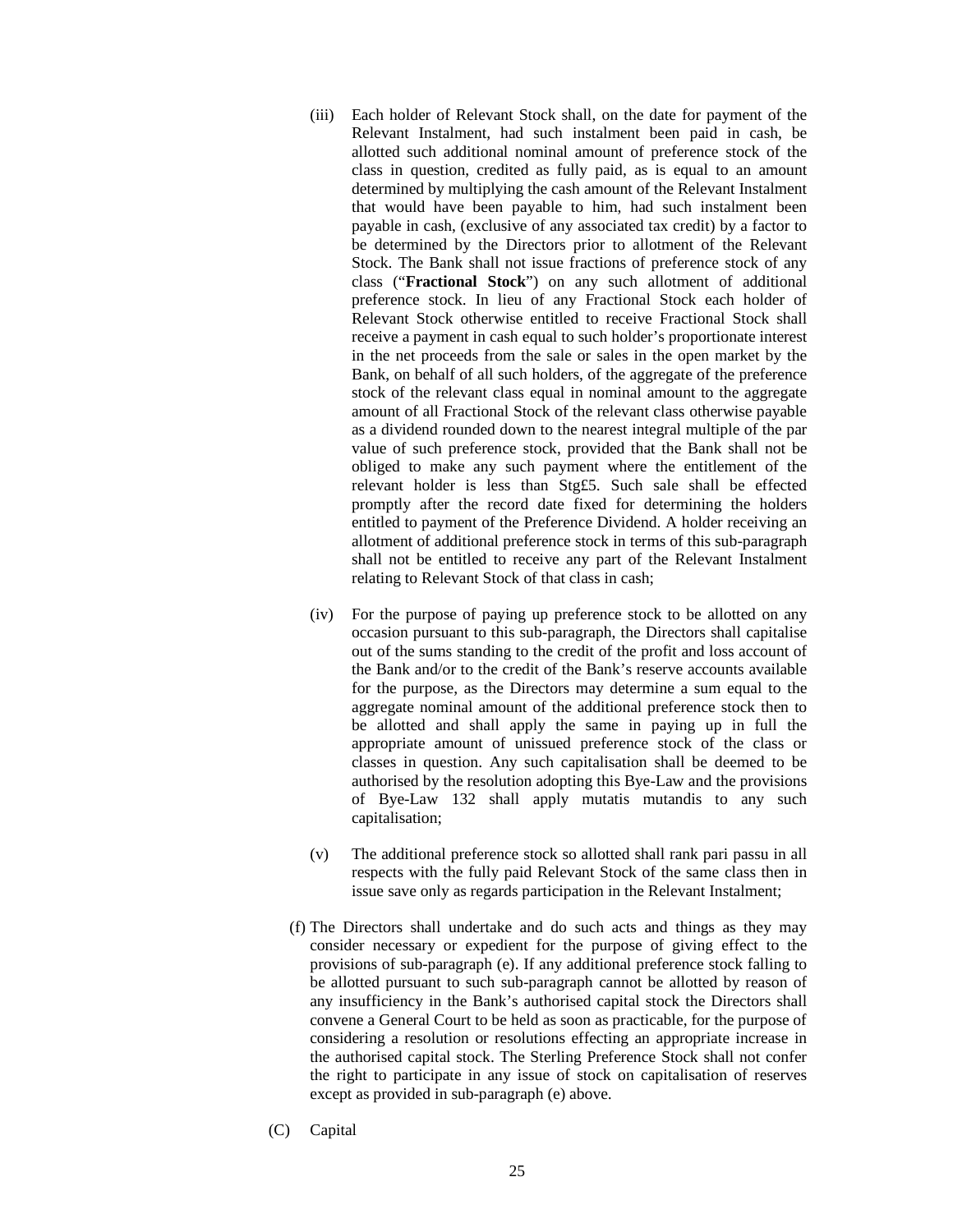- (1)On a winding up of, or other return of capital (other than on a redemption of stock of any class in the capital of the Bank) by the Bank, the Sterling Preference Stockholders shall in respect of the Sterling Preference Stock held by them be entitled to receive in Pounds Sterling out of the surplus assets available for distribution to the Bank's members, an amount equal to the amount paid up or credited as paid up on the Sterling Preference Stock (including any premium paid to the Bank in respect thereof).
- (2)In addition to the amount repayable on the Sterling Preference Stock pursuant to sub-paragraph (1) above there shall be payable:
	- (a) a sum equal to the amount of any Preference Dividend which is due for payment after the date of commencement of the winding up or other return of capital but which is payable in respect of a period ending on or before such date and the amount of any Preference Dividend which would have been payable by the Bank in accordance with paragraph (B) of this Bye-Law in respect of the period commencing with the fixed dividend payment date which shall most recently have occurred prior to the winding up of the Bank or the date of return of capital, as the case may be, and ending with the date of such return of capital, whether on a winding up or otherwise, as though such period had been one in relation to which an instalment of the Preference Dividend would have been payable pursuant to paragraph (B), but subject always to the provisions of sub-paragraphs (2) (b), (c) and (d) of paragraph (B); *and*
	- (b) subject thereto, such premium (if any) as may be determined by the Directors prior to allotment thereof (and so that the Directors may determine that such premium is payable only in specified circumstances and/or that such premium shall be of variable amount depending on the timing and circumstances of such return of capital).
	- (3) The amounts payable or repayable under sub-paragraphs (1) and (2) of this paragraph (C) in the event of a winding up of, or other return of capital (other than on a redemption of stock of any class in the capital of the Bank) by the Bank, shall be so paid pari passu with any amounts payable or repayable in that event upon or in respect of any further preference stock of the Bank ranking pari passu with the Sterling Preference Stock as regards repayment of capital and shall be so paid in priority to any repayment of capital on any other class of stock of the Bank. The Sterling Preference Stockholders shall not be entitled in respect of the Sterling Preference Stock held by them to any further or other right of participation in the assets of the Bank.

#### (D) Redemption

- (1) Unless otherwise determined by the Directors in relation to any particular Sterling Preference Stock prior to allotment thereof, the Sterling Preference Stock shall be redeemable at the option of the Bank. In the case of any particular Sterling Preference Stock which is to be so redeemable:
	- (a) such stock shall be redeemable at par together with the sum which would have been payable pursuant to paragraph (C) of this Bye-Law (other than sub-paragraph  $(C)(2)(b)$ ) if the date fixed for redemption had been the date of a return of capital on a winding up of the Bank;
	- (b) such stock shall be redeemable during such period as the Directors shall prior to the allotment thereof determine, commencing with the first date on which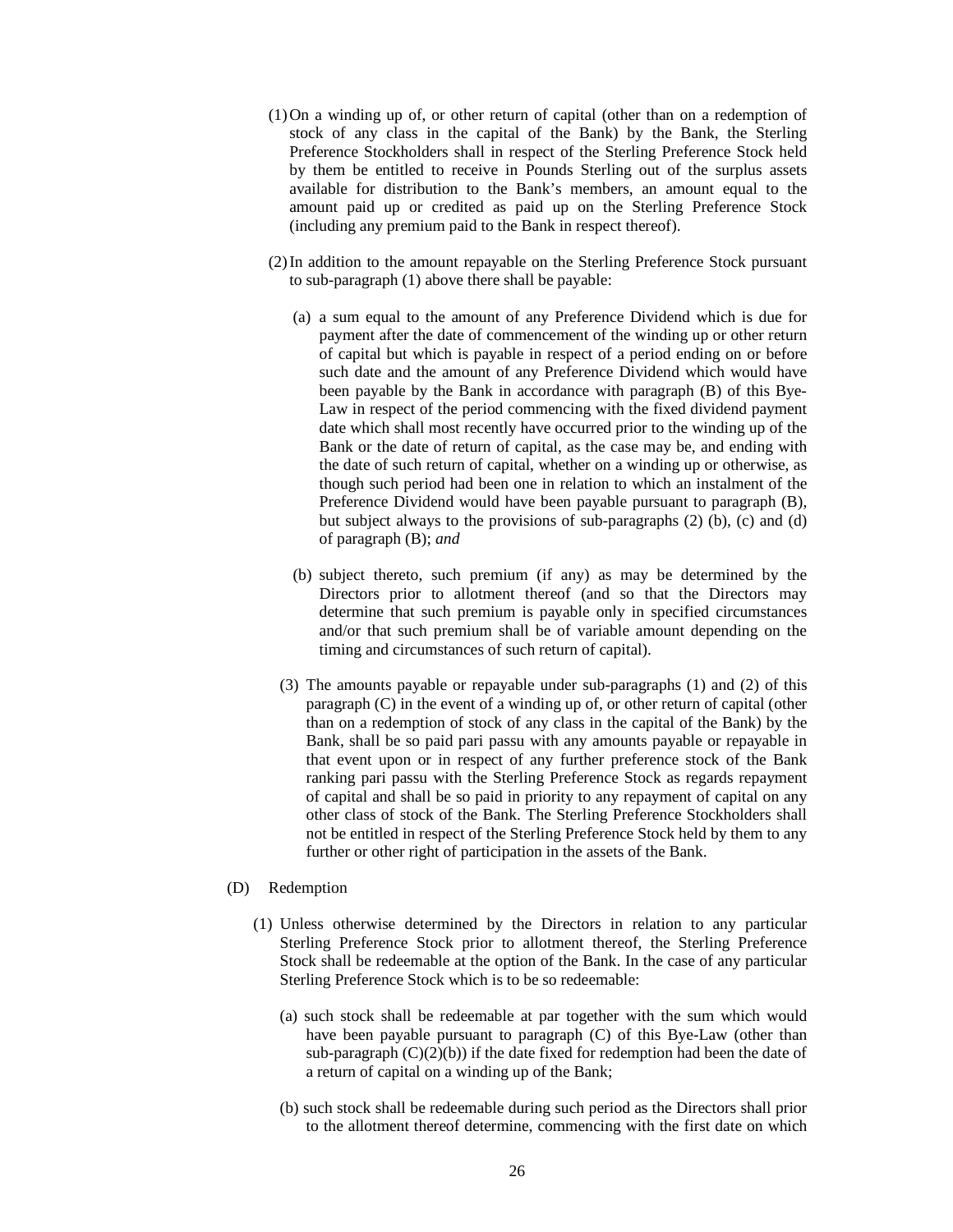a dividend is payable on such stock or with such later date as the Directors shall prior to allotment thereof determine; *and*

- (c) prior to allotment of such stock, the Directors shall determine whether the Bank may redeem (i) all (but not merely some) of such stock or (ii) all or any of such stock and the basis on which any necessary selection of such stock for redemption is to be made from time to time.
- (2) The provisions of this sub-paragraph (2) shall apply in relation to any Sterling Preference Stock that is to be redeemed and that on the date fixed for redemption is in certificated form. The Bank shall give to the holders of the Sterling Preference Stock to be redeemed not less than 30 days and not more than 60 days notice in writing of the date on which such redemption is to be effected. Such notice shall specify the redemption date and the place at which the certificates for such Sterling Preference Stock are to be presented for redemption and upon such date each of such holders shall be bound to deliver to the Bank at such place the certificates for such Sterling Preference Stock as are held by him. Upon such delivery, the Bank shall pay to such holder the amount due to him in respect of such redemption and shall cancel the certificates so delivered. If any such certificate includes any Sterling Preference Stock not redeemable on that occasion, a fresh certificate for such stock shall be issued to the holder without charge upon cancellation of the existing certificate.
- (3) As from the date fixed for redemption, no Preference Dividend shall be payable on the Sterling Preference Stock to be redeemed except on any such stock in respect of which, upon either due presentation of the certificate relating thereto, or, if the Sterling Preference Stock was in uncertificated form on the date fixed for redemption the procedures for redemption as referred to in sub-paragraph (4) below, having been effected, payment of the moneys due at such redemption shall be improperly refused, in which event, the Preference Dividend shall continue to accrue on and from the date fixed for redemption down to, but not including, the date of payment of such redemption moneys.
- (4) The provisions of this sub-paragraph (4) shall apply in relation to any Sterling Preference Stock that is to be redeemed and that, on the date fixed for redemption, is in uncertificated form. The Bank shall give to the holders of such Sterling Preference Stock not less than 30 days and not more than 60 days notice in writing of the date on which such redemption is to be effected. Such notice shall specify the redemption date and the Directors shall be entitled, in their absolute discretion, to determine the procedures for the redemption of such Sterling Preference Stock held in uncertificated form on the relevant redemption date (subject always to the facilities and requirements of the relevant system concerned). Upon being satisfied that such procedures have been effected, the Bank shall pay to the holders of the Sterling Preference Stock concerned the amount due in respect of such redemption of such Sterling Preference Stock.
- (5) Without prejudice to the generality of sub-paragraph (4) above:
	- (a) the procedures for the redemption of any Sterling Preference Stock may involve or include the sending by the Bank or by any person on its behalf, of an issuer-instruction to the operator of the relevant system concerned requesting or requiring the deletion of any computer-based entries in the relevant system concerned that relate to the holding of the Sterling Preference Stock concerned; and/or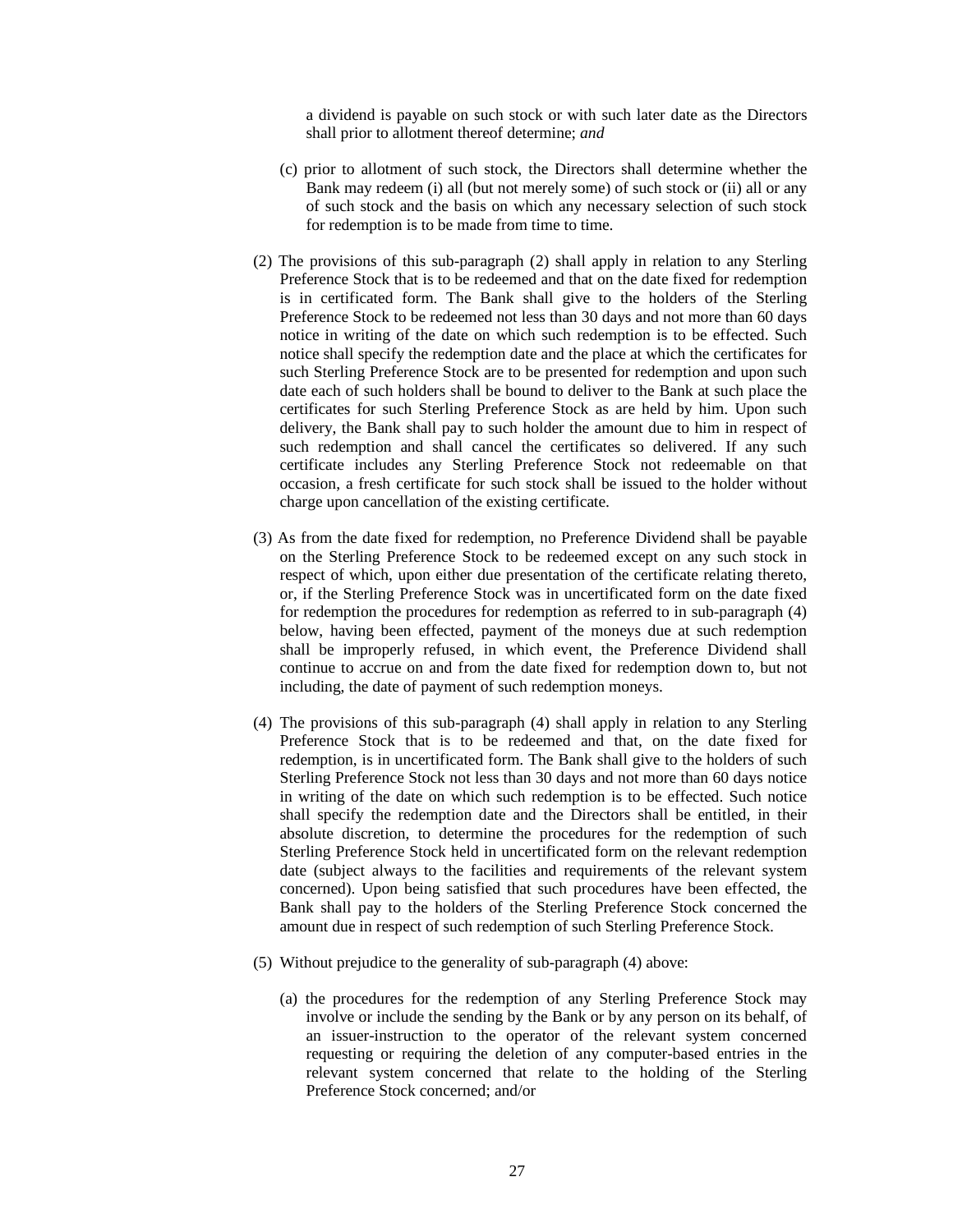(b) the Bank may, if the Directors so determine, (by notice in writing to the holder concerned, which notice may be included in the notice of redemption concerned) require the holder of the Sterling Preference Stock concerned to change the form of the Sterling Preference Stock from uncertificated form to certificated form prior to the date fixed for redemption (in which case the provisions in this Bye-Law relating to the redemption of Sterling Preference Stock held in certificated form shall apply).

Whether any Sterling Preference Stock to be redeemed is in certificated form or uncertificated form on the relevant date fixed for redemption shall be determined by reference to the Register as at 12.00 noon on such date or such other time as the Directors, may (subject to the facilities and requirements of the relevant system concerned) in their absolute discretion determine.

- (6) The receipt of the registered holder for the time being of any Sterling Preference Stock or, in the case of joint registered holders, the receipt of any of them for the moneys payable on redemption thereof, shall constitute an absolute discharge to the Bank in respect thereof.
- (7) Upon the redemption of any Sterling Preference Stock the Directors may (pursuant to the authority given by the passing of the resolution to adopt this Bye-Law) consolidate and divide and/or sub-divide the authorised preference stock existing as a consequence of such redemption into stock of any other class of capital stock into which the authorised capital stock of the Bank is or may at that time be divided of a like nominal amount (as nearly as may be) and in the same currency as the Sterling Preference Stock so redeemed or into unclassified stock of the same nominal amount and in the same currency as the Sterling Preference Stock so redeemed.
- (E) Voting

(1) The Sterling Preference Stockholders shall be entitled to receive notice of any General Court of the Bank and a copy of every circular or like document sent out by the Bank to the holders of Ordinary Stock but shall not be entitled to attend any General Court or to speak or vote thereat unless:

- (a) a resolution is to be proposed at such meeting for the winding up of the Bank; *or*
- (b) a resolution is to be proposed at such meeting varying, altering or abrogating any of the rights, privileges, limitations or restrictions attached to the Sterling Preference Stock;

and then to vote only on such resolution or resolutions; or

unless at the date of such meeting the most recent instalment of the Preference Dividend due to be paid prior to such meeting shall not have been paid in cash in which event the Sterling Preference Stockholders shall be entitled to speak and vote on all resolutions proposed at such meeting.

For the avoidance of doubt, unless otherwise provided by its terms of issue and without prejudice to the rights attached to the Sterling Preference Stock to participate in any return of capital, the rights attached to any Sterling Preference Stock shall not be deemed to be varied, altered or abrogated by a reduction in any capital stock ranking as regards participation in the profits and assets of the Bank pari passu with or after such Sterling Preference Stock or by any redemption of any such capital stock, unless, in either of the foregoing cases,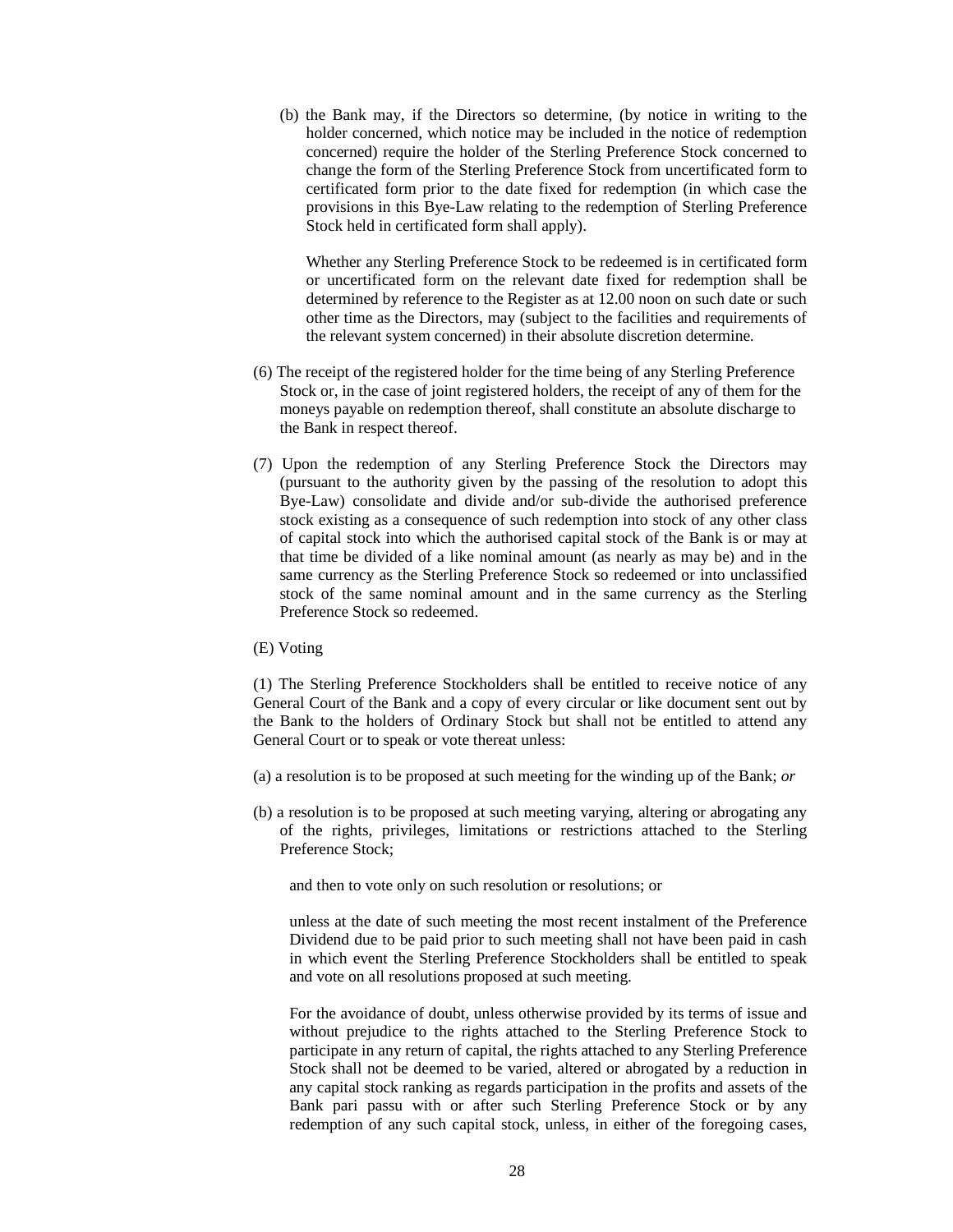the then most recent dividend due to be paid on each class of preference stock in the capital of the Bank prior to such reduction or redemption shall not have been paid in cash.

(2) (a) At a separate Meeting of the Sterling Preference Stockholders referred to in paragraph (F) of this Bye-Law on a show of hands each Sterling Preference Stockholder present in person or every proxy for every such member shall have one vote and on a poll each Sterling Preference Stockholder present in person or by proxy shall have one vote in respect of each unit of Sterling Preference Stock held by him; and

(b) Whenever the Sterling Preference Stockholders are entitled to attend and vote at a General Court of the Bank then, on a show of hands, each Sterling Preference Stockholder, present in person or every proxy for every such member, shall have one vote and on a poll each Sterling Preference Stockholder present in person or by proxy shall have one vote for every  $\epsilon 0.64$  of the euro amount decided by the Directors as being equivalent to the nominal amount of Sterling Preference Stock held by him, such calculation to be made by applying the rate of exchange prevailing at the date or respective dates of allotment of such stock as determined by the Directors. For the purpose of making the above calculation the euro amount shall be adjusted downwards to the nearest integral multiple of  $\epsilon 0.64$ .

(3) On a relevant requisition given in accordance with the provisions of subparagraph (4) below, the Directors shall procure that an Extraordinary General Court of the Bank shall be convened forthwith.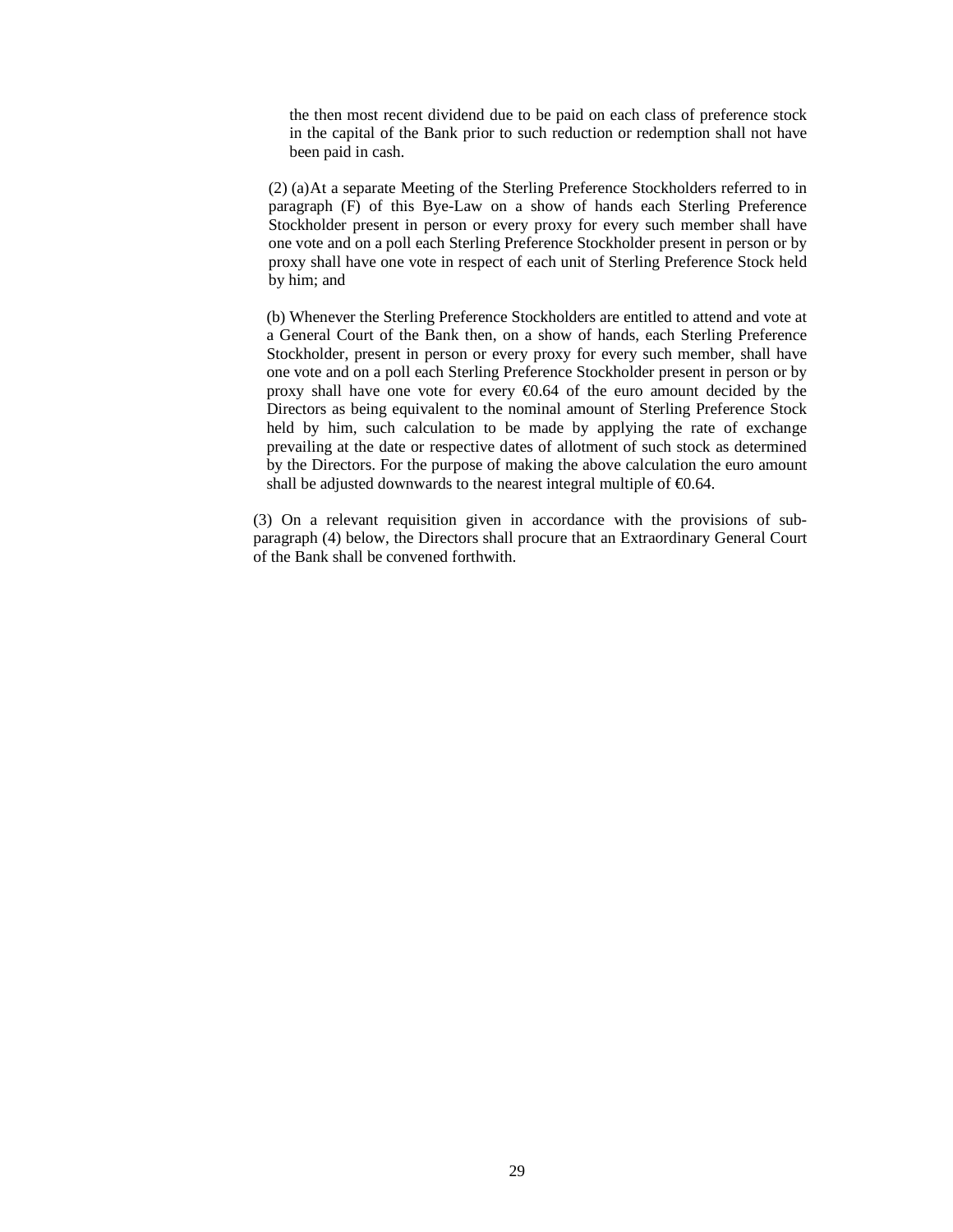- (4) A "**relevant requisition**" is a requisition:
- (a) which has been signed by or on behalf of the holders of a majority of the Sterling Preference Stock in issue at the date of such requisition; and
- (b) which states the objects of the meeting to be convened;

and a relevant requisition may consist of several documents in like form each signed by or on behalf of one or more of the requisitionists. The provisions of Bye-Law 46 (c), (d) and (e) shall apply mutatis mutandis to an Extraordinary General Court requisitioned in accordance with this Bye-Law.

- (5) The right to requisition a General Court of the Bank contained in this paragraph (E) shall be exercisable only at a time when the most recent instalment of the Preference Dividend due to be paid prior to such requisition shall not have been paid in cash.
- (6) The Directors shall procure that, on any resolution at a General Court of the Bank upon which the Sterling Preference Stockholders are entitled to vote and on each resolution at a separate Meeting, referred to at paragraph (F) of this Bye-Law, of the Sterling Preference Stockholders, a poll is demanded by the Chairman of such meeting in accordance with these Bye-Laws.
- (F) Restriction on Capitalisations and Issues of Securities

The following shall apply in relation to any particular Sterling Preference Stock (the "**Relevant Sterling Preference Stock**") if so determined by the Directors prior to allotment thereof. Save with the written consent of the holders of not less than 75% in nominal value of the Relevant Sterling Preference Stock, or with the sanction of a resolution passed at a separate meeting of the holders of the Relevant Sterling Preference Stock where holders of not less than 75% in nominal value of the Relevant Sterling Preference Stock in attendance and voting have voted in favour of such resolution, the Directors shall not (i) pursuant to Bye-Law 131 to 133 capitalise any part of the amounts available for distribution and referred to in such Bye-Law if after such capitalisation the aggregate of such amounts would be less than a multiple, determined by the Directors prior to the allotment of the Relevant Sterling Preference Stock of the aggregate amount of the annual dividends (exclusive of any associated tax credit) payable on the Sterling Preference Stock then in issue and any other preference stock then in issue ranking as regards the right to receive dividends or the rights on winding up of, or other return of capital by, the Bank, pari passu with or in priority to the Relevant Sterling Preference Stock, or (ii) authorise or create, or increase the amount of any stock of any class or any security convertible into the stock of any class ranking as regards the right to receive dividends or the rights on winding up of, or other return of capital by, the Bank in priority to the Relevant Sterling Preference Stock. A separate Meeting shall be deemed to be a class meeting and the provisions of Bye-Law 8 (a) shall apply subject always to the over-riding provision of sub-paragraph (6) of paragraph (E) of this Bye-Law.

(G) Further Preference Stock

The Bank may from time to time create and issue further preference stock ranking as regards participation in the profits and assets of the Bank pari passu with the Sterling Preference Stock and so that any such further preference stock may be denominated in any currency and may carry as regards participation in the profits and assets of the Bank rights identical in all respects to those attaching to the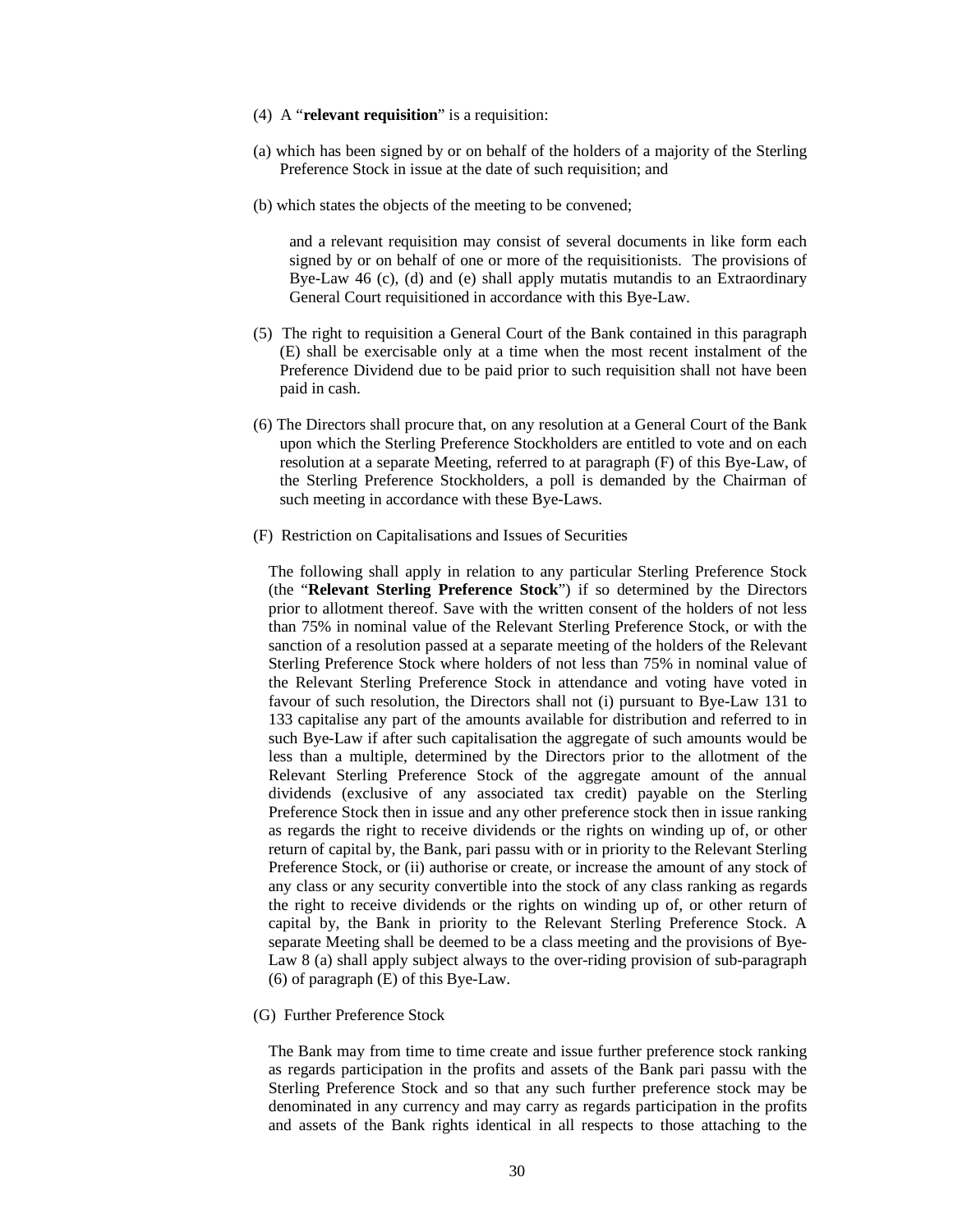Sterling Preference Stock or rights differing therefrom in any respect including, but without prejudice to the generality of the foregoing:

- (1) the rate of dividend may differ and the dividend may be cumulative or noncumulative;
- (2) the periods by reference to which dividend is payable may differ;
- (3) a premium may be payable on a return of capital or there may be no such premium;
- (4) the further preference stock may be redeemable at the option of the Bank or the holder or may be non-redeemable or may be redeemable at different dates and on different terms from those applying to the Sterling Preference Stock; and
- (5) the further preference stock may be convertible into Ordinary Stock or any other class of stock ranking as regards participation in the profits and assets of the Bank pari passu with or after such Sterling Preference Stock, in each case on such terms and conditions as may be prescribed by the terms of issue thereof.

The creation or issue of, or the variation, alteration or abrogation of or addition to the rights, privileges, limitations or restrictions attaching to, any stock of the Bank ranking after the Sterling Preference Stock as regards participation in the profits and assets of the Bank and the creation or issue of further preference stock ranking pari passu with the Sterling Preference Stock as provided for above shall be deemed not to be a variation, alteration or abrogation of the rights, privileges, limitations or restrictions attaching to the Sterling Preference Stock. Provided, however, as regards further preference stock ranking pari passu with the Sterling Preference Stock that, on the date of such creation or issue, the most recent instalment of the dividend due to be paid on each class of preference stock in the capital of the Bank prior to such date shall have been paid in cash. If any further preference stock of the Bank shall have been issued, then any subsequent variation, alteration or abrogation of or addition to the rights, privileges, limitations or restrictions attaching to any of such further preference stock shall be deemed not to be a variation, alteration or abrogation of the rights, privileges, limitations or restrictions attaching to the Sterling Preference Stock provided that the rights attaching to such preference stock thereafter shall be such that the creation and issue by the Bank of further preference stock carrying those rights would have been permitted under this paragraph.

(H) Variation of Class Rights

Without prejudice to Bye-Law 8 (c) the rights, privileges, limitations or restrictions attached to the Sterling Preference Stock (or any class thereof) may be varied, altered or abrogated, either whilst the Bank is a going concern or during or in contemplation of a winding up, with the written consent of the holders of not less than 75% in nominal value of such class of stock or with the sanction of a resolution passed at a class meeting of holders of such classes of stock provided that the holders of not less than 75% in nominal value of such class of stock in attendance and voting vote in favour of such resolution.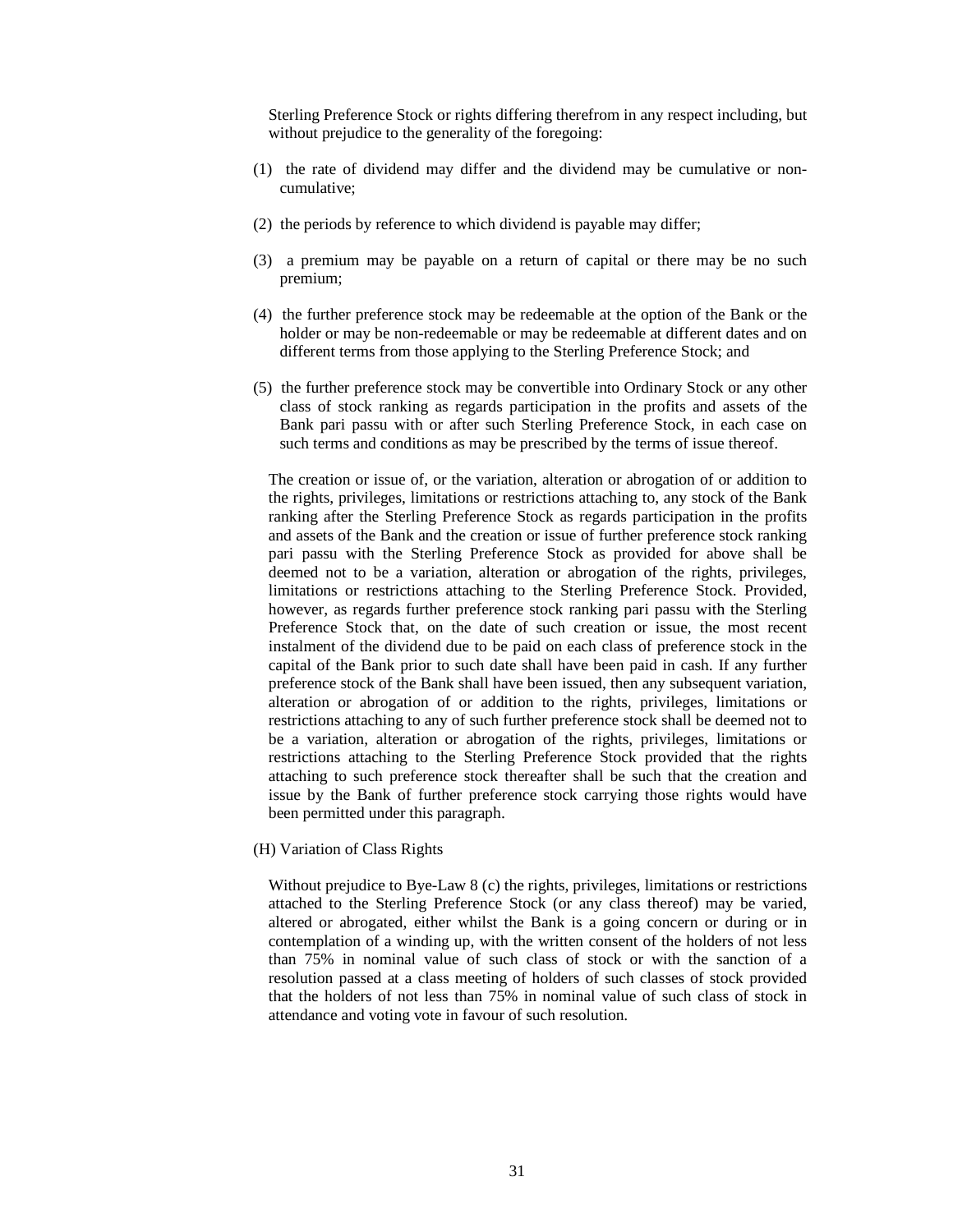**6.** The rights attaching to the euro Preference Stock shall be as follows:

**euro Preference Stock** 

(A) General

The euro Preference Stock shall rank pari passu inter se with the Dollar Preference Stock and with the Sterling Preference Stock as regards the right to receive dividends and the rights on winding up of, or other return of capital by, the Bank. Notwithstanding the provisions of Bye-Law 8 and subject as provided in paragraphs (B) to (H) of this Bye-Law, the euro Preference Stock may be issued with such rights and privileges, and subject to such restrictions and limitations, as the Directors shall determine in the resolution approving the issue of such stock and in particular (but without prejudice to the generality of the foregoing), the Directors may (without prejudice to the authority conferred by sub-paragraph (D) (5) of this Bye-Law), pursuant to the authority given by the passing of the resolution to adopt this Bye-Law, consolidate and divide and/or subdivide any euro Preference Stock into stock of a larger or smaller amount. Whenever the Directors have power under this Bye-Law to determine any of the rights, privileges, limitations or restrictions attached to any of the euro Preference Stock, the rights, privileges, limitations or restrictions so determined need not be the same as those attached to the euro Preference Stock which has then been allotted or issued. Without prejudice to Bye-Law 8 (d) each issue of euro Preference Stock carrying rights, privileges, limitations or restrictions that are not the same as those attached to the euro Preference Stock which has then been allotted or issued shall constitute a separate class of stock.

- (B) Income
- (1)The euro Preference Stock shall (subject to the further provisions of this paragraph) entitle the holders thereof (the "**euro Preference Stockholders**") to receive a non-cumulative preferential dividend (the "Preference Dividend"), which shall be calculated at such annual rate (whether fixed or variable) and shall be payable on such dates and on such other terms and conditions as may be determined by the Directors prior to allotment thereof.
- (2)The following shall apply in relation to any particular euro Preference Stock (the "**Relevant euro Preference Stock**") if so determined by the Directors prior to the allotment thereof:
	- (a) The Relevant euro Preference Stock shall rank as regards the right to receive dividends pari passu with the Dollar Preference Stock, the Sterling Preference Stock and with any further stock created and issued pursuant to sub-paragraph (e) below and otherwise in priority to any Ordinary Stock in the capital of the Bank.
	- (b)If, on any date on which an instalment of the Preference Dividend would fall to be paid under sub-paragraph (B) (1) above on any Relevant euro Preference Stock, the distributable profits and distributable reserves of the Bank are together insufficient to enable payment in full to be made of such instalment and, if applicable, of any instalments of dividends payable on such date on any other preference stock ranking pari passu with the Relevant euro Preference Stock as regards dividend, then none of the said instalments shall be paid. If it shall subsequently appear that any instalment of the Preference Dividend or of any such other preferential dividend which has been paid should not, in accordance with the provisions of this subparagraph, have been so paid, then, provided the Directors shall have acted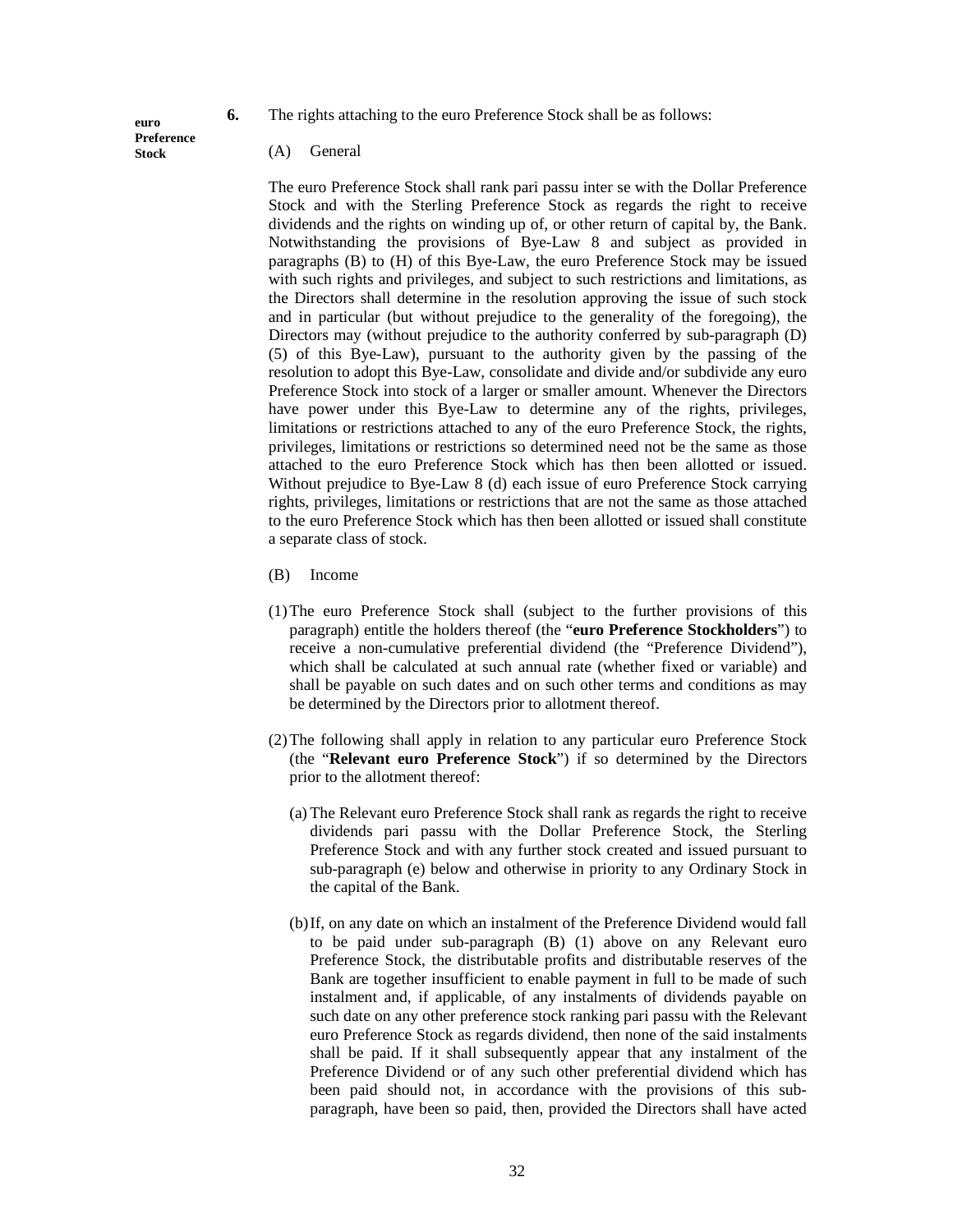in good faith, they shall not incur any liability for any loss which any stockholder may suffer in consequence of such payment having been made.

- (c) Where any instalment of the Preference Dividend on any Relevant euro Preference Stock is payable, the Directors shall, subject to sub-paragraph (b) above, resolve to make payment of such instalment in cash, provided however that such instalment shall not be payable in cash if, in the judgement of the Directors, after consultation with the Irish Financial Services Regulatory Authority or such other governmental authority in Ireland having primary bank supervisory authority, the payment of such instalment in cash would breach or cause a breach of the Irish Financial Services Regulatory Authority's capital adequacy requirements from time to time applicable to the Bank.
- (d)Subject to the right to be allotted additional euro Preference Stock in accordance with sub-paragraph (e) below, the Relevant euro Preference Stock shall carry no further right to participate in the profits and reserves of the Bank other than the Preference Dividend and if on any occasion an instalment of the Preference Dividend is not paid in cash for the reasons described in sub-paragraph (b) or sub-paragraph (c) above, the euro Pound Preference Stockholders shall have no claim in respect of such instalment.
- (e)(i) The provisions of this sub-paragraph shall apply where any instalment of the Preference Dividend payable on a particular date on the Relevant euro Preference Stock is, for the reasons specified in subparagraph (b) or sub-paragraph (c) above, not to be paid in cash and the amount (if any) standing to the credit of the profit and loss account of the Bank together with the amount of the reserves of the Bank available for the purpose are sufficient to enable the allotments of additional preference stock referred to in the further provisions of this sub-paragraph to be made in full;
	- (ii) For the purposes of this sub-paragraph:

"**Relevant Stock**" means Relevant euro Preference Stock and any preference stock of the Bank carrying similar rights to those set out in this subparagraph (e) and ranking pari passu with the Relevant euro Preference Stock as regards dividend in respect of which an instalment of preference dividend which would have been payable on the same date as a Relevant Instalment on Relevant euro Preference Stock is not to be paid in cash; and

"**Relevant Instalment**" means an instalment of preference dividend which is not to be paid in cash on Relevant Stock on any occasion for the reasons specified in sub-paragraph (b) or sub-paragraph (c) above; and

where a member holds Relevant Stock of more than one class, the provisions of this sub-clause shall be interpreted and applied separately in respect of each class of Relevant Stock held by him;

(iii) Each holder of Relevant Stock shall, on the date for payment of the Relevant Instalment, had such instalment been paid in cash, be allotted such additional nominal amount of preference stock of the class in question, credited as fully paid, as is equal to an amount determined by multiplying the cash amount of the Relevant Instalment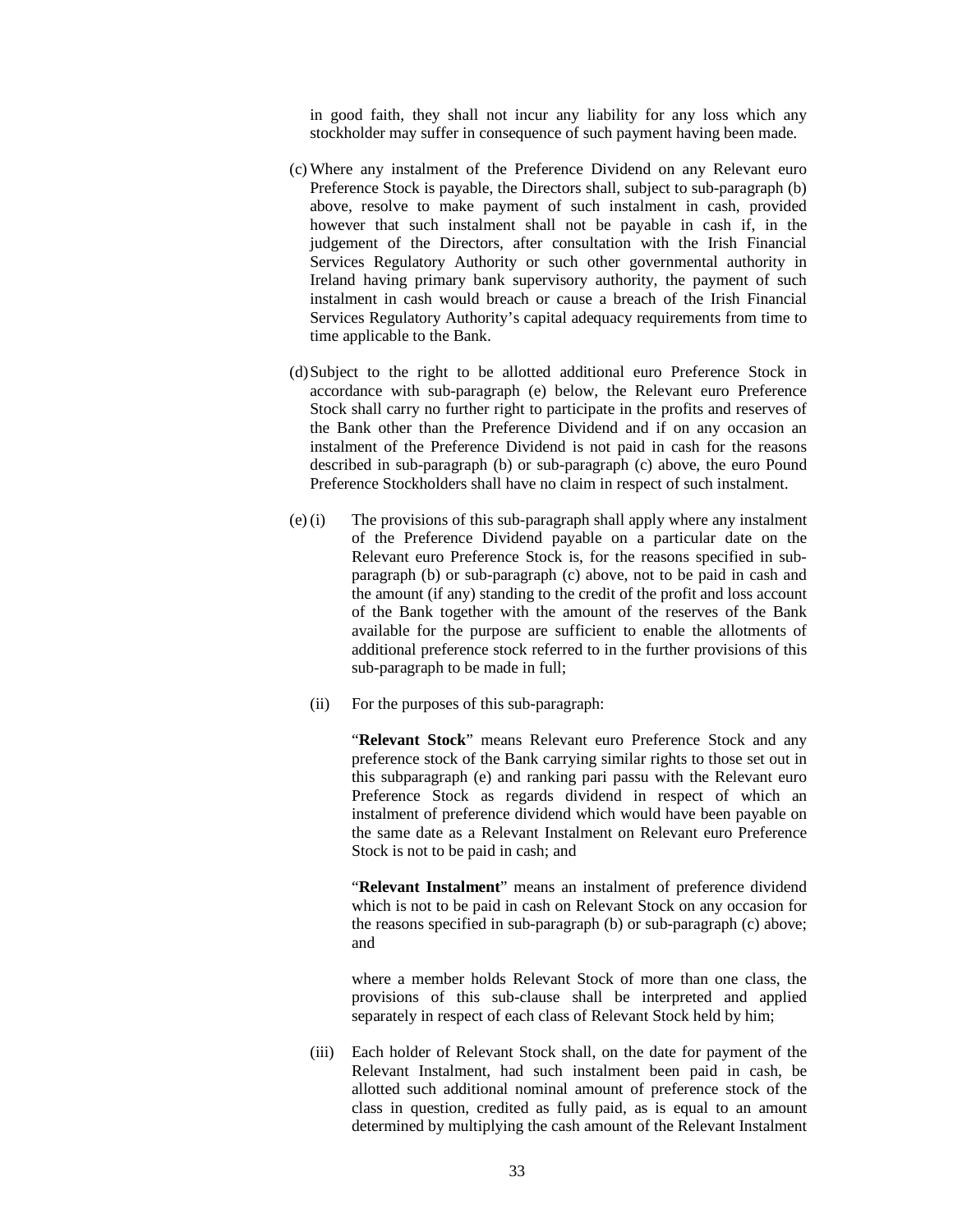that would have been payable to him, had such instalment been payable in cash, (exclusive of any associated tax credit) by a factor to be determined by the Directors prior to allotment of the Relevant Stock. The Bank shall not issue fractions of preference stock of any class ("**Fractional Stock**") on any such allotment of additional preference stock. In lieu of any Fractional Stock each holder of Relevant Stock otherwise entitled to receive Fractional Stock shall receive a payment in cash equal to such holder's proportional interest in the net proceeds from the sale or sales in the open market by the Bank, on behalf of all such holders, of the aggregate of the preference stock of the relevant class equal in nominal amount to the aggregate amount of all Fractional Stock of the relevant class otherwise payable as a dividend rounded down to the nearest integral multiple of the par value of such preference stock, provided that the Bank shall not be obliged to make any such payment where the entitlement of the relevant holder is less than  $\epsilon$ 6.35. Such sale shall be effected promptly after the record date fixed for determining the holders entitled to payment of the Preference Dividend. A holder receiving an allotment of additional preference stock in terms of this sub-paragraph shall not be entitled to receive any part of the Relevant Instalment relating to Relevant Stock of that class in cash;

- (iv) For the purpose of paying up preference stock to be allotted on any occasion pursuant to this sub-paragraph, the Directors shall capitalise out of the sums standing to the credit of the profit and loss account of the Bank and/or to the credit of the Bank's reserve accounts available for the purpose, as the Directors may determine a sum equal to the aggregate nominal amount of the additional preference stock then to be allotted and shall apply the same in paying up in full the appropriate amount of unissued preference stock of the class or classes in question. Any such capitalisation shall be deemed to be authorised by the resolution adopting this Bye-Law and the provisions of Bye-Law 132 shall apply mutatis mutandis to any such capitalisation;
- (v) The additional preference stock so allotted shall rank pari passu in all respects with the fully paid Relevant Stock of the same class then in issue save only as regards participation in the Relevant Instalment;
- (f) The Directors shall undertake and do such acts and things as they may consider necessary or expedient for the purpose of giving effect to the provisions of subparagraph (e). If any additional preference stock falling to be allotted pursuant to such sub-paragraph cannot be allotted by reason of any insufficiency in the Bank's authorised capital stock the Directors shall convene a General Court to be held as soon as practicable, for the purpose of considering a resolution or resolutions effecting an appropriate increase in the authorised capital stock. The euro Preference Stock shall not confer the right to participate in any issue of stock on capitalisation of reserves except as provided in sub-paragraph (e) above.
- (C) Capital
- (1)On a winding up of, or other return of capital (other than on a redemption of stock of any class in the capital of the Bank) by the Bank, the euro Preference Stockholders shall in respect of the euro Preference Stock held by them be entitled to receive in euro out of the surplus assets available for distribution to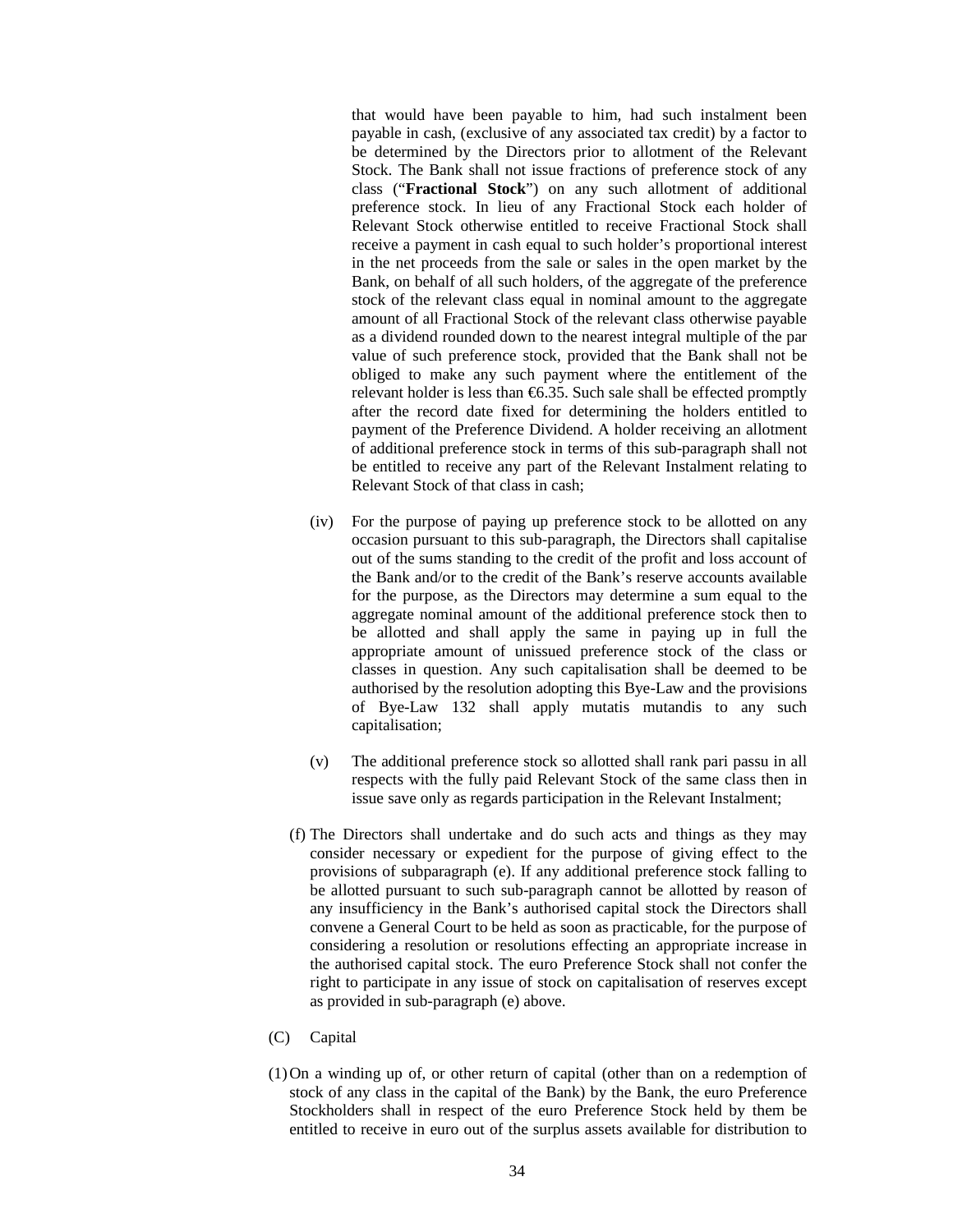the Bank's members, an amount equal to the amount paid up or credited as paid up on the euro Preference Stock (including any premium paid to the Bank in respect thereof).

- (2)In addition to the amount repayable on the euro Preference Stock pursuant to sub-paragraph (1) above there shall be payable:
	- (a) a sum equal to the amount of any Preference Dividend which is due for payment after the date of commencement of the winding up or other return of capital but which is payable in respect of a period ending on or before such date and the amount of any Preference Dividend which would have been payable by the Bank in accordance with paragraph (B) of this Bye-Law in respect of the period commencing with the fixed dividend payment date which shall most recently have occurred prior to the winding up of the Bank or the date of return of capital, as the case may be, and ending with the date of such return of capital, whether on a winding up or otherwise, as though such period had been one in relation to which an instalment of the Preference Dividend would have been payable pursuant to paragraph (B), but subject always to the provisions of sub-paragraphs (2) (b), (c) and (d) of paragraph (B); *and*
	- (b)subject thereto, such premium (if any) as may be determined by the Directors prior to allotment thereof (and so that the Directors may determine that such premium is payable only in specified circumstances and/or that such premium shall be of variable amount depending on the timing and circumstances of such return of capital).
- (3)The amounts payable or repayable under sub-paragraphs (1) and (2) of this paragraph (C) in the event of a winding up of, or other return of capital (other than on a redemption of stock of any class in the capital of the Bank) by the Bank, shall be so paid pari passu with any amounts payable or repayable in that event upon or in respect of any further preference stock of the Bank ranking pari passu with the euro Preference Stock as regards repayment of capital and shall be so paid in priority to any repayment of capital on any other class of stock of the Bank. The euro Preference Stockholders shall not be entitled in respect of the euro Preference Stock held by them to any further or other right of participation in the assets of the Bank.
- (D) Redemption
- (1)Unless otherwise determined by the Directors in relation to any particular euro Preference Stock prior to allotment thereof, the euro Preference Stock shall be redeemable at the option of the Bank. In the case of any particular euro Preference Stock which is to be so redeemable:
	- (a)such stock shall be redeemable at par together with the sum which would have been payable pursuant to paragraph (C) of this Bye-Law (other than sub-paragraph  $(C)$   $(2)$   $(b)$ ) if the date fixed for redemption had been the date of a return of capital on a winding up of the Bank;
	- (b)such stock shall be redeemable during such period as the Directors shall prior to the allotment thereof determine, commencing with the first date on which a dividend is payable on such stock or with such later date as the Directors shall prior to allotment thereof determine; *and*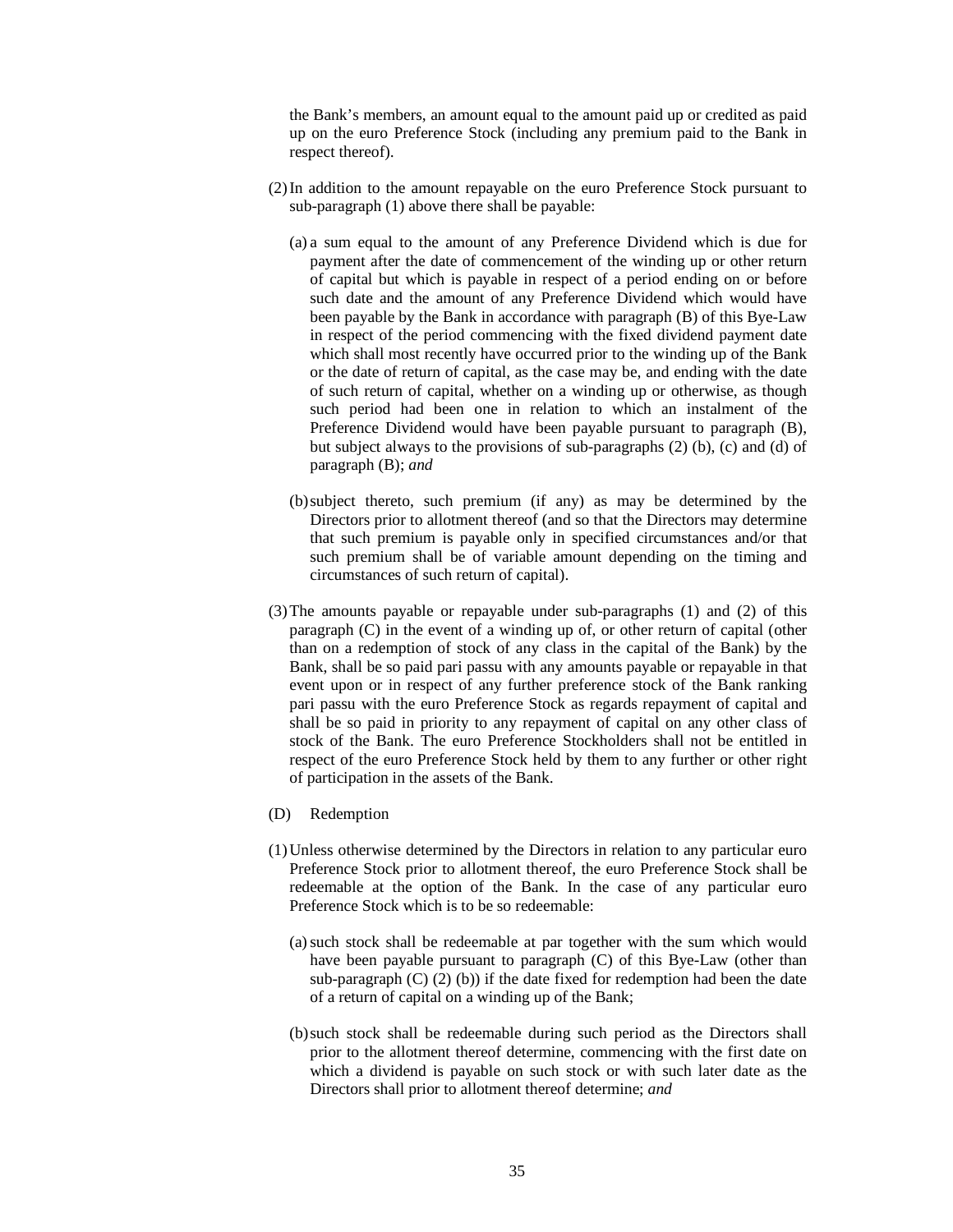- (c) prior to allotment of such stock, the Directors shall determine whether the Bank may redeem (i) all (but not merely some) of such stock or (ii) all or any of such stock and the basis on which any necessary selection of such stock for redemption is to be made from time to time.
- (2)The provisions of this sub-paragraph (2) shall apply in relation to any euro Preference Stock that is to be redeemed and that on the date fixed for redemption is in certificated form. The Bank shall give to the holders of the euro Preference Stock to be redeemed not less than 30 days and not more than 60 days notice in writing of the date on which such redemption is to be effected. Such notice shall specify the redemption date and the place at which the certificates for such euro Preference Stock are to be presented for redemption and upon such date each of such holders shall be bound to deliver to the Bank at such place the certificates for such euro Preference Stock as are held by him. Upon such delivery, the Bank shall pay to such holder the amount due to him in respect of such redemption and shall cancel the certificates so delivered. If any such certificate includes any euro Preference Stock not redeemable on that occasion, a fresh certificate for such stock shall be issued to the holder without charge upon cancellation of the existing certificate.
- (3)As from the date fixed for redemption, no Preference Dividend shall be payable on the euro Preference Stock to be redeemed except on any such stock in respect of which, upon either due presentation of the certificate relating thereto, or, if the euro Preference Stock was in uncertificated form on the date fixed for redemption the procedures for redemption as referred to in sub-paragraph (4) below, having been effected, payment of the moneys due at such redemption shall be improperly refused, in which event, the Preference Dividend shall continue to accrue on and from the date fixed for redemption down to, but not including, the date of payment of such redemption moneys.
- (4)The provisions of this sub-paragraph (4) shall apply in relation to any euro Preference Stock that is to be redeemed and that, on the date fixed for redemption, is in uncertificated form. The Bank shall give to the holders of such euro Preference Stock not less than 30 days, and not more than 60 days, notice in writing of the date on which such redemption is to be effected. Such notice shall specify the redemption date and the Directors shall be entitled, in their absolute discretion, to determine the procedures for the redemption of such euro Preference Stock held in uncertificated form on the relevant redemption date (subject always to the facilities and requirements of the relevant system concerned). Upon being satisfied that such procedures have been effected, the Bank shall pay to the holders of the euro Preference Stock concerned the amount due in respect of such redemption of such euro Preference Stock.
- (5)Without prejudice to the generality of sub-paragraph (4) above:
	- (a)the procedures for the redemption of any euro Preference Stock may involve or include the sending by the Bank or by any person on its behalf, of an issuer-instruction to the operator of the relevant system concerned requesting or requiring the deletion of any computer-based entries in the relevant system concerned that relate to the holding of the euro Preference Stock concerned; and/or
	- (b)the Bank may, if the Directors so determine, (by notice in writing to the holder concerned, which notice may be included in the notice of redemption concerned) require the holder of the euro Preference Stock concerned to change the form of the euro Preference Stock from uncertificated form to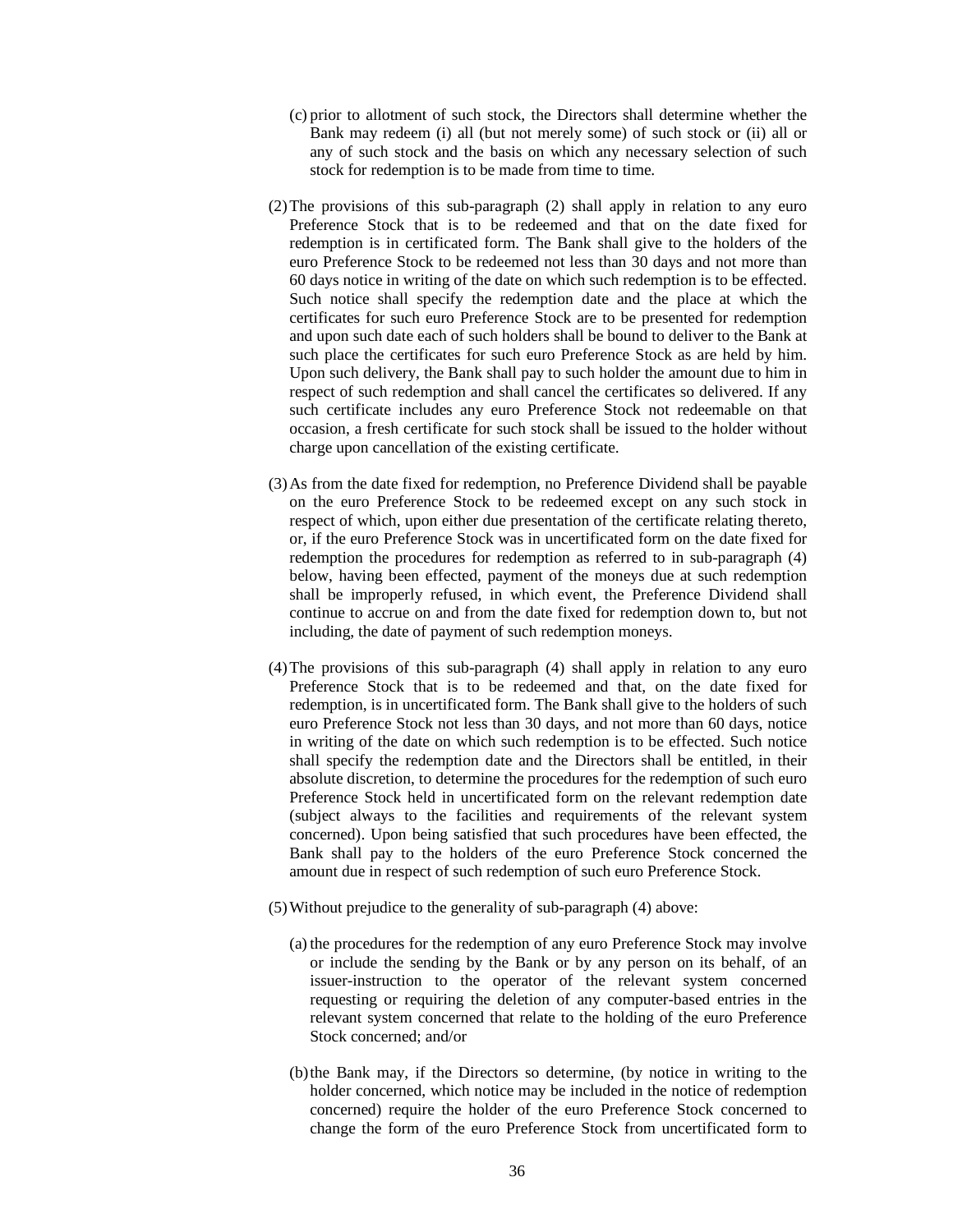certificated form prior to the date fixed for redemption (in which case the provisions in this Bye-Law relating to the redemption of euro Preference Stock held in certificated form shall apply).

Whether any euro Preference Stock to be redeemed is in certificated form or uncertificated form on the relevant date fixed for redemption shall be determined by reference to the Register as at 12.00 noon on such date or such other time as the Directors, may (subject to the facilities and requirements of the relevant system concerned) in their absolute discretion determine.

- (6)The receipt of the registered holder for the time being of any euro Preference Stock or, in the case of joint registered holders, the receipt of any of them for the moneys payable on redemption thereof, shall constitute an absolute discharge to the Bank in respect thereof.
- (7)Upon the redemption of any euro Preference Stock the Directors may (pursuant to the authority given by the passing of the resolution to adopt this Bye-Law) consolidate and divide and/or sub-divide the authorised preference stock existing as a consequence of such redemption into stock of any other class of capital stock into which the authorised capital stock of the Bank is or may at that time be divided of a like nominal amount (as nearly as may be) and in the same currency as the euro Preference Stock so redeemed or into unclassified stock of the same nominal amount and in the same currency as the euro Preference Stock so redeemed.
- (E) Voting
- (1)The euro Preference Stockholders shall be entitled to receive notice of any General Court of the Bank and a copy of every circular or like document sent out by the Bank to the holders of Ordinary Stock but shall not be entitled to attend any General Court or to speak or vote thereat unless:
	- (a) a resolution is to be proposed at such meeting for the winding up of the Bank; or
	- (b)a resolution is to be proposed at such meeting varying, altering or abrogating any of the rights, privileges, limitations or restrictions attached to the euro Preference Stock;
		- and then to vote only on such resolution or resolutions; or

unless at the date of such meeting the most recent instalment of the Preference Dividend due to be paid prior to such meeting shall not have been paid in cash in which event the euro Preference Stockholders shall be entitled to speak and vote on all resolutions proposed at such meeting.

For the avoidance of doubt, unless otherwise provided by its terms of issue and without prejudice to the rights attached to the euro Preference Stock to participate in any return of capital, the rights attached to any euro Preference Stock shall not be deemed to be varied, altered or abrogated by a reduction in any capital stock ranking as regards participation in the profits and assets of the Bank pari passu with or after such euro Preference Stock or by any redemption of any such capital stock, unless, in either of the foregoing cases, the then most recent dividend due to be paid on each class of preference stock in the capital of the Bank prior to such reduction or redemption shall not have been paid in cash.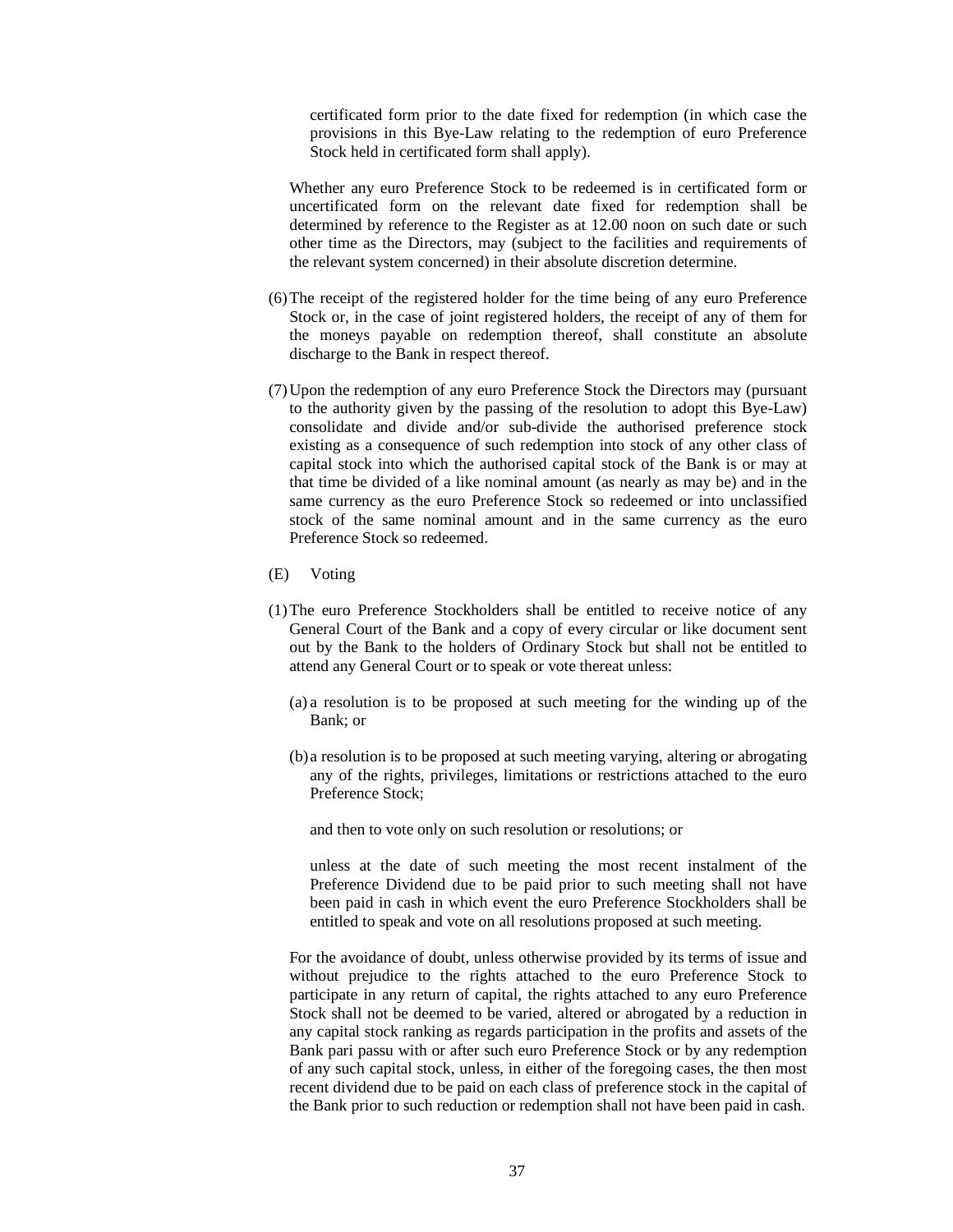- (2)(a) At a separate Meeting of the euro Preference Stockholders referred to in paragraph (F) of this Bye-Law on a show of hands each euro Preference Stockholder present in person or every proxy for every such member shall have one vote and on a poll each euro Preference Stockholder present in person or by proxy shall have one vote in respect of each unit of euro Preference Stock held by him; *and*
	- (b) Whenever the euro Preference Stockholders are entitled to attend and vote at a General Court of the Bank then, on a show of hands, each euro Preference Stockholder, present in person or every proxy for every such member, shall have one vote and on a poll each euro Preference Stockholder present in person or by proxy shall have two votes for each unit of euro Preference Stock held by him.
- (3)On a relevant requisition given in accordance with the provisions of subparagraph (4) below, the Directors shall procure that an Extraordinary General Court of the Bank shall be convened forthwith.
- (4)A "**relevant requisition**" is a requisition:
	- (a) which has been signed by or on behalf of the holders of a majority of the euro Preference Stock in issue at the date of such requisition; *and*

(b)which states the objects of the meeting to be convened;

and a relevant requisition may consist of several documents in like form each signed by or on behalf of one or more of the requisitionists. The provisions of Bye-Law 46 (c), (d) and (e) shall apply mutatis mutandis to an Extraordinary General Court requisitioned in accordance with this Bye-Law.

- (5)The right to requisition a General Court of the Bank contained in this paragraph (E) shall be exercisable only at a time when the most recent instalment of the Preference Dividend due to be paid prior to such requisition shall not have been paid in cash.
- (6)The Directors shall procure that, on any resolution at a General Court of the Bank upon which the euro Preference Stockholders are entitled to vote and on each resolution at a separate Meeting, referred to at paragraph (F) of this Bye-Law, of the euro Preference Stockholders, a poll is demanded by the Chairman of such meeting in accordance with these Bye-Laws.
- (F) Restriction on Capitalisations and Issues of Securities

The following shall apply in relation to any particular euro Preference Stock (the "**Relevant euro Preference Stock**") if so determined by the Directors prior to allotment thereof. Save with the written consent of the holders of not less than 75% in nominal value of the Relevant euro Preference Stock, or with the sanction of a resolution passed at a separate Meeting of the holders of the Relevant euro Preference Stock where holders of not less than 75% in nominal value of the Relevant euro Preference Stock in attendance and voting have voted in favour of such resolution, the Directors shall not (i) pursuant to Bye-Laws 131 to 133 capitalise any part of the amounts available for distribution and referred to in such Bye-Law if after such capitalisation the aggregate of such amounts would be less than a multiple, determined by the Directors prior to the allotment of the Relevant euro Preference Stock of the aggregate amount of the annual dividends (exclusive of any associated tax credit) payable on the euro Preference Stock then in issue and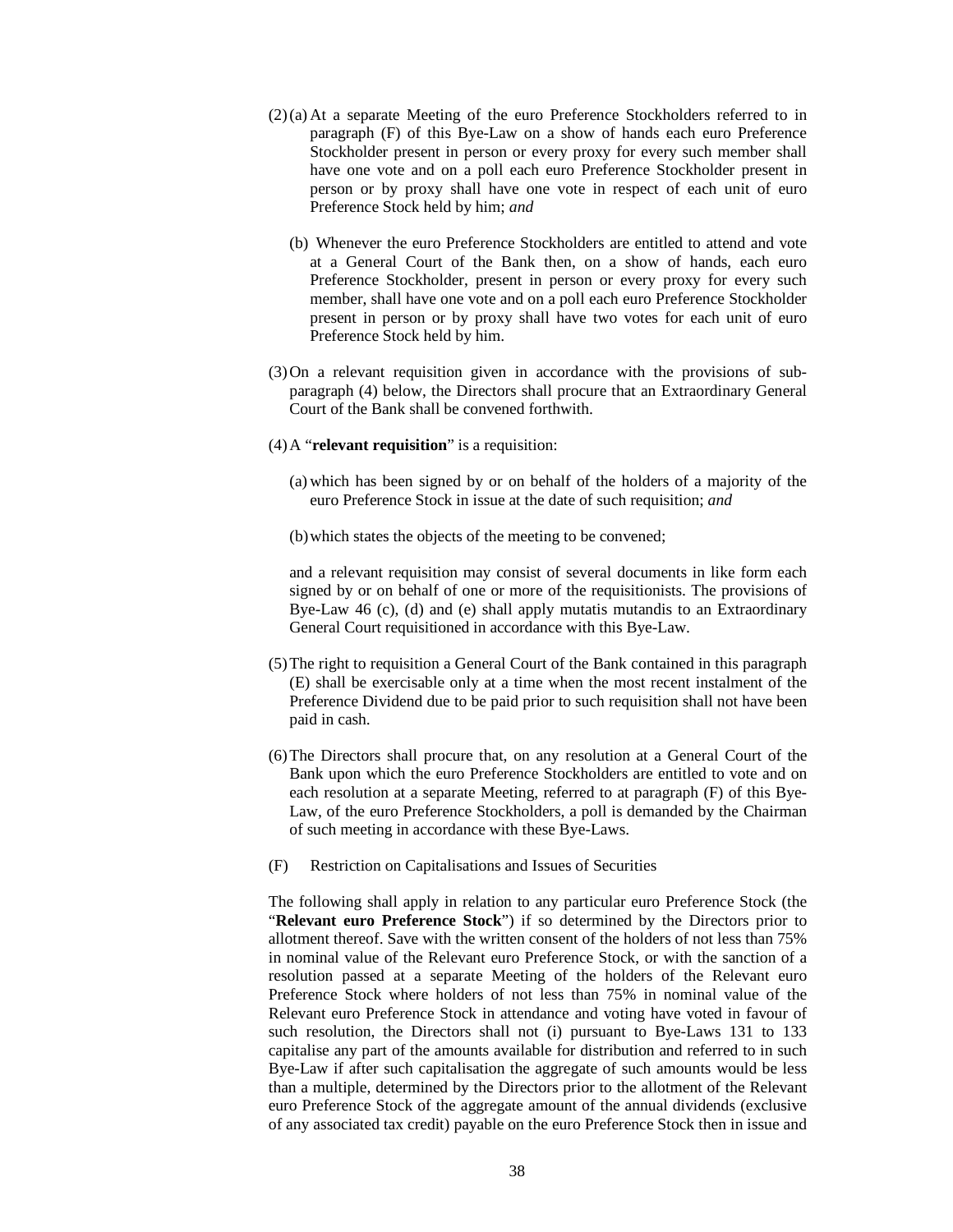any other Preference Stock then in issue ranking as regards the right to receive dividends or the rights on winding up of, or other return of capital by, the Bank, pari passu with or in priority to the Relevant euro Preference Stock, or (ii) authorise or create, or increase the amount of any stock of any class or any security convertible into the stock of any class ranking as regards the right to receive dividends or the rights on winding up of, or other return of capital by, the Bank in priority to the Relevant euro Preference Stock. A separate Meeting shall be deemed to be a class meeting and the provisions of Bye-Law 8 (a) shall apply subject always to the over-riding provision of sub-paragraph (6) of paragraph (E) of this Bye-Law.

(G) Further Preference Stock

The Bank may from time to time create and issue further preference stock ranking as regards participation in the profits and assets of the Bank pari passu with the euro Preference Stock and so that any such further preference stock may be denominated in any currency and may carry as regards participation in the profits and assets of the Bank rights identical in all respects to those attaching to the euro Preference Stock or rights differing therefrom in any respect including, but without prejudice to the generality of the foregoing:

- (1)the rate of dividend may differ and the dividend may be cumulative or noncumulative;
- (2)the periods by reference to which dividend is payable may differ;
- (3) a premium may be payable on a return of capital or there may be no such premium;
- (4)the further preference stock may be redeemable at the option of the Bank or the holder or may be non-redeemable or may be redeemable at different dates and on different terms from those applying to the euro Preference Stock; and
- (5)the further preference stock may be convertible into Ordinary Stock or any other class of stock ranking as regards participation in the profits and assets of the Bank pari passu with or after such euro Preference Stock, in each case on such terms and conditions as may be prescribed by the terms of issue thereof.

The creation or issue of, or the variation, alteration or abrogation of or addition to the rights, privileges, limitations or restrictions attaching to, any stock of the Bank ranking after the euro Preference Stock as regards participation in the profits and assets of the Bank and the creation or issue of further preference stock ranking pari passu with the euro Preference Stock as provided for above shall be deemed not to be a variation, alteration or abrogation of the rights, privileges, limitations or restrictions attaching to the euro Preference Stock. Provided, however, as regards further preference stock ranking pari passu with the euro Preference Stock that, on the date of such creation or issue, the most recent instalment of the dividend due to be paid on each class of preference stock in the capital of the Bank prior to such date shall have been paid in cash. If any further preference stock of the Bank shall have been issued, then any subsequent variation, alteration or abrogation of or addition to the rights, privileges, limitations or restrictions attaching to any of such further preference stock shall be deemed not to be a variation, alteration or abrogation of the rights, privileges, limitations or restrictions attaching to the euro Preference Stock provided that the rights attaching to such preference stock thereafter shall be such that the creation and issue by the Bank of further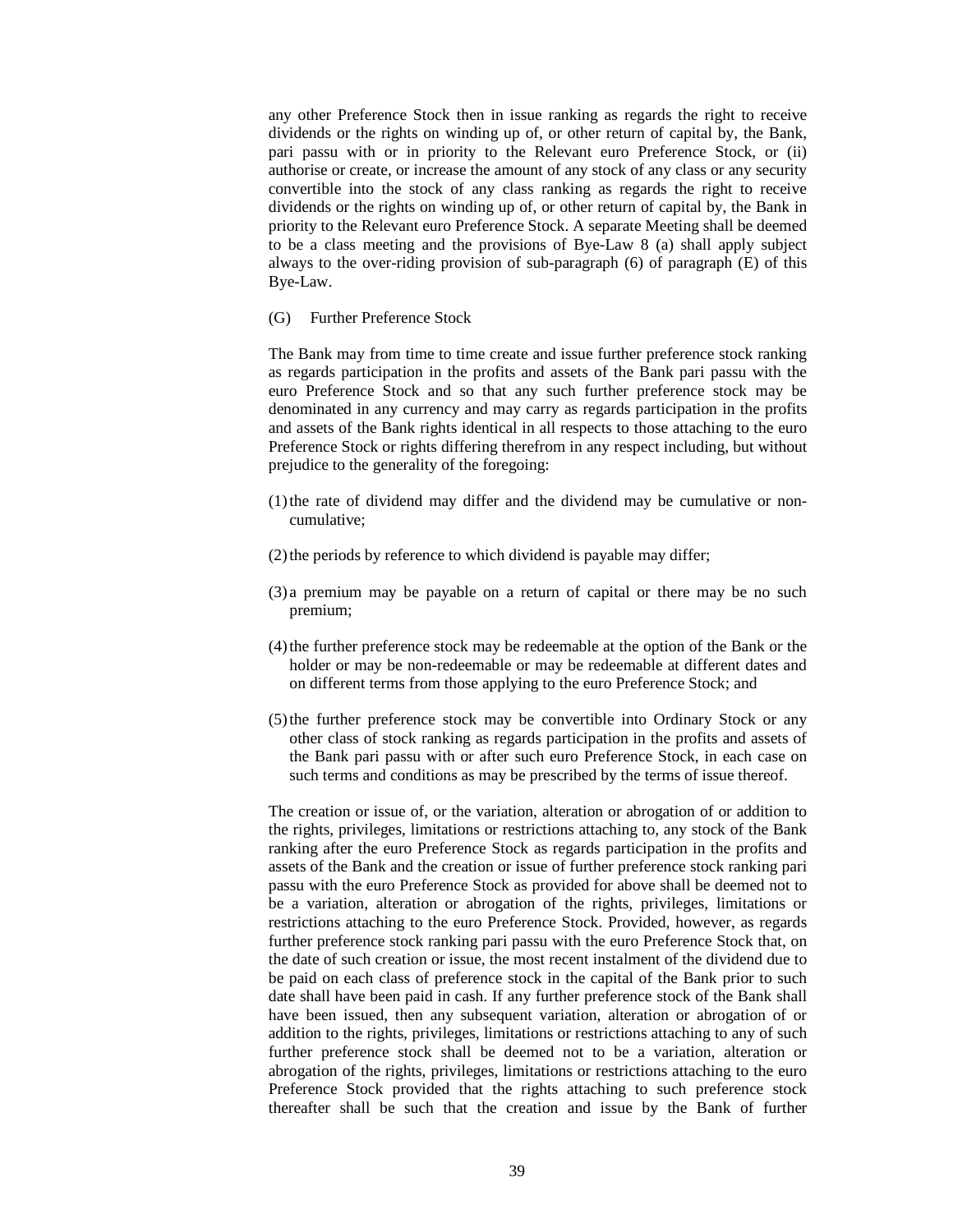preference stock carrying those rights would have been permitted under this paragraph.

(H) Variation of Class Rights

Without prejudice to Bye-Law 8 (d) the rights, privileges, limitations or restrictions attached to the euro Preference Stock (or any class thereof) may be varied, altered or abrogated, either whilst the Bank is a going concern or during or in contemplation of a winding up, with the written consent of the holders of not less than 75% in nominal value of such class of stock or with the sanction of a resolution passed at a class meeting of holders of such classes of stock provided that the holders of not less than 75% in nominal value of such class of stock in attendance and voting vote in favour of such resolution.

- (I) 2009 Preference Stock
- (1) General

The Directors may issue and allot euro Preference Stock divided into units of EUR0.01 each subject to the rights, privileges, limitations and restrictions set out in this Bye-Law 6(I) (the "**2009 Preference Stock**").

- (2) Income
	- (a) The 2009 Preference Stock shall rank pari passu with the Parity Core Tier 1 Securities as regards the right to receive dividends and shall rank in priority to the Ordinary Stock as regards the right to receive dividends.
	- (b) Subject to the further provisions of this paragraph, the Preference Dividend for the 2009 Preference Stock shall be a fixed non-cumulative cash dividend at the rate of:
		- (i) for the year ended 20 February 2011, 8 per cent. per annum on the amount paid up on the 2009 Preference Stock (including premium) up to the First Conversion Date (as defined in Bye-Law  $6(1)(8)$  below) and 10.25 per cent on the amount paid up on the 2009 Preference Stock (including premium) per annum thereafter; and
		- (ii) for the year ended 20 February 2012 and each year thereafter, 10.25 per cent. per annum on the amount paid up on the 2009 Preference Stock (including premium);

(the "**2009 Preference Dividend**") which shall be payable, subject to Bye-Law  $6(I)(2)(c)$ , annually in arrears on 20 February (or on the next business day where such date falls on a Saturday, Sunday or public holiday in Ireland) in each year commencing in 2010 (the "**Dividend Payment Date**").

- (c) An instalment of the 2009 Preference Dividend shall become payable subject to and following a resolution of the Directors to pay such dividend, provided that the Directors in their sole and absolute discretion may:
	- (i) decline to pass such a resolution; or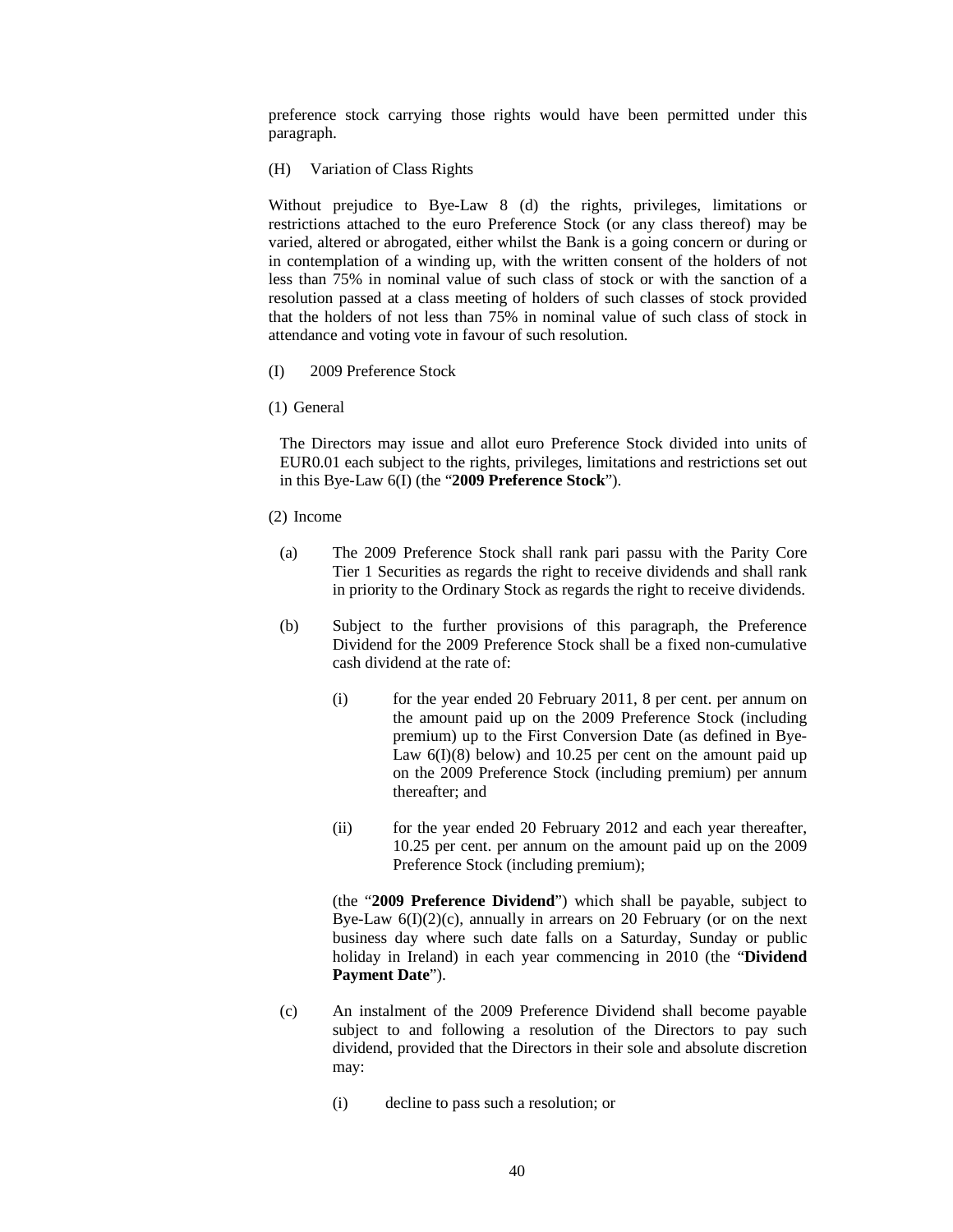(ii) resolve that the instalment of the 2009 Preference Dividend shall not be payable,

in which case the relevant instalment of the 2009 Preference Dividend shall not be payable on the relevant Dividend Payment Date and the holders of the 2009 Preference Stock (the "**2009 Preference Stockholders**") shall have no further right or claim in respect of that instalment of the 2009 Preference Dividend, whether on a subsequent Dividend Payment Date or otherwise subject to Bye-Law 6(I)(2)(e).

- (d) For the avoidance of doubt and without limitation to the generality of the discretion of the Directors referred to in Bye-Law  $6(I)(2)(c)$ , no instalment of the 2009 Preference Dividend shall be paid or be payable:
	- (i) if, in the judgement of the Directors, after consultation with the Financial Regulator the payment of such instalment would breach or cause a breach of Irish banking capital adequacy requirements from time to time applicable to the Bank; and/or
	- (ii) if, in the judgement of the Directors, there are insufficient distributable reserves of the Bank to pay the relevant instalment.
- (e) In addition to the amount repayable on the 2009 Preference Stock pursuant to Bye-Law 6(I)(3) there shall be payable on a winding up or dissolution of the Bank or the passing of a resolution at a General Court of the Bank for the appointment of a liquidator or examiner to the Bank a sum equal to:
	- (i) the amount of any 2009 Preference Dividend which is due for payment after the date of commencement of the winding-up or dissolution or relevant resolution but which is payable in respect of the period ending on or before the date of such commencement of winding-up or dissolution or relevant resolution; and
	- (ii) the amount of any 2009 Preference Dividend which would have been payable by the Bank in accordance with Bye-Law  $6(I)(2)(b)$  in respect of the period commencing with the Dividend Payment Date which shall have most recently occurred prior to the commencement of the winding-up or dissolution or relevant resolution and ending with the date of such commencement of winding-up or dissolution or resolution, unless that period had been one in relation to which an instalment of the 2009 Preference Dividend would not have been payable pursuant to Bye-Law  $6(I)(2)(d)$ ,

but subject always to the payment of any dividend rights accrued on any stock ranking in priority as to dividends to the 2009 Preference Stock.

- (f) The amounts payable under Bye-Law  $6(I)(2)(e)$  shall be so paid pari passu with any amounts payable or repayable on the Parity Core Tier 1 Securities on a winding-up or dissolution of the Bank, but shall be paid in priority to any amounts payable or repayable on the Ordinary Stock.
- (g) For the purposes of determining the 2009 Preference Dividend payable for any period of less than one year, the amount will be calculated on the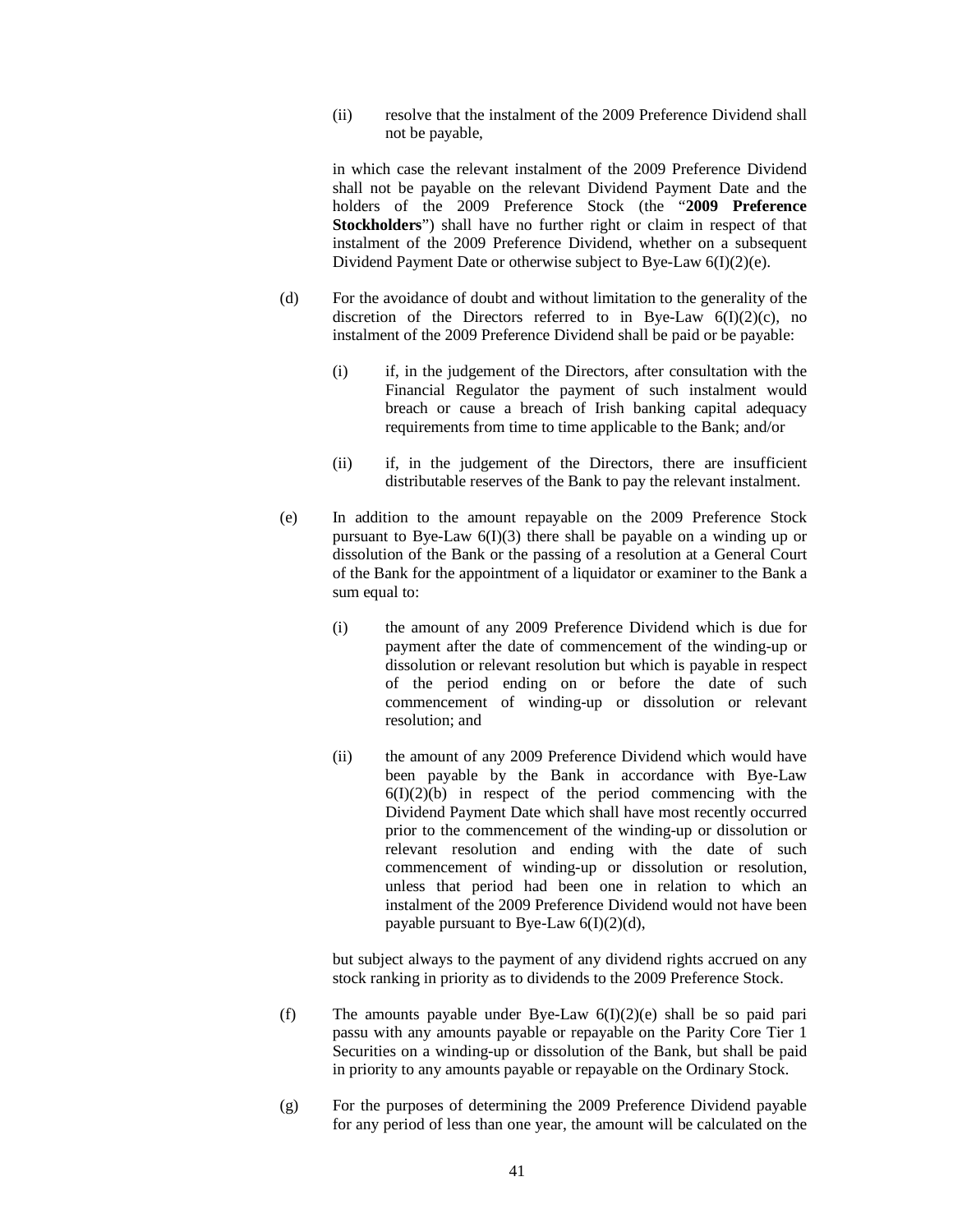basis of the number of days in such period based on a 360-day year comprised of twelve 30-day months.

- (h) The record date for:-
	- (i) the payment of 2009 Preference Dividends; and
	- (ii) the purposes of determining any right to be issued 2009 Bonus Stock pursuant to Bye-Law 6(I)(3),

shall be 6.00 pm on 1 February immediately preceding the relevant Dividend Payment Date.

(i) The units of the 2009 Preference Stock are perpetual securities, subject to the rights of redemption set out in these Bye-Laws.

(3)Capital

- (a) On a winding up of the Bank or other return of capital (other than a redemption of stock of any class in the capital of the Bank) by the Bank, the repayment of the capital paid up (including premium) on the 2009 Preference Stock to the 2009 Preference Stockholders:
	- (i) shall rank pari passu with the repayment of the capital paid up (excluding premium) on the Ordinary Stock to the holders of Ordinary Stock;
	- (ii) shall rank ahead of the Deferred Stock and ahead of the repayment of the premium (if any) paid up on the Ordinary Stock to the holders of the Ordinary Stock;
	- (iii) but shall rank behind the repayment of capital on all other classes of stock, including other classes of the euro Preference Stock, the Sterling Preference Stock, the Dollar Preference Stock and the 2005 Preference Stock,

and the 2009 Preference Stockholders shall be entitled to receive in euro out of the surplus assets available for distribution to the Bank's members the repayment of the capital paid up on the 2009 Preference Stock (including premium), but shall not be entitled to any further or other participation in the profits or assets of the Bank without prejudice to Bye-Law  $6(I)(2)(e)$ .

- (b) Bye-Law 6(C) shall not apply to the 2009 Preference Stock.
- (c) The provisions in the first sentence of Bye-Law 6(A) relating to the rights of the euro Preference Stock on the winding up of or other return of capital by the Bank shall not apply to the 2009 Preference Stock.

(4)Bonus issue of Ordinary Stock

(a) If an instalment of the 2009 Preference Dividend is not paid on the relevant Dividend Payment Date pursuant to Bye-Law 6(I)(2) (a "**Relevant Instalment**"), each 2009 Preference Stockholder shall be issued and allotted on the Bonus Stock Settlement Date (as defined in Bye-Law  $6(I)(4)(f)$  the number of units of Ordinary Stock as is equal to: (i) the aggregate cash amount of the Relevant Instalment in euro which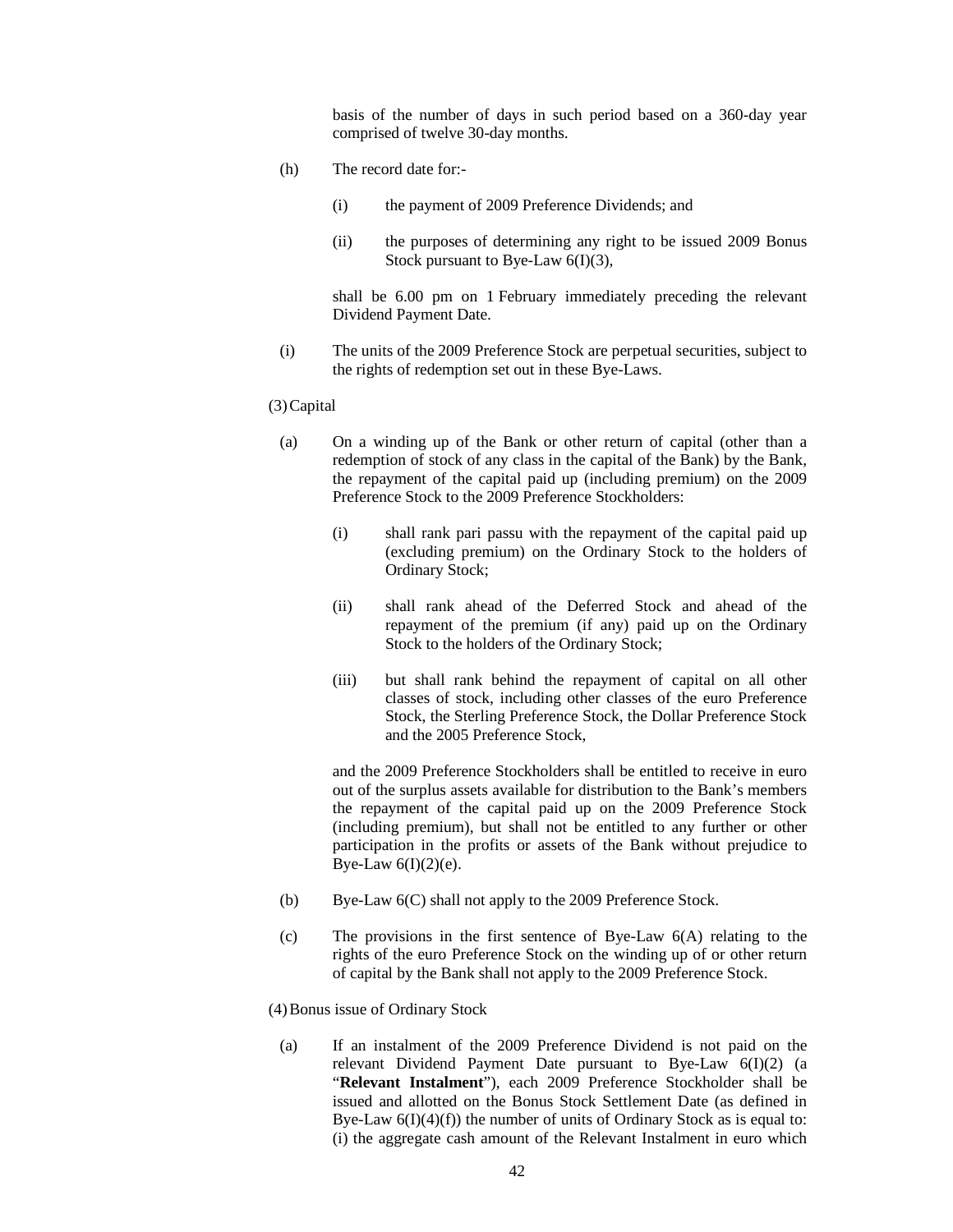would have been payable to the 2009 Stockholder or would have been received had it been paid; and (ii) any dividend withholding tax deducted or which would have been deducted, divided by the Stock Value (the "**2009 Bonus Stock**") subject to the Bank not being prohibited by law from doing so. Such 2009 Bonus Stock shall be issued fully paid at an issue price equal to the nominal value of such stock by a capitalisation of reserves as provided in paragraph (h) of this Bye-Law; provided however that where the Bank has insufficient reserves to pay up the 2009 Bonus Stock in full it may be required by a 2009 Preference Stockholder to issue its pro rata share of such 2009 Bonus Stock on the basis that the Bank shall pay up the issue price of such 2009 Bonus Stock in accordance with Bye-Law  $6(I)(4)(h)$  out of a pro rata amount of the available reserves of the Bank, with the balance to be paid up by such 2009 Preference Stockholder, provided however that the Bank shall not be required to pay up any part of the 2009 Bonus Shares out of the distributable reserves of the Bank in contravention of Bye-Law 4(F), 5(F) or 6(F).

- (b) Where the issue of such 2009 Bonus Stock is to be on a date later than the Dividend Payment Date, the fact that the issue of such stock shall be so deferred shall be notified to each holder of 2009 Preference Stock in writing within a reasonable period following the Relevant Instalment Date.
- (c) "**Stock Value**" in this Bye-Law means:
	- (i) where the Bonus Stock Settlement Date is the Dividend Payment Date when the Relevant Instalment would have been paid had the directors so resolved (the "**Relevant Instalment Date**"), 100 per cent. of the Average Stock Price;
	- (ii) where the Bonus Stock Settlement Date is after the Relevant Instalment Date, 95 per cent. of the Average Stock Price.
- (d) "**Average Stock Price**" in this Bye-Law means the average price per unit of Ordinary Stocks in the 30 Trading Days prior to the Relevant Instalment Date, with the price for each such Trading Day from which the average is to be derived being determined as follows:
	- (i) in respect of a Trading Day on which there is dealing on The Irish Stock Exchange in respect of the Ordinary Stock, the closing quotation price on that date per unit of the Ordinary Stock as published in The Irish Stock Exchange Daily Official List (or any successor publication);
	- (ii) in respect of any Trading Day on which there is no dealing on The Irish Stock Exchange in respect of the Ordinary Stock, the mid-price on that day between the low and high market guide prices per unit of the Ordinary Stock as published in The Irish Stock Exchange Daily Official List (or any successor publication);
	- (iii) in respect of any Trading Day on which there is no dealing on The Irish Stock Exchange in respect of the Ordinary Stock where only one market guide price has been published, the market guide price on that day per unit of the Ordinary Stock as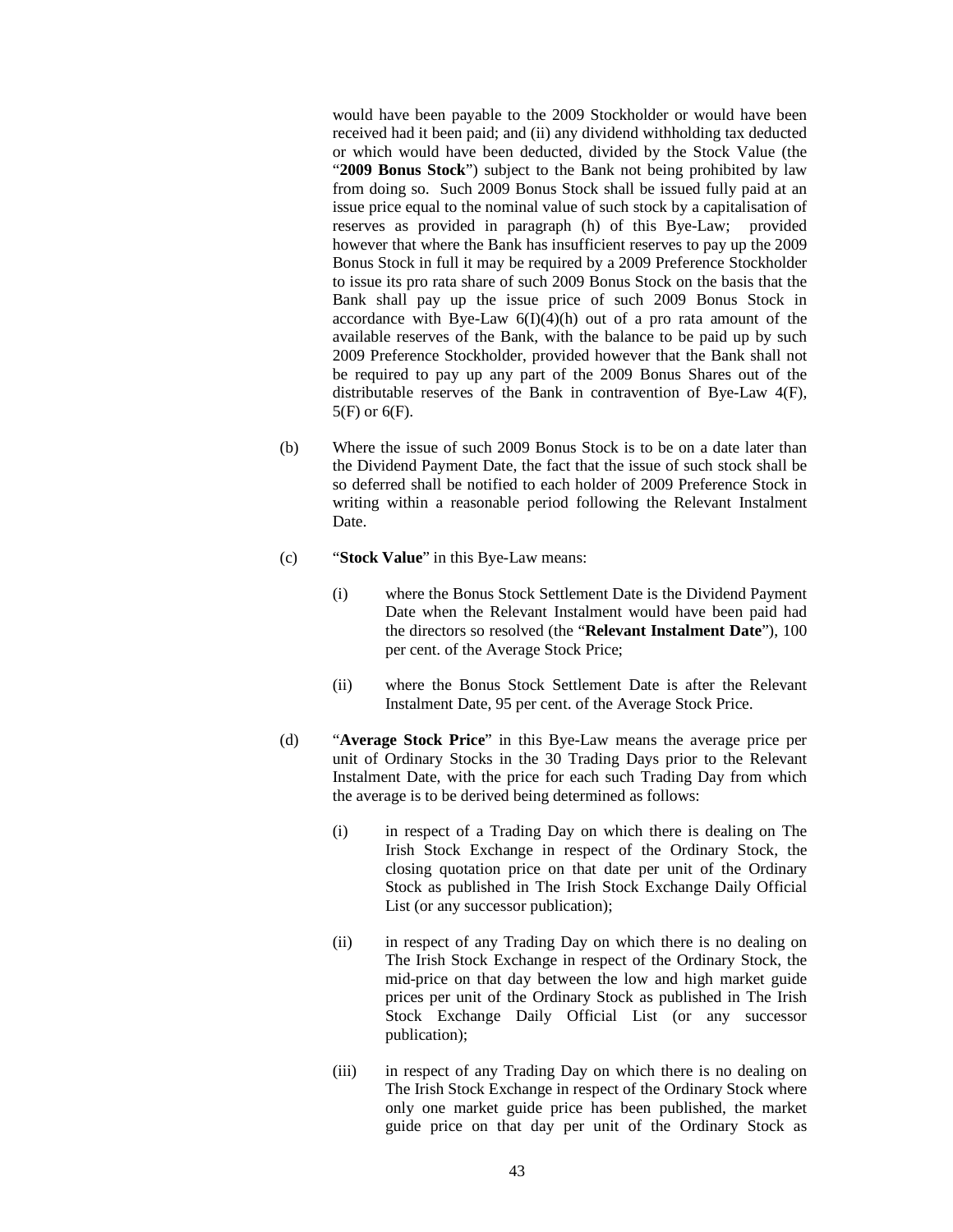published in The Irish Stock Exchange Daily Official List (or any successor publication),

provided that if the means of providing the above information as to dealings and prices is altered or is replaced by some other means, then the appropriate price shall be determined on the basis of the equivalent information published by the relevant authority in relation to dealings on The Irish Stock Exchange or its equivalent.

- (e) The 2009 Bonus Stock allotted pursuant to this Bye-Law  $6(I)(4)$  shall rank pari passu in all respects with the fully paid Ordinary Stock.
- (f) The 2009 Bonus Stock shall be allotted on a date determined by the Directors in their sole and absolute discretion provided such date shall be no later than the first in time to occur of the following:
	- (i) the date after the Dividend Payment Date on which the Relevant Instalment was not paid on which a cash dividend is paid on the 2009 Preference Stock or any other capital stock in the Bank;
	- (ii) the date after the Dividend Payment Date on which the Relevant Instalment was not paid on which any of the 2009 Preference Stock or any other capital stock in the Bank is redeemed or purchased for cash by the Bank,

#### (the "**Bonus Stock Settlement Date**").

- (g) The Bank shall not issue fractions of Ordinary Stock on any allotment of 2009 Bonus Stock and the number of units of 2009 Bonus Stock to be issued to any 2009 Preference Stockholder shall be rounded down to the nearest integer and the 2009 Preference Stockholders shall have no further right or claim in respect of such fractions of Ordinary Stock.
- (h) For the purpose of paying up 2009 Bonus Stock, the Directors shall:
	- (i) first capitalise out of the sums standing to the credit of the Bank's undistributable reserve accounts, including any premia received on the issue of stock; and
	- (ii) thereafter, subject to the provisions of Bye-Laws  $4(F)$ ,  $5(F)$  and 6(F), capitalise any amount remaining unpaid out of the distributable reserves of the Bank,

in either case, available for that purpose as the Directors may determine, the aggregate nominal amount of the 2009 Bonus Stock to be allotted and issued and shall apply such sum in paying up in full the appropriate amount of unissued Ordinary Stock and any such capitalisation shall be deemed to be authorised by the resolution adopting this Bye-Law and the provisions of Bye-Law 133 shall apply to any such capitalisation.

(i) The Directors shall undertake and do such acts and things as they may consider necessary or expedient for the purpose of giving effect to the provisions of this Bye-Law 6(I)(4). If any 2009 Bonus Stock falling to be allotted pursuant to this Bye-Law 6(I)(4) cannot be allotted by reason of any insufficiency in the Bank's authorised capital stock: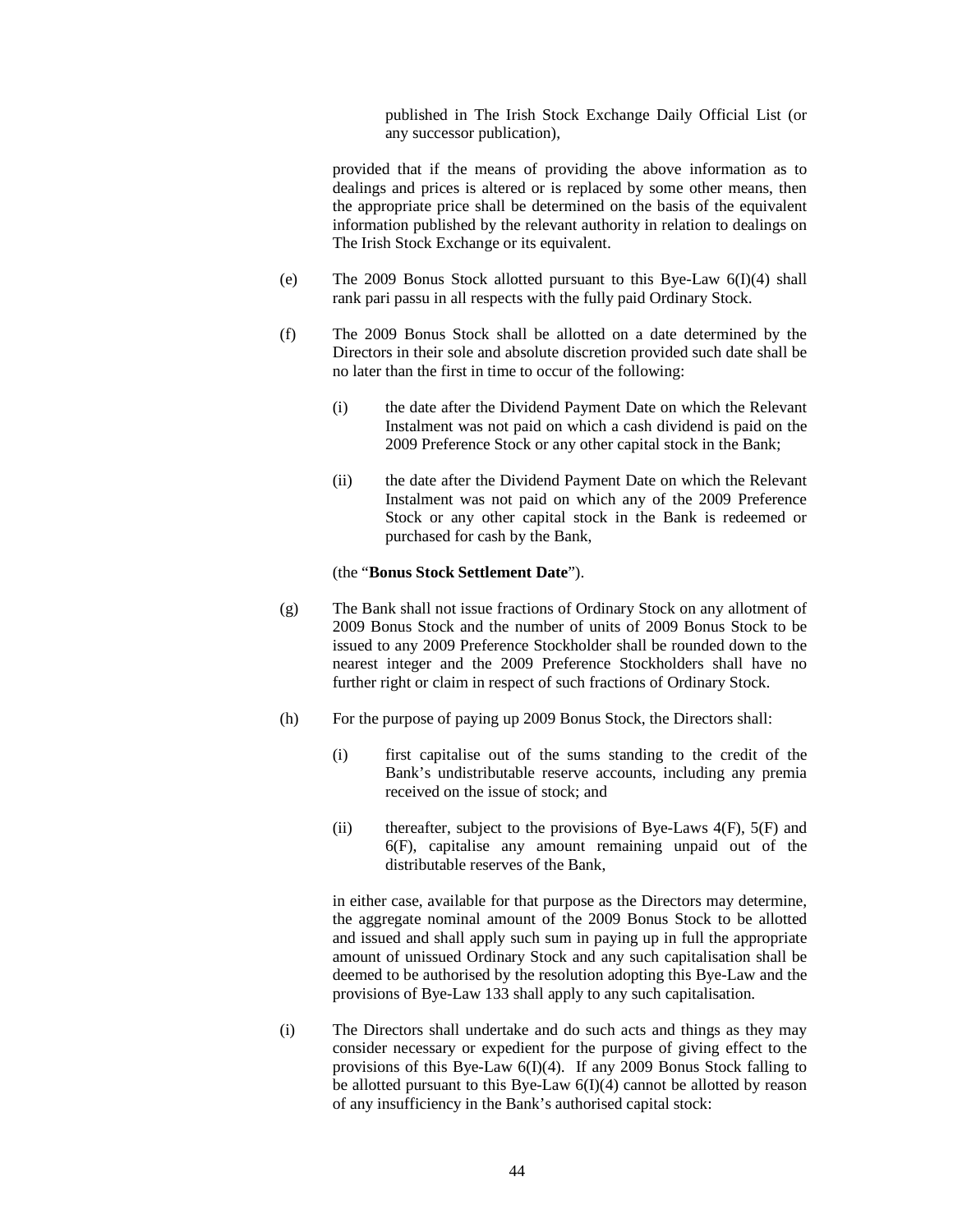- (i) the Directors shall convene a General Court to be held as soon as practicable for the purpose of considering a resolution or resolutions effecting an appropriate increase in the authorised capital stock; and
- (ii) the 2009 Preference Stockholders shall be entitled to exercise such number of votes at such General Court as shall be required to have such resolutions approved as special resolutions.
- (j) The 2009 Preference Stock shall not confer the right to participate in any issue of stock on a capitalisation of reserves except as provided in this Bye-Law  $6(I)(4)$ .
- (k) No 2009 Bonus Stock shall be issued where the Bonus Stock Settlement Date falls on a date on or after the date of an order being made or petition being presented or resolution being passed for the insolvent winding up or insolvent dissolution of the Bank or for the appointment of a liquidator or examiner to the Bank.
- (l) Bye-Laws  $6(B)(2)$  and  $6(F)$  shall not apply to the 2009 Preference Stock.

## (5) Redemption

- (a) The 2009 Preference Stock shall, subject to the provisions of the Companies Acts 1963 to 2006 (in so far as they apply to the Bank) and the consent of the Financial Regulator, be redeemable in whole or in part, at any time, at the option of the Bank in accordance with Bye-Law 6(D) from:
	- (i) profits available for distribution; and/or
	- (ii) the proceeds of an issue of stock or other securities which, under the regulatory framework then applicable to the Bank, would constitute core tier 1 capital (within the meaning of the Financial Regulator's requirements at such time), or its equivalent,

at least equal to the amount proposed to be paid on the redemption of the 2009 Preference Stock utilising such profits and/or proceeds, as the case may be.

- (b) The Bank shall be required to redeem all of the 2009 Preference Stock in accordance with paragraph (5)(a) of this Bye-Law in the event that the number of units of 2009 Preference Stock in issue falls below 35,000,000 units of  $\text{\textsterling}0.01$  each.
- (c) During the five year period commencing on the 2009 Issue Date, each unit of 2009 Preference Stock that the Bank proposes to redeem shall be redeemable at a price per unit equal to the amount paid on subscription (including premium). On or after the fifth anniversary of the 2009 Issue Date, each unit of the 2009 Preference Stock that the Bank proposes to redeem shall be redeemable at a price per unit equal to 125 per cent. of the amount paid on subscription (including premium). On the redemption of units of the 2009 Preference Stock the Bank shall pay the proportion of the relevant 2009 Preference Dividend which shall have accrued on the units of 2009 Preference Stock to be redeemed up to the date of redemption or, at the option of the Bank in accordance with these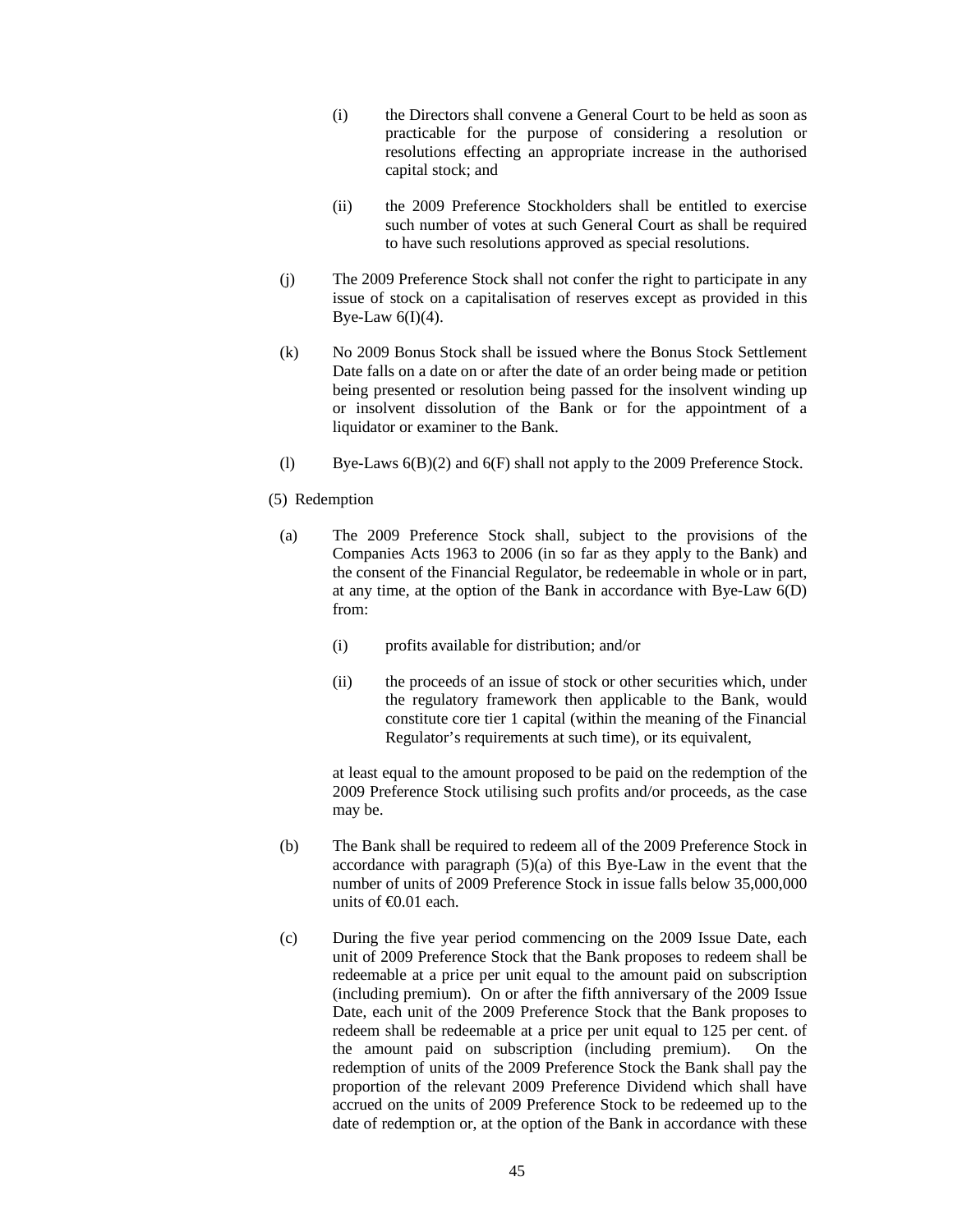Bye-Laws, the Bank shall issue the 2009 Bonus Stock in respect of which issue rights have accrued on the units of the 2009 Preference Stock to be redeemed up to the date of redemption. No other premium or dividend (including 2009 Preference Dividend or part thereof) shall be paid on any redemption of the 2009 Preference Stock.

- (d) The Bank shall give to the holders of the 2009 Preference Stock to be redeemed not less than 30 days' and not more than 60 days' notice in writing of the date on which such redemption is to be effected. Such notice shall specify the redemption date and the place at which the certificates (or other title document) for such 2009 Preference Stock are to be presented for redemption and upon such date each of such holders shall deliver to the Bank at such place the certificates (or other title document) for such of the 2009 Preference Stock as is held by such holder which is due to be redeemed. Upon such delivery, or, if earlier, the date of expiry of the redemption notice issued by the Bank as aforesaid, the Bank shall pay to such holder the amount due to him in respect of such redemption and shall (as appropriate) cancel any certificates so delivered. If any such certificate includes any 2009 Preference Stock not redeemable on that occasion, a fresh certificate for such stock shall be issued to the holder, without charge, upon cancellation of the existing certificate.
- (e) The receipt of the registered holder for the time being of any 2009 Preference Stock or, in the case of joint registered holders, the receipt of any of them for the moneys payable on redemption thereof shall constitute an absolute discharge to the Bank in respect thereof.
- (f) Upon the redemption of any 2009 Preference Stock, the Directors may (pursuant to the authority given by the passing of the resolution to adopt this Bye-Law) consolidate and divide and/or sub-divide the authorised stock capital existing as a consequence of such redemption into stock of any other class of stock capital into which the authorised stock capital of the Bank is or may at that time be divided of a like nominal amount (as nearly as may be) and in the same currency as the 2009 Preference Stock so redeemed or into unclassified stocks of the same nominal amount and in the same currency as the 2009 Preference Stock so redeemed.
- (g) The 2009 Preference Stock shall not be redeemable at the option of the holders of such stock.
- (h) In the event of a conflict or ambiguity between the terms of this Bye-Law  $6(I)(5)$  and Bye-Law  $6(D)$ , this Bye-Law  $6(I)(5)$  shall prevail, provided that, for the avoidance of doubt, Bye-Laws  $6(D)(3)$ ,  $6(D)(5)$ and 6(D)(6) shall apply to the 2009 Preference Stock.
- (6) Voting
	- (a) The 2009 Preference Stockholders shall be entitled to receive notice of any General Court of the Bank and a copy of every circular or like document sent out by the Bank to the holders of Ordinary Stock but shall not be entitled to attend, speak or vote at any General Court in their capacity as holders of the 2009 Preference Stock save as expressly permitted by this Bye-Law  $6(I)(6)$ .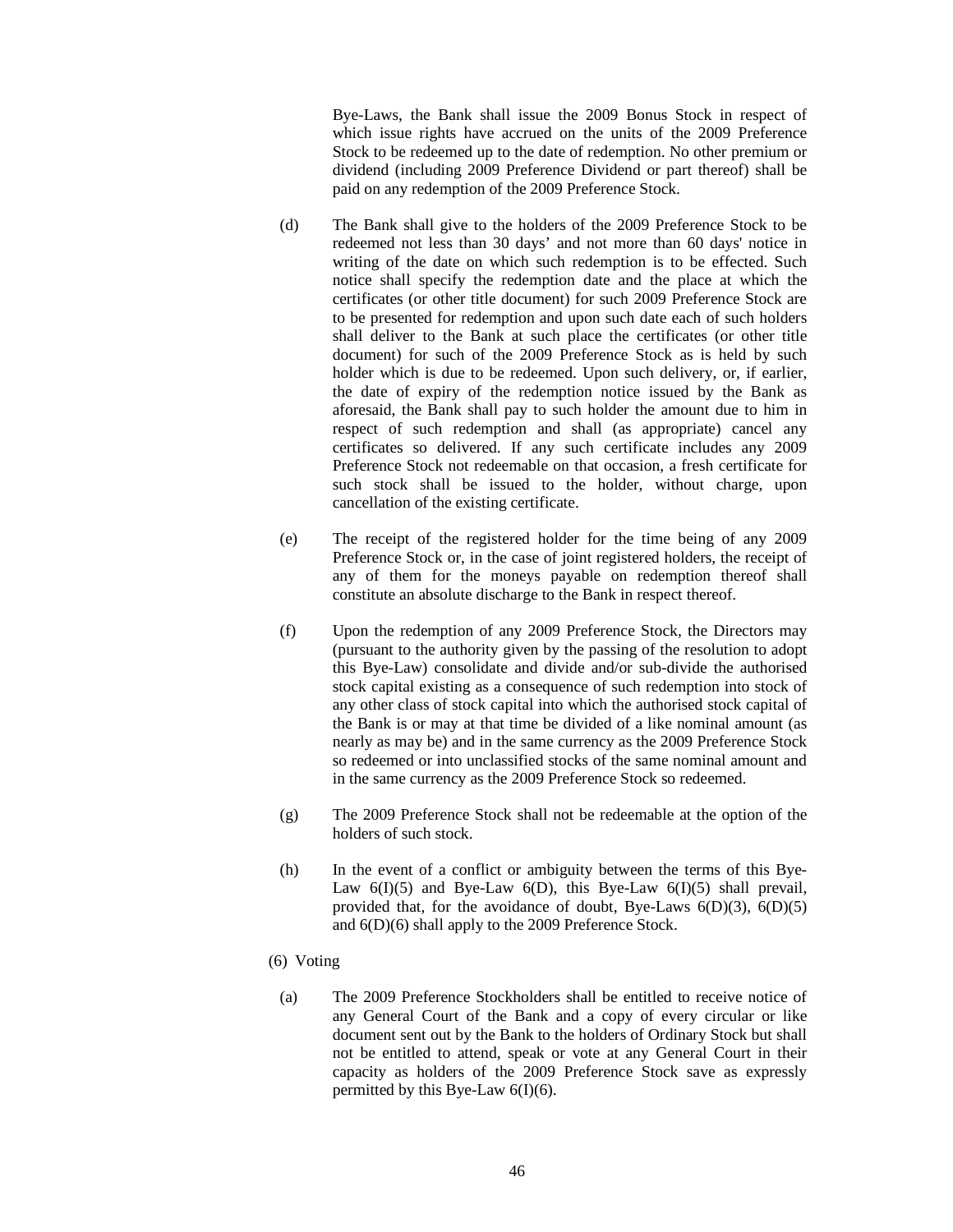- (b) Where the total votes of the Government Preference Stockholder (or all the Government Preference Stockholders together, where there is more than one Government Preference Stockholder) capable of being cast at a General Court on any of the resolutions specified in (i) or (ii) below pursuant to its or their holding of Ordinary Stock (including Provisional Voting Rights) is less than 25 per cent. of all the votes capable of being cast at a General Court on such a resolution or resolutions, the Government Preference Stockholder (or all of the Government Preference Stockholders together, where there is more than one Government Preference Stockholder) shall be entitled to cast the number of votes that would equal 25 per cent. of all the votes capable of being cast at a General Court (including the votes of the Government Preference Stockholder (or all of the Government Preference Stockholders together, where there is more than one Government Preference Stockholder) pursuant to this Bye-Law  $6(1)(6)(b)$ , pursuant to the Provisional Voting Rights and/or pursuant to the Ordinary Stock held by such Government Preference Stockholder) in respect of the following resolutions at a General Court:
	- (i) a resolution to appoint, re-elect or remove a Director; and/or
	- (ii) a Control Resolution.
- (c) **"2009 General Voting Rights"** means the voting rights of the Government Preference Stockholder referred to in Bye-Law 6(I)(6)(b).
- (d) The 2009 General Voting Rights shall cease to apply if:
	- (i) the Government Preference Stockholder (or all of the Government Preference Stockholders where there is more than one Government Preference Stockholder) transfers, or otherwise disposes of all of the 2009 Preference Stock (or any beneficial or legal interest in all of the 2009 Preference Stock) to any person or persons who is not a Government Preference Stockholder or a Government Body; or
	- (ii) all of the 2009 Preference Stock is redeemed or repurchased by the Bank,

and for the avoidance of doubt once the 2009 General Voting Rights have been extinguished pursuant to this Bye-Law  $6(I)(6)(d)$  they shall not be capable of being reinstated in favour of any holder of the 2009 Preference Stock.

(e) In the period between a Relevant Instalment Date on which a 2009 Preference Dividend is not paid and where 2009 Bonus Stock is not issued and the relevant Bonus Stock Settlement Date the Government Preference Stockholder (or all of the Government Preference Stockholders together, where there is more than one Government Preference Stockholder) shall be entitled to cast up to the number of votes capable of being cast at a General Court that would have attached to the relevant 2009 Bonus Stock had the relevant 2009 Bonus Stock been allotted and issued to the Government Preference Stockholder on the Relevant Instalment Date (the "**Provisional Voting Rights**").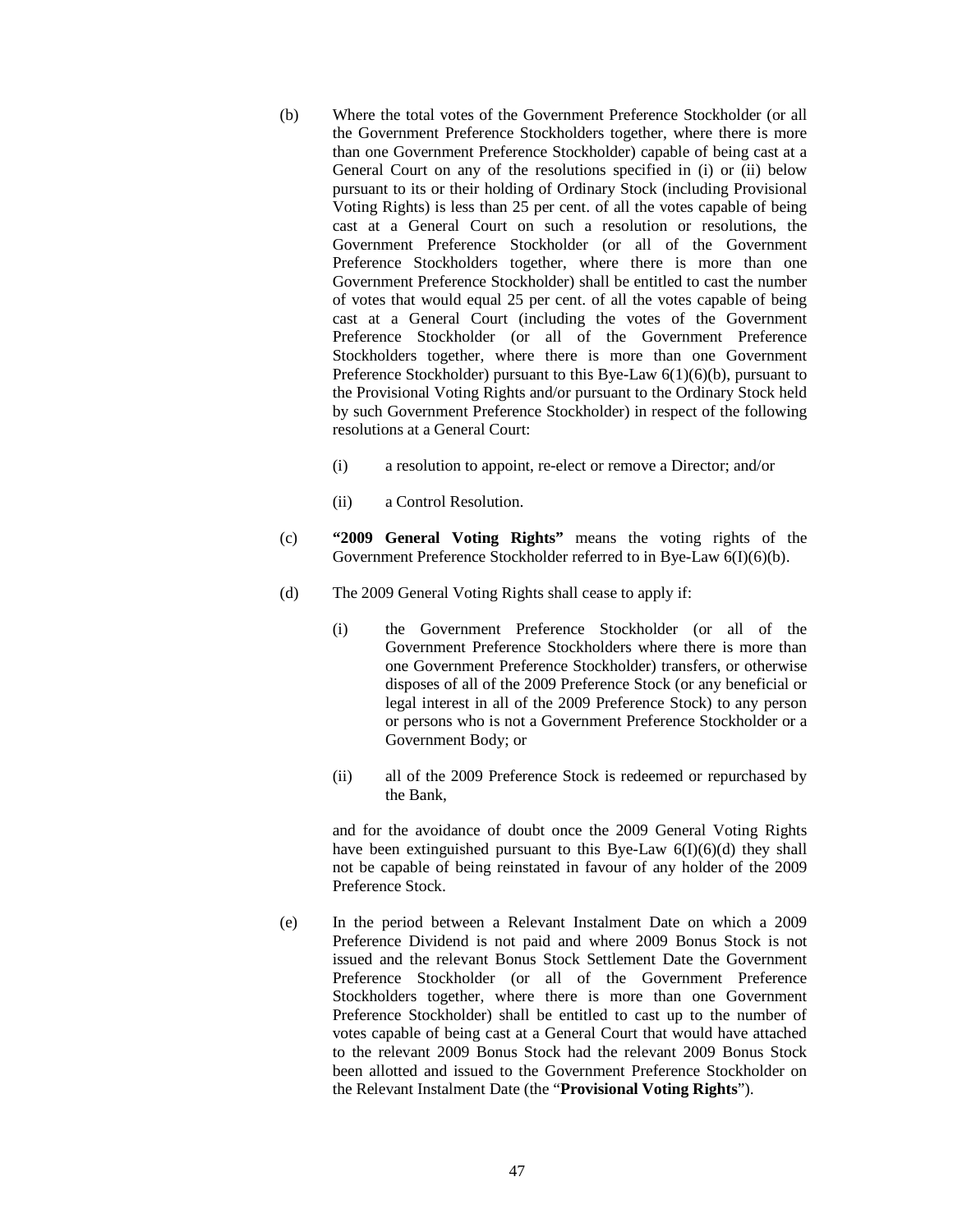- (f) The Provisional Voting Rights relating to any 2009 Bonus Stock which has yet to be issued shall cease to apply once such 2009 Bonus Stock has been issued and any purported exercise of the Provisional Voting Rights after such rights have been extinguished shall be disregarded and void.
- (g) The Provisional Voting Rights shall be unaffected in the event of the 2009 General Voting Rights ceasing to apply under Bye-Law 6(I)(6)(d).
- (h) The Government Preference Stockholder (or all the Government Preference Stockholders together, where there is more than one Government Preference Stockholder) in respect of the 2009 Preference Stock, the 2009 Bonus Stock or any Provisional Voting Rights shall not be capable of exercising its voting rights in any resolution with the purpose or effect, whether directly or indirectly, of authorising or restricting:
	- (i) the declaration or payment of a dividend or distribution or the redemption, purchase or return of capital in respect of any capital stock of the Bank; or
	- (ii) the capitalisation of reserves or the bonus issue of stock in respect of any capital stock of the Bank,

which would directly or indirectly give rise to a right of payment of an instalment of the 2009 Preference Dividend or cause a Bonus Stock Settlement Date to occur, and any votes cast in contravention of this Bye-Law shall be disregarded and void. Nothing in this Bye-Law 6(1)(6)(h) shall limit the ability of a Government Preference Stockholder to vote on a Control Resolution.

- (i) The provisions of Bye-Law  $6(E)(1)$  shall not apply to the 2009 Preference Stock, but for the avoidance of doubt the other provisions of Bye-Law 6(E) shall apply to class meetings of the 2009 Preference Stockholders, provided that the quorum for any class meeting of the holders of the 2009 Preference Stockholders shall be one 2009 Preference Stockholder present in person or by proxy.
- (j) The 2009 General Voting Rights do not apply to any holder of 2009 Preference Stock that is not a Government Preference Stockholder.
- (k) The Provisional Voting Rights relating to any units of 2009 Bonus Stock which have yet to be issued as well as the right to such units of 2009 Bonus Stock may be assigned by deed executed by the Government Preference Stockholder entitled thereto provided however that:
	- (i) the Provisional Voting Rights which are assigned with the right to receive 2009 Bonus Stock to which such Provisional Voting Rights relate;
	- (ii) such assignment shall only be enforceable against the Bank where a counterpart of such deed of assignment is delivered to the Bank; and
	- (iii) Provisional Voting Rights assigned pursuant to this Bye-Law shall, for the avoidance of doubt, be subject always to the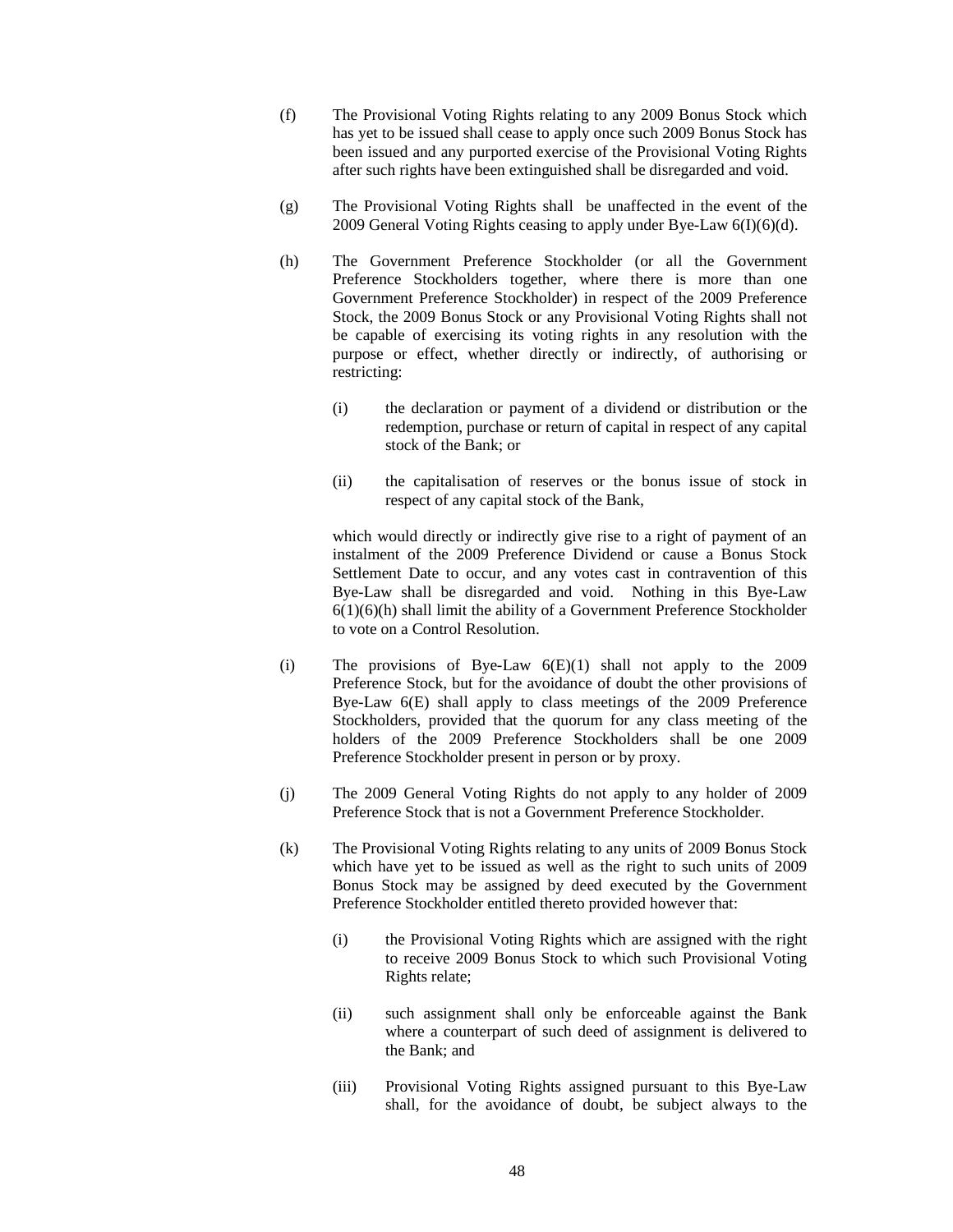provisions relating to the cessation of such Provisional Voting Rights pursuant to Bye-Law  $6(I)(6)(f)$ .

- (l) The requirement for the consent of the Minister for Finance set out in Bye-Laws 71(c) and 71(d) may not be amended without the approval of the 2009 Preference Stockholders given by way of a special resolution passed at a separate meeting of the 2009 Preference Stockholders.
- (7) Transfer

The 2009 Preference Stock are freely transferable provided that the minimum number of units transferred to any one person is not less than 50,000.

- (8) Conversion of 2009 Preference Stock to Ordinary Stock
	- (a) The 2009 Preference Stock may be converted into units of Ordinary Stock pursuant to, and in accordance with the provisions of, the Government Transaction Agreement.
	- (b) The date on which the 2009 Preference Stock is converted into units of Ordinary Stock pursuant to, and in accordance with the provisions of, the Government Transaction Agreement shall be a "**Conversion Date**", and the first Conversion Date that occurs pursuant to the provisions of this Bye-Law and the Government Transaction Agreement shall be the "**First Conversion Date**".
	- (c) The units of Ordinary Stock to which the 2009 Preference Stockholders are entitled on conversion pursuant to this Bye-Law (**"New Stock"**):
		- I. shall be credited as fully paid (to the extent necessary funds shall be transferred from the stock premium account of the Bank to do so);
		- II. will carry the right to receive all dividends and other distributions declared, made or paid on the Ordinary Stock of the Bank in respect of which the record date falls after the relevant Conversion Date; and
		- III. shall rank pari passu in all respects and form one class with the units of Ordinary Stock then in issue.
	- (d) As soon as the Bank is permitted to do so, following the conversion of 2009 Preference Stock to Ordinary Stock pursuant to the Conversion Right, the Bank shall pay the proportion of the 2009 Preference Dividend which shall have accrued on the units of 2009 Preference Stock converted into units of Ordinary Stock up to the Conversion Date or, at the option of the Bank in accordance with these Bye-Laws, the Bank shall issue the 2009 Bonus Stock in respect of which rights have accrued on the units of 2009 Preference Stock to be converted up to the Conversion Date.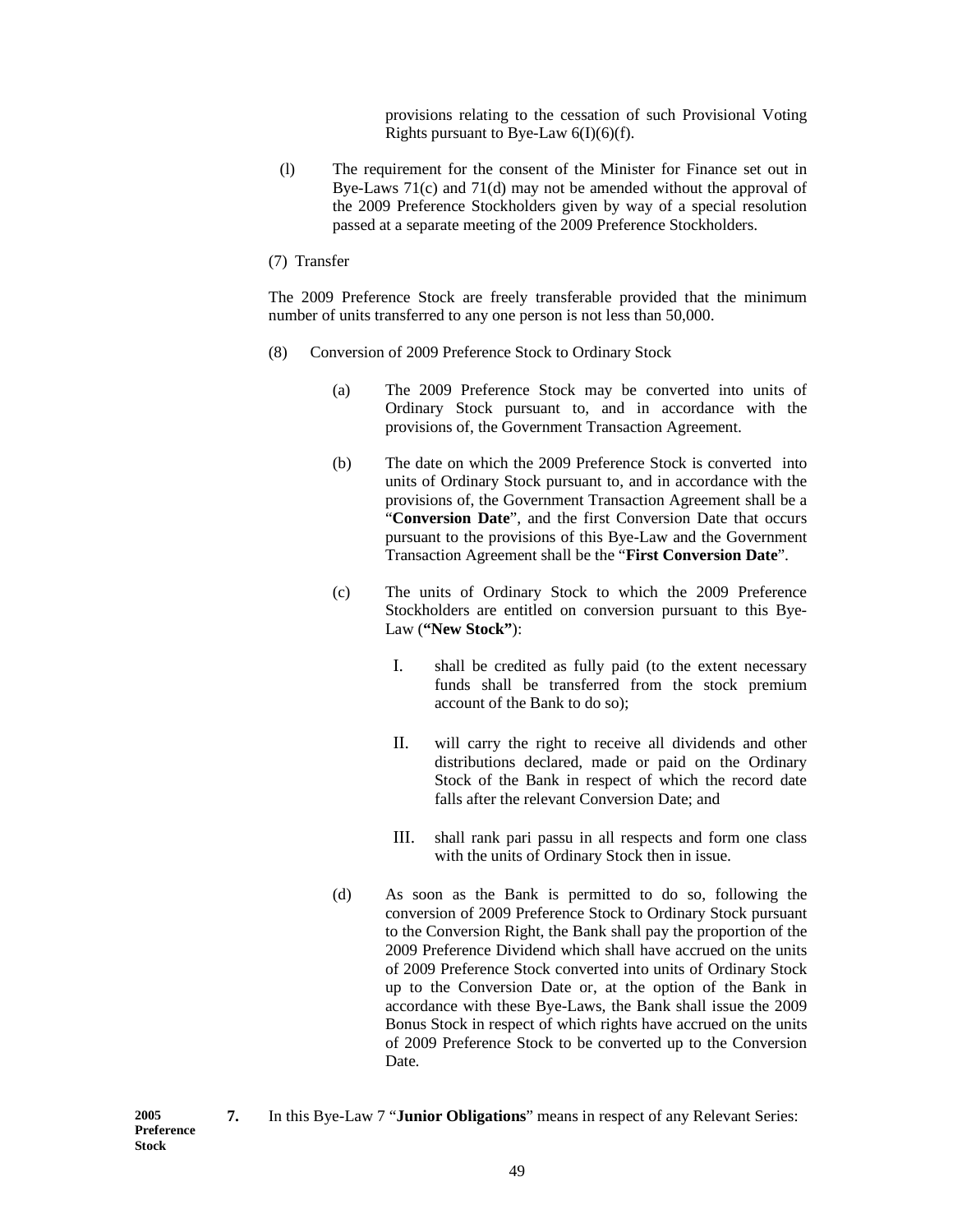- (a) the ordinary stock of the Bank;
- (b) any other series of preference stock and 2005 Preference Stock issued by the Bank ranking junior as to dividends with the Relevant Series; or
- (c) any preference stock or 2005 Preference Stock issued by a subsidiary undertaking of the Bank which benefits from a guarantee or other contractual support undertaking of the Bank which guarantee or contractual support undertaking ranks junior as to payments with the Relevant Series; or
- (d) any other instrument issued by the Bank ranking junior as to dividends with the Relevant Series.

"Parity Obligations" means in respect of any Relevant Series:

- (a) any other series of preference stock or 2005 Preference Stock issued by the Bank ranking pari passu as to dividends with the Relevant Series; or
- (b) any preference stock or 2005 Preference Stock issued by a subsidiary undertaking of the Bank which benefits from a guarantee or other contractual support undertaking of the Bank which guarantee or contractual support undertaking ranks pari passu as to payments with the Relevant Series; or
- (c) any other instrument issued by the Bank ranking pari passu as to dividends with the Relevant Series.
- (A) General

All of the 2005 Preference Stock shall rank pari passu inter se to the extent that they are expressed so to rank and shall confer the rights and be subject to the limitations set out in this Bye-Law 7. They shall also confer such further rights (not being inconsistent with the rights set out in this Bye-Law 7) as may be attached by the Directors to any Series (as defined below) of such Stock prior to allotment of such series and in particular (but without prejudice to the generality of the foregoing) the Directors may, pursuant to the authority given by the passing of the resolution to adopt this Bye-Law, consolidate and divide and/or sub-divide any 2005 Preference Stock into stock of larger or smaller amount. Whenever the Directors have the power under this Bye-Law to determine any of the rights to be attached to any Series of the 2005 Preference Stock, the rights so determined need not be the same as those attached to the 2005 Preference Stock which have then been allotted or issued. The 2005 Preference Stock, including any class of 2005 Preference Stock, may be issued in one or more separate series (each, a *Series*) and each Series shall be identified in such manner as the Directors may determine without any such determination or identification requiring any alteration to these Bye-Laws. Each unit of the 2005 Preference Stock shall, subject to the terms and conditions of issue as the Directors may determine prior to the issue of any relevant Series of 2005 Preference Stock, confer the following rights as to participation in the profits and assets of the Bank, attendance at meetings, voting and, in the case of redeemable preference stock, redemption:

- (B) Income
- (a) The 2005 Preference Stock shall (subject to the further provisions described below) entitle the holders thereof to receive a preferential dividend (hereinafter called the "**Preference Dividend**"), payable at such rate or rates (whether fixed or variable) and on such dates ("**Preference Dividend Payment Dates**") to be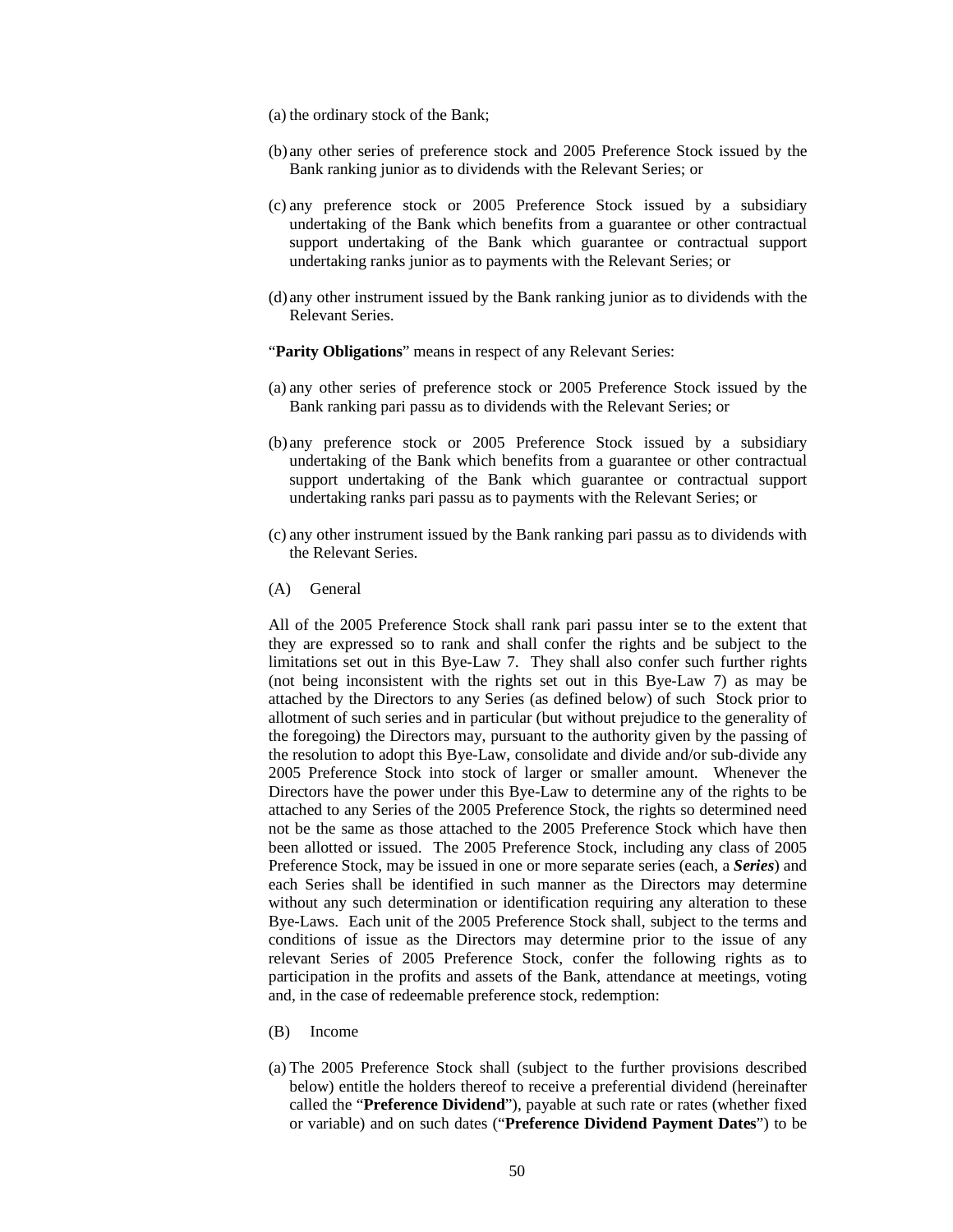determined by the Directors before allotment on the amounts from time to time paid up or credited as paid up thereon and on such other terms and conditions as may be determined by the Directors prior to allotment thereof and in particular (but without prejudice to the foregoing) the Directors may determine whether the rights of such Stock as regards participation in profits are cumulative or non-cumulative. Unless otherwise determined by the Directors prior to allotment, any Preference Dividends on Dollar 2005 Preference Stock shall be payable in US Dollars, any Preference Dividends on Sterling 2005 Preference Stock shall be payable in sterling, and any Preference Dividends on euro 2005 Preference Stock shall be payable in euro. Subject to sub-paragraph (f) below, the 2005 Preference Stock shall carry no further right to participate in the profits and reserves of the Bank other than the Preference Dividend;

- (b)Unless otherwise determined by the Directors prior to allotment thereof, 2005 Preference Stock shall rank as regards the right to receive dividends pari passu inter se and with the Dollar Preference Stock, the euro Preference Stock, the Sterling Preference Stock and with any other stock that is expressed to rank pari passu therewith as regards participation in profits and otherwise in priority to any Ordinary Stock in the capital of the Bank.
- (c) If it shall subsequently appear that any dividend which has been paid to holders of 2005 Preference Stock should not have been so paid, then provided the Directors shall have acted in good faith, the Directors shall not incur any liability for any loss which any stockholder may suffer in consequence of such payment having been made.
- (d)The following provisions of this paragraph (d) shall apply in relation to any particular Series of 2005 Preference Stock (a "**Relevant Series**") if so determined by the Directors prior to the allotment thereof:
	- (i) if the Directors determine prior to the allotment of a Relevant Series that this Bye-Law 7(B)(d)(i) shall apply to that Relevant Series then dividends shall only be payable on the 2005 Preference Stock of such series, when, as and if declared by the Directors, but without prejudice to paragraph (e) below; or
	- (ii) if the Directors determine prior to the allotment of a Relevant Series that this Bye-Law  $7(B)(d)(ii)$  shall apply to that Relevant Series then the following provisions shall apply to that Relevant Series:

(A) if, in the opinion of the Directors, the distributable profits and distributable reserves of the Bank are sufficient to cover the Preference Dividend in respect of the Relevant Series (including any arrears or deficiency of dividend that are cumulative in form) and also the payment in full of all other dividends stated to be payable on such date on any other Series (including any arrears or deficiency of dividend on any such other Stock that are in cumulative form) expressed to rank pari passu as regards participation in profits, then, subject to sub-paragraph (D) below, the Preference Dividend on all such Series shall be declared and paid in full;

(B) if, on any Preference Dividend Payment Date the distributable profits and distributable reserves of the Bank are, in the opinion of the Directors, sufficient only to enable partial payment of the Preference Dividend in respect of the Relevant Series (including any arrears or deficiency of dividend that are cumulative in form) and, if applicable, of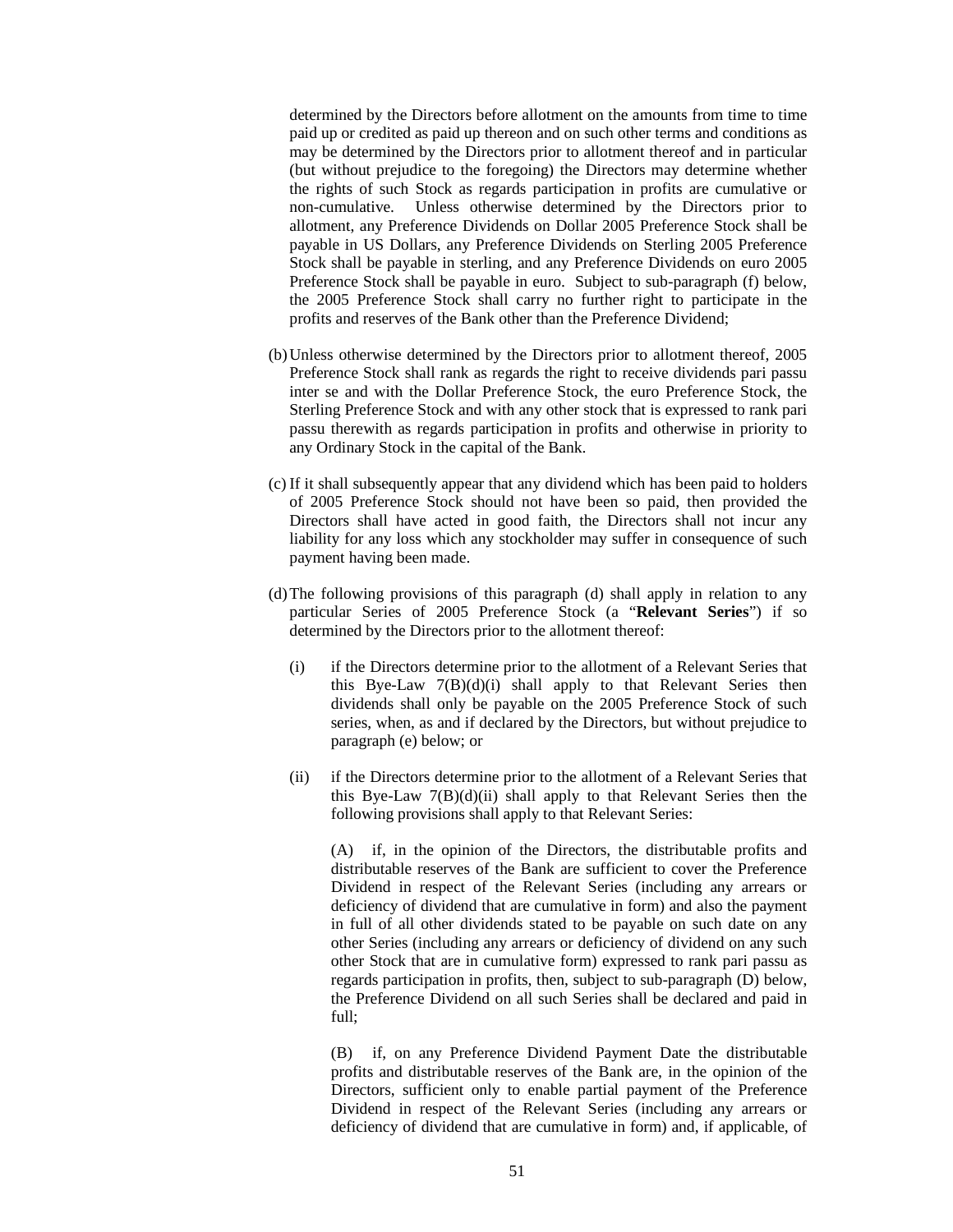any dividends payable on such date on any other Series (including any arrears or deficiency of dividend on any such other Series that are in cumulative form) ranking pari passu with the Relevant Series as regards participation in profits (together, the "**Participating Stock**"), then, subject to subparagraph (D) below, the Directors shall apply such distributable profits and distributable reserves in paying dividends to the holders of the Participating Stock pro rata to the amount of dividend on the Participating Stock accrued and payable (including any arrears or deficiency of dividend that are in cumulative form) on or before the relevant Preference Dividend Payment Date;

(C) if, on any Preference Dividend Payment Date, the distributable profits and distributable reserves of the Bank are, in the opinion of the Directors, insufficient to enable payment to be made of any of the Preference Dividend in respect of the Relevant Series (including any arrears or deficiency of dividend that are cumulative in form) and, if applicable, of any dividends payable on such date on any other Series (including any arrears or deficiency of dividend that are cumulative in form) ranking pari passu with the Relevant Series as regards participation in profits, then the Bank shall not pay the Preference Dividend in respect of either Series;

(D) if, pursuant to the provisions of sub-paragraphs (B) and (C) above, on any occasion a Preference Dividend in respect of a Relevant Series which is not expressed to have a cumulative right as regards participation in profits (or any part thereof) is not paid, the holders of stock of the Relevant Series shall have no claim in respect of such shortfall;

(E) if a Preference Dividend due on any Preference Dividend Payment Date in respect of any Relevant Series which is expressed to have a cumulative right as regards participation in profits is not paid in full (a "**Preference Dividend Shortfall**") (or a sum is not set aside to provide for its payment in full), and no additional preference stock have been allotted pursuant to subparagraph (G), the Bank may not (without the written consent of three-fourths in nominal value of, or the sanction of a special resolution passed at a meeting of the holders of stock of the Relevant Series) thereafter:

- (I) redeem, reduce, purchase or otherwise acquire for any consideration any Parity Obligations or Junior Obligations (and may not set aside or establish any sinking fund for any such redemption, reduction, purchase or other acquisition); or
- (II) subject to the provisions of sub-paragraph (F) below, pay or declare, or permit the declaration or payment of, any dividend on any Parity Obligations or Junior Obligations,

until such time as the Preference Dividend Shortfall has been paid or a sum has been set aside for its payment in full;

(F) if a Preference Dividend due on any Preference Dividend Payment Date in respect of any Relevant Series which is not expressed to have a cumulative right as regards participation in profits is not paid in full (or a sum is not set aside to provide for its payment in full), and no additional preference stock have been allotted pursuant to sub-paragraph (G), the Bank may not (without the written consent of three fourths in nominal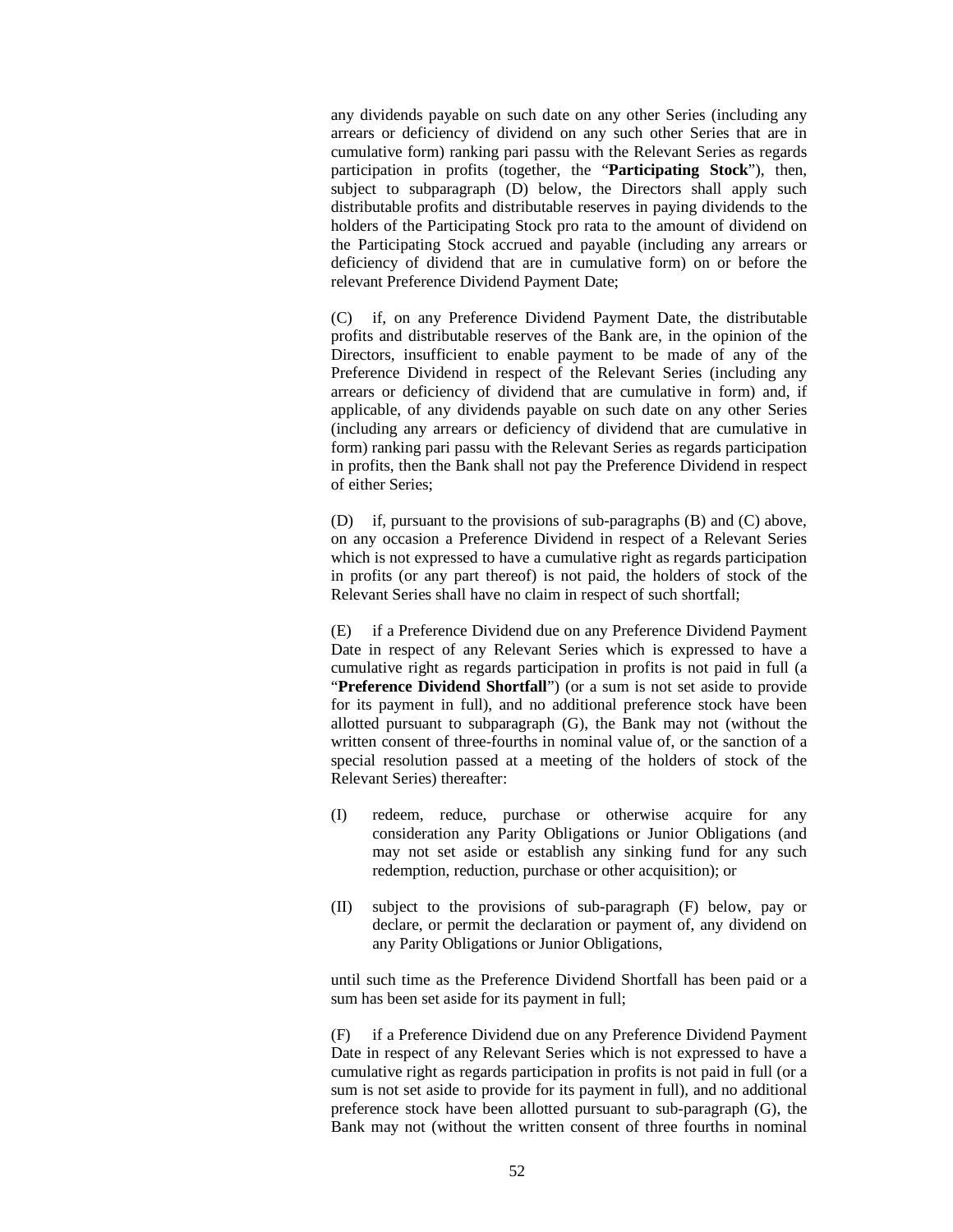value of, or the sanction of a special resolution passed at a separate general meeting of the holders of stock of the Relevant Series) thereafter:

- (I) redeem, reduce, purchase or otherwise acquire for any consideration any Parity Obligations or Junior Obligations (and may not set aside or establish any sinking fund for any such redemption, reduction, purchase or other acquisition); or
- (II) pay or declare, or permit the declaration or payment of, any dividend on any other Parity Obligations or Junior Obligations,

for such period following the relevant Preference Dividend Payment Date as may be designated by the Directors prior to issue;

(G) the provisions described in this sub-paragraph shall apply if determined by the Directors prior to allotment of the Relevant Series and then only where the Preference Dividend (including any arrears or deficiency of dividend that are in cumulative form) due on any Preference Dividend Payment Date in respect of any Relevant Series is not paid in its entirety pursuant to sub-paragraph (C) (the "**Relevant Dividend**") and the amounts (if any) standing to the credit of the profit and loss account of the Bank together with the amount of the reserves of the Bank available for the purpose are sufficient to enable the allotments of additional preference stock referred to in the further provisions of this sub-paragraph to be made in full:

- (I) provided that the Bank has sufficient authorised but unissued Stock and that the Directors are authorised to allot the appropriate amount of relevant securities (for which purposes the Directors shall, if necessary, call as soon as practicable a meeting of the General Court at which the appropriate resolutions to create such Stock and to obtain such authority are proposed), each stockholder of the Relevant Series shall, on the date for payment of the Relevant Dividend had such dividend been paid in cash, be allotted such additional nominal amount of preference stock of the same class, denominated in the same currency and carrying identical rights and limitations as the Relevant Series in question, credited as fully paid, as is equal to an amount determined by multiplying the cash amount of the Relevant Dividend (exclusive of any associated tax credit) that would have been payable to him had such dividend been payable in cash by a factor to be determined by the Directors prior to allotment of the Relevant Series and rounding the resulting sum down to the nearest integral multiple of US\$1 (in the case of Dollar 2005 Preference Stock), of Stg£1 (in the case of Sterling 2005 Preference Stock) and of  $\epsilon$ 1 (in the case of euro 2005 Preference Stock). A holder of 2005 Preference Stock receiving an allotment of additional preference stock in accordance with this subparagraph shall not be entitled to receive any part of the Relevant Dividend relating to Relevant Series in cash;
- (II) subject to the provisos in sub-paragraph (G)(I) above, for the purpose of paying up preference stock to be allotted on any occasion pursuant to this subparagraph, the Directors shall capitalise out of the sums standing to the credit of the profit and loss account of the Bank and/or to the credit of the Bank's reserve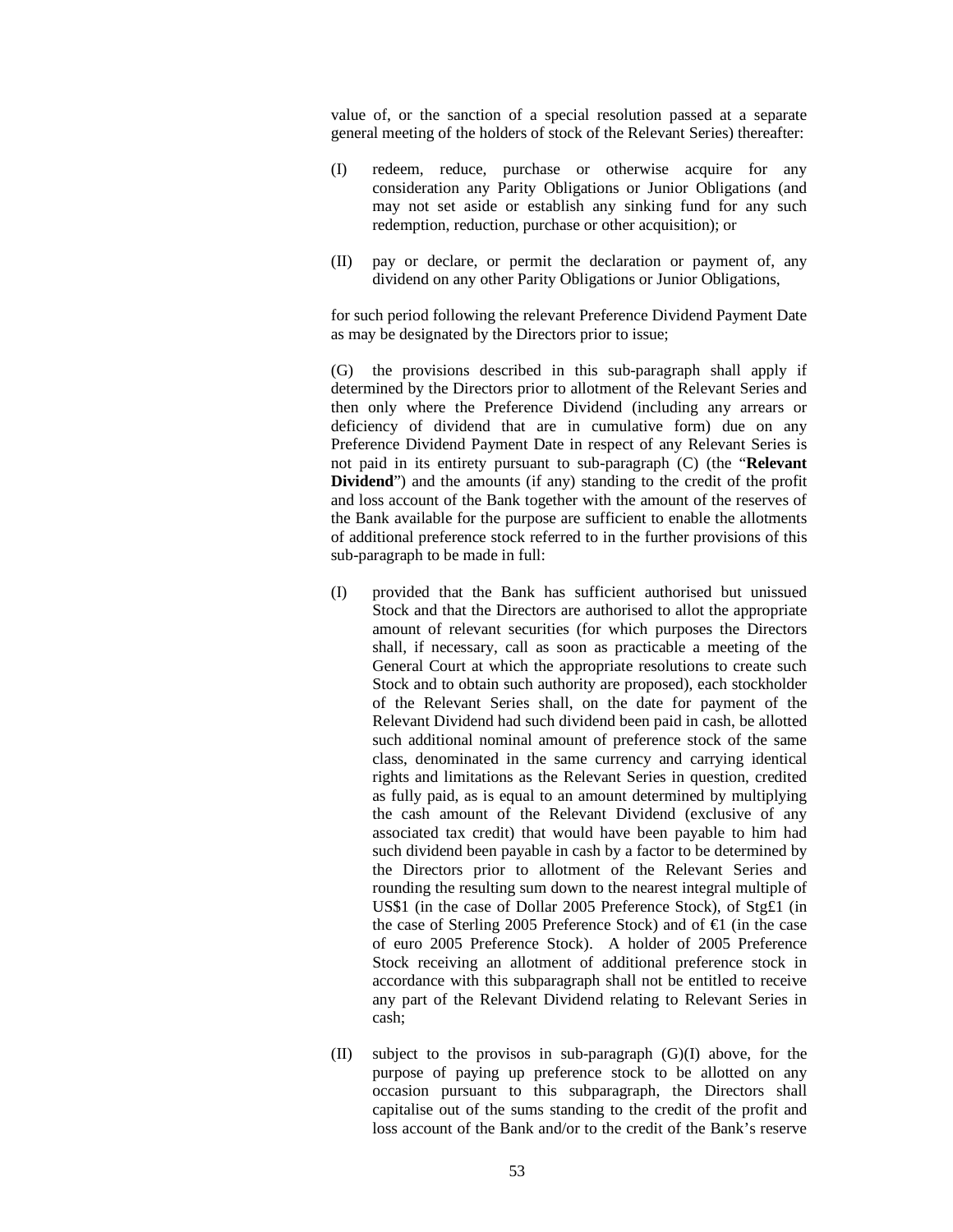accounts (including stock premium account) available for the purpose, as the Directors may determine, a sum equal to the aggregate nominal amount of the additional preference stock then to be allotted and apply the same in paying up in full the appropriate amount of unissued preference stock of that class or classes in question;

- (III) the additional preference stock so allotted shall rank pari passu in all respects with the Relevant Series in respect of which the additional preference stock were so allotted, save only as regards participation in the Relevant Dividend; and
- (IV) the Directors may undertake and do such acts and things is it may consider necessary or expedient for the purpose of giving effect to the provisions described in this sub-paragraph (G).
- (e) if, in the opinion of the Directors, the payment of any Preference Dividend would breach or cause a breach of capital adequacy requirements from time to time applicable to the Bank then none of such Preference Dividend shall be declared or paid.
- (C) Capital
- (a) On a winding-up of or other return of capital by the Bank (other than on a redemption or purchase by the Bank of any of its capital stock), members holding 2005 Preference Stock shall in respect thereof be entitled to receive, out of the surplus assets remaining after payment of the Bank's liabilities, an amount equal to the amount paid up or credited as paid up on the 2005 Preference Stock together with such premium (if any) as may be determined by the Directors prior to allotment thereof (and so that the Directors may determine that such premium is payable only in specified circumstances). Unless otherwise determined by the Directors prior to allotment, such amount in respect of Dollar 2005 Preference Stock shall be payable in US Dollars, such amount in respect of Sterling 2005 Preference Stock shall be payable in sterling, and such amount in respect of euro 2005 Preference Stock shall be payable in euro.
- (b)In addition to the amount repayable on the 2005 Preference Stock in accordance with sub-paragraph (a) above there shall be payable a sum equal to the Preference Dividend which would have been payable by the Bank in accordance with paragraph 7(B) above (together, in the case of 2005 Preference Stock which is expressed to have a cumulative right as regards participation in profits, with any arrears or deficiency of Preference Dividend), calculated at the annual rate determined by the Directors before allotment of the preference stock in question, in respect of the number of days included in the period commencing with the day following whichever Preference Dividend Payment Date shall most recently have occurred prior to the date of commencement of the winding-up of the Bank or return of capital and ending with such date of commencement of winding-up or return of capital, as though such period had been one in relation to which a Preference Dividend would have been payable pursuant to the provisions described in paragraph 7 (B)(a) above and the terms of issue of the preference stock in question, but subject always to the provisions described in paragraph  $7 \times (B)(d)(i)$  and (ii) above and to the terms on which any particular preference stock are issued.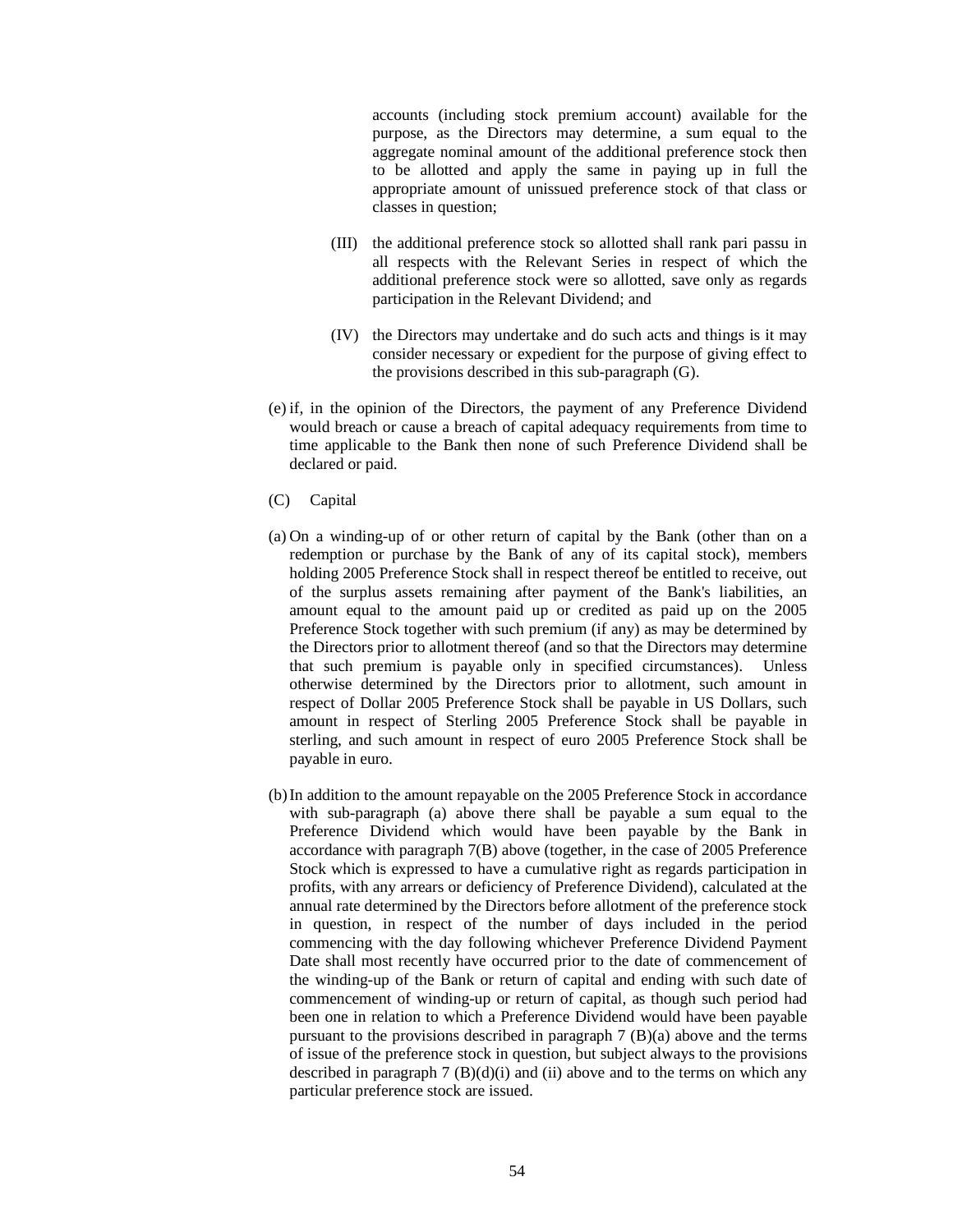- (c) With respect to the amounts payable or repayable under sub-paragraphs (a) and (b) of this paragraph in the event of a winding-up of the Bank or return of capital, 2005 Preference Stock shall rank pari passu inter se and with any other stock that are expressed to rank pari passu therewith as regards participation in surplus assets and otherwise in priority to any other stock of the Bank. Save as may be determined by the Directors prior to the issue of any particular series of 2005 Preference Stock, the holders of 2005 Preference Stock shall not be entitled in respect thereof to any further or other right of participation in the assets of the Bank upon a winding-up or return of capital.
- (D) Voting

The holders of any series of 2005 Preference Stock will only be entitled to receive notice of and to attend any meeting of a General Court:

- (a) if the Preference Dividend on the 2005 Preference Stock of such series has not, at the date of the notice of the general meeting, been paid in full in respect of such dividend periods as the Directors may prior to allotment determine, in which case the holders of the 2005 Preference Stock of such series will be entitled to speak and/or vote upon any resolution proposed thereat; or
- (b)if a resolution is proposed at the meeting of the General Court;
	- (i) for, or in relation to, the winding-up of the Bank; or
	- (ii) varying, altering or abrogating any of the rights, privileges, limitations or restrictions attached to the 2005 Preference Stock of such series, in which case the holders of the 2005 Preference Stock of such series will be entitled to speak and/or vote only upon such resolution; or
- (c) in such other circumstances, and upon and subject to such terms, as the Directors may determine prior to allotment.

On a show of hands every holder of 2005 Preference Stock who is entitled to vote and who (being an individual) is present in person or (being a corporation) is present by representative shall have one vote. On a poll each holder of 2005 Preference Stock present in person or by proxy and entitled to vote shall have such number of votes in respect of each unit of 2005 Preference Stock as the Directors may determine prior to the allotment of such stock.

- (E) Redemption of Redeemable Preference Stock
- (a) The Redeemable Dollar Preference Stock, the Redeemable Sterling Preference Stock and the Redeemable euro Preference Stock (together, the "**Redeemable Preference Stock**") shall, subject to the provisions of any applicable law and to the other provisions of this paragraph (E), be redeemable at the option of the Bank in whole or in part on such dates as the Court of Directors may determine prior to the allotment of the Relevant Series by the Bank giving to each of the holders of the Redeemable Preference Stock to be redeemed not less than fourteen days' prior notice in writing (a "**Notice of Redemption**") and by the Bank complying with the other requirements of this paragraph (E).
- (b)In the case of a partial redemption under sub-paragraph (a) of this paragraph (E) of this Bye-Law 7, the Bank shall for the purposes of ascertaining the particular Redeemable Preference Stock to be redeemed cause a lot to be drawn at the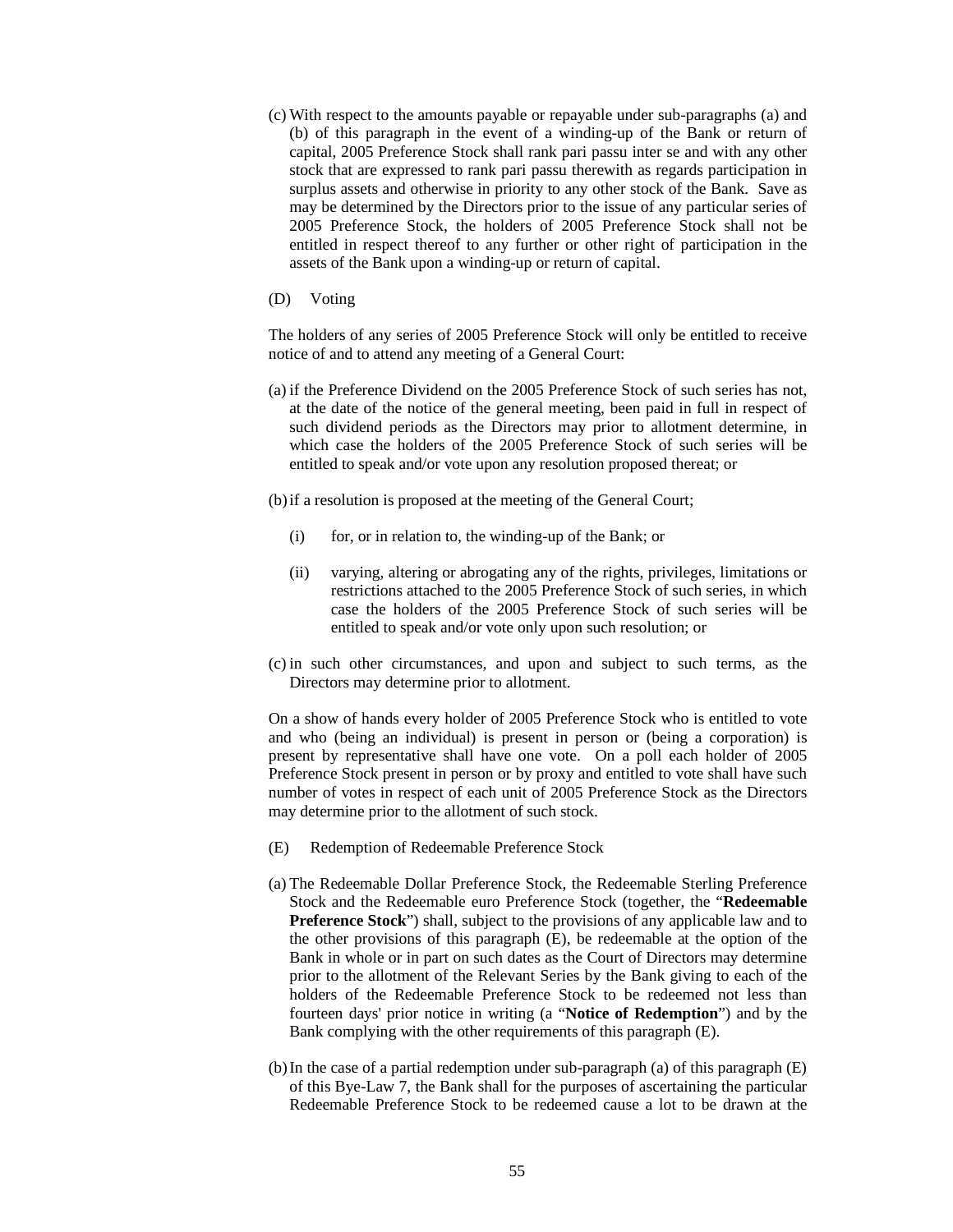office (or at such other place as the Directors may determine) in the presence of the Auditors.

(c) A Notice of Redemption shall specify the particular Redeemable Preference Stock to be redeemed, the date fixed for redemption (the "**Redemption Date**"), the amount payable in respect of each such Redeemable Preference Stock on redemption and the place in the State at which documents of title in respect of such Redeemable Preference Stock are to be presented and surrendered for redemption and payment of redemption moneys is to be effected. Upon such presentation and surrender and against the receipt of such holder for the redemption moneys payable in respect of such Redeemable Preference Stock, the Bank shall pay to such holder the amount due to him in respect of such redemption and shall cancel the documents of title so delivered. No defect in the Notice of Redemption or in the giving thereof shall affect the validity of the redemption procedure.

(d)Without prejudice to the generality of sub-paragraph (c) above:

- (i) the procedures for the redemption of and Redeemable Preference Stock held in uncertificated form may involve or include the sending by the Bank or by any person on its behalf of an issuer-instruction to the operator of the relevant system concerned requesting or requiring the deletion of any computer-based entries in the relevant system concerned that relate to the holding of the Redeemable Preference Stock concerned; and/or
- (ii) the Bank may, if the Directors so determine, (by notice in writing to the holder concerned, which notice may be included in the notice of redemption concerned) require the holder of the Redeemable Preference Stock concerned to change the form of the Redeemable Preference Stock from uncertificated form to certificated form prior to the date fixed for redemption (in which case the provisions in this Bye-Law relating to the redemption of Redeemable Preference Stock held in certificated form shall apply).

Whether any Redeemable Preference Stock to be redeemed is in certificated form or uncertificated form on the relevant date fixed for redemption shall be determined by reference to the Register as at 12.00 noon on such date or such other time as the Directors, may (subject to the facilities and requirements of the relevant system concerned) in their absolute discretion determine.

- (e) There shall be paid on each Redeemable Preference Stock so redeemed the amount paid up or credited as paid up thereon, together (to the extent permitted by law) with any premium paid on issue or otherwise at such price as may be determined by the Court of Directors prior to allotment.
- (f) The provisions of this sub-paragraph (f) and the following sub-paragraphs (g) and (i) shall have effect in relation to Redeemable Preference Stock for the time being issued and registered in the Register ("**Registered Stock**"). Payment by the Bank in respect of the amount due on redemption shall be made, in the case of Redeemable Dollar Preference Stock, by a cheque drawn on a bank in New York, in the case of Redeemable Sterling Preference Stock, by a sterling cheque drawn on a bank in London, and, in the case of Redeemable euro Preference Stock, by a euro cheque drawn on a bank in Dublin, or, upon the request of the holder or joint holders not later than the date specified for the purpose in the Notice of Redemption, by transfer to, in the case of Redeemable Dollar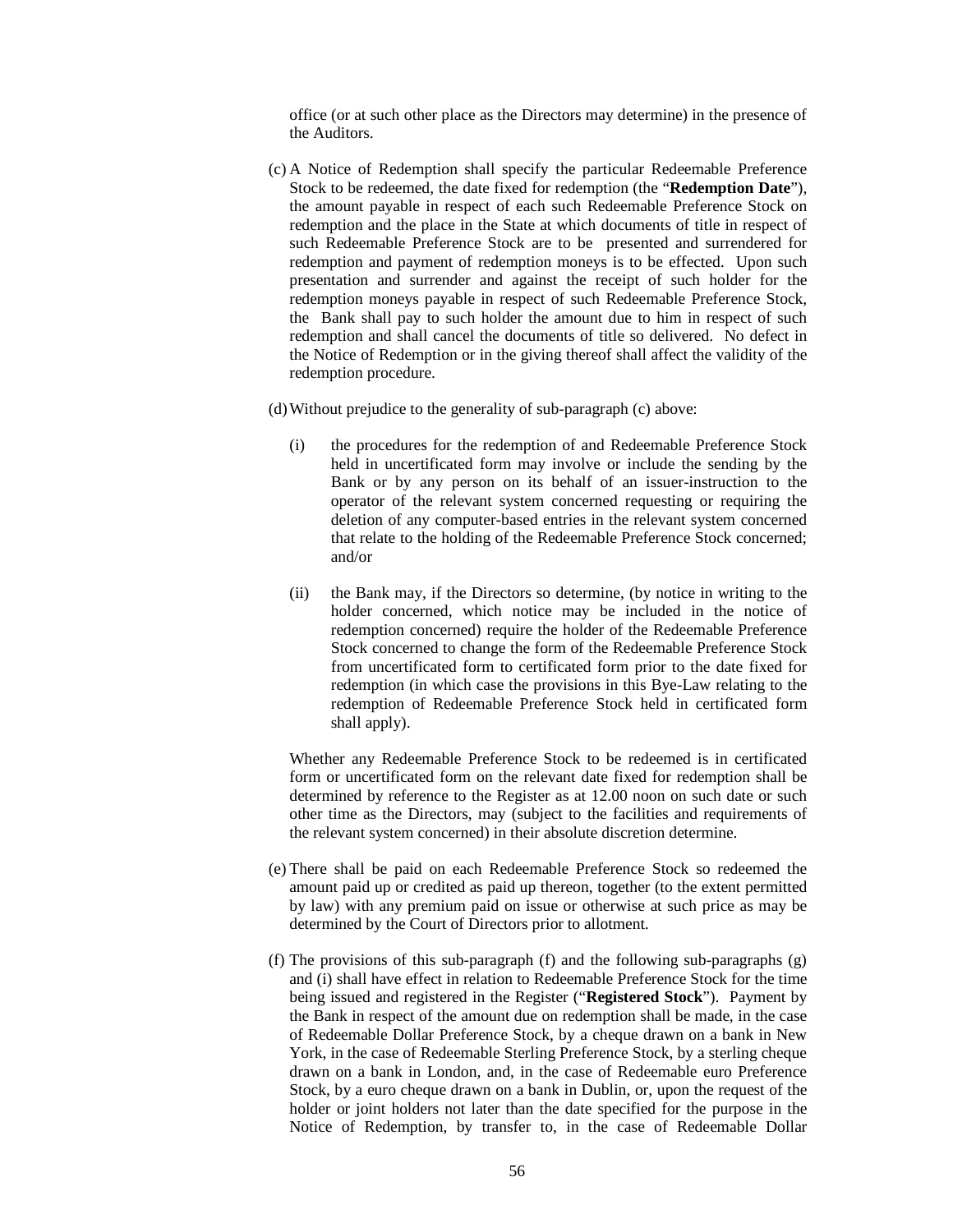Preference Stock, a US Dollar account maintained by the payee with a bank in New York, or in the case of Redeemable Sterling Preference Stock, a sterling account maintained by the payee with a bank in London, or in the case of Redeemable euro Preference Stock, a euro account maintained by the payee with a bank in Dublin. Such payment will, in the case of a Registered Stock, be against presentation and surrender of the relative Certificate at the place or on one of the places specified in the Notice of Redemption and if any Certificate so surrendered includes Redeemable Preference Stock not to be redeemed on the relevant Redemption Date the Bank shall within fourteen days thereafter issue to the holder, free of charge, a fresh Certificate in respect of such Redeemable Preference Stock. All payments in respect of redemption monies will in all respects be subject to any applicable fiscal or other laws.

- (g)As from the relevant Redemption Date the dividend on the Redeemable Preference Stock due for redemption shall cease to accrue except on any such Redeemable Preference Stock in respect of which, upon the due delivery of the Certificate in accordance with sub-paragraphs (c) and (f) above, payment of the redemption moneys due on such Redemption Date shall be improperly withheld or refused in which case the said dividend, at the rate then applicable, shall be deemed to have continued and shall accordingly continue to accrue from the relevant Redemption Date to the date of payment of such redemption moneys. Such Redeemable Preference Stock shall not be treated as having been redeemed until the redemption moneys in question together with the accrued dividend thereon have been paid whereupon such Redeemable Preference Stock shall be treated as having been redeemed.
- (h)If the Redemption Date for any Redeemable Preference Stock is not, in the case of a Redeemable Dollar Preference Stock, a day on which banks in New York are open for business and in which foreign exchange dealings may be conducted in New York (a US Dollar Business Day), or, in the case of a Redeemable Sterling Preference Stock, a day on which banks in London are open for business and on which foreign exchange dealings may be conducted in London (a "**Sterling Business Day**"), or, in the case of a Redeemable euro Preference Stock, a day in which banks in Dublin are open for business and on which foreign exchange dealings may be conducted in Dublin (a "**euro Business Day**"), then payment of the amount payable on redemption will be made on the next succeeding US Dollar Business Day or Sterling Business Day or euro Business Day as the case may be, and without any interest or other payment in respect of such delay unless such day shall fall within the next calendar month, whereupon such payment will be made on the preceding US Dollar Business Day or Sterling Business Day or euro Business Day, as the case may be.
- (i) The receipt of the holder for the time being of any Registered Stock (or, in the case of joint registered holders, the receipt of any one of them) in respect of the monies payable on redemption on such Registered Stock shall constitute an absolute discharge to the Bank in respect thereof.
- (j) Upon the redemption or purchase of any Redeemable Preference Stock, the Directors may (pursuant to the authority given by the passing of the resolution to adopt this Bye-Law) consolidate and divide and/or sub-divide the authorised, but unissued, Redeemable Preference Stock capital existing as a consequence of such redemption or purchase into Stock of a larger or smaller amount.
- (F) Further Stock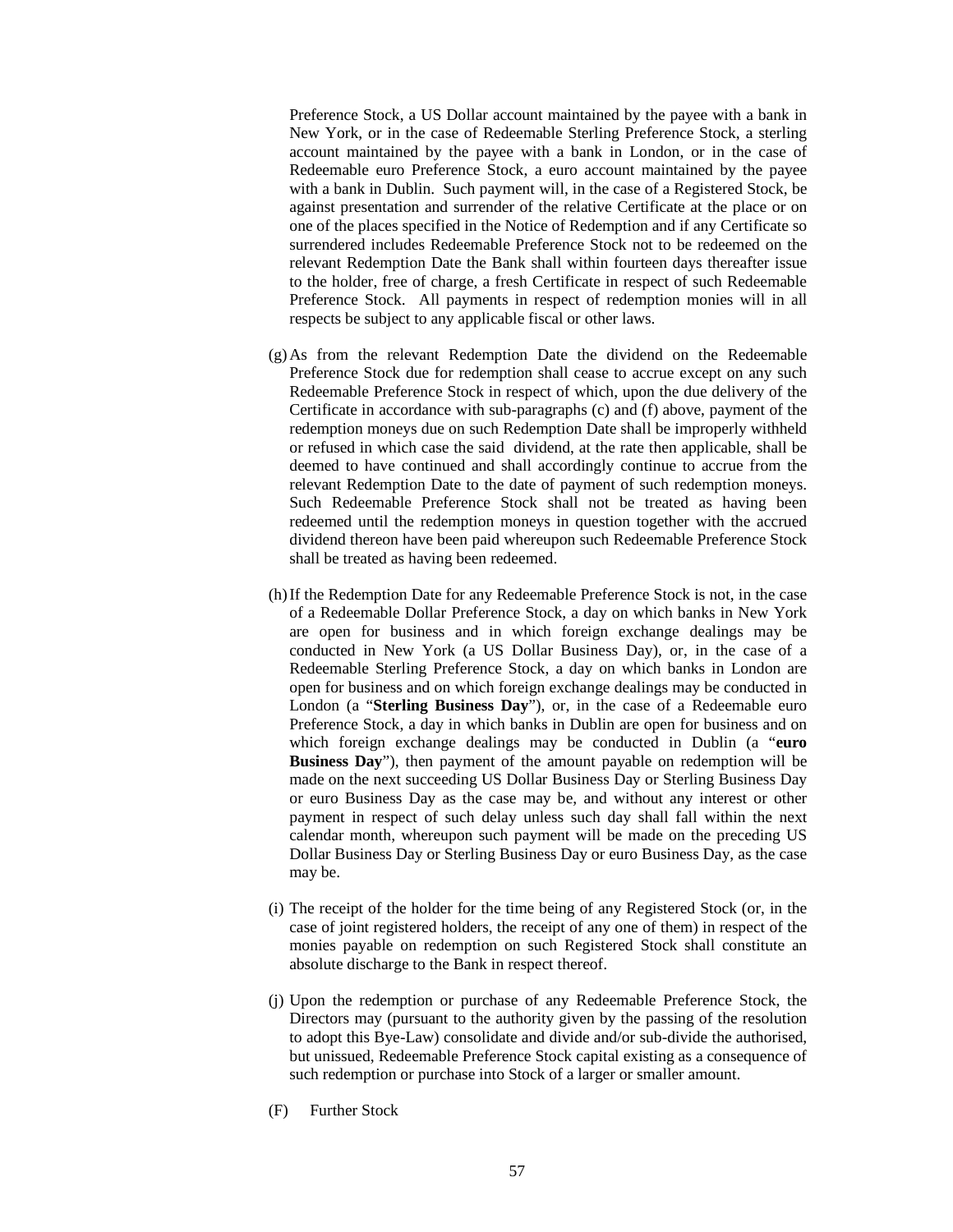- (a) Save as provided by the terms of issue of any particular 2005 Preference Stock, the Bank shall not create or issue any further stock ranking as regards participation in the profits and assets of the Bank in priority to the 2005 Preference Stock.
- (b)Any series of preference stock or other stock ranking pari passu in some or all respects with the 2005 Preference Stock then in issue may (unless otherwise provided by the terms of issue of the 2005 Preference Stock then in issue), without their creation or issue being deemed to vary the special rights attached to any 2005 Preference Stock then in issue, either carry rights identical in all respects with such 2005 Preference Stock or any of them or carry rights differing therefrom in any respect. Unless otherwise provided by the terms of issue, the rights attaching to any preference stock shall not be deemed to be varied or abrogated by the purchase, redemption or cancellation by the Bank of any of its stock ranking as regards participation in the profits or assets of the Bank pari passu with or after such 2005 Preference Stock.
- (G) Variation of Class Rights

Without prejudice to Bye-Law 8(a) the rights, privileges, limitations or restrictions attached to the 2005 Preference Stock (or any class thereof) may be varied, altered or abrogated, either whilst the Bank is a going concern or during or in contemplation of a winding up, with the written consent of holders of not less than 75% in nominal value of such class of stock or with the sanction of a resolution passed at a class meeting of holders of such class of stock provided that holders of not less than 75% in nominal value of such class of stock in attendance and voting vote in favour of such resolution.

- **8.** (a) Whenever the capital of the Bank is divided into different classes of stock, the special rights attached to any class may, subject to the provisions of these Bye-Laws, be varied or abrogated, either whilst the Bank is a going concern or during or in contemplation of a winding up, with the sanction of a resolution passed at a class meeting of the holders of the stock of the class but not otherwise. Save as provided in Bye-Law 3(e), to every such class meeting, save as provided in Bye-Laws 4, 5 and 6, all the provisions of these Bye-Laws relating to General Courts of the Bank and to the proceedings thereat shall apply, mutatis mutandis, except that in respect of class meetings of the holders of Dollar Preference Stock, Sterling Preference Stock and euro Preference Stock (i) the necessary quorum shall be two persons holding or representing by proxy at least one third in nominal amount of the issued stock of the class and if at any adjourned meeting of such holders a quorum as above defined is not present, any member of such class who is present in person or by proxy shall be a quorum; (ii) on a poll each holder of Dollar Preference Stock shall, whether present in person or by proxy, have one vote in respect of each US\$1 of Dollar Preference Stock held by him, each holder of Sterling Preference Stock shall, whether present in person or by proxy, have one vote in respect of each unit of Sterling Preference Stock held by him and each holder of euro Preference Stock shall, whether present in person or by proxy, have one vote in respect of each unit of euro Preference Stock held by him. Any holder of stock in the class in question present in person or by proxy at such meeting may demand a poll.
	- (b)Whenever the rights, privileges, limitations or restrictions attached to any particular Dollar Preference Stock in issue differ from the rights, privileges, limitations or restrictions attached to any other Dollar Preference Stock in issue and:

**Variation of Rights**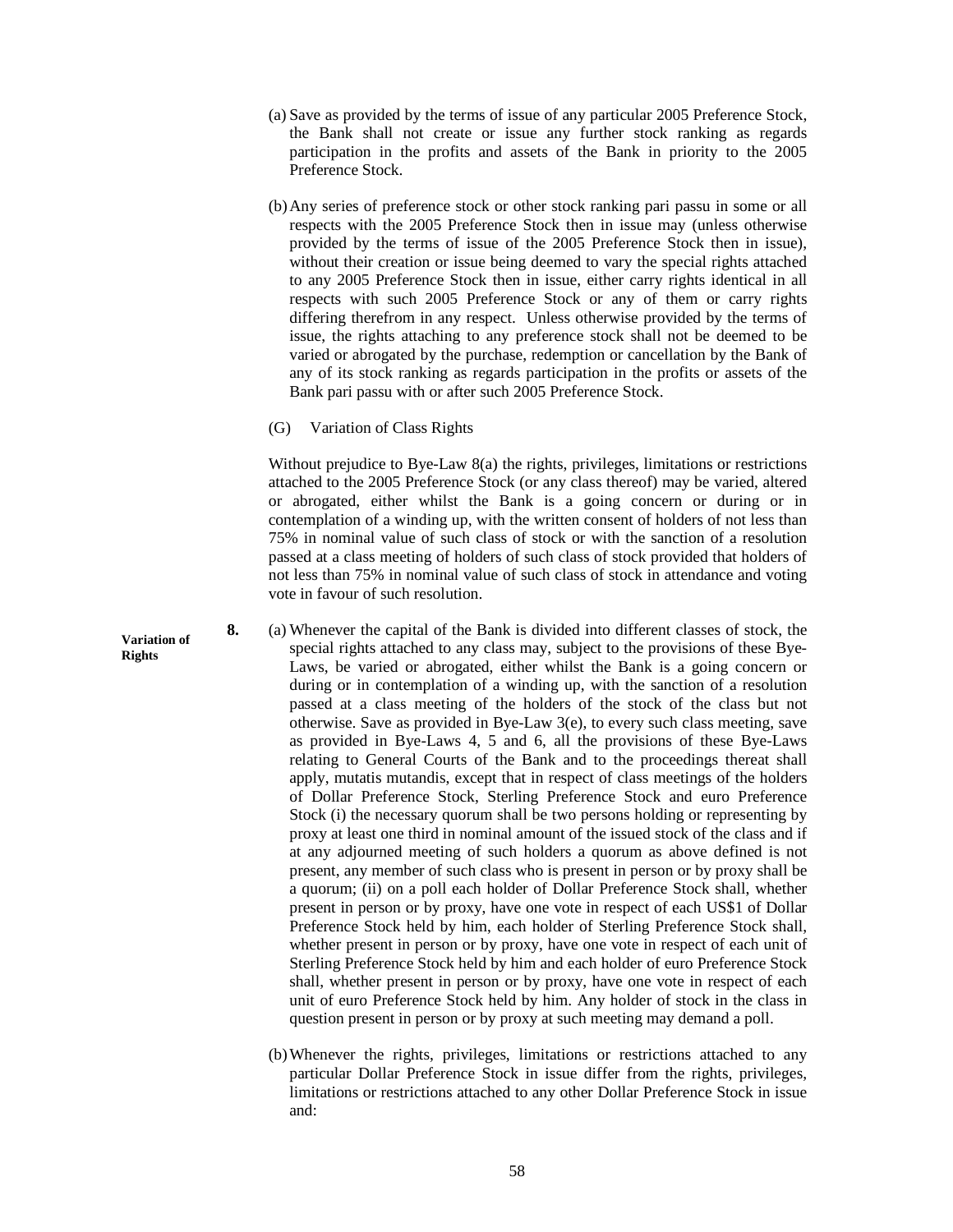- (i) some matter has arisen which would amount to a variation, alteration, or abrogation of the rights, privileges, limitations or restrictions attached to all that Dollar Preference Stock; *and*
- (ii) the effect of such variation, alteration or abrogation on all of that Dollar Preference Stock is, in the opinion of the Directors, substantially the same;

such Dollar Preference Stock shall be treated as a single class for the purpose of applying the procedures in these Bye-Laws for the variation, alteration or abrogation of the rights, privileges, limitations or restrictions attaching to the Dollar Preference Stock of such class.

- (c) Whenever the rights, privileges, limitations or restrictions attached to any particular Sterling Preference Stock in issue differ from the rights, privileges, limitations or restrictions attached to any other Sterling Preference Stock in issue and:
	- (i) some matter has arisen which would amount to a variation, alteration, or abrogation of the rights, privileges, limitations or restrictions attached to all that Sterling Preference Stock; and
	- (ii) the effect of such variation, alteration or abrogation on all of that Sterling Preference Stock is, in the opinion of the Directors, substantially the same;

such Sterling Preference Stock shall be treated as a single class for the purpose of applying the procedures in these Bye-Laws for the variation, alteration or abrogation of the rights, privileges, limitations or restrictions attaching to the Sterling Preference Stock of such class.

- (d)Whenever the rights, privileges, limitations or restrictions attached to any particular euro Preference Stock in issue differ from the rights, privileges, limitations or restrictions attached to any other euro Preference Stock in issue and:
	- (i) some matter has arisen which would amount to a variation, alteration, or abrogation of the rights, privileges, limitations or restrictions attached to all that euro Preference Stock; and
	- (ii) the effect of such variation, alteration or abrogation on all of that euro Preference Stock is, in the opinion of the Directors, substantially the same;

such euro Preference Stock shall be treated as a single class for the purpose of applying the procedures in these Bye-Laws for the variation, alteration or abrogation of the rights, privileges, limitations or restrictions attaching to the euro Preference Stock of such class.

**9.** (a) Subject to the provisions of these Bye-Laws relating to new stock, the capital stock shall be at the disposal of the Directors, and they may allot, grant options over or otherwise dispose of it to such persons on such terms and conditions and at such times as they may consider to be in the best interests of the Bank and its members, but so that no stock shall be issued at a discount and so that in the case of stock offered to the public for subscription, the amount payable on application shall not be less than 5 per cent. of the nominal amount of the stock.

**Capital stock to be at disposal of Directors**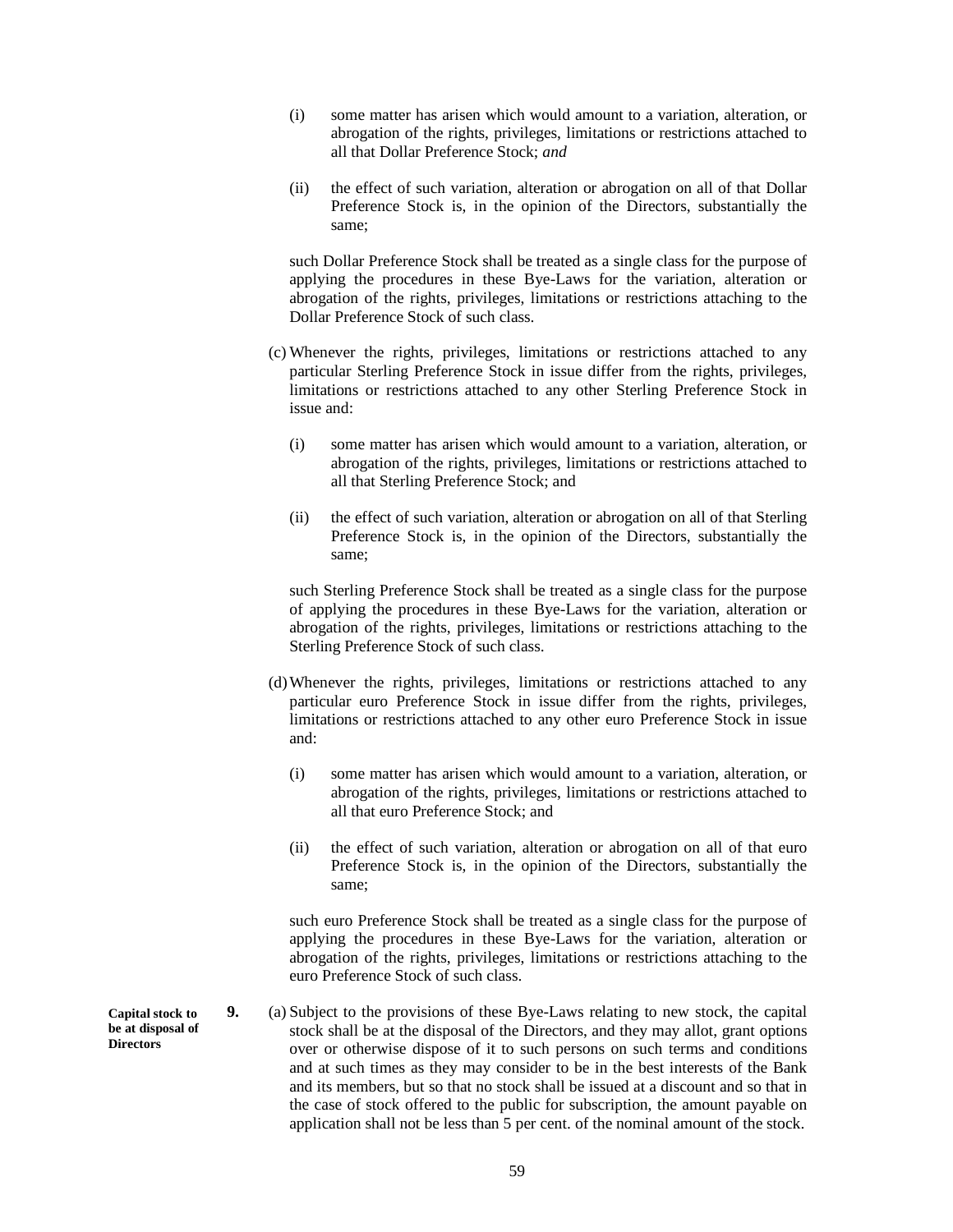- (b)Any stock may be held in uncertificated form, provided that the Directors shall have made arrangements with the operator of a relevant system for that class of stock to be admitted as a participating security for the purposes of that relevant system. The Directors shall have power to make such arrangements in their discretion without the consent of the stockholders. Where the Directors shall make such arrangements, and for so long as the relevant class of stock shall continue to be a participating security, these Bye-laws shall not apply to or have effect on stock of the relevant class which is held in uncertificated form to the extent that these Bye-laws are in any respect inconsistent with: the holding of stock of such class in uncertificated form; the transfer of title to stock of such class by means of a relevant system; or any provision of the Regulations.
- (c) The Bank shall be entitled in accordance with the provisions of the Regulations to change any uncertificated stock into certificated form and to change any certificated stock into uncertificated form and the Bank may make such provisions therefor as the Directors think fit, subject always to the provisions of the Regulations. Where any conversion of stock from uncertificated form to certificated form takes place, the Bank shall within two months after the date on which the Bank receives the relevant operator-instruction capable of being complied with in accordance with the Regulations, issue the relevant stock certificate.
- **10.** Except as required by law, no person shall be recognised by the Bank as holding any capital stock of the Bank upon any trust, and the Bank shall not be bound by or compelled in any way to recognise (even when having notice thereof) any equitable, contingent, future or partial interest in any stock or (except only as by these Bye-Laws or by law otherwise provided) any other rights in respect of any stock except an absolute right to the entirety thereof in the registered holder who shall be treated for the purposes of the Charter and these Bye-Laws as holding the same in his own right and for his own use; this shall not preclude the Bank from requiring any member to furnish the Bank with information as to the beneficial ownership of any stock when such information is reasonably required by the Bank. **Bank not obliged to recognise trusts**

#### **REGISTER OF MEMBERS**

**11.** The Bank shall keep a register of its members and enter therein the following particulars:

- (a) the names and addresses of the members and a statement of the amount of stock held by each member and where any stock is not fully paid, of the amount paid or agreed to be considered as paid on such stock of each member;
- (b)the date at which the member was entered in the register as a member;
- (c) the date at which the member ceased to be a member; and
- (d) a statement of the amount of stock held by each member in uncertificated form and certificated form respectively and such entry on the Register, in respect of stock in uncertificated form, shall be evidence of such title to the stock as would be evidenced if the entry on the Register related to stock held in certificated form.

**Register to be kept in specified form**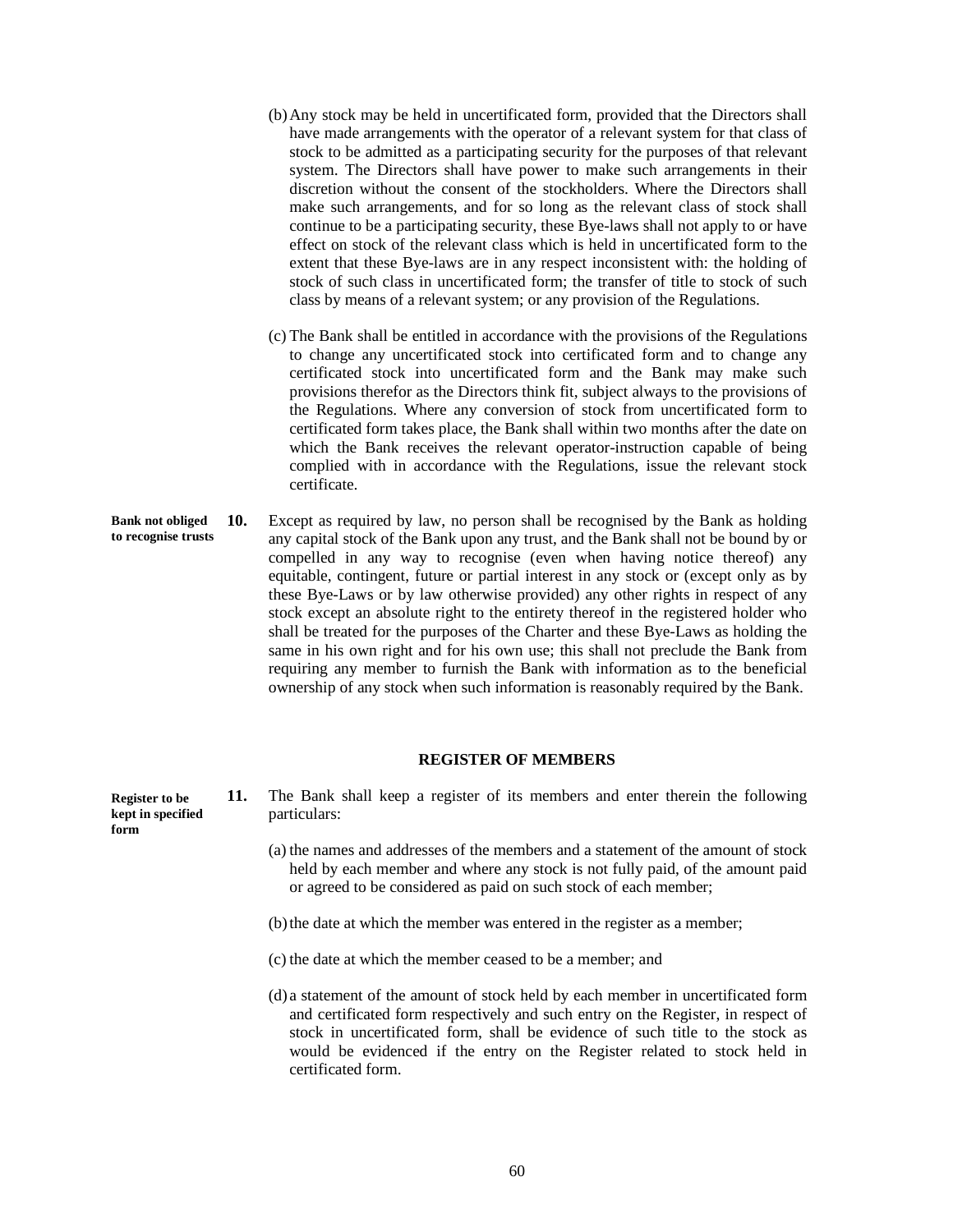## **CERTIFICATES FOR STOCK IN CERTIFICATED FORM**

**Members entitled to certificates for stock in certificated form** 

- **12.** (a) Other than holders of Deferred Stock, every person (other than a Stock Exchange nominee in respect of whom the Bank is not by law required to complete and have ready for delivery a certificate) who agrees to become a member or whose name is entered as a member in the Register shall in the case of any stock to be held in certificated form be entitled without payment to receive within 2 months after such entry (or within such other period as the conditions of issue shall provide) one certificate for all his stock or several certificates for the several portions thereof, so, however, that in respect of stock held jointly by several persons, the Bank shall not be bound to issue more than one certificate, and delivery of a certificate for stock to one of several joint holders shall be sufficient delivery to all such holders. Every certificate shall be issued under the Seal or the Official Seal, shall specify the stock to which it relates and the amount paid up thereon and shall be prima facie evidence of the title of the member to the stock so specified.
	- (b)Where a member transfers part only of the stock comprised in a certificate for stock the old certificate shall be cancelled and a new certificate for the balance of such stock issued in lieu without charge.
	- (c) If a certificate for stock shall be worn out, damaged, defaced, lost, stolen or destroyed, it may be replaced by a new certificate without charge and on such terms (if any) as to evidence and indemnity and payment of the costs and outof-pocket expenses of the Bank of investigating such evidence as the Directors may think fit and, in a case where the certificate is worn out, damaged or defaced, on delivery of the old certificate to the Bank unless the Directors otherwise agree.
	- (d)The Bank shall not issue a certificate in relation to any stock to be held in uncertificated form.

#### **LIEN**

- **13.** The Bank shall have a first and paramount lien on all capital stock (not being fully paid stock) for all moneys (whether immediately payable or not) called or payable at a fixed time in respect of that stock and the Bank shall also have a first and paramount lien on all stock (other than fully paid stock) standing registered in the name of a single person for all moneys immediately payable by him or his estate to the Bank; but the Directors may at any time declare any stock to be wholly or in part exempt from this provision. The Bank's lien on stock shall extend to all dividends payable thereon. **14.** The Bank may sell, in such manner as the Directors think fit, any stock on which the Bank has a lien, but no sale shall be made unless a sum in respect of which the lien exists is immediately payable, nor until the expiration of 14 days after a notice in writing stating and demanding payment of such part of the amount in respect of **Bank to have lien on its stock Such lien to be made available by sale** 
	- which the lien exists as is immediately payable has been given to the registered holder for the time being of the stock, or the person entitled thereto by reason of his death or bankruptcy.

**15.** To give effect to any such sale, the Directors may authorise some person to transfer the stock sold to the purchaser thereof. The purchaser shall be registered as the holder of the stock so transferred and he shall not be bound to see to the **Directors may authorise transfer of stock so sold**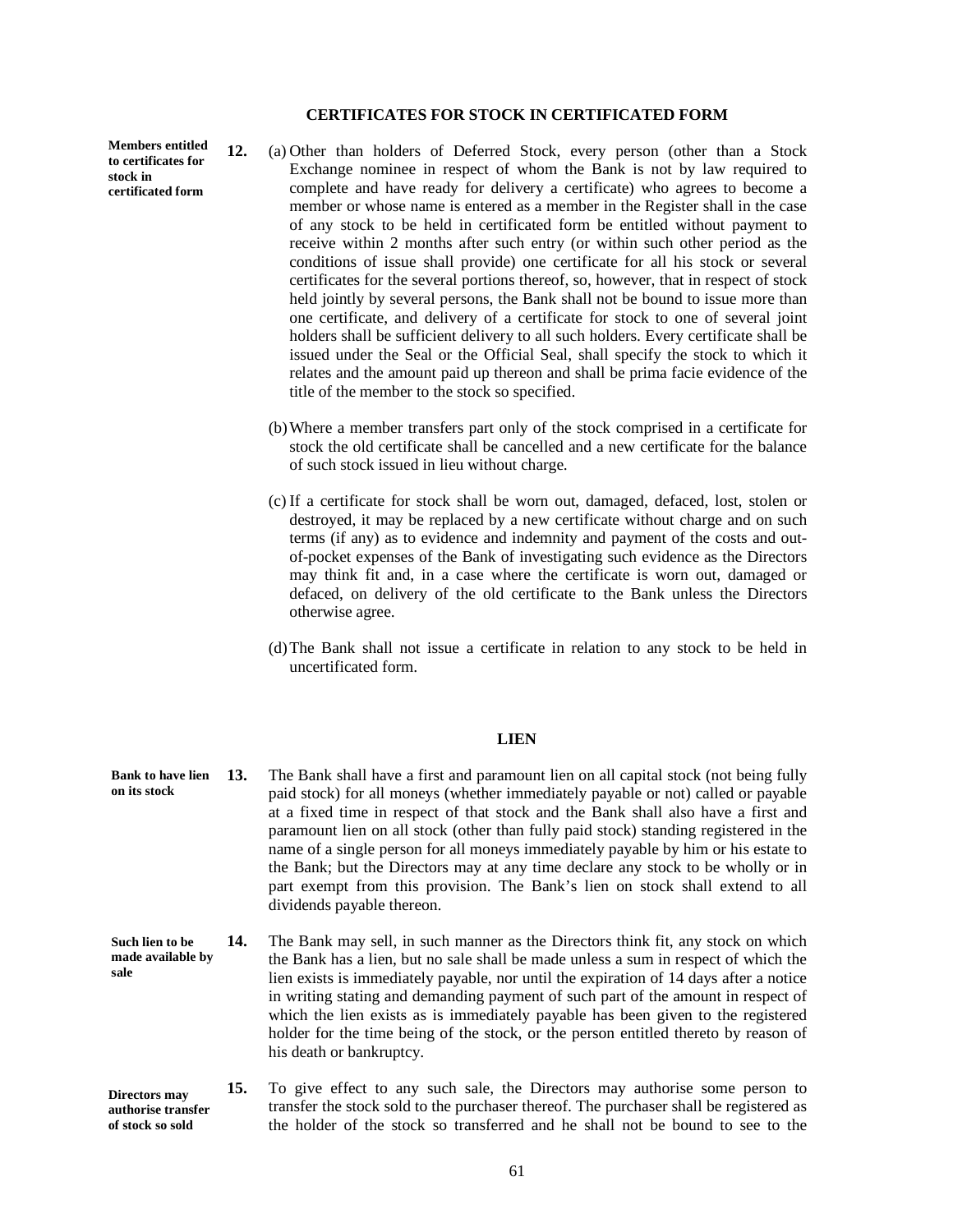application of the purchase money, nor shall his title to the stock be affected by any irregularity or invalidity in the proceedings in reference to the sale and after the name of the transferee has been entered in the Register, the remedy of any person aggrieved by the sale shall be in damages only and against the Bank exclusively.

**16.** The proceeds of the sale shall be received by the Bank and applied in payment of such part of the amount in respect of which the lien exists as is immediately payable, and the residue, if any, shall (subject to a like lien for sums not immediately payable as existed upon the stock before the sale) be paid to the person entitled to the stock at the date of the sale. **Proceeds of sale may be applied in payment of amount due** 

# **CALLS ON STOCK**

| <b>Directors</b> may<br>make calls to be<br>paid by<br>stockholders | 17. | The Directors may from time to time make calls upon the members in respect of<br>any moneys unpaid on their stock (whether on account of the nominal value of the<br>stock or by way of premium) and not by the conditions of allotment thereof made<br>payable at fixed times, provided that no call shall exceed one-fourth of the nominal<br>value of the stock or be payable at less than one month from the date fixed for the<br>payment of the last preceding call, and each member shall (subject to receiving at<br>least 14 days' notice specifying the time or times and place of payment) pay to the<br>Bank at the time or times and place so specified the amount called on his stock. A<br>call may be revoked or postponed as the Directors may determine. |
|---------------------------------------------------------------------|-----|----------------------------------------------------------------------------------------------------------------------------------------------------------------------------------------------------------------------------------------------------------------------------------------------------------------------------------------------------------------------------------------------------------------------------------------------------------------------------------------------------------------------------------------------------------------------------------------------------------------------------------------------------------------------------------------------------------------------------------------------------------------------------|
| When call is<br>deemed to be<br>made                                | 18. | A call shall be deemed to have been made at the time when the resolution of the<br>Court of Directors authorising the call was passed and may be required to be paid<br>by instalments.                                                                                                                                                                                                                                                                                                                                                                                                                                                                                                                                                                                    |
| Joint<br>stockholders<br>liable to pay calls                        | 19. | The joint holders of stock shall be jointly and severally liable to pay all calls in<br>respect thereof.                                                                                                                                                                                                                                                                                                                                                                                                                                                                                                                                                                                                                                                                   |
| <b>Overdue calls</b><br>liable to interest                          | 20. | If a sum called in respect of stock is not paid before or on the day appointed for<br>payment thereof the person from whom the sum is due shall pay interest on the<br>sum from the day appointed for payment thereof to the time of actual payment at<br>such rate, not exceeding 5 per cent. per annum, as the Directors may determine, but<br>the Directors shall be at liberty to waive payment of such interest wholly or in part.                                                                                                                                                                                                                                                                                                                                    |
| Any sum payable<br>on allotment to be<br>deemed to be a<br>call     | 21. | Any sum which by the terms of issue of stock becomes payable on allotment or at<br>any fixed date, whether on account of the nominal value of the stock or by way of<br>premium, shall, for the purposes of these Bye-Laws, be deemed to be a call duly<br>made and payable on the date on which, by the terms of issue, the same becomes<br>payable, and in case of non-payment all the relevant provisions of these Bye-Laws<br>as to payment of interest and expenses, forfeiture or otherwise, shall apply as if<br>such sum had become payable by virtue of a call duly made and notified.                                                                                                                                                                            |
| <b>Directors</b> may<br>receive uncalled<br>moneys                  | 22. | The Directors may, if they think fit, receive from any member willing to advance<br>the same, all or any part of the moneys uncalled and unpaid upon any stock held by<br>him and upon all or any of the moneys so advanced may (until the same would, but<br>for such advance, become payable) pay interest at such rate not exceeding (unless                                                                                                                                                                                                                                                                                                                                                                                                                            |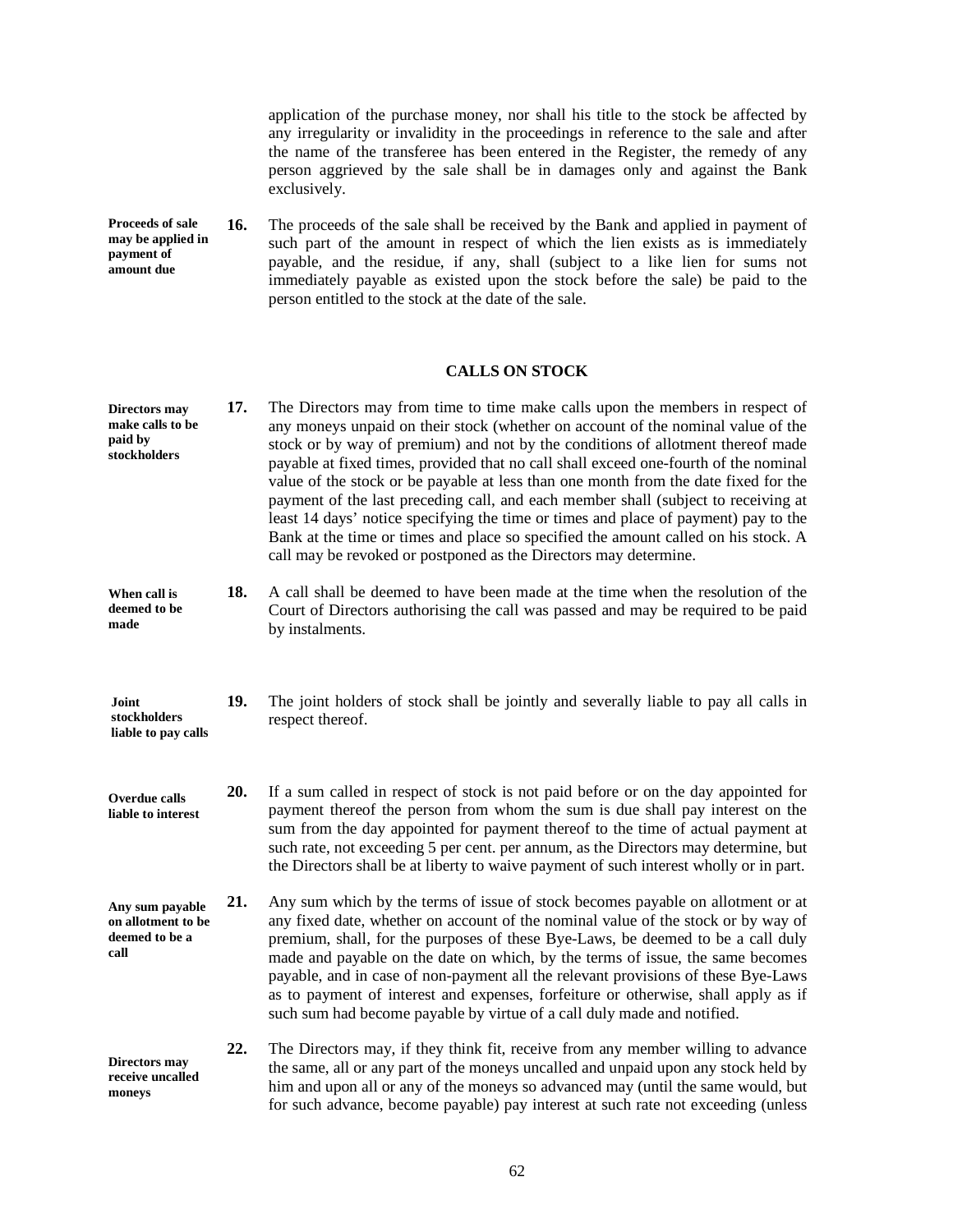the Bank in General Court otherwise directs) 5 per cent. per annum, as may be agreed upon between the Directors and the member paying such sum in advance.

# **TRANSFER OF STOCK**

| Mode of transfer<br>of stock                                | 23. | (a) Subject to such of the restrictions of these Bye-Laws and to such of the<br>conditions of issue as may be applicable, the stock of any member held in<br>certificated form may be transferred by instrument in writing in any usual or<br>common form or any other form which the Directors may approve and any such<br>instrument shall be executed by or on behalf of the transferor. In case of stock<br>not fully paid, the assignment or transfer may be effected in manner provided<br>by the Charter. In either case, the transferor shall be deemed to remain the<br>holder of the stock until the name of the transferee is entered in the Register in<br>respect thereof. |
|-------------------------------------------------------------|-----|-----------------------------------------------------------------------------------------------------------------------------------------------------------------------------------------------------------------------------------------------------------------------------------------------------------------------------------------------------------------------------------------------------------------------------------------------------------------------------------------------------------------------------------------------------------------------------------------------------------------------------------------------------------------------------------------|
|                                                             |     | (b) Title to any uncertificated stock may be evidenced and transferred without a<br>written instrument provided that such title is evidenced and transferred in<br>accordance with the Regulations.                                                                                                                                                                                                                                                                                                                                                                                                                                                                                     |
|                                                             |     | (c) A transfer of title to uncertificated stock shall be registered on the Register<br>where such transfer is required to be registered under the provisions of the<br>Regulations notwithstanding any other provision of these Bye-Laws.                                                                                                                                                                                                                                                                                                                                                                                                                                               |
|                                                             |     | (d) No transfer of title to uncertificated stock shall be registered other than in<br>accordance with the provisions of the Regulations and the transferor shall be<br>deemed to remain the holder of the stock until the name of the transferee is<br>entered in the Register in respect thereof.                                                                                                                                                                                                                                                                                                                                                                                      |
| Power to decline<br>to register<br>transfer                 | 24. | The Directors may decline to register the transfer of stock where such transfer is<br>contrary to these Bye-Laws or the terms of issue of the relevant stock and the<br>Directors may decline to register the transfer of stock in certificated form (not<br>being fully paid stock) to a person of whom they do not approve, and they may<br>also decline to register the transfer of stock in certificated form on which the Bank<br>has a lien.                                                                                                                                                                                                                                      |
| <b>Power to decline</b><br>to register<br>transfer in other | 25. | The Directors may also decline to permit any transfer of stock in certificated form<br>unless:                                                                                                                                                                                                                                                                                                                                                                                                                                                                                                                                                                                          |
| circumstances                                               |     | the transfer is accompanied by the certificate or (where no certificate has<br>(i)<br>been issued) the receipt for the stock to which it relates, and such other evidence as<br>the Directors may reasonably require to show the right of the transferor to make<br>the transfer;                                                                                                                                                                                                                                                                                                                                                                                                       |
|                                                             |     | the transfer is in respect of one class of stock only; and<br>(ii)                                                                                                                                                                                                                                                                                                                                                                                                                                                                                                                                                                                                                      |
|                                                             |     | the transfer is lodged at the registration department of the Bank, or at such<br>(iii)<br>other place as the Directors may appoint.                                                                                                                                                                                                                                                                                                                                                                                                                                                                                                                                                     |
|                                                             |     | No fee shall be charged for the registration of any instrument of transfer or other<br>document relating to or affecting the title to any stock in certificated form and the                                                                                                                                                                                                                                                                                                                                                                                                                                                                                                            |

Bank shall be entitled to retain any instrument of transfer which is registered.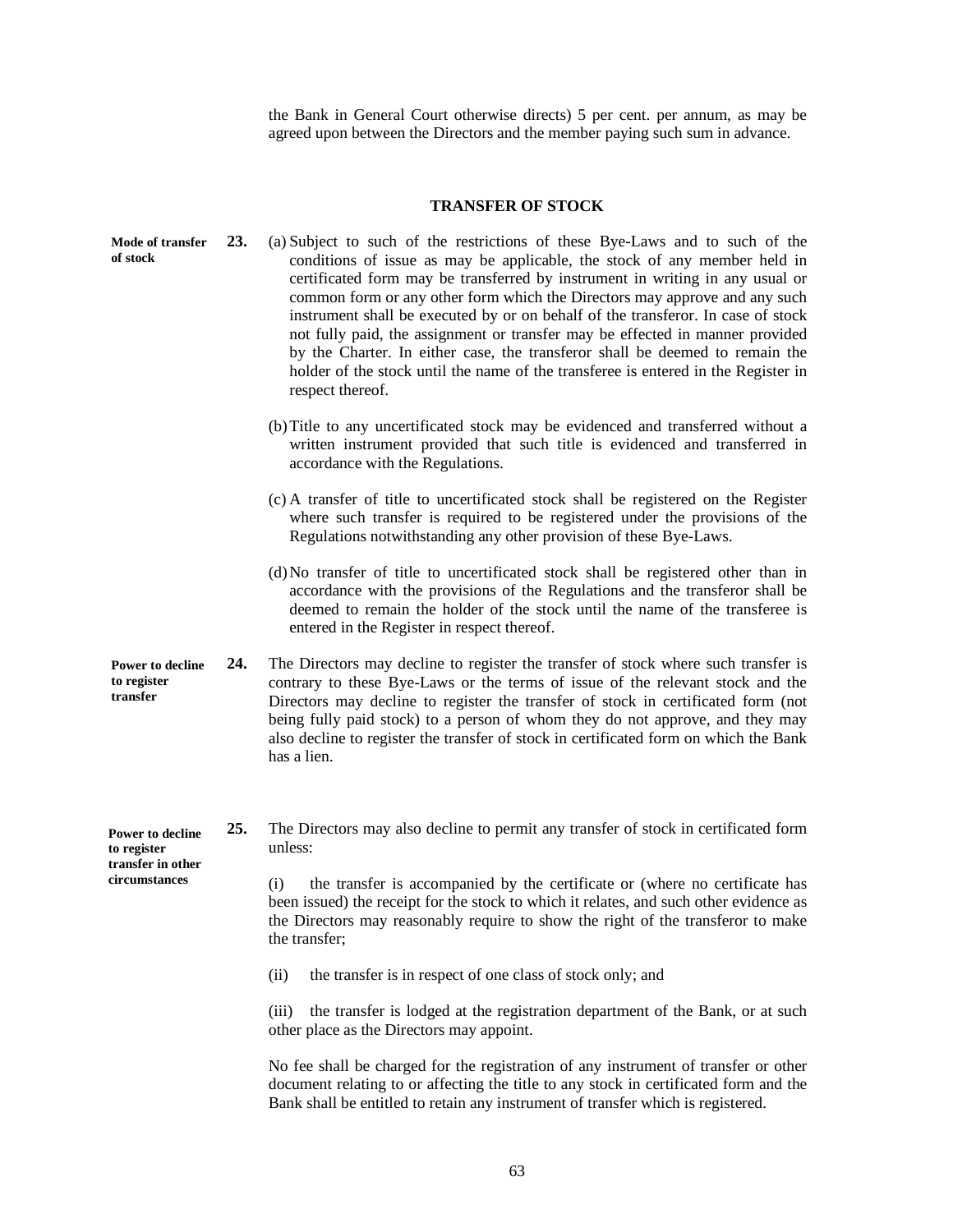The Directors may decline to register a transfer of stock in certificated form or uncertificated form in favour of more than four transferees jointly.

If the Bank refuses to register a transfer of any stock, the Bank shall within two months after the date on which the transfer was lodged with the Bank in the case of stock held in certificated form or within two months after the date on which the Bank receives the relevant operator-instruction in the case of stock held in uncertificated form, send to the transferee notice of the refusal.

Nothing in these Bye-Laws shall preclude the Directors from recognising a renunciation of the allotment of any stock by the allottee in favour of some other person.

**26.** The registration of transfers may be suspended at such times and for such periods, not exceeding in the whole 30 days in each year, as the Directors may from time to time determine. Provided however that the Bank shall not close the Register relating to a participating security without the consent of the operator. **Period during which registration may be suspended**

#### **TRANSMISSION OF STOCK**

| Title to stock of<br>deceased<br>member              | 27. | In the case of the death of a member, the survivor or survivors where the deceased<br>was a joint holder, and the personal representatives of the deceased where he was a<br>sole holder, shall be the only persons recognised by the Bank as having any title to<br>his interest in the stock; but nothing herein contained shall release the estate of a<br>deceased joint holder from any liability in respect of any stock which had been<br>jointly held by him with other persons.                                                                                                                                               |
|------------------------------------------------------|-----|----------------------------------------------------------------------------------------------------------------------------------------------------------------------------------------------------------------------------------------------------------------------------------------------------------------------------------------------------------------------------------------------------------------------------------------------------------------------------------------------------------------------------------------------------------------------------------------------------------------------------------------|
| <b>Transmission</b><br>clause – evidence<br>of title | 28. | Any person becoming entitled to stock in consequence of the death or bankruptcy<br>of a member may, upon such evidence being produced as may from time to time<br>properly be required by the Directors and subject as hereinafter provided, elect<br>either to be registered himself as holder of the stock or to have some person<br>nominated by him registered as the transferee thereof, but the Directors shall in<br>either case, have the same right to decline or suspend registration as they would<br>have had in the case of a transfer of the stock by that member before his death or<br>bankruptcy, as the case may be. |

- **29.** If the person so becoming entitled elects to be registered himself, he shall deliver or send to the Bank a notice in writing signed by him stating that he so elects. If he elects to have another person registered, he shall effect a transfer of the stock to such person in manner provided in Bye-Law 23. All the limitations, restrictions and provisions of these Bye-Laws relating to the right to transfer and the registration of transfers of stock shall be applicable to any such notice or transfer as aforesaid as if the death or bankruptcy of the member had not occurred and the notice or transfer were made by that member. **Notice to be given by stockholder requiring registration**
- **30.** A person becoming entitled to stock by reason of the death or bankruptcy of the holder shall be entitled to the same dividends and other advantages to which he would be entitled if he were the registered holder of the stock except that he shall not, before being registered as a member in respect of the stock, be entitled in respect of it to exercise any right conferred by membership in relation to General Courts, so, however, that the Directors may at any time give notice requiring any such person to elect either to be registered himself or to transfer the stock, and if the notice is not complied with within 90 days, the Directors may thereupon **Person becoming entitled to stock on death or bankruptcy to be entitled to dividend**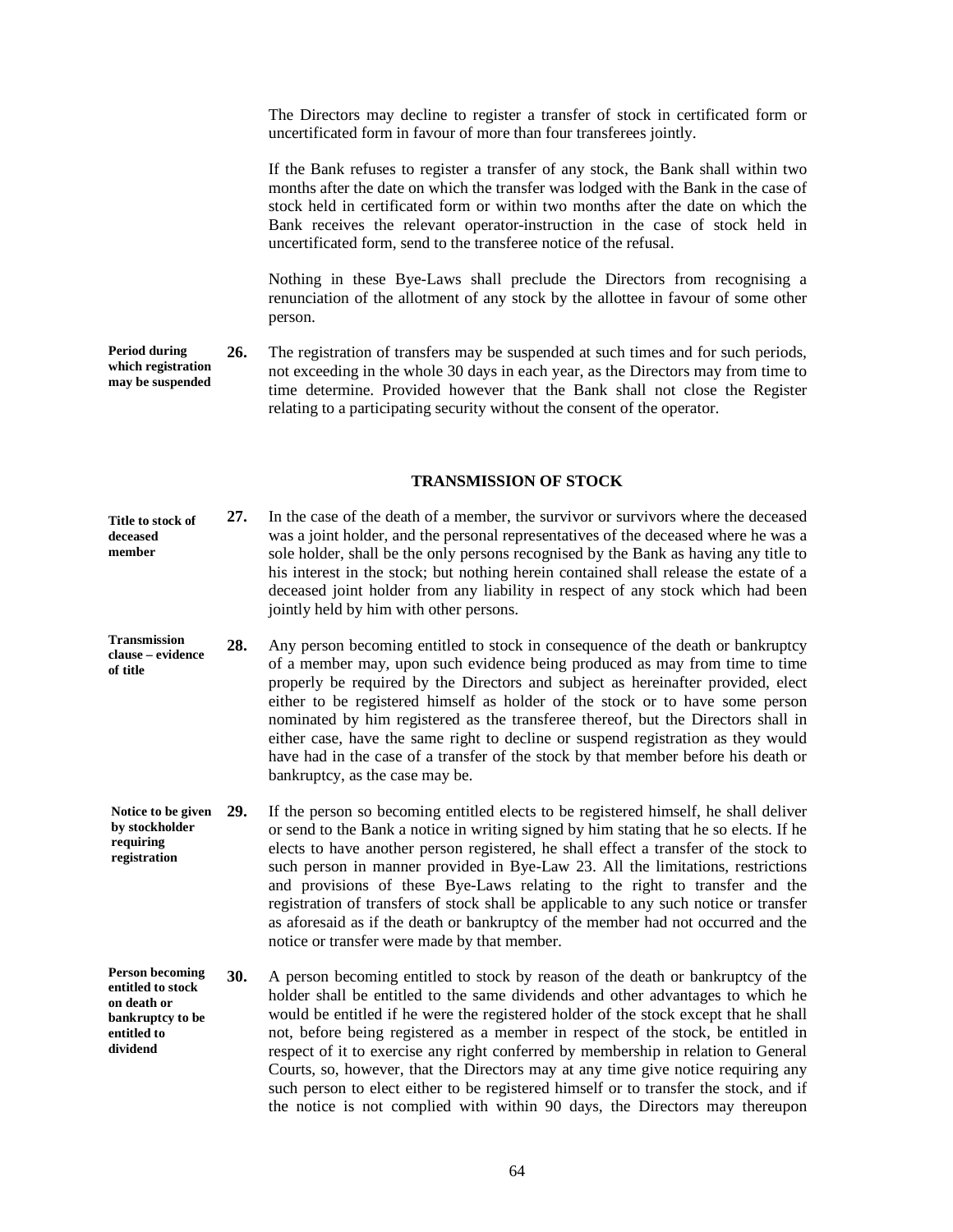withhold payment of all dividends, bonuses or other moneys payable in respect of the stock until the requirements of the notice have been complied with.

**31.** Ordinary Stock shall be transferable in multiples of one unit of stock only and the Bank shall not be bound to register or recognise any transfer of any fraction of a unit of Ordinary Stock and the Directors may undertake and do such acts and things as they may consider necessary or expedient for the purpose of giving effect to the provisions of this Bye-Law. **Stock transmitted in whole units** 

#### **FORFEITURE OF STOCK**

- **32.** If a member fails to pay any call or instalment of a call on the day appointed for payment thereof, the Directors may, at any time thereafter during such time as any part of the call or instalment remains unpaid, serve notice on him requiring payment of so much of the call or instalment as is unpaid together with any interest which may have accrued. **If calls not paid notice to be given to member**
- **33.** The notice shall name a further day (not earlier than the expiration of 14 days from the date of service of the notice) on or before which the payment required by the notice is to be made, and shall state that in the event of non-payment at or before the time appointed the stock in respect of which the call was made will be liable to be forfeited. **Terms of notice**
- **34.** If the requirements of any such notice as aforesaid are not complied with any stock in respect of which the notice has been given may at any time thereafter, before the payment required by the notice has been made, be forfeited by a resolution of the Directors to that effect. **In default of payment stock may be forfeited**
- **35.** Any forfeited stock may be sold or otherwise disposed of on such terms and in such manner as the Directors think fit, and at any time before a sale or disposition the forfeiture may be cancelled on such terms as the Directors think fit. Where for the purposes of its disposal such stock is to be transferred, the Directors may authorise any person to execute an instrument of transfer where any such stock is held in certificated form. Provided however that where any stock is held in uncertificated form, the Directors may require the system-member holding the stock in uncertificated form to transfer the stock to the person to whom the stock is sold or disposed and the Directors may make such further arrangements as they deem necessary to affect any such sale or disposal. **Forfeited stock to be property of Bank and may be sold**
- **36.** A person whose stock has been forfeited shall cease to be a member in respect of the forfeited stock, but shall, notwithstanding, remain liable to pay to the Bank all moneys which, at the date of forfeiture, were payable by him to the Bank in respect of the stock, but his liability shall cease if and when the Bank shall have received payment in full of all such moneys in respect of the stock. **Member whose stock has been forfeited shall cease to be a member but remains liable**

**Declaration of forfeiture** 

**37.** A statutory declaration that the declarant is a Director or the Secretary of the Bank, and that the stock in the Bank has been duly forfeited on a date stated in the declaration, shall be conclusive evidence of the facts therein stated as against all persons claiming to be entitled to the stock. The Bank may receive the consideration, if any, given for the stock on any sale or disposition thereof and may effect a transfer of the stock in accordance with Bye-Law 35 in favour of the person to whom the stock is sold or disposed of and he shall thereupon be registered as the holder of the stock, and shall not be bound to see to the application of the purchase money, if any, nor shall his title to the stock be affected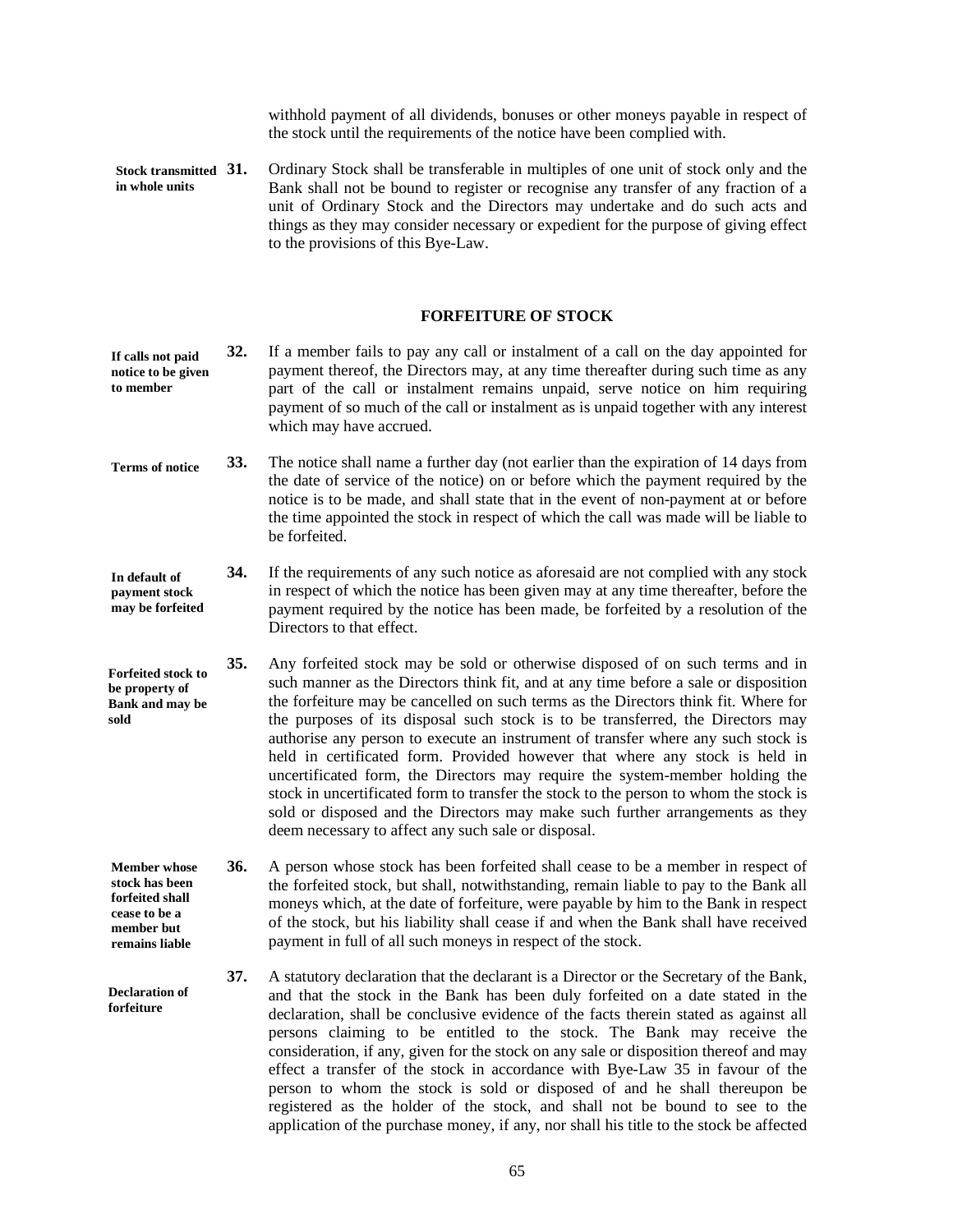by any irregularity or invalidity in the proceedings in reference to the forfeiture, sale or disposal of the stock.

**38.** The provisions of these Bye-Laws as to forfeiture shall apply in the case of nonpayment of any sum which, by the terms of issue of stock, becomes payable at a fixed time, whether on account of the nominal value of the stock or by way of premium, as if the same had been payable by virtue of a call duly made and notified. **Provisions as to forfeiture to apply to any sum payable in respect of stock** 

#### **INCREASE OF CAPITAL STOCK**

**Power to enlarge capital stock** 

- **39.** (a) The members of the Bank in General Court may at any time and from time to time by resolution enlarge the capital stock of the Bank by such amount as they think proper.
	- (b)Whenever the capital stock of the Bank is so enlarged, the Directors may, subject to the provisions of Bye-Laws 4, 5, 6 and 7, issue stock to such amount not exceeding the amount of such enlargement as they think proper and may issue such stock at par or at a premium and may receive from any person subscriptions in money or money's worth for such stock.
	- (c) Subject to Bye-Law 71 or where the Bank is required by these Bye-Laws to apply the reserves of the Bank to paying up the 2009 Bonus Stock, all Ordinary Stock so issued shall rank in equal priority with the existing Ordinary Stock of the Bank and the holders of such first-mentioned stock shall be members of the Bank and be entitled to the same privileges and be subject to the same liabilities and be bound by the same Bye-Laws as the holders of such existing Ordinary Stock.
	- (d)A General Court may, by resolution, before the issue of any new Ordinary Stock, determine that the same or any of it shall be offered in the first instance, and either at par or at a premium to all the holders of the existing Ordinary Stock in such proportion as nearly as may be to the amount of such Ordinary Stock held by them respectively, or make any other provisions as to the issue of such new Ordinary Stock; but in default of any such determination and so far as the same shall not extend, the new Ordinary Stock may be dealt with by the Directors as if it formed part of the existing Ordinary Stock.
	- (e) All subscriptions received by the Bank for any new stock may be utilised by the Bank in any manner in which the moneys of the Bank may be for the time being lawfully utilised. Except where the Bank is required by these Bye-Laws to apply the reserves of the Bank to paying up the 2009 Bonus Stock, nothing herein contained shall authorise the application or distribution among the members of the Bank of any part of such subscriptions by way of bonus or dividend.

#### **PURCHASE OF OWN STOCK**

**Purchase of own stock** 

**40.** (a) Subject to the provisions of, and to the extent permitted by, the Acts, to any rights conferred on the holders of any class of stock in the capital of the Bank and to the following paragraphs of this Bye-Law, the Bank may purchase any of its stock of any class (including any redeemable stock) and may cancel any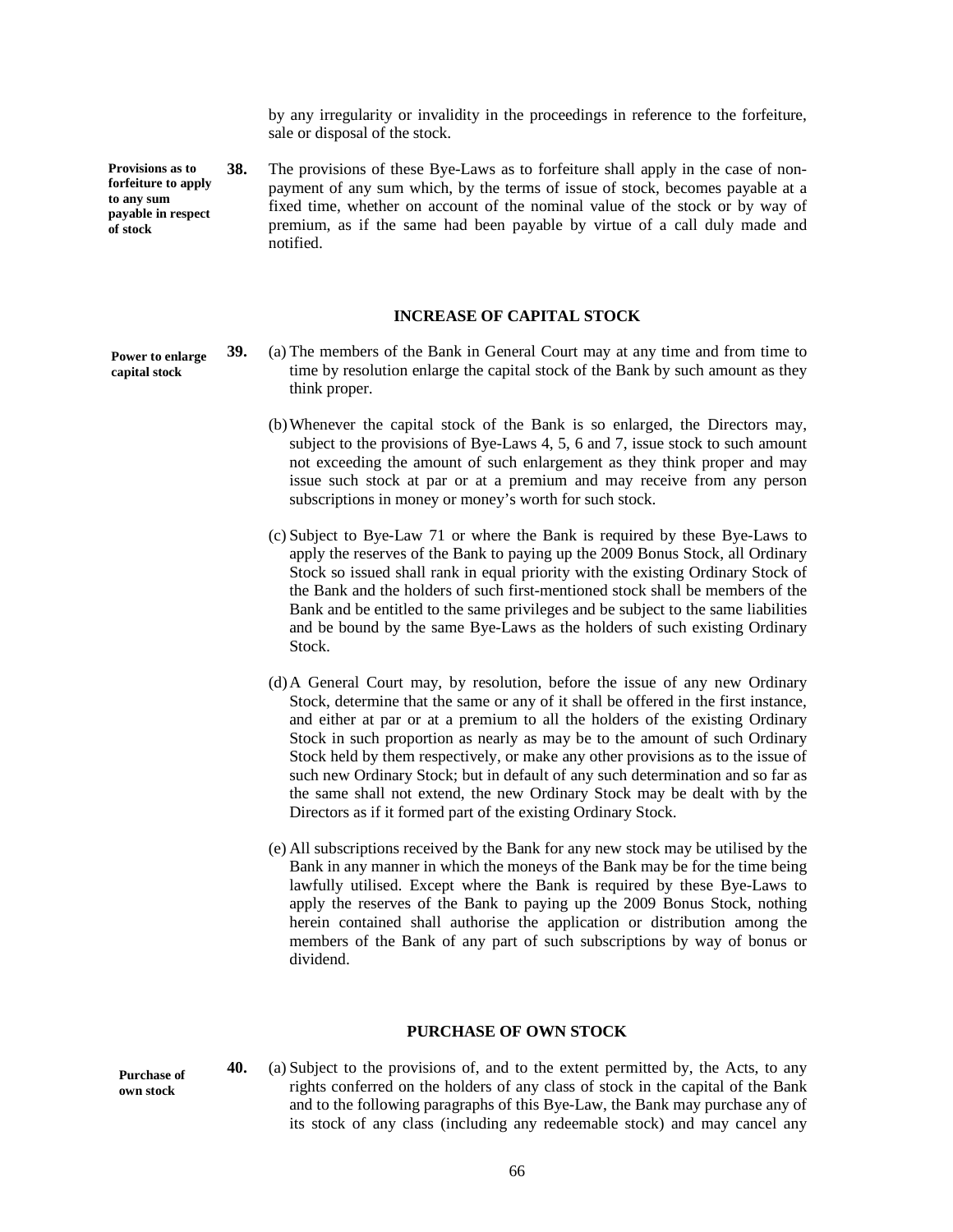stock so purchased or hold such stock as treasury stock, in accordance with Section 209 of the Companies Act, 1990 (the "**treasury stock**") with liberty to re-issue any such treasury stock on such terms and conditions and in such manner as the Directors may from time to time determine.

- (b)The Bank may purchase the 2009 Preference Stock in accordance with Bye-Law 40(e). The Bank shall not make market purchases of any of the other capital stock in the capital of the Bank unless such purchases shall have been:
	- a. authorised by a special resolution passed by the members of the Bank at a General Court in accordance with Section 215 of the Companies Act 1990 (a "**Section 215 resolution**"); and
	- b. consented to as provided for in Bye-Law 71(c).
- (c) The Bank shall not be required to select the stock to be purchased on a pro rata basis or in any particular manner as between the holders of stock of the same class or as between the holders of stock of different classes or in accordance with the rights as to dividends or capital attached to any class of stock.

(d)For the purposes of any Section 215 resolution:

- (i) The maximum number of units of stock authorised to be purchased shall be specified in the Section 215 resolution;
- (ii) The minimum price which may be paid for any units of stock to be purchased shall be the nominal value thereof;
- (iii) The maximum price which may be paid for any units of stock to be purchased shall be 5 per cent. above the average of the closing quotation prices of such units of stock as published in the Irish Stock Exchange Daily Official List (or any successor publication thereto) for the five business days immediately preceding the day of purchase, and, in respect of any business day on which there shall be no dealing in such units of stock on the Irish Stock Exchange, the price which is equal to the midpoint between the high and low market guide prices in respect of such units of stock for that business day, or if there shall be only one such market guide price so published, the market guide price so published; such prices shall be as published in the Irish Stock Exchange Daily Official List (or any successor publication thereto).
- (e) The Bank may purchase the 2009 Preference Stock in accordance with a resolution approved for the purpose of sections 213 and/or 214 of the Companies Act 1990 at the Extraordinary General Court on or around 27 March 2009. Unless otherwise agreed by all the holders of the 2009 Preference Stock, the Bank shall be required to select the stock to be purchased on a pro rata basis. During the five year period commencing on the 2009 Issue Date, each unit of the 2009 Preference Stock that the Bank proposes to purchase in accordance with such authority shall be redeemable at a price per unit equal to the amount paid on subscription (including premium). On or after the fifth anniversary of the 2009 Issue Date, each unit of the 2009 Preference Stock that the Bank proposes to purchase pursuant to this authority shall be purchased at a price per unit equal to 125 per cent. of the amount paid on subscription (including premium). On the purchase of units of the 2009 Preference Stock the Bank shall pay the proportion of the relevant 2009 Preference Dividend which shall have accrued on the units of 2009 Preference Stock to be purchased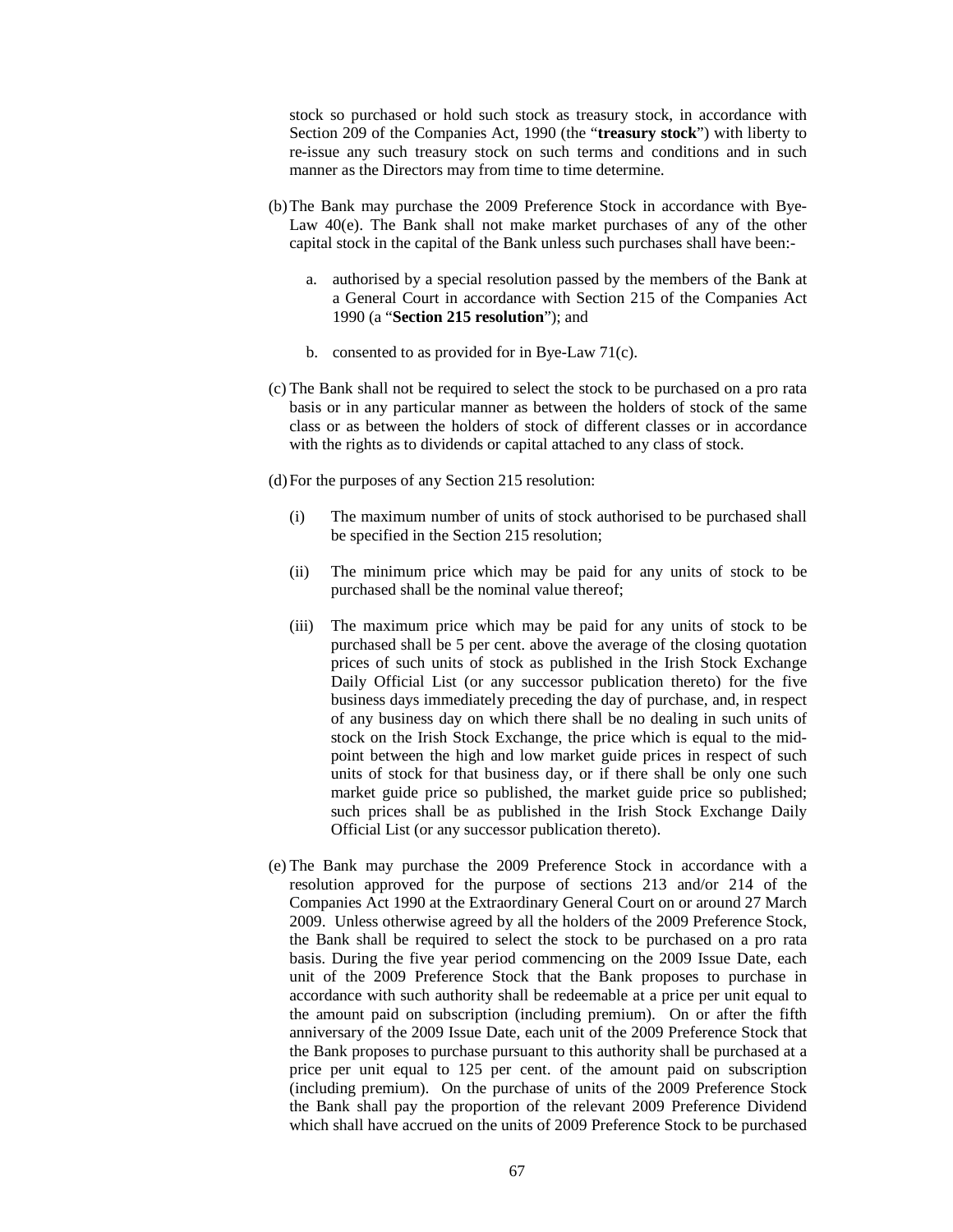up to the date of purchase or, at the option of the Bank in accordance with the these Bye-Laws, the Bank shall issue the 2009 Bonus Stock in respect of which issue rights have accrued on the units of the 2009 Preference Stock to be purchased up to the date of purchase. No other premium or dividend (including 2009 Preference Dividend or part thereof) shall be paid on any purchase of the 2009 Preference Stock. The terms of the purchase of 2009 Preference Stock set out in this Bye-Law were approved for the purposes of Sections 213 and 214 of the Companies Act 1990 at the Extraordinary General Court of the Bank held on or around 27 March 2009.

#### **RE-ISSUE OF TREASURY STOCK**

- **41.** For the purposes of any resolution of the Bank proposing to determine, in accordance with Section 209 of the Companies Act, 1990 the re-issue price range at which any unit of treasury stock for the time being held by the Bank may be reissued off-market: **Re-issue of Treasury Stock** 
	- (a) The minimum price at which any units of treasury stock may be re-issued offmarket for the purposes of any of the schemes (as defined below) shall be the issue price as provided for in such scheme and in all other circumstances shall be ninety-five per cent. of the Appropriate Price (as defined below);
	- (b)The maximum price at which any units of treasury stock may be re-issued offmarket shall be one hundred and twenty per cent. of the Appropriate Price; and
	- (c) For the purposes of paragraphs (a) and (b) of this Bye-Law the expression the "**schemes**" shall mean the Bank of Ireland Group Employee Stock Issue Scheme - 1997 for Ireland and the United Kingdom respectively, the Bank of Ireland Group Stock Scheme - 1996, and any other scheme or plan from time to time which involves the issue of Ordinary Stock and which has been approved by the members at a General Court of the Bank; and "**Appropriate Price**" shall mean the average of the closing quotation prices as published in the Irish Stock Exchange Daily Official List (or any successor publication thereto) of units of stock of the same class as that of the treasury stock which is to be re-issued for the five business days immediately preceding the day of re-issue; and, in respect of any business day on which there shall be no dealing in the units of stock of that class on the Irish Stock Exchange, the price which is equal to (i) the mid-point between the high and low market guide prices in respect of such units of stock for such business day; or (ii) if there shall be only one such market guide price so published, the market guide price so published; such prices shall be as published in the Irish Stock Exchange Daily Official List (or any successor publication thereto).

#### **GENERAL COURTS**

| <b>All General</b><br><b>Courts to be held</b><br>in the State | 42. | All General Courts shall be held in the State.                                                                                                                                                                                                                   |
|----------------------------------------------------------------|-----|------------------------------------------------------------------------------------------------------------------------------------------------------------------------------------------------------------------------------------------------------------------|
| Annual General<br>Court                                        | 43. | The Bank shall in each year hold a General Court as its Annual General Court in<br>addition to any other General Court in that year, and shall specify the Court as such<br>in the notices calling it; and not more than 15 months shall elapse between the date |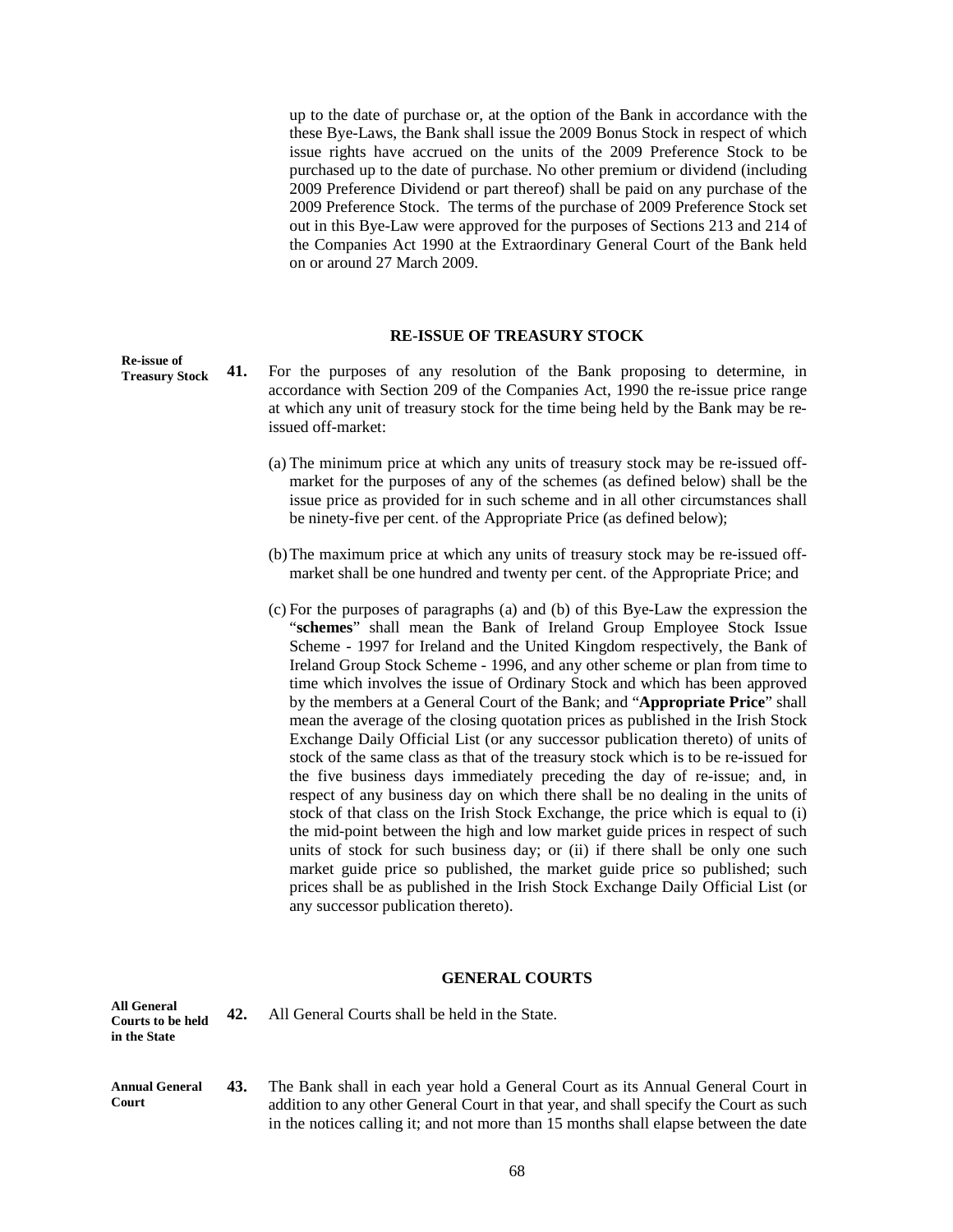|                                                                                                                       |     | of one Annual General Court and that of the next. Subject thereto, the Annual<br>General Court in each year shall be convened by the Directors for such day as they<br>shall think fit.                                                                                                                                                                                                                                                                                                                                                                                            |
|-----------------------------------------------------------------------------------------------------------------------|-----|------------------------------------------------------------------------------------------------------------------------------------------------------------------------------------------------------------------------------------------------------------------------------------------------------------------------------------------------------------------------------------------------------------------------------------------------------------------------------------------------------------------------------------------------------------------------------------|
| <b>Distinction</b><br>between Ordinary<br><b>General Court</b><br>and<br><b>Extraordinary</b><br><b>General Court</b> | 44. | All General Courts other than Annual General Courts shall be called Extraordinary<br>General Courts.                                                                                                                                                                                                                                                                                                                                                                                                                                                                               |
| Directors' power<br>to convene<br><b>Extraordinary</b><br><b>General Court</b>                                        | 45. | The Directors may, whenever they think fit, convene an Extraordinary General<br>Court.                                                                                                                                                                                                                                                                                                                                                                                                                                                                                             |
| <b>Extraordinary</b><br><b>General Court</b><br>called for by<br>members                                              | 46. | (a) Without prejudice to the provisions of Bye-Laws 4, 5, 6 and 7 the Directors<br>shall, on the requisition of members of the Bank entitled to vote on a poll at a<br>General Court and together holding at the date of the deposit of the requisition<br>not less than one-tenth of the nominal amount of the Ordinary Stock of the<br>Bank then in issue in respect of which one tenth they have a right to vote on a<br>poll, forthwith proceed duly to convene an Extraordinary General Court.                                                                                |
|                                                                                                                       |     | (b) The requisition must state the objects of the General Court and must be signed<br>by the requisitionists and deposited at the Office and may consist of several<br>documents in like form each signed by one or more requisitionists.                                                                                                                                                                                                                                                                                                                                          |
|                                                                                                                       |     | (c) If the Directors do not within twenty one days from the date of the deposit of<br>the requisition proceed duly to convene an Extraordinary General Court to be<br>held within two months from the said date, the requisitionists may themselves<br>convene an Extraordinary General Court, but any Extraordinary General Court<br>so convened shall not be held after the expiration of three months from the said<br>date.                                                                                                                                                    |
|                                                                                                                       |     | (d) A General Court convened under this Bye-Law by the requisitionists shall be<br>convened in the same manner as nearly as possible as that in which General<br>Courts are to be convened by Directors.                                                                                                                                                                                                                                                                                                                                                                           |
|                                                                                                                       |     | (e) Any reasonable expenses incurred by the requisitionists by reason of the failure<br>of the Directors duly to convene an Extraordinary General Court shall be repaid<br>to the requisitionists by the Bank and any sum so repaid shall be retained by the<br>Bank out of any sum due or to become due from the Bank by way of fees or<br>other remuneration in respect of their services to such of the Directors as were<br>in default.                                                                                                                                        |
|                                                                                                                       |     | (f) This Bye-Law shall take effect in place of the provisions in the Charter for the<br>summoning of General Courts upon the demand of any nine or more members.                                                                                                                                                                                                                                                                                                                                                                                                                   |
|                                                                                                                       |     | (g) The Government Preference Stockholder may requisition an Extraordinary<br>General Court in the manner provided by this Bye-Law 46 for the purpose of<br>exercising any voting rights it shall be entitled to exercise at such meeting in<br>respect of the 2009 General Voting Rights or the Provisional Voting Rights<br>(where such rights amount to at least one-tenth of the voting rights attaching to<br>the Ordinary Stock in issued at such time). This is without prejudice, and in<br>addition to, any rights that the Government Preference Stockholder may have as |

a result of its holding of Ordinary Stock in the Bank.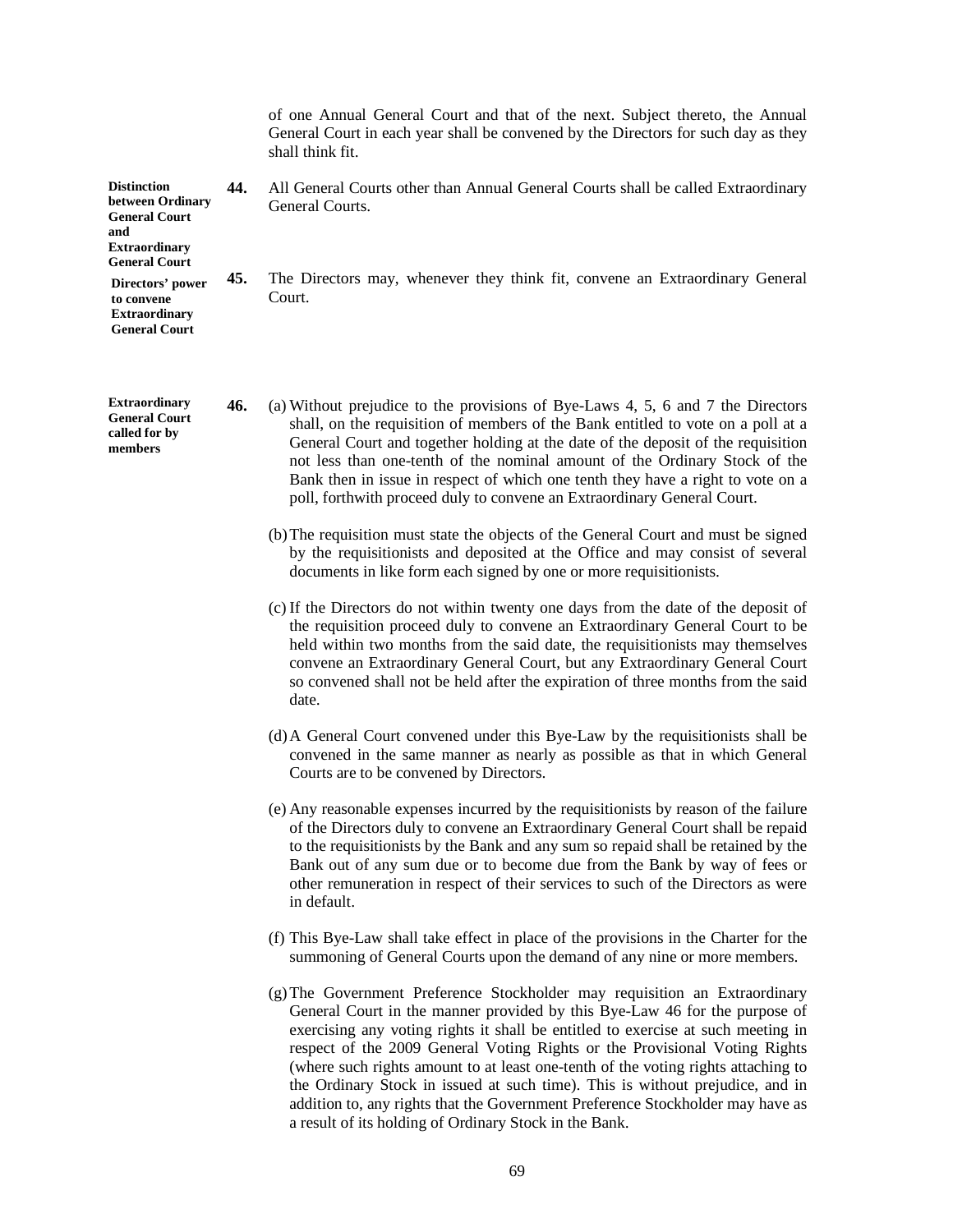### **NOTICE OF GENERAL COURTS**

**Notice of General Courts** 

- **47.** (a) An Annual General Court, and an Extraordinary General Court called for the passing of a special resolution or called for the passing of an ordinary resolution where the 14 day period set out in paragraph (b) of this Bye-law does not apply, shall be called by 21 days' notice in writing at the least.
	- (b)An Extraordinary General Court (other than an Extraordinary General Court called for the passing of a special resolution) shall be called by 14 days' notice in writing at the least where:
		- (i) the Bank offers the facility for stockholders to vote by electronic means accessible to all stockholders who hold units of capital stock in the Bank that carry rights to vote at the relevant Extraordinary General Court; and
		- (ii) a special resolution reducing the period of notice to 14 days has been passed at the immediately preceding Annual General Court or at an Extraordinary General Court held since the immediately preceding Annual General Court.
	- (c) A notice convening an Annual General Court or an Extraordinary General Court shall be exclusive of the day on which it is served or deemed to be served and of the day for which it is given, and shall specify the place, day and the hour of the meeting, and in the case of special business, the general nature of that business, and shall be given, in manner hereinafter mentioned, to such persons as are, under these Bye-laws, entitled to receive such notices from the Bank.
	- (d)For the purposes of determining those persons entitled to attend or vote at a General Court of the Bank, and how many votes such persons may cast, the Bank may specify in the notice convening the General Court a time, not more than forty eight hours before the time fixed for the Court, by which a person must be entered on the Register in order to have the right to attend or vote at such General Court and changes to entries on the Register after the time specified in the relevant notice convening the General Court shall be disregarded in determining the rights of any person to attend or vote at the General Court notwithstanding any provisions in any enactment, these Bye-Laws or other instrument to the contrary.
- **48.** The accidental omission to give notice of a General Court to, or the non-receipt of notice thereof by any person entitled to receive notice shall not invalidate the proceedings at the General Court. **Accidental omission to give notice not to invalidate**

### **PROCEEDINGS AT GENERAL COURTS**

**Proceedings at General and Extraordinary General Courts** 

**proceedings** 

**49.** (a) All business shall be deemed special that is transacted at an Extraordinary General Court, and also all that is transacted at an Annual General Court, with the exception of declaring a dividend, the consideration of the accounts, balance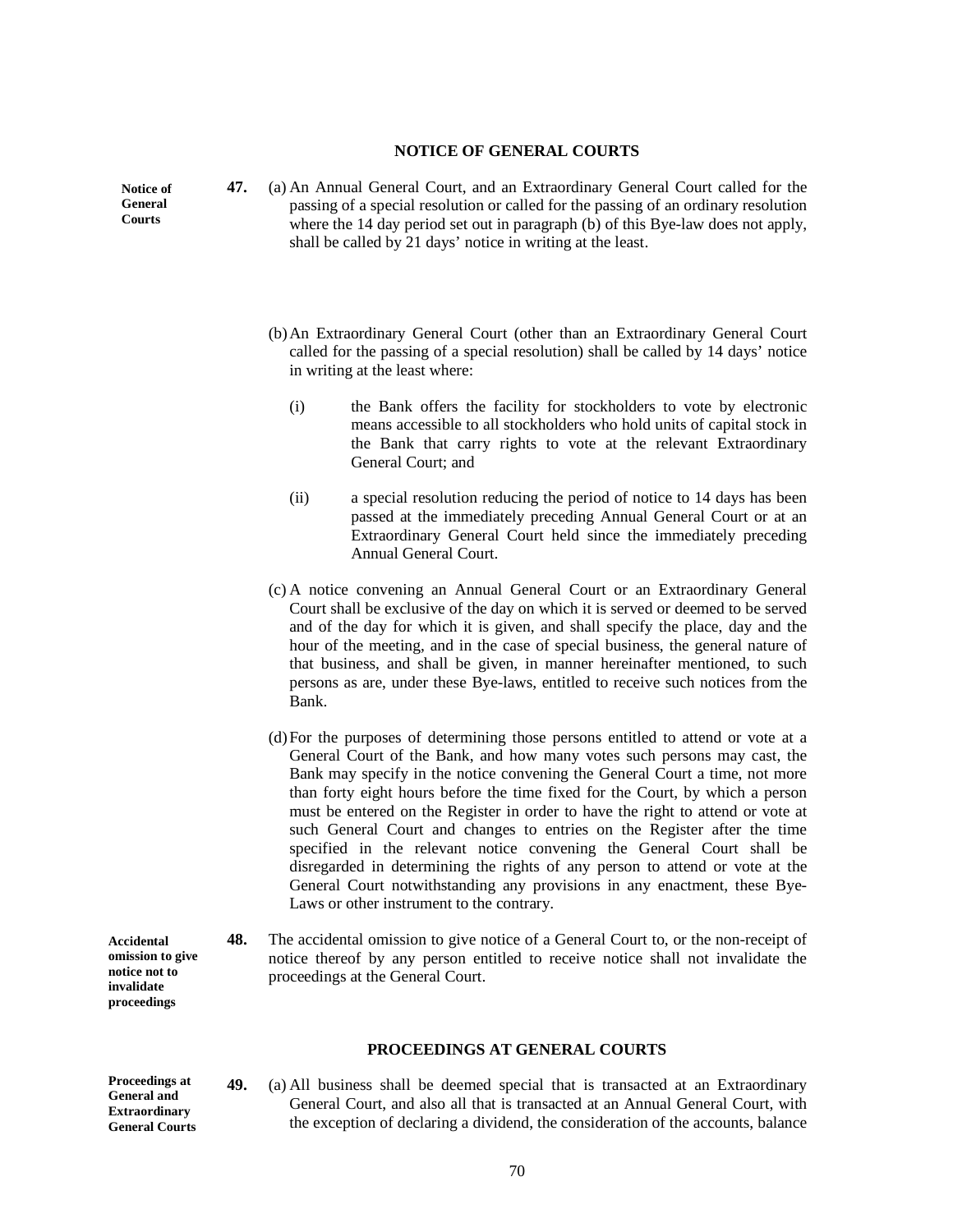|                                                                          |     | sheets and the reports of the Directors and Auditors, the election of Directors in<br>the place of those retiring, the reappointment of the retiring Auditors and the<br>fixing of the remuneration of the Auditors, all of which shall be deemed<br>ordinary business.                                                                                                                                                                                                                                                                           |
|--------------------------------------------------------------------------|-----|---------------------------------------------------------------------------------------------------------------------------------------------------------------------------------------------------------------------------------------------------------------------------------------------------------------------------------------------------------------------------------------------------------------------------------------------------------------------------------------------------------------------------------------------------|
|                                                                          |     | (b) Special business shall be dealt with by way of an ordinary resolution save<br>where a special resolution is expressly required by these Bye-laws or by the<br>Acts in so far as they apply to the Bank from time to time, in which case such<br>special business shall be dealt with by way of a special resolution.                                                                                                                                                                                                                          |
|                                                                          |     | (c) Ordinary business shall be dealt with by way of ordinary resolution.                                                                                                                                                                                                                                                                                                                                                                                                                                                                          |
|                                                                          |     | (d) A resolution shall be a special resolution when it has been passed by not less<br>than three-fourths of the votes cast by such members as, being entitled so to do,<br>vote in person or, where proxies are allowed, by proxy at a General Court.                                                                                                                                                                                                                                                                                             |
|                                                                          |     | (e) A resolution shall be an ordinary resolution when it has been passed by a simple<br>majority of the votes cast by such members as, being entitled so to do, vote in<br>person or, where proxies are allowed, by proxy at a General Court.                                                                                                                                                                                                                                                                                                     |
|                                                                          |     | (f) Subject to the Acts and these Bye-laws, the Bank may by special resolution<br>alter or add to these Bye-laws and any alteration or addition so made shall,<br>subject to the provisions of these Bye-laws and the Acts, be as valid as if<br>originally contained therein, and be subject in like manner to alteration by<br>special resolution.                                                                                                                                                                                              |
| <b>Quorum</b> for<br><b>General Court</b>                                | 50. | No business shall be transacted at any General Court unless a quorum of members<br>is present at the time when the Court proceeds to business; save as herein<br>otherwise provided, ten persons present in person or by proxy and entitled to vote<br>shall be a quorum.                                                                                                                                                                                                                                                                         |
| If required<br>quorum not<br>present General<br>Court to be<br>adjourned | 51. | If within half an hour from the time appointed for the General Court a quorum is<br>not present, the Court, if convened upon the requisition of members, shall be<br>dissolved, in any other case it shall stand adjourned to the same day in the next<br>week, at the same time and place or to such other day and at such other time and<br>place as the Directors may determine, and if at the adjourned Court a quorum is not<br>present within half an hour from the time appointed for the Court, the members<br>present shall be a quorum. |
| <b>Chairman</b> of<br><b>General Court</b>                               | 52. | The Governor, or in his absence a Deputy Governor, shall preside as Chairman at<br>every General Court, but if none of them is present within 15 minutes after the<br>time appointed for the holding of the Court and willing to act, the Directors present<br>shall elect one of their number to be Chairman of that Court.                                                                                                                                                                                                                      |
| If no Director<br>present members<br>to choose<br>Chairman               | 53. | If at any General Court no Director is willing to act as Chairman or if no Director<br>is present within 15 minutes after the time appointed for holding the Court, the<br>members present shall choose one of their number to be Chairman thereof.                                                                                                                                                                                                                                                                                               |
| Chairman with<br>consent may<br>adjourn General<br>Court                 | 54. | The Chairman may, with the consent of any General Court at which a quorum is<br>present, and shall if so directed by the Court, adjourn the Court from time to time<br>and from place to place, but no business shall be transacted at any adjourned Court<br>other than the business left unfinished at the Court from which the adjournment<br>took place. When a Court is adjourned for 30 days or more, notice of the adjourned<br>Court shall be given as in the case of an original Court. Save as aforesaid it shall                       |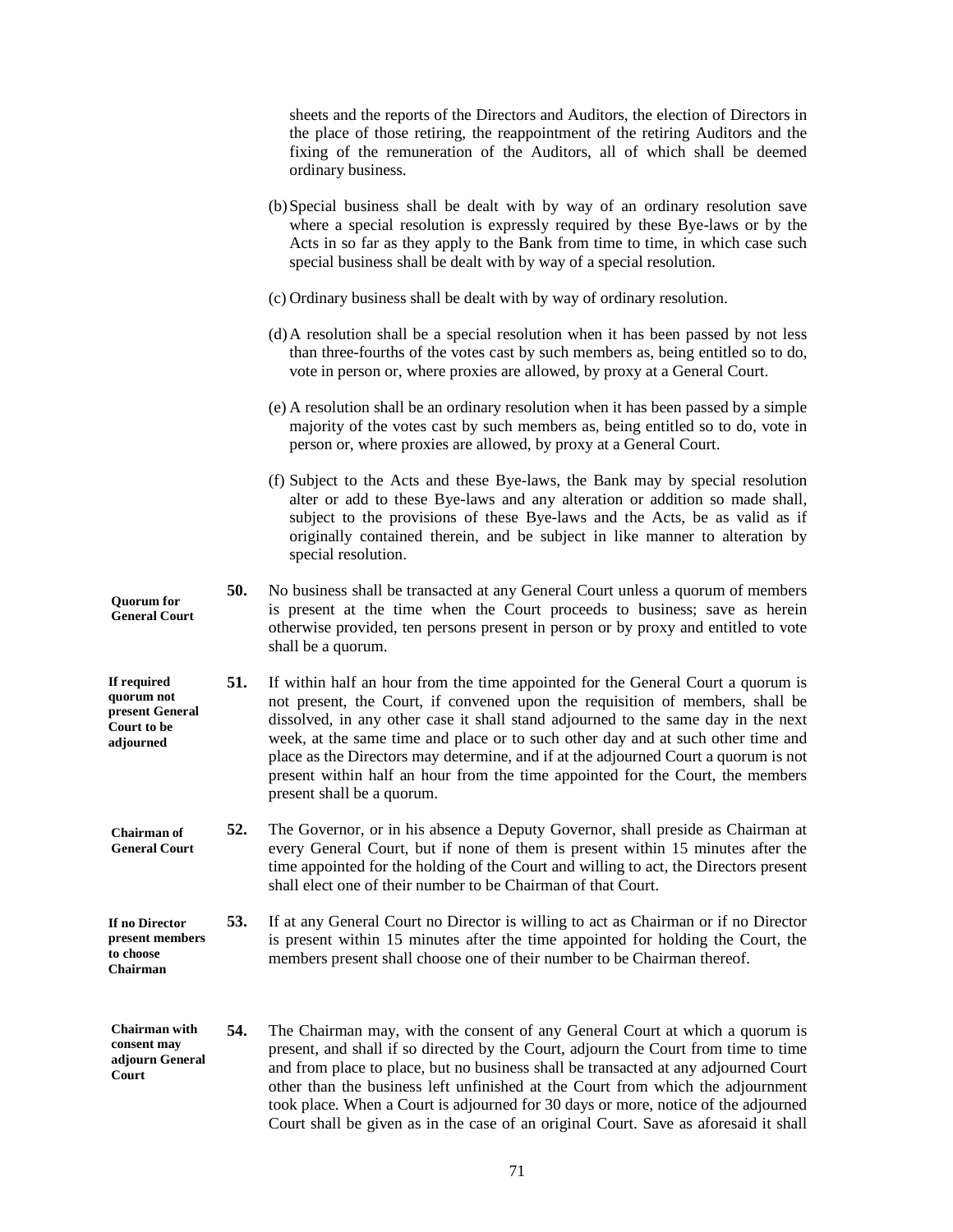not be necessary to give any notice of an adjournment or of the business to be transacted at an adjourned Court. Provided however and notwithstanding the foregoing provisions of this Bye-Law the Chairman of any General Court may at any time without the consent of the Court adjourn any Court (whether or not it has commenced or a quorum is present) either indefinitely or to another time or place where it appears to him that the members wishing to attend cannot be conveniently accommodated in the place appointed for the Court or an adjournment is otherwise necessary so that the business of the Court may be properly conducted.

**55.** At any General Court a resolution put to the vote of the Court shall be decided on a show of hands unless, before the show of hands or before or on the declaration of the result of the show of hands, a poll is demanded: **How questions are to be decided**

(a) by the Chairman; or

(b)by at least nine members of the Bank present in person or by proxy and entitled to vote on a poll.

Unless a poll is so demanded, a declaration by the Chairman that a resolution has, on a show of hands, been carried or carried unanimously, or by a particular majority, or lost, and an entry to that effect in the book containing the minutes of the proceedings of the Bank shall be conclusive evidence of the fact without proof of the number or proportion of the votes recorded in favour of or against such resolution. The demand for a poll may be withdrawn.

- **56.** Except as provided in Bye-Law 58, if a poll is duly demanded it shall be taken in such manner as the Chairman directs, and the result of the poll shall be deemed to be the resolution of the General Court at which the poll was demanded. **Poll to be taken if demanded**
- **57.** Where there is an equality of votes, whether on a show of hands or on a poll, the Chairman of the General Court at which the show of hands takes place or at which the poll is demanded, shall be entitled to a second or casting vote. **Equality of votes**
- **58.** A poll demanded on the election of a Chairman or on a question of adjournment shall be taken forthwith. A poll demanded on any other question shall be taken at such time as the Chairman of the General Court directs, and any business other than that on which the poll is demanded may be proceeded with pending the taking of the poll. **Poll demanded on election of Chairman or adjournment to be taken forthwith**

#### **VOTES OF MEMBERS**

**59.** (a) Without prejudice to the provisions of Bye-Laws 4, 5, 6 and 7 at any General Court, on a show of hands every member being the holder of at least one unit of Ordinary Stock of the Bank (including the Governor and Deputy Governor and any other person who may be Chairman of the Court) present in person and every proxy for every such member shall have one vote so however that no individual shall have more than one vote; and on a poll every member (including the Governor and Deputy Governor and any other person who may be Chairman of the Court) present in person or by proxy shall have one vote for each unit of Ordinary Stock of the Bank. **Number of votes of members** 

> (b)On a poll, a person entitled to more than one vote need not use all his votes or cast all the votes he uses in the same way.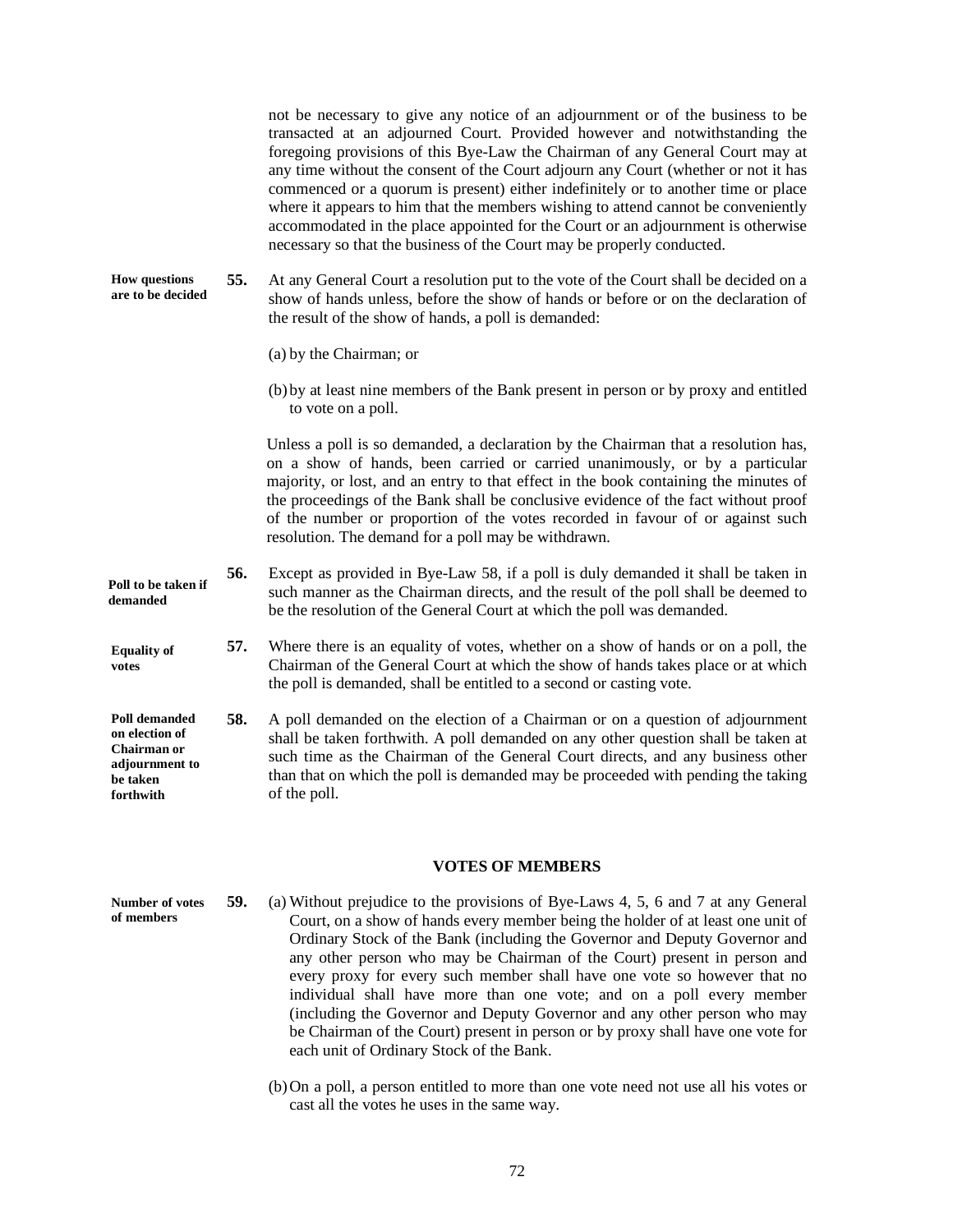- (c) No member shall be required to take, make or subscribe any such oath or declaration as is mentioned in the Charter before or as a condition of voting at any General Court.
- (d)This Bye-Law 59 is subject to the voting rights set out in Bye-Law 6(I).
- **60.** (a) Any member of the Bank may be required by notice from the Directors to declare by statutory declaration whether he is beneficially entitled to the Ordinary Stock of the Bank of which he is the registered holder and if he is not beneficially entitled to the whole or any part of such Ordinary Stock to disclose and specify every person in trust for whom or on whose behalf the member holds the same; and where any member has been required to make such declaration as aforesaid, he must do so within 14 days after the date of service of the notice (the "**prescribed period**").
	- (b)If any member or any person appearing to be interested in Ordinary Stock in the Bank held by such member has been duly served with a notice under this Bye-Law and is in default for the prescribed period in supplying to the Bank the information thereby required, then the Directors may, in their absolute discretion at any time thereafter by notice (a "**disenfranchisement notice**") to such member, direct that in respect of the Ordinary Stock in relation to which the default occurred (the "**default stock**") (which expression shall include any further Ordinary Stock which is issued in respect of such Ordinary Stock), the member shall not be entitled to attend or to vote, either personally or by proxy, at any General Court of the Bank or to exercise any other rights conferred by membership in relation to General Courts of the Bank.
	- (c) Where the default stock represents at least five per cent. of the Ordinary Stock then in issue (or such other percentage as may be determined under the provisions of Section 70 of the Companies Act, 1990), then the disenfranchisement notice may additionally direct that:
		- (i) any dividend (or part thereof) or other money which would otherwise be payable in respect of the default stock shall be retained by the Bank without any liability to pay interest thereon when such money is finally paid to the member; and/or
		- (ii) no transfer of any Ordinary Stock held by such member shall be registered unless:
			- 1) the member is not himself in default as regards supplying the information required; and
			- 2) the transfer is part only of the member's holding and when presented for registration is accompanied by a certificate by the member in a form satisfactory to the Directors to the effect that after due and careful enquiry, the member is satisfied that none of the Ordinary Stock, the subject of the transfer, is default stock.

In relation to any stock which is held in uncertificated form, the prohibition of transfers in this paragraph shall not be effective to the extent that it is inconsistent with the Regulations, the transfer of title to such stock by means of a relevant system or the rules and requirements of the relevant system.

(d)The Bank shall send to each other person appearing to be interested in the Ordinary Stock the subject of any disenfranchisement notice, a copy of the

**Disclosure of Interests in Ordinary Stock**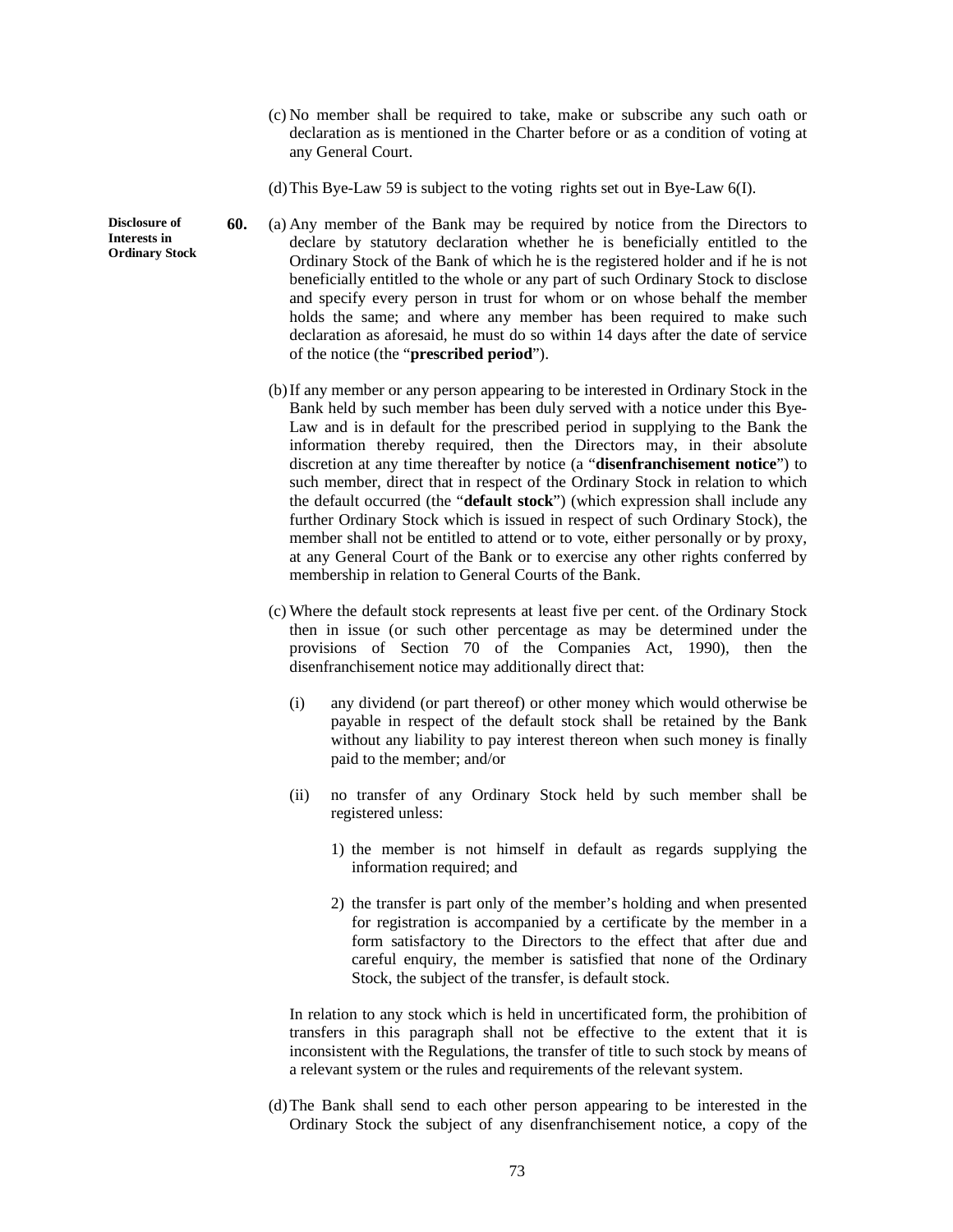disenfranchisement notice but the failure or omission by the Bank to do so shall not invalidate such disenfranchisement notice.

- (e) Save as herein provided, any disenfranchisement notice shall have effect in accordance with its terms for so long as the default in respect of which the disenfranchisement notice was issued continues and for a period of one week thereafter provided that the Directors may, at the request of the member concerned, reduce or waive such one week period if they think fit.
- (f) Any disenfranchisement notice shall cease to have effect in relation to any Ordinary Stock which is transferred by such member by means of an approved transfer.
- (g)For the purposes of this Bye-Law:
	- (i) A person shall be treated as appearing to be interested in any Ordinary Stock if the member holding such Ordinary Stock has given to the Bank a notification under this Bye-Law which either:
		- 1) names such person as being so interested; or
		- 2) fails to establish the identities of those interested in the stock; and after (taking into account the said notification and any other relevant notification under this Bye-Law 60), the Bank knows or has reasonable cause to believe that the person in question is or may be interested in the stock; and
	- (ii) A transfer of Ordinary Stock is an approved transfer if, but only if:
		- 1) the Directors are satisfied that the transfer is made pursuant to a sale of the whole of the beneficial ownership of the Ordinary Stock to a party unconnected with the member and with other persons appearing to be interested in such stock; or
		- 2) the transfer results from a sale made through a recognised Stock Exchange.
- (h)Where any stock the subject matter of a disenfranchisement notice under paragraph (c) above is held in uncertificated form, the Directors may, subject to the Regulations, take such further steps (including requiring that such stock be converted into certificated form) as the Directors shall think fit for the purpose of giving effect, so far as practicable, to the prohibition of transfers in subparagraph (c)(ii) above.
- **61.** Where there are joint holders, the vote of the senior who tenders a vote shall be accepted to the exclusion of the votes of the other joint holders; and for this purpose, seniority shall be determined by the order in which the names stand in the Register. **Joint stockholders**

#### **62.** A member of unsound mind, or in respect of whom an order has been made by a court having jurisdiction in lunacy, may vote, whether on a show of hands or on a poll, by his committee, receiver, guardian or other person appointed by that court, and any such committee, receiver, guardian or other person may vote by proxy on a show of hands or on a poll. **How members non compos mentis may vote**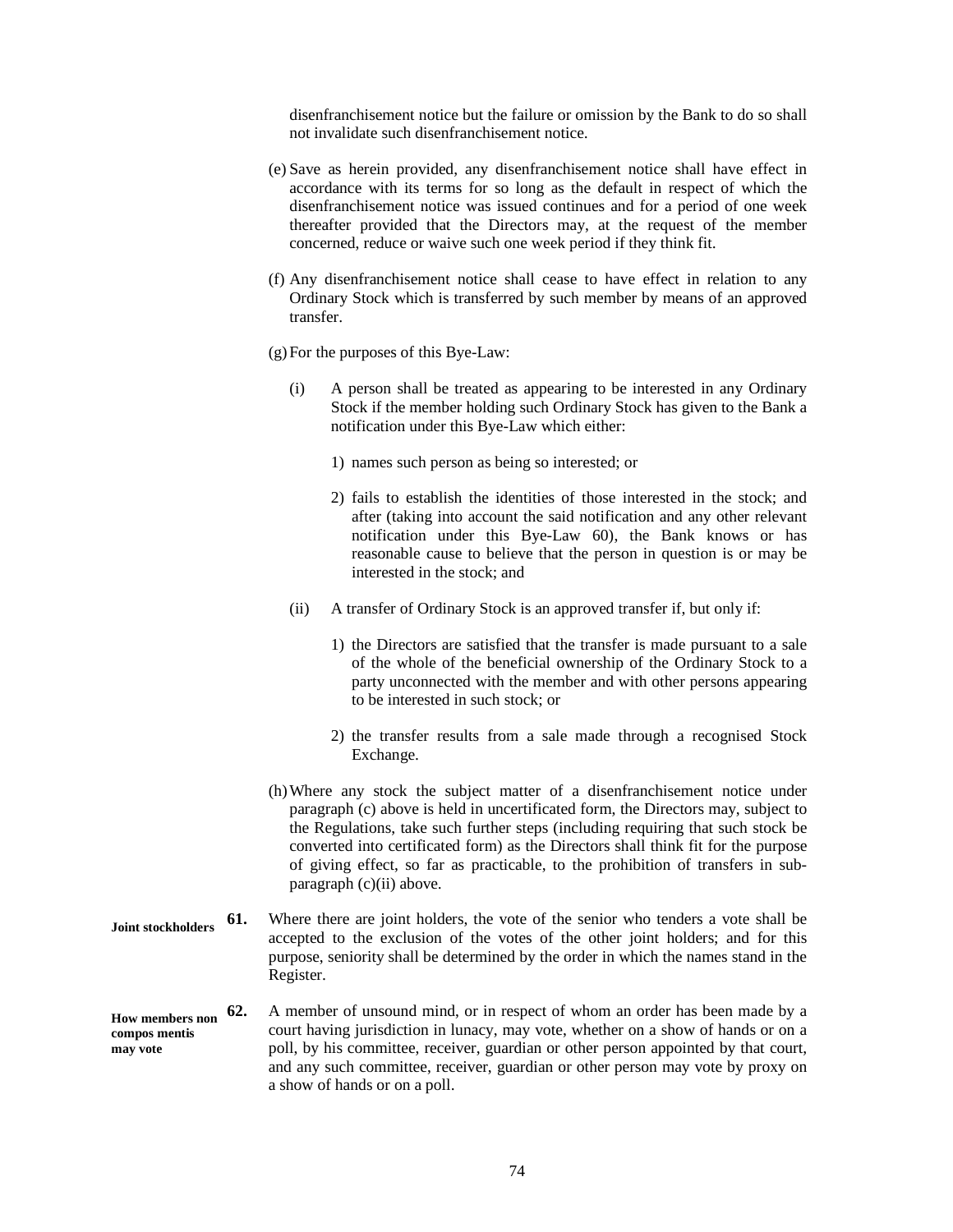- **63.** No member shall be entitled to vote at any General Court unless all calls or other sums immediately payable by him in respect of capital stock of the Bank have been paid. **No member in arrear may vote**
- **64.** No objection shall be raised to the qualification of any voter except at the General Court or adjourned Court at which the vote objected to is given or tendered, and every vote not disallowed at such Court shall be valid for all purposes. Any such objection made in due time shall be referred to the Chairman of the Court, whose decision shall be final and conclusive. **No objections to be raised to qualification of voter except at General Court or adjournment**
- **65.** Votes may be given either personally or by proxy. A member shall not be entitled to appoint more than one proxy to attend on the same occasion; save that where a member holds a separate holding of stock as trustee or nominee for some other person, the member shall be entitled to appoint a separate proxy in respect of each such separate holding. **Votes may be given in person or by proxy**
- **66.** The instrument appointing a proxy shall be in writing under the hand of the appointer or of his attorney duly authorised in writing, or, if the appointer is a body corporate, either under seal or under the hand of an officer or attorney duly authorised. A proxy need not be a member of the Bank. **Proxy to be given in writing by appointer or attorney**
- **67.** The instrument appointing a proxy and the power of attorney or other authority, if any, under which it is signed, or a notarially certified copy of that power or authority shall be deposited at the Office or at such other place within the State as is specified for that purpose in the notice convening the General Court, not less than 48 hours before the time for holding the Court or adjourned Court at which the person named in the instrument proposes to vote, or, in the case of a poll, not less than 48 hours before the time appointed for the taking of the poll, and, in default, the instrument of proxy shall not be treated as valid. **Deposit of proxy**
- **68.** An instrument appointing a proxy shall be in writing in any usual or common form or in any other form which the Directors may accept or approve. **Form of proxy**

**Proxy to be** 

**authority to demand poll** 

**Vote by proxy to be available although authority revoked or stock transferred** 

- **69.** The instrument appointing a proxy shall be deemed to confer authority to demand or join in demanding a poll. **deemed to confer** 
	- **70.** (a) A vote given in accordance with the terms of an instrument of proxy shall be valid notwithstanding the previous death or insanity of the principal or revocation of the proxy or of the authority under which the proxy was executed or the transfer of the stock in respect of which the proxy is given, if no intimation in writing of such death, insanity, revocation or transfer as aforesaid is received by the Bank at the registration department of the Bank or at such other place as the Directors may appoint, at least two hours before the time specified in the relevant notice of the meeting of the General Court or adjourned Court at which the proxy is used.
		- (b) When two or more valid but differing instruments of proxy are delivered in respect of the same stock for use at the same meeting, the one which is last delivered (regardless of its date or of the date of its execution) shall be treated as replacing and revoking the others as regards that stock and if the Bank is unable to determine which was last delivered, none of them shall be treated as valid in respect of that stock.

# **CAPITAL RESOLUTIONS**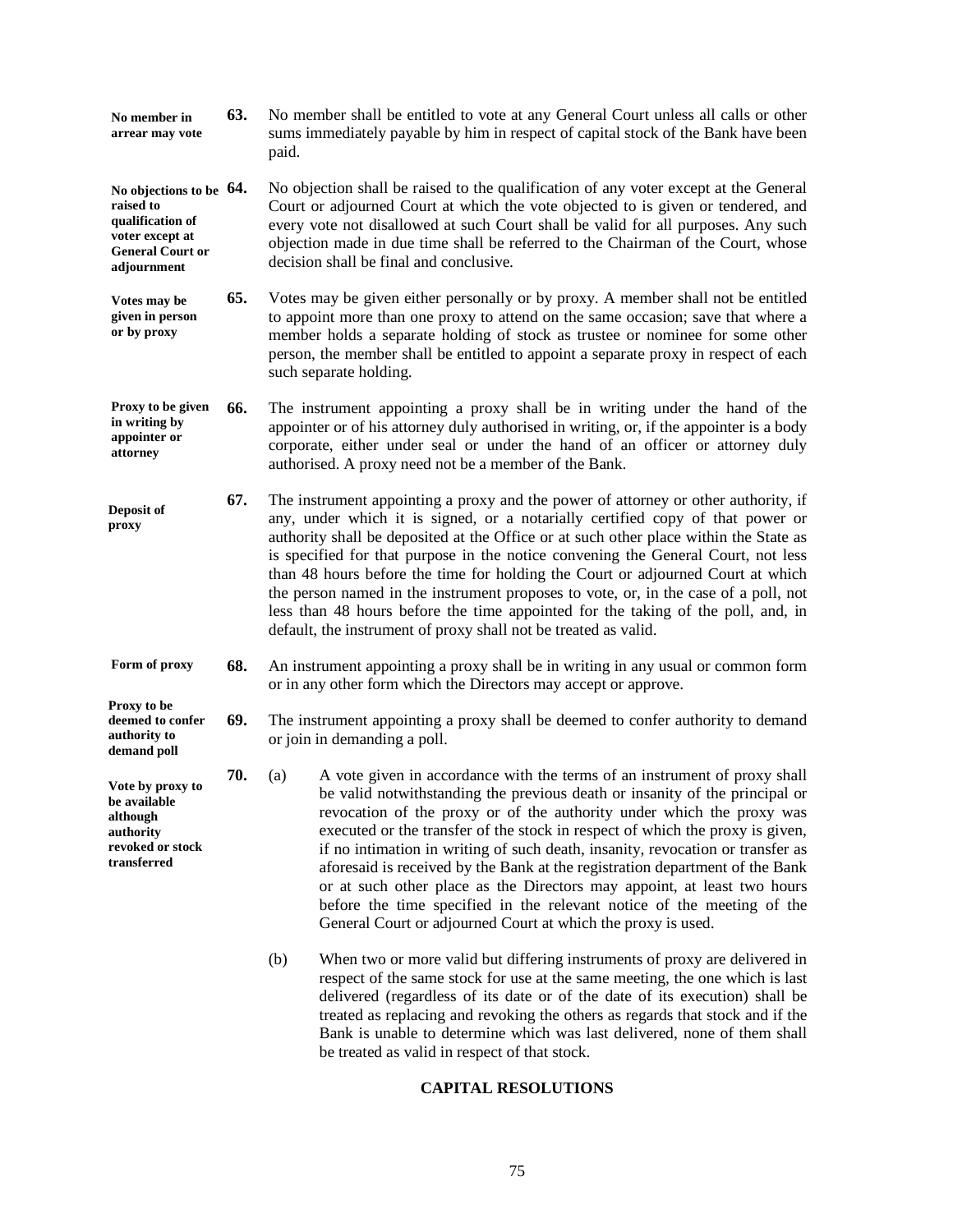- **71.** (a) No resolution at a General Court to alter the capital stock of the Bank, or to authorise the Directors to alter the capital of the Bank, by way of:
	- (i) an increase in the capital stock of the Bank, the reissue of treasury stock or the allotment of any unissued capital stock of the Bank, save for the issue of additional preference stock pursuant to the rights attaching to any euro Preference Stock, Sterling Preference Stock or 2005 Preference Stock allotted prior to the 2009 Issue Date or for the issue of 2009 Bonus Stock or the issue of capital stock to fund the repurchase or redemption of the 2009 Preference Stock; and/or
	- (ii) the redemption, consolidation, conversion or sub-division of the capital stock of the Bank, save for any repurchase or redemption of the 2009 Preference Stock or the issue of 2009 Bonus Stock,

(each a "**Capital Resolution**") shall be passed by the General Court without the consent in writing of the Minister for Finance.

(b) The Directors shall not exercise any authority granted by a General Court pursuant to a Capital Resolution passed before 27 March 2009 without the consent in writing of the Minister for Finance, provided that the consent of the Minister for Finance to the issue of the 2009 Preference Stock pursuant to the authorities granted at the Extraordinary General Court held on or around 27 March 2009 is not required.

The rights of the Minister for Finance set out in Bye-Laws 71(a) and 71(b) shall be extinguished and cease to be exercisable on the first in time to occur of either, (A) the Government Preference Stockholder (or all of the Government Preference Stockholders, where there is more than one Government Preference Stockholder) transfers, or otherwise disposes of all of the 2009 Preference Stock to any person or persons who is not a Government Preference Stockholder or a Government Body, or (B) all of the 2009 Preference Stock is redeemed or repurchased by the Bank.

# **CORPORATIONS SOLE OR BODIES CORPORATE ACTING BY REPRESENTATIVES AT MEETINGS**

**72.** Any corporation sole or body corporate which is a member of the Bank may, by a document executed by or on behalf of such corporation sole or resolution of its Directors or other governing body of such body corporate, authorise such individual as it thinks fit to act as its representative at any General Court of the Bank. Any individual so authorised shall not be entitled to appoint a proxy but shall otherwise be entitled to exercise the same powers on behalf of the corporation sole or body corporate which he represents as that representative could exercise if he were an individual member of the Bank present in person and the expression "**present in person**" appearing in these Bye-Laws shall include where such person is a corporation sole or a body corporate its representative duly authorised in accordance with this Bye-Law. **Corporations sole or bodies corporate representatives at** 

## **DIRECTORS**

**Number of Directors** 

**acting by** 

**meetings** 

**73.** The number of Directors (including the Governor and Deputy Governor) shall not be less than 10 and not more than 18 subject always to Bye-Law 100(p).

76

**Capital Resolutions**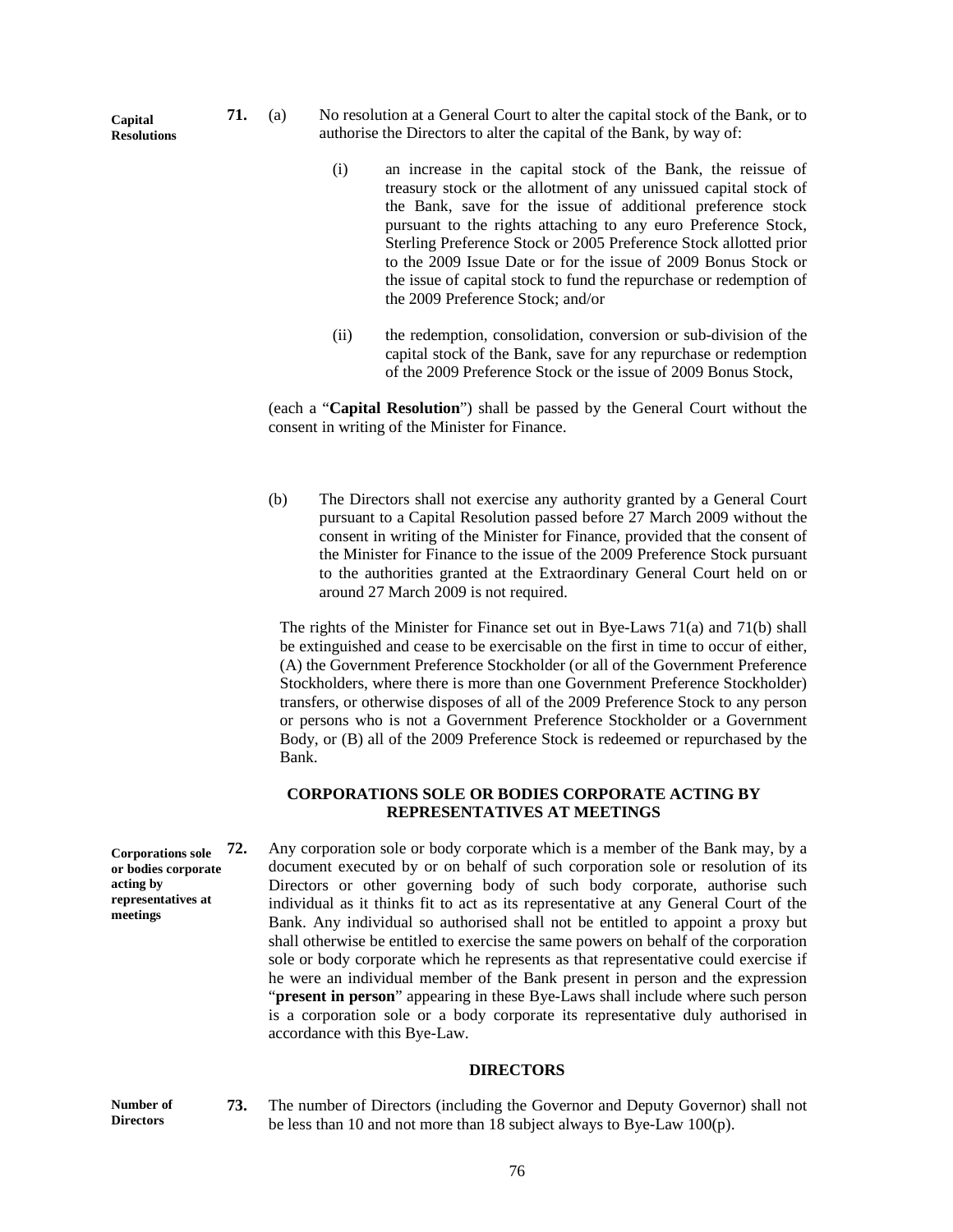| <b>Remuneration of</b><br><b>Directors</b> | 74. | The remuneration of the Directors shall from time to time be determined by the         |
|--------------------------------------------|-----|----------------------------------------------------------------------------------------|
|                                            |     | Bank in General Court. Such remuneration shall be divided among them as the            |
|                                            |     | Court of Directors shall determine. All such remuneration shall accrue from day to     |
|                                            |     | day and in the case of any Director shall, unless and to the extent that the Directors |
|                                            |     | otherwise determine, be independent of any remuneration to which he may be             |
|                                            |     | entitled in respect of any other office or appointment under the Bank or any           |
|                                            |     | subsidiary of the Bank. The Directors may also be paid all travelling, hotel and       |
|                                            |     | other expenses properly incurred by them in attending and returning from Courts        |
|                                            |     | of Directors or any committee appointed by the Directors or General Courts or in       |
|                                            |     | connection with the business of the Bank.                                              |

**75.** If any Director shall devote to the business of the Bank or any subsidiary of the Bank either his whole time and attention or more of his time and attention than in the opinion of the Directors would usually be so devoted by a person holding such office, or shall undertake or perform any duties or services other than those which, in the opinion of the Directors would usually be undertaken or performed by a person holding such office, or shall be called upon to perform and shall perform extra services or make any special exertions for any of the purposes of the Bank or any subsidiary of the Bank or shall serve on any committee, then, and in any of such cases the Directors may remunerate the Director concerned either by a fixed sum, annual or otherwise, or in such other manner (including, but without limitation, the payment of or arrangement for the purpose of providing any pension or other retirement allowance or gratuity) as shall be determined by the Directors and such remuneration may at the discretion of the Directors be either in addition to or in substitution for all or any part of any other remuneration to which such Director may be entitled under these Bye-Laws. **Remuneration for special services** 

**Residence and stock qualifications of Directors** 

- **76.** (a) The Governor or Deputy Governor and a majority of the other Directors shall be resident in the State.
- **76.** (b) (a) The Governor, each Deputy Governor and each Director who is not a Government Appointee for the time being shall be required to hold 1,000 units of Ordinary Stock of the Bank.
	- $(b)(e)$ -The office of the Governor, Deputy Governor or Director who is not a Government Appointee shall be vacated if the Governor, Deputy Governor or Director (as the case may be) does not within two months from the date of his election or appointment obtain his appropriate stock qualification, or if after the expiration of the said period he ceases at any time to hold such stock qualification.
	- $(c)$  (d) A person vacating office under this Bye-Law shall be incapable of being reelected or re-appointed thereto until he has obtained his stock qualification.
- **77.** Any person who shall be appointed or elected as Governor, Deputy Governor or Director shall on election or appointment and thereafter at least once in every three years make and sign, within such time as may be determined by the Court of Directors, the declarations (adapted as may be necessary in respect of stock qualifications) mentioned in the Charter and the Bank's Acts and deliver such declarations to the Bank. **Declarations to be made by Directors**
- **78.** A Director of the Bank may be or become a director or other officer of or otherwise interested in, any company promoted by the Bank or in which the Bank may be interested as shareholder or otherwise, and no such Director shall be accountable to the Bank for any remuneration or other benefits, received by him as **Directors may become interested in company promoted by Bank**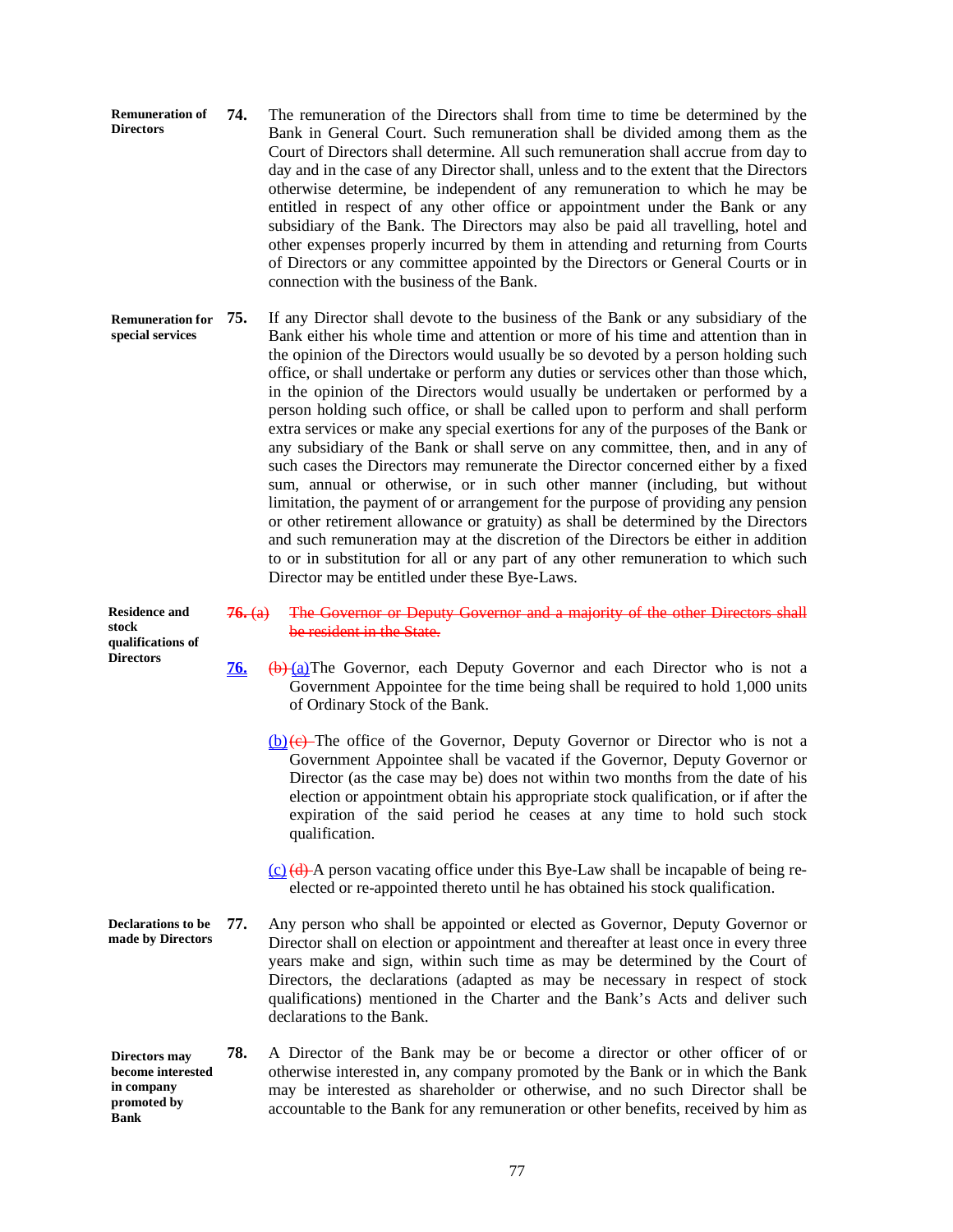a director or officer of, or from his interest in such other company unless the Bank otherwise directs.

**Borrowing powers of Directors and register of charges**

- **79.** (a) The Directors may exercise all the powers of the Bank to borrow money and give security therefor.
- (b)For as long as Section 99(2) of the Companies Act, 1963, or any statutory provision or enactment amending or replacing the same, shall not apply to the Bank, the Bank shall keep a register of all charges identified in the said section and shall enter in such register the following particulars:
	- (i) The names and addresses of the chargee;
	- (ii) The date of creation of the charge;
- (c) Every such register of charges identified in sub-paragraph (b) above shall, except when duly closed, be open to inspection by the registered chargee of any such charge without fee and by any other person on payment of such fee, as may be prescribed by the Directors from time to time;
- (d)Any such registered chargee or any other person may require a copy of the register of holders of charges identified in sub-paragraph (b) above of the Bank or any part thereof, on payment of such fee as may be prescribed by the Directors from time to time.
- **80.** The business of the Bank shall be managed by the Directors, who may exercise all such powers of the Bank as are not, by the Charter, the Bank Acts or these Bye-Laws required to be exercised by the Bank in General Court, subject, nevertheless, to any of the provisions of the Charter, the Bank Acts or these Bye-Laws and to such directions, not being inconsistent with the aforesaid provisions, as may be given by the Bank in General Court; but no direction given by a General Court shall invalidate any prior act of the Directors which would have been valid if that direction had not been given.
- **81.** The Directors may from time to time and at any time by power of attorney appoint any company, firm or person or body of persons, whether nominated directly or indirectly by the Directors, to be the attorney or attorneys of the Bank for such purposes and with such powers, authorities and discretions (not exceeding those vested in or exercisable by the Directors under these Bye-Laws) and for such period and subject to such conditions as they may think fit, and any such power of attorney may contain such provisions for the protection of persons dealing with any such attorney as the Directors may think fit, and may also authorise any such attorney to delegate all or any of the powers, authorities and discretions vested in him.
- **82.** (a) It shall be the duty of a Director who is in any way, whether directly or indirectly, interested in a contract or proposed contract with the Bank to declare the nature of his interest at a Court of Directors.
	- (b)In the case of a proposed contract, the declaration to be made by a Director shall be made at the Court of Directors at which the question of entering into the contract is first taken into consideration, or if the Director was not at the date of that Court interested in the proposed contract, at the next Court of Directors held after he became so interested; and in a case where the Director

**Powers and duties of Directors** 

**Directors' power to appoint attorney** 

**Director who is interested in contract with the Bank must disclose his interest**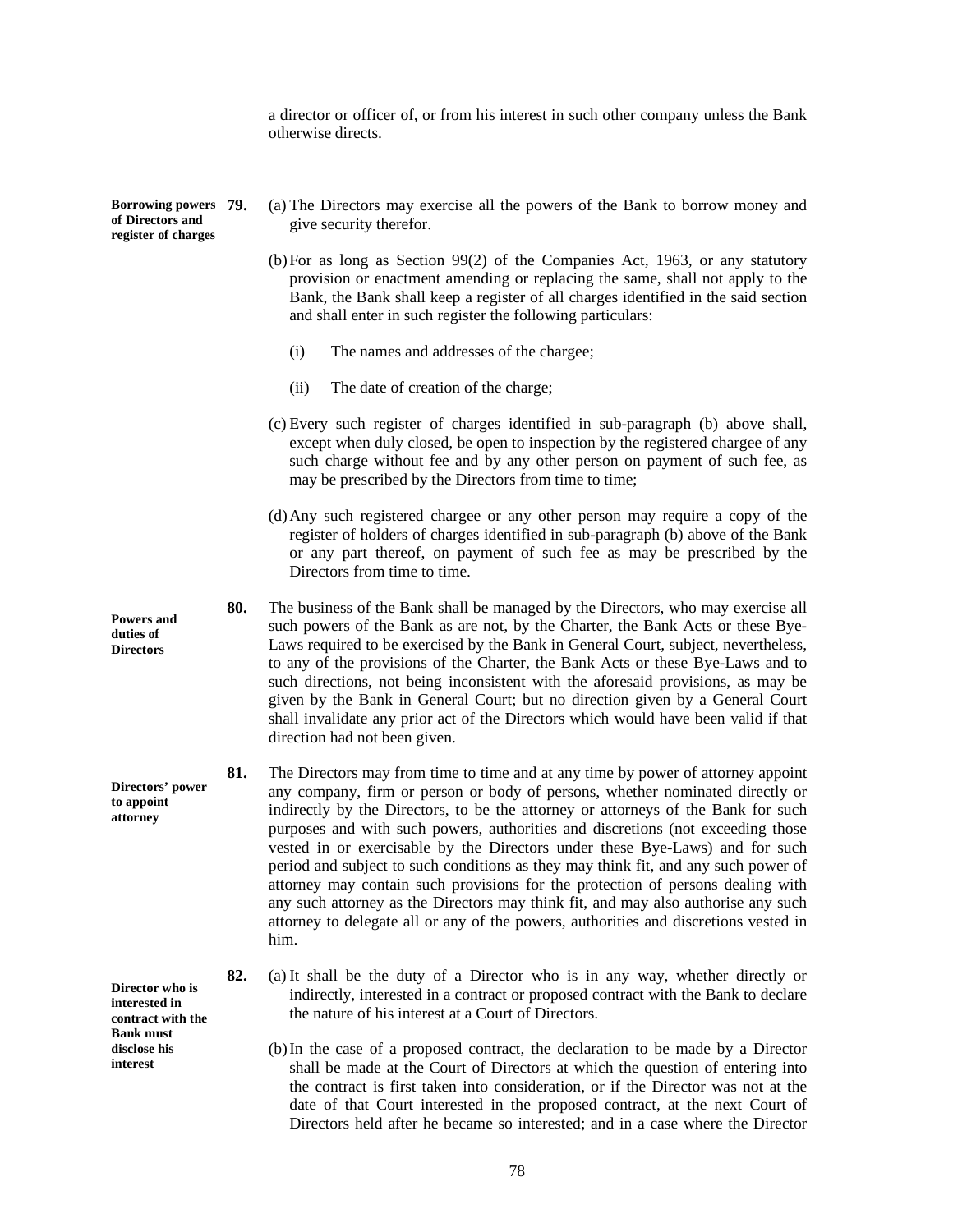becomes interested in a contract after it is made, the said declaration shall be made at the first Court of Directors held after the Director becomes so interested.

(c) For the purposes of this Bye-Law, a general notice given to the Court of Directors by a Director to the effect that he is a member and/or director of a specified company or firm and is to be regarded as interested in any contract which may, after the date of such notice, be made with that company or firm, shall be deemed to be sufficient declaration of interest in relation to any contract so made, but no such notice shall be of effect unless either it is given at a Court of Directors or the Director takes reasonable steps to secure that it is brought up and read at the next Court of Directors after it is given. (d)A copy of every declaration made and notice given in pursuance of this Bye-Law shall, within three days after the making or giving thereof, be entered in a book kept for this purpose. Such book shall be open for inspection without charge by any Director, Secretary or Auditor of the Bank at the Office and shall be produced at any Court of Directors if any Director so requests in sufficient time to enable the book to be available at such Court. **83.** A Director may hold any other office or place of profit under the Bank (other than the office of Auditor) in conjunction with his office of Director for such period and on such terms as to remuneration and otherwise as the Directors may determine, and no Director or intending Director shall be disqualified by his office from contracting with the Bank either with regard to his tenure of any such other office or place of profit or as vendor, purchaser or otherwise, nor shall any such contract or any contract or arrangement entered into by or on behalf of the Bank in which any Director is in any way interested, be liable to be avoided, nor shall any Director so contracting or being so interested be liable to account to the Bank for any profit realised by any such contract or arrangement by reason of such Director holding that office or of the fiduciary relation thereby established. **84.** Any Director may act by himself or his firm in a professional capacity for the Bank, and he or his firm shall be entitled to remuneration for professional services as if he were not a Director; but nothing herein contained shall authorise a Director or his firm to act as Auditor to the Bank. **85.** All cheques, promissory notes, drafts, bills of exchange and other negotiable instruments and all receipts for moneys paid to the Bank shall be signed, drawn, accepted, endorsed or otherwise executed, as the case may be, by such person or persons and in such manner as the Directors shall from time to time by resolution **Director may hold office under the Bank Director may act for Bank in professional capacity Signing of cheques etc.** 

**86.** The Directors shall cause minutes to be made in books provided for that purpose: **Minutes to be kept of** 

(a) of all appointments made by the Directors;

determine.

**proceedings of Directors** 

- (b)of the names of the Directors present at each Court of Directors and of any committee of Directors;
- (c) of all resolutions and proceedings at all General Courts, Courts of Directors, and of committees appointed by the Directors.

**87.** The Directors on behalf of the Bank may pay a gratuity or pension or allowance on retirement to any Director or to his widow or dependants, and may make **Directors' pensions** 

79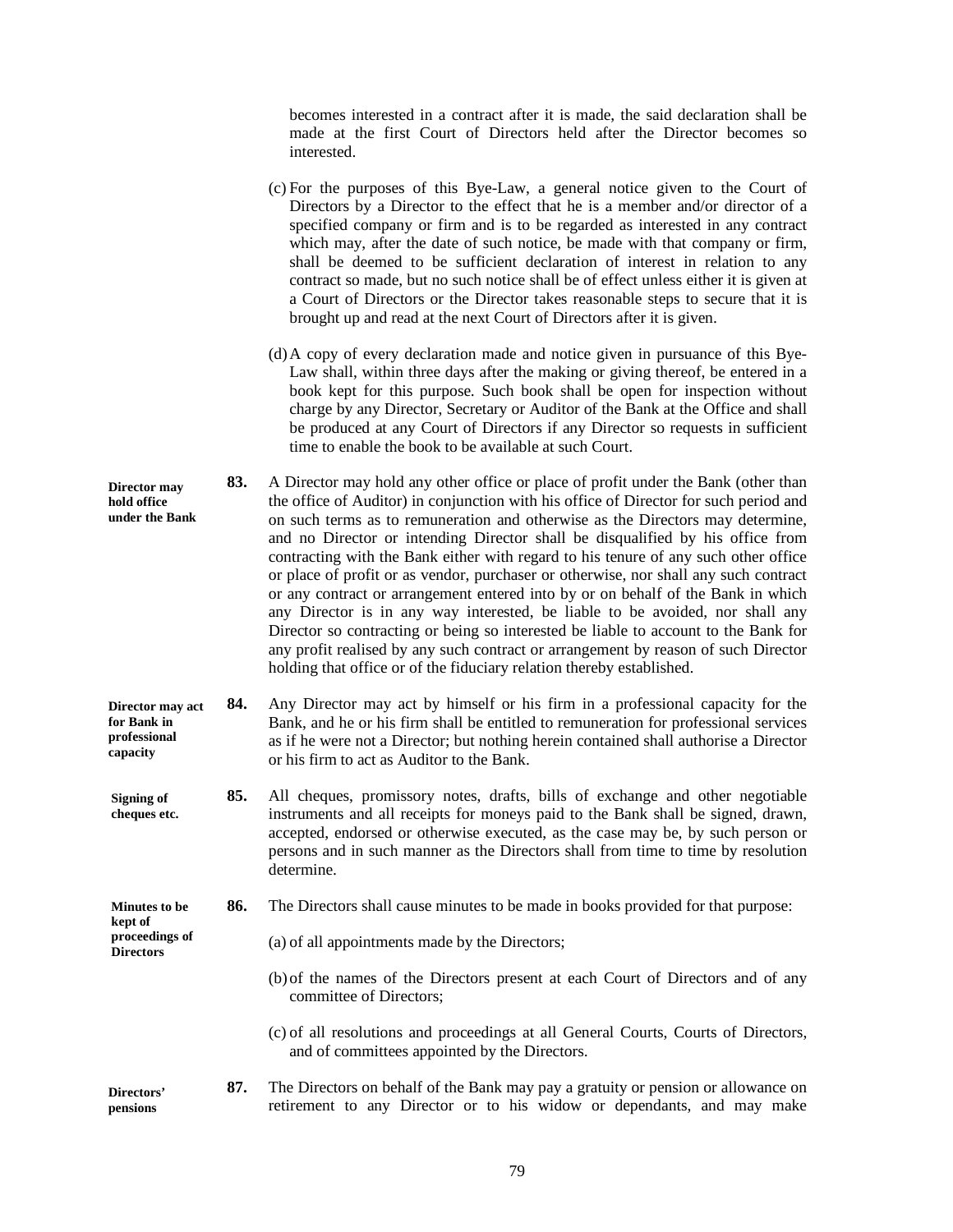contributions to any fund and pay premiums for the purchase or provision of any such gratuity, pension or allowance.

**When office of Director is to be vacated** 

- **88.** The office of Director shall be vacated if the Director:
	- (a) ceases to be a Director by virtue of Bye-Law 76  $(eb)$ ; or
	- (b)is adjudged bankrupt in the State or in Northern Ireland or Great Britain or makes any arrangement or composition with his creditors generally; or
	- (c) fails to make and deliver the declaration required by Bye-Law 77 within the time therein specified or within such further period as may be allowed by the Court of Directors; or
	- (d)becomes of unsound mind; or
	- (e) resigns his office by notice in writing to the Bank; or
	- (f) is convicted of an indictable offence unless the Directors otherwise determine; or
	- (g)is for more than 6 months absent without permission of the Directors from Courts of Directors held during that period; or
	- (h) ceases to be a Director by virtue of any provision of the Acts or becomes prohibited by law from being a Director.
	- (i) in the case of Government Appointee, if removed from office by the Government Preference Stockholder pursuant to Bye-Law 100.

#### **GOVERNOR AND DEPUTY GOVERNOR**

- **89.** (a) The Governor and Deputy Governor shall be elected from time to time by the Court of Directors from amongst their own number on such terms as to remuneration and otherwise and for such period as the Court of Directors think fit but any Governor and Deputy Governor may be removed from office by the Court of Directors before the expiry of such period. In case any casual vacancy in the office of Governor or Deputy Governor shall occur by death, resignation or otherwise, the vacancy shall, forthwith in the case of a Governor and as soon as convenient in the case of a Deputy Governor, be filled by the Court of Directors electing one of their number to such office.
	- (b)Where a person ceases to hold the office of Governor or Deputy Governor such person may continue to be a Director until the next General Court for the annual election of Directors and shall then be eligible for re-election as a Director.

#### **MANAGING AND EXECUTIVE DIRECTORS**

**90.** The Directors may from time to time appoint one or more of themselves to the office of Managing Director or Executive Director for such period and on such terms as to remuneration and otherwise as they think fit, and, subject to the terms of any agreement entered into in any particular case, may revoke such appointment. The appointment of a Director to the office of Managing Director or Executive Director shall (without prejudice to any claim such Director may have for damages for breach of any contract of service between such Director and the **Appointment of Managing Director and Executive Directors** 

**Election of Governor and Deputy Governor**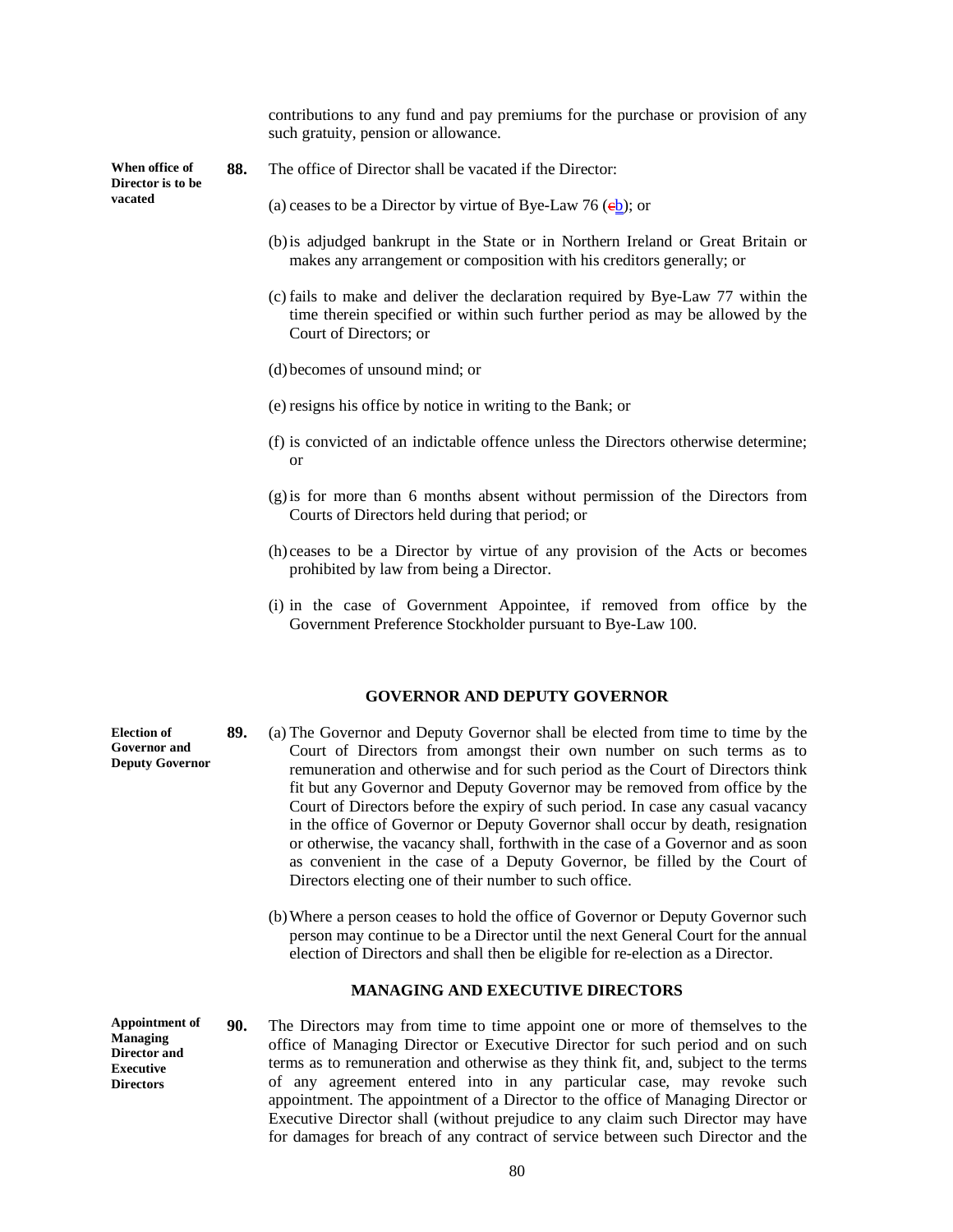Bank) be automatically determined if such Director ceases from any cause to be a Director, provided however that this shall not apply if such Director shall retire by rotation in accordance with Bye-Law 92 and be re-appointed at the meeting at which such retirement took effect.

**91.** The Directors may entrust to and confer upon a Managing Director or Executive Director any of the powers exercisable by them upon such terms and conditions and with such restrictions as they may think fit, and either collaterally with or to the exclusion of their own powers, and may from time to time revoke, withdraw, alter or vary all or any of such powers. **Directors may empower Managing Director to act for Bank** 

## **APPOINTMENT AND RETIREMENT OF DIRECTORS**

- **92.** Except as provided in Bye-Law 100(i), at the Annual General Court in each year one-third of the Directors (including any Director holding the office of Governor, Deputy Governor, Managing Director or Executive Director) for the time being, or, if their number is not three or a multiple of three then the number nearest one-third shall retire from office ensuring at all times that each Director shall retire every three years. A Director retiring pursuant to this Bye-Law shall retain office until the conclusion of the Annual General Court at which he retires. **Retirement by rotation of Directors**
- **93.** The Directors to retire in every year shall be those who have been longest in office since their last election but as between persons who became Directors on the same day, those to retire shall (unless they otherwise agree among themselves) be determined by lot. **Which Directors to retire**

**94.** A retiring Director shall be eligible for re-election. **eligible for re-**

- **95.** The General Court at which a Director retires may fill the vacated office by electing a person thereto and in default the retiring Director shall, if offering himself for re-election, be deemed to have been re-elected unless at such Court it is expressly resolved not to fill such vacated office, or unless a resolution for the reelection of such Director has been put to the meeting and lost. **Power of General Court to fill a vacancy caused by retirement of**
- **96.** No person other than a Director retiring at a General Court shall, unless recommended by the Directors, be eligible for election to such office at that Court unless not less than thirty-five days or more than forty-two days before the day appointed for the Court there shall have been left at the Office notice in writing signed by a member entitled to attend and vote at the Court for which such notice is given of his intention to propose such person for election and also notice in writing signed by that person of his willingness to be elected. A member may not propose himself for appointment. **Candidates for office of Director to be nominated in writing**

**When Directors may fill office of Director** 

**Retiring Directors** 

**election** 

**Director** 

- **97.** The Directors shall have power at any time and from time to time to appoint any person to be a Director, either to fill a casual vacancy or as an addition to the existing Directors, but so that the total number of Directors shall not at any time exceed the number fixed in accordance with Bye-Law 73. Any Director so appointed shall retire at the next following Annual General Court, and shall then be eligible for re-election but shall not be taken into account in determining the Directors who are to retire by rotation at such Court. A Director retiring pursuant to this Bye-Law shall retain office until the conclusion of the Annual General Court at which he retires.
	- **98.** A General Court may, by resolution, of which notice has been given to the Director concerned, remove any Director before the expiration of his period of office notwithstanding anything in these Bye-Laws or in any agreement between the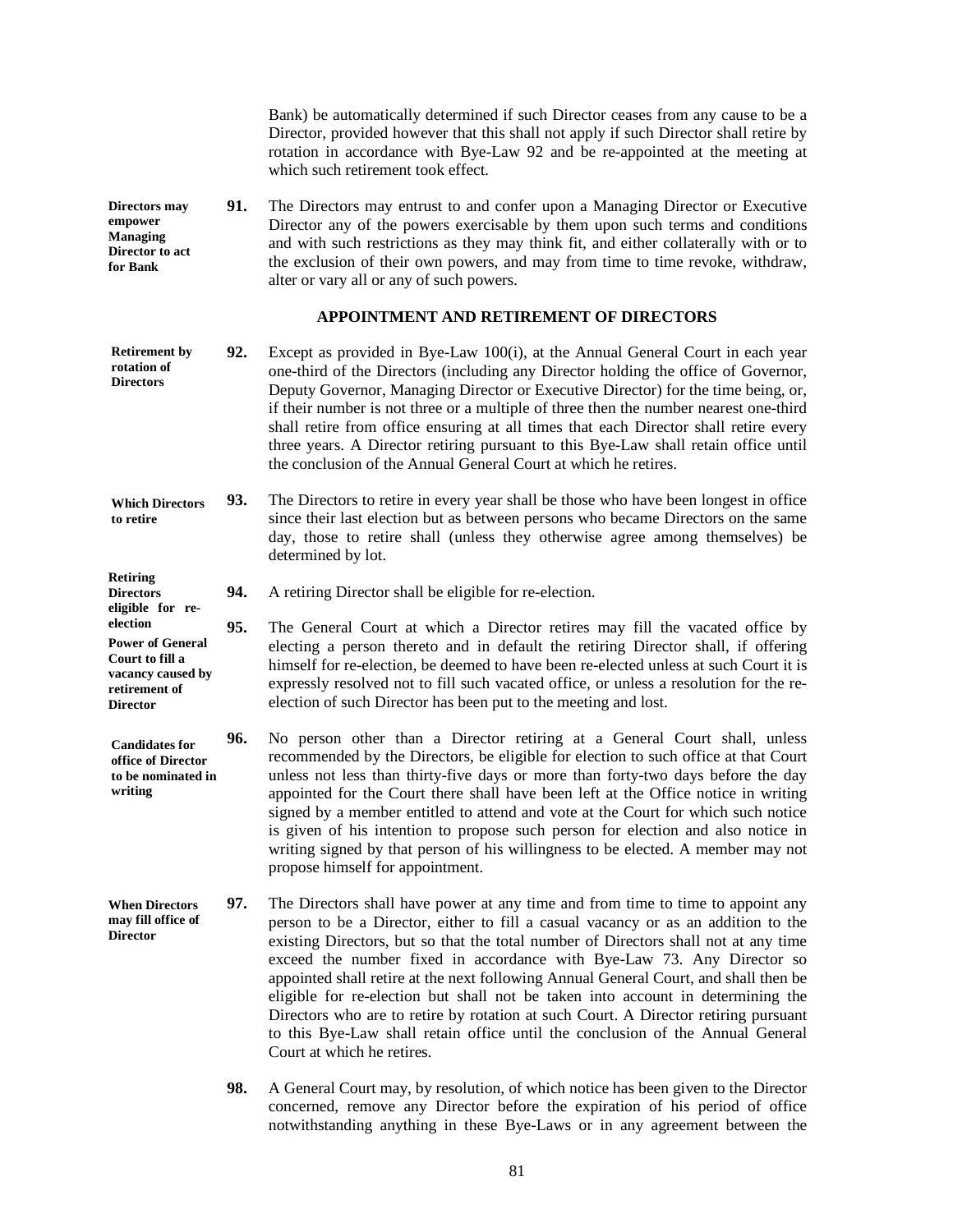Bank and such Director. Such removal shall be without prejudice to any claim such Director may have for damages for breach of any contract of service between him and the Bank.

**99.** Subject to Bye-Law 100(a), a General Court may, by resolution, appoint another person in place of a Director removed from office under the preceding Bye-Law and without prejudice to the powers of the Directors under Bye-Law 97 a General Court may appoint any person to be a Director either to fill a casual vacancy or as an additional Director, but so that the total number of Directors shall not at any time exceed the number fixed in accordance with Bye-Law 73. A person so appointed shall be subject to retirement at such time as if he had become a Director on the day on which the Director in whose place he is appointed was last elected a Director.

# **DIRECTORS NOMINATED BY THE GOVERNMENT PREFERENCE STOCKHOLDER**

**100.** (a) Following the adoption of this Bye-Law 100:

- (i) where the total number of Directors (including those to be appointed pursuant to this Bye-Law 100) is 16, 17 or 18, four persons;
- (ii) where the total number of Directors (including those to be appointed pursuant to this Bye-Law 100) is 15 or less, the number of persons equal to 25 per cent. of the total number of Directors (including those to be appointed pursuant to this Bye-Law 100) rounded up or down to the nearest integer (and for the avoidance of doubt the number 0.5 shall be rounded up to the nearest integer),

can be appointed, maintained (subject to Section 182 of the Companies Act 1963, to the extent applicable to the Bank) and removed as Directors by the Government Preference Stockholder (or the Government Preference Stockholders acting together, where there is more than one Government Preference Stockholder) in accordance with this Bye-Law 100 (together the "**Government Appointees**" and any one a "**Government Appointee**").

- (b) Any person appointed to the Court of Directors of the Bank pursuant to a requirement imposed on the Bank pursuant to an agreement, condition or scheme pursuant to Section 6 of the Credit Institutions (Financial Support) Act 2008 (as may be amended or re-enacted from time to time or pursuant to any similar or substitute legislation from time to time), including the Credit Institutions (Financial Support) Scheme 2008, shall be deemed to be a Government Appointee for the purposes of this Bye-Law 100.
- (c) The Government Preference Stockholder may at any time designate a person who is at the time of such designation a Director of the Bank as a Government Appointee, subject to the prior written agreement of such person.
- (d) A Government Appointee may be appointed a Director of the Bank by the Government Preference Stockholder delivering a notice in writing of such appointment to the Governor. If not previously effected as aforesaid, the appointment of the Government Appointee as a Director shall be deemed to have taken effect on the day specified in the notice provided that this shall be after receipt by the Governor of such notice from the Government Preference Stockholder.

**Directors nominated by the Government Preference Stockholder** 

**Power of General Court to fill casual vacancy**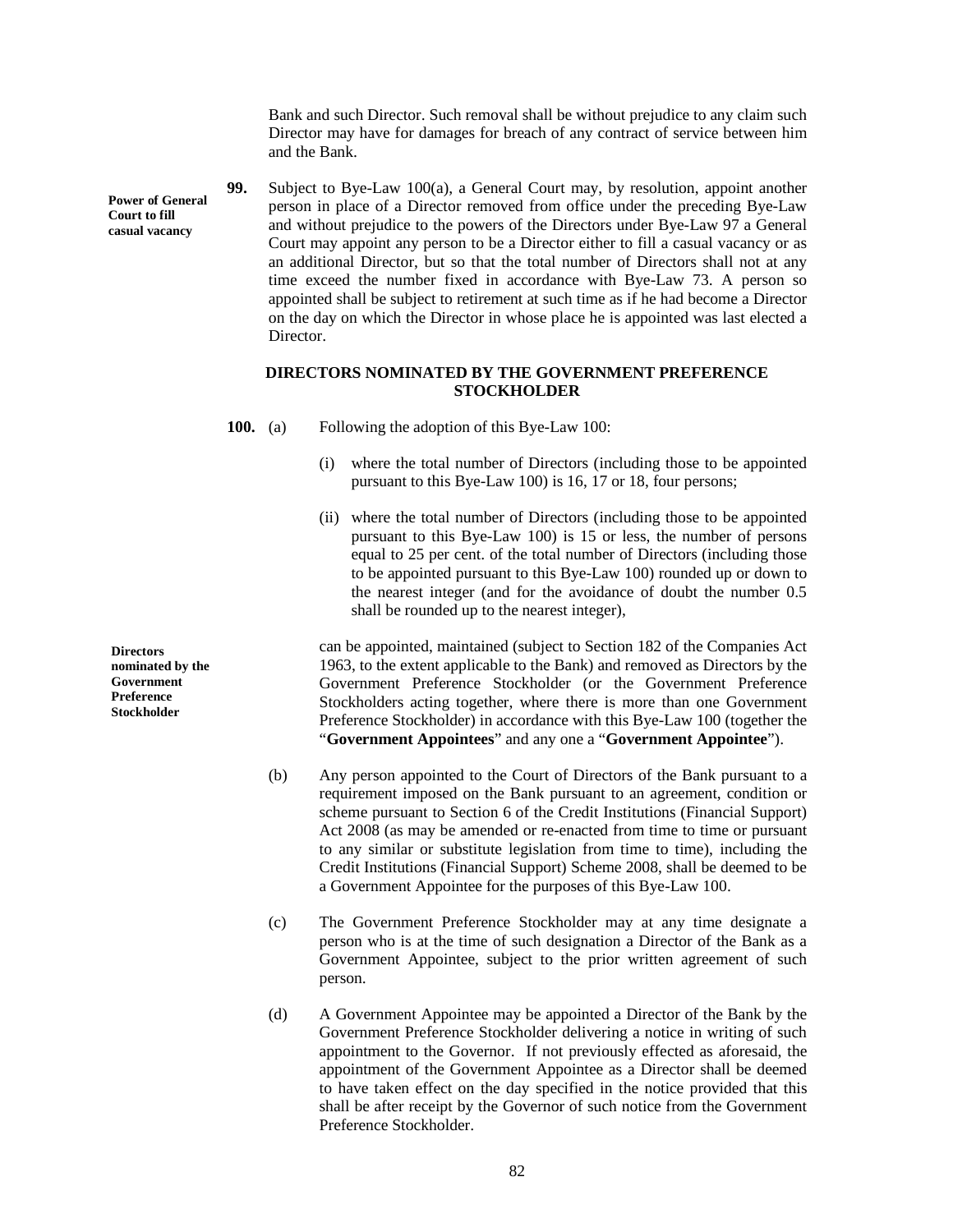- (e) The Government Preference Stockholder shall be entitled at its discretion, but subject to law, to enter into and to vary from time to time, agreements and arrangements with the Government Appointees as to their terms of appointment, terms of office and their resignation or removal, provided that the Bank shall not be required to be party to such agreements or arrangements and shall not be obliged to observe or perform them.
- (f) The Government Preference Stockholder may at any time, by notice in writing to the Bank, with copies to the Governor and to the Government Appointee concerned, remove from office as a Director of the Bank any of the Government Appointees and every such removal shall be deemed to take effect forthwith upon receipt of such notice by the Bank. Subject to the Companies Act 1963 (to the extent applicable), a Government Appointee shall not be removed from the Board other than by the Government Preference Stockholder in accordance with this Bye-Law.
- (g) If there shall not at any time be in office all of the Government Appointees capable of appointment under this Bye-Law 100, the Bank shall maintain sufficient vacancies on its Court of Directors to effect promptly the appointment(s) as  $Directory(S)$  of any Government Appointee(s) in accordance with the provisions of this Bye-Law 100.
- (h) Nothing in Bye-Law 73 shall restrict the right of the Government Preference Stockholder to appoint a Government Appointee and if the appointment of a Government Appointee would result in the maximum number of Directors provided for in Bye-Law 73 to be exceeded, the Directors of the Bank (excluding the Governor, Deputy Governor and executive Directors) who are not Government Appointees shall unless otherwise agreed amongst such Directors draw lots to determine which of their number shall be deemed to have resigned upon the Government Appointee taking office such that the maximum number of Directors provided for in Bye-Law 73 is not exceeded.
- (i) The Government Appointees shall not retire by rotation and the Government Appointees for the time being in office shall not be included in calculating the total number of Directors pursuant to Bye-Law 92, by reference to which the number of Directors who are to retire by rotation in any year is to be determined, and Bye-Laws 92 to 94 inclusive (Retirement of Directors) shall not apply to Government Appointees, provided that no Government Appointee may serve as a Director for a period longer than nine years after the date of his/her appointment and shall be deemed to have retired from office on the date that is nine years after the date of his/her first appointment as a Director.
- (j) If the Government Preference Stockholder removes any Government Appointee from office as a Director or procures his/her resignation from office pursuant to this Bye-Law 100, the Government Preference Stockholder shall indemnify the Bank against all losses, liabilities, expenses, damages and costs incurred by it in connection with his/her removal or resignation.
- (k) The Government Preference Stockholder may elect to conduct a claim referred to in Bye-Law 100(j), and if it so elects the Government Preference Stockholder shall keep the Bank informed of such conduct of the claim and shall consult with the Bank, so far as it is practicable for it to do so, as to the actions taken by him. The Bank may, by agreement with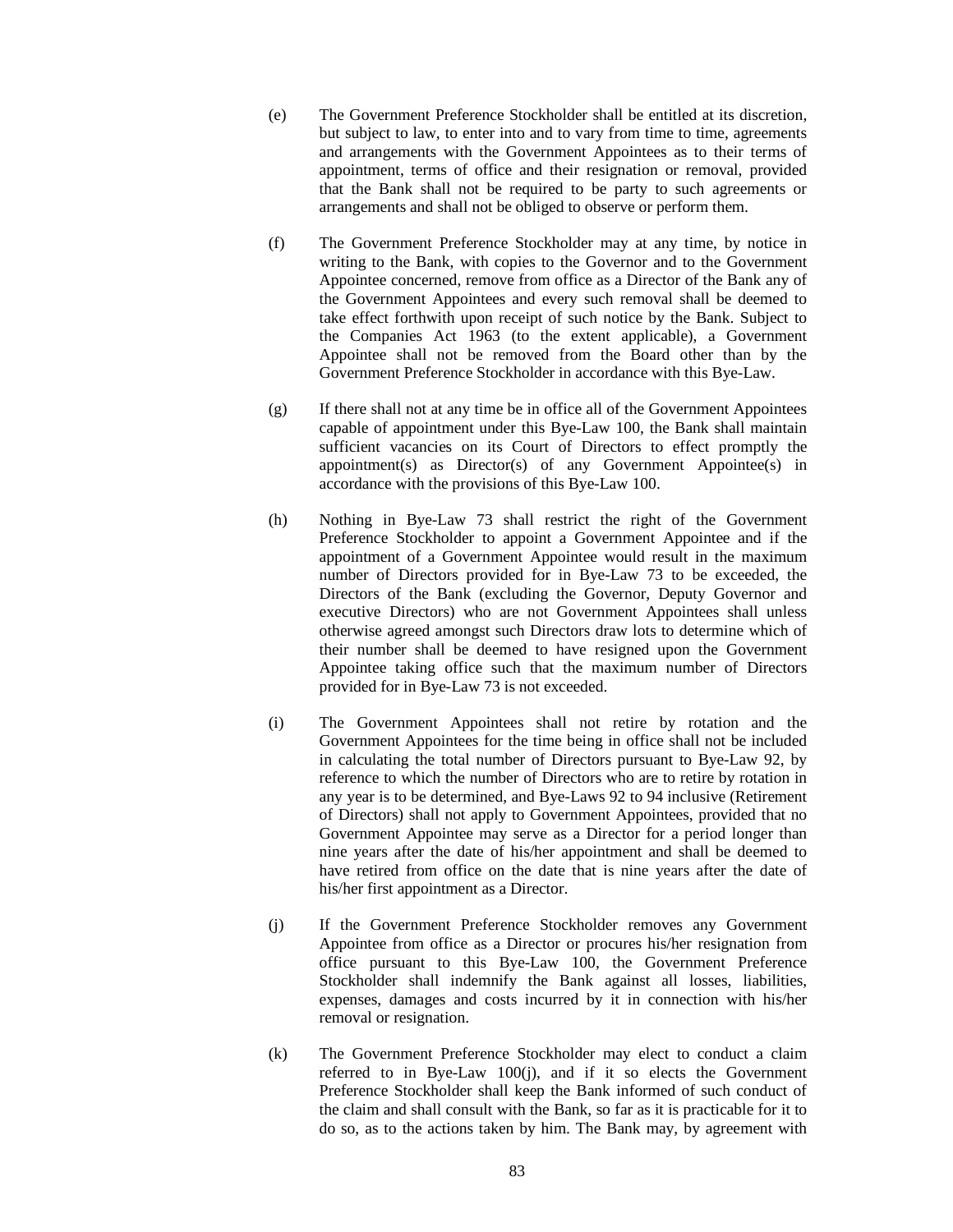the Government Preference Stockholder assume control of such claim (whereupon it shall similarly keep the Government Preference Stockholder informed of such conduct of the claim and consult with it so far as it is practicable for it to do so).

(l) Nothing in Bye-Law 103 (Restriction on Directors voting on contracts in which they are interested) shall restrict a Government Appointee from participating fully in any meeting of the Directors or voting on any matter unless the Government Appointee has an interest in the matter in a manner which concerns him personally. For the avoidance of doubt none of the following shall be regarded as giving rise to such an interest:-

1. the fact that he or she was appointed by the Government Preference Stockholder;

2 the fact that a Government Preference Stockholder may have an interest in the matter;

3. the matter relates to a matter that requires the consent of the Government Preference Stockholder;

4. the matter relates to a circumstance that may entitle the Government Preference Stockholder to exercise the 2009 General Voting Rights or the Provisional Voting Rights;

5. the payment of dividends on the 2009 Preference Stock or the issue of the 2009 Bonus Stock;

6. the matter concerns compliance with the laws or regulations of the State; or

7. a Government Preference Stockholder has made or issued any statement or policy in respect of such matter;

- (m) The number of Directors shall not be increased to more than 18 Directors without the prior written consent of the Government Preference Stockholder.
- (n) The rights of the Government Preference Stockholder pursuant to this Bye-Law 100 shall cease to apply if:
	- (i) the Government Preference Stockholder (or all of the Government Preference Stockholders, where there is more than one Government Preference Stockholder) transfers or otherwise disposes of all of 2009 Preference Stock (or any beneficial or legal interest in all of the 2009 Preference Stock) to any person who is not a Government Preference Stockholder or a Government Body; or
	- (ii) all of the 2009 Preference Stock is redeemed or repurchased by the Bank,

and for the avoidance of doubt once the rights to appoint Government Appointees pursuant to this Bye-Law 100 have been extinguished pursuant to this Bye-Law 100(q) they shall not be capable of being reinstated in favour of any holder of the 2009 Preference Stock.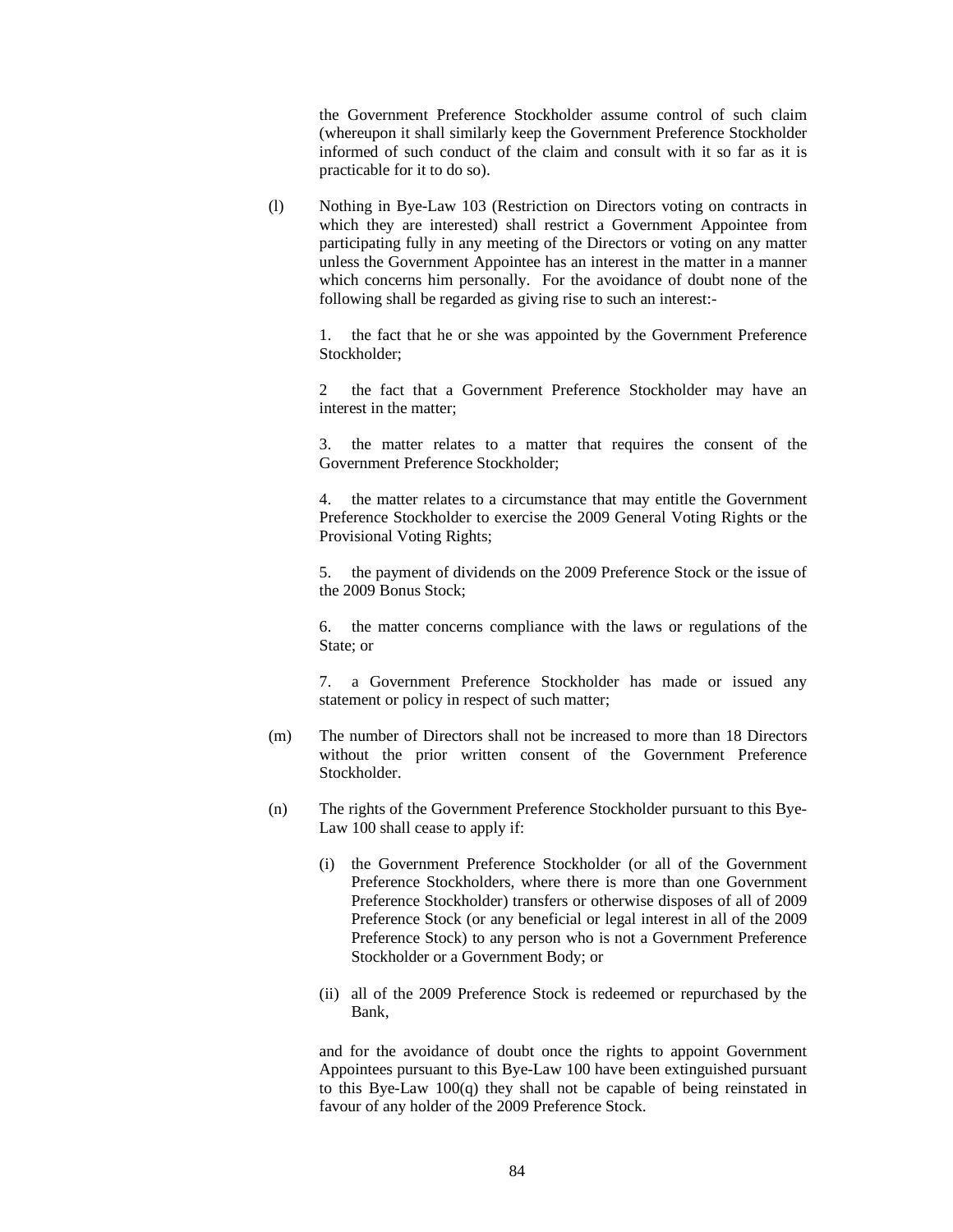- (o) For the avoidance of doubt, no 2009 Preference Stockholder who is not a Government Preference Stockholder shall be entitled to exercise any rights of appointment, replacement or removal in respect of a Government Appointee pursuant to this Bye-Law 100.
- (p) Where there is more than one Government Preference Stockholder, the act of any one Government Preference Stockholder in exercising its rights under this Bye-Law 100 shall be deemed to be the act of all of the Government Preference Stockholders together and shall be binding on all of them.

# **PROCEEDINGS OF DIRECTORS AND COMMITTEES**

- **101.** (a) The Directors may meet together as the Court of Directors for the despatch of business, adjourn and otherwise regulate their meetings as they think fit. Questions arising at any meeting shall be decided by a majority of votes. Where there is an equality of votes, the Chairman shall have a second or casting vote. The Governor or Deputy Governor may, and the Secretary on the requisition of a Director shall, at any time summon a Court of Directors. If the Directors so resolve, it shall not be necessary to give notice of a Court of Directors to any Director who, being resident in the State, is for the time being absent from the State.
	- (b)Notice of a meeting of the Directors shall be deemed to be duly given to a Director if it is given to him personally or by word of mouth or by telephone or sent in writing by delivery, post, cable, telegram, telex, telefax, electronic mail or any other means of communication approved by the Directors to him at his last known address or any other address given by him to the Bank for this purpose.
	- (c) A Director may participate in a meeting of the Directors or any committee of the Directors by means of conference telephone, televisual link or other telecommunications equipment by means of which all persons participating in the meeting can hear each other speak and such participation in a meeting shall constitute presence in person at the meeting.
	- (d)A resolution or other document in writing signed by all the Directors entitled to receive notice of a meeting of Directors shall be as valid as if it had been passed at a meeting of Directors duly convened and held and may consist of several documents in the like form each signed by one or more Directors, and such resolution or other document or documents when duly signed may be delivered or transmitted (unless the Directors shall otherwise determine either generally or in any specific case) by facsimile transmission or some other similar means of transmitting the contents of documents.
- **102.** The quorum necessary for the transaction of the business at a Court of Directors may be fixed by the Directors, and unless so fixed shall be five.
	- **103.** (a) Save as herein provided a Director shall not vote in respect of any contract or arrangement or any other proposal whatsoever in which he has an interest which (together with any interest of any person connected with him) is a material interest otherwise than by virtue of his interest in stock, shares or debentures or other securities of or otherwise in or through the Bank. A Director shall not be counted in the quorum at a Court of Directors or a meeting of a committee appointed by the Directors in relation to any resolution on which he is debarred from voting.

**Court of Directors** 

**Directors' quorum** 

**Director shall not vote in respect of contract in which he is interested** 

85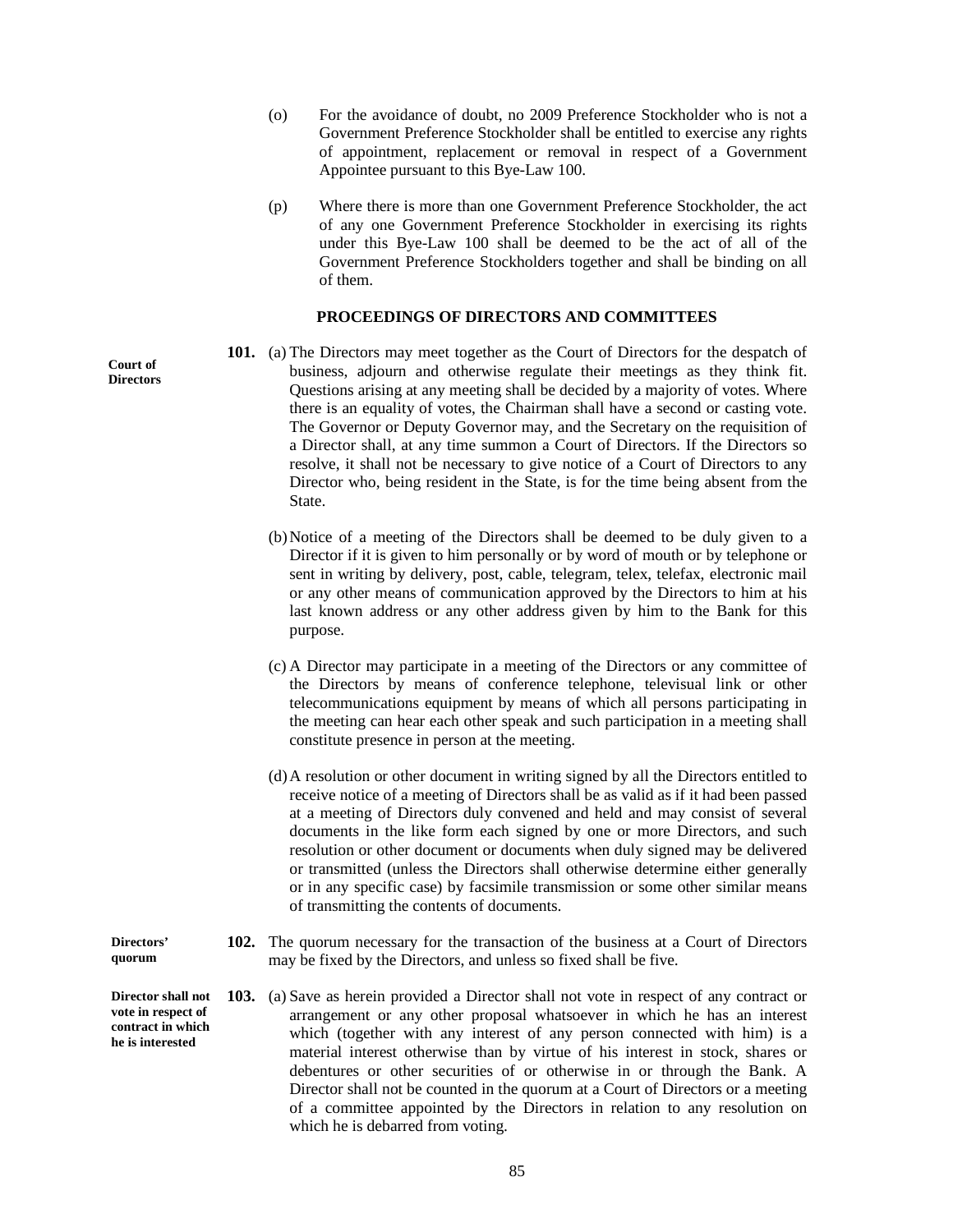- (b)A Director shall (in the absence of some other material interest than is indicated below) be entitled to vote (and be counted in the quorum) in respect of any resolution concerning any of the following matters namely:
	- (i) The giving of any security or indemnity to him in respect of money lent or obligations incurred by him at the request of or for the benefit of the Bank or any of its subsidiaries.
	- (ii) The giving of any security or indemnity to a third party in respect of a debt or obligation of the Bank or any of its subsidiaries for which he himself has assumed responsibility in whole or in part under a guarantee or indemnity or by giving of security.
	- (iii) Any proposal concerning an offer of shares, stock or debentures or other securities of or by the Bank or any of its subsidiaries for subscription or purchase in which offer he is or is to be interested as a participant in the underwriting or sub-underwriting thereof.
	- (iv) Any proposal concerning any other company in which he is interested, directly or indirectly and whether as an officer or shareholder or stockholder or otherwise howsoever, provided that he is not the holder of or beneficially interested in 1 per cent. or more of any class of the equity share capital of such other company (or of any third company through which his interest is derived) or of the voting rights available to members of the relevant company (any such interest being deemed for the purpose of this Bye-Law 101 to be a material interest in all circumstances).
	- (v) Any proposal concerning the adoption, modification or operation of a superannuation fund or retirement benefit scheme or stock ownership or stock option scheme under which he may benefit and which has been approved by or is subject to and conditional upon approval by the Revenue Commissioners for taxation purposes.
- (c) Where proposals are under consideration concerning the appointment (including fixing or varying the terms of appointment) of two or more Directors to offices or places of profit under the Bank or any company in which the Bank is interested, such proposals may be divided and considered in relation to each Director separately and in such cases each of the Directors concerned (if not debarred from voting under the proviso to paragraph (b) (iv) of this Bye-Law) shall be entitled to vote (and be counted in the quorum) in respect of each resolution except that concerning his own appointment.
- (d)If any question shall arise at any Court of Directors or any meeting of a committee appointed by the Directors as to the materiality of a Director's interest or as to the entitlement of any Director to vote and such question is not resolved by his voluntarily agreeing to abstain from voting, such question shall be referred to the Chairman of the Court of Directors or the meeting of the committee and his ruling in relation thereto shall be final and conclusive except in a case where the nature or extent of the interest of the Director concerned has not been fairly disclosed.
- (e) The Bank may in General Court at any time suspend or relax the foregoing provisions of this Bye-Law 103 to any extent either generally or in respect of any particular transaction or ratify any transaction not duly authorised by reason of a contravention of this Bye-Law 103.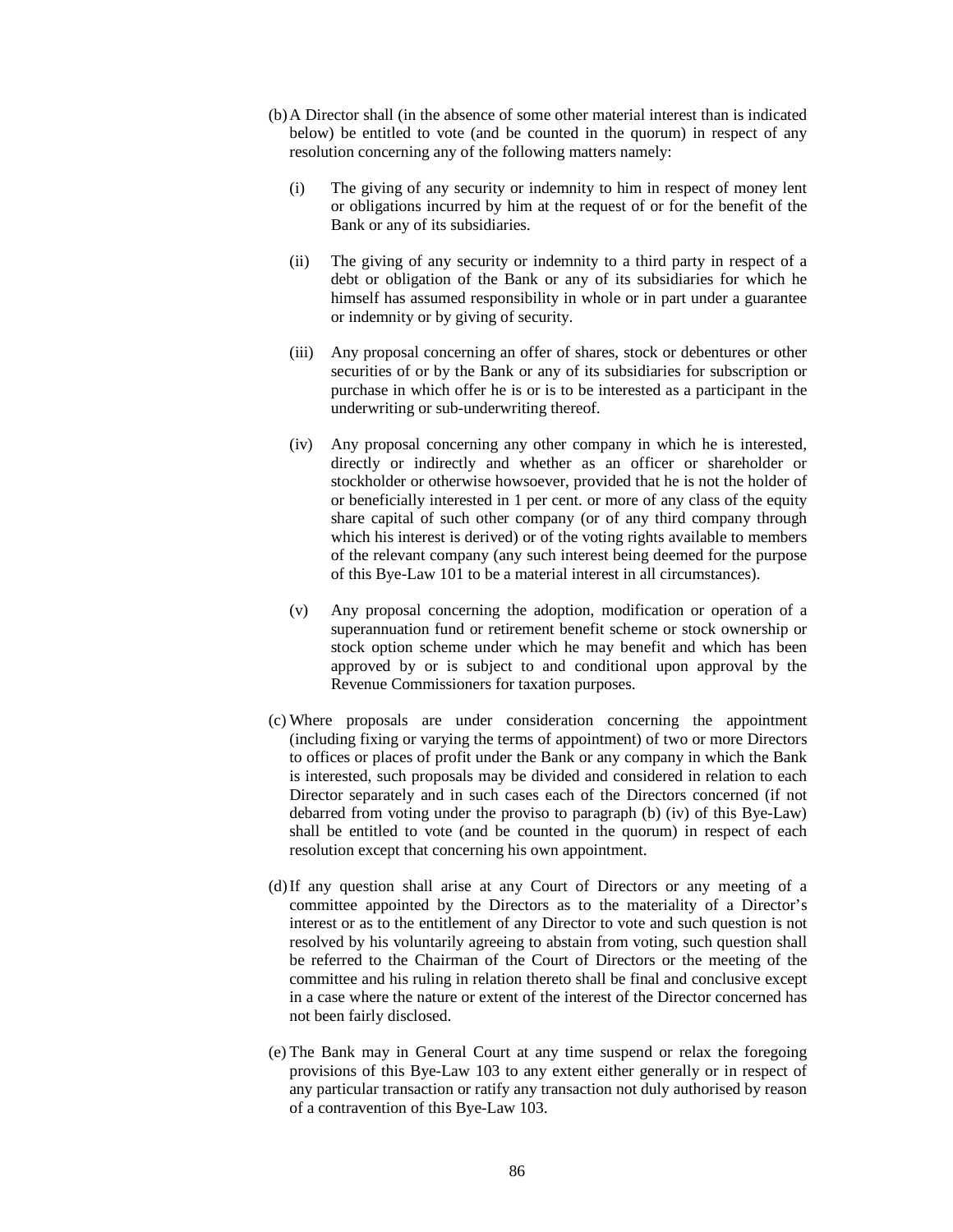- (f) For the purpose of this Bye-Law "**connected person**" or "**person connected**  with a Director" is defined as:
	- (i) a person is connected with a Director if, but only if, he is:
		- a) that Director's spouse, parent, brother, sister or child;
		- b) a person acting in his capacity as the trustee of any trust, the principal beneficiaries of which are the Director, his spouse, or any of his children or any body corporate which he controls; *or*
		- c) a partner of that Director;

unless that person is also a Director of the Bank;

- (ii) a body corporate shall also be deemed to be connected with a Director if it is controlled by that Director;
- (iii) for the purposes of this definition, a Director shall be deemed to control a body corporate if, but only if, such Director is alone or together with any of the persons referred to in sub-paragraphs (a), (b) or (c) of (f)(i) above, interested in more than one-half of the equity share capital of that body or entitled to exercise or control the exercise of more than one-half of the voting power at any general meeting of that body in this sub-paragraph (f)(iii) "**equity share capital**" has the same meaning as in Section 155 of the Companies Act, 1963; and references to voting power exercised by a Director shall include references to voting power exercised by another body corporate which that Director controls.
- **104.** The continuing Directors may act notwithstanding any vacancy in their number but, if and so long as their number is reduced below the number fixed by or pursuant to these Bye-Laws as the necessary quorum of Directors, the continuing Directors or Director may act for the purpose of increasing the number of Directors to that number or of summoning a General Court but for no other purpose. **Directors may act notwithstanding a** 
	- **105.** The Governor, or in his absence a Deputy Governor, shall preside as Chairman at every Court of Directors, but if at any Court of Directors none of them is present within 15 minutes after the time appointed for holding the same, the Directors present may choose one of their number to be Chairman of that Court.
	- **106.** The Directors may make such arrangements as they think fit for the management, organisation and administration of the Bank either in the State or elsewhere. For these purposes:
		- (a) The Directors may establish any committee or committees consisting of one or more Directors and the Directors may appoint to any such committee such other person or persons as they think fit provided that at any time the majority of members of any such committee shall be Directors and no resolution of that committee shall be effective unless a majority of the members of the committee present at the meeting are Directors.
		- (b)The Directors may establish divisional, local or management boards to which they may appoint any person or persons as members to be divisional directors, local directors or management directors.

**vacancy in number** 

**Chairman of Court of Directors** 

**Directors' Powers of Management**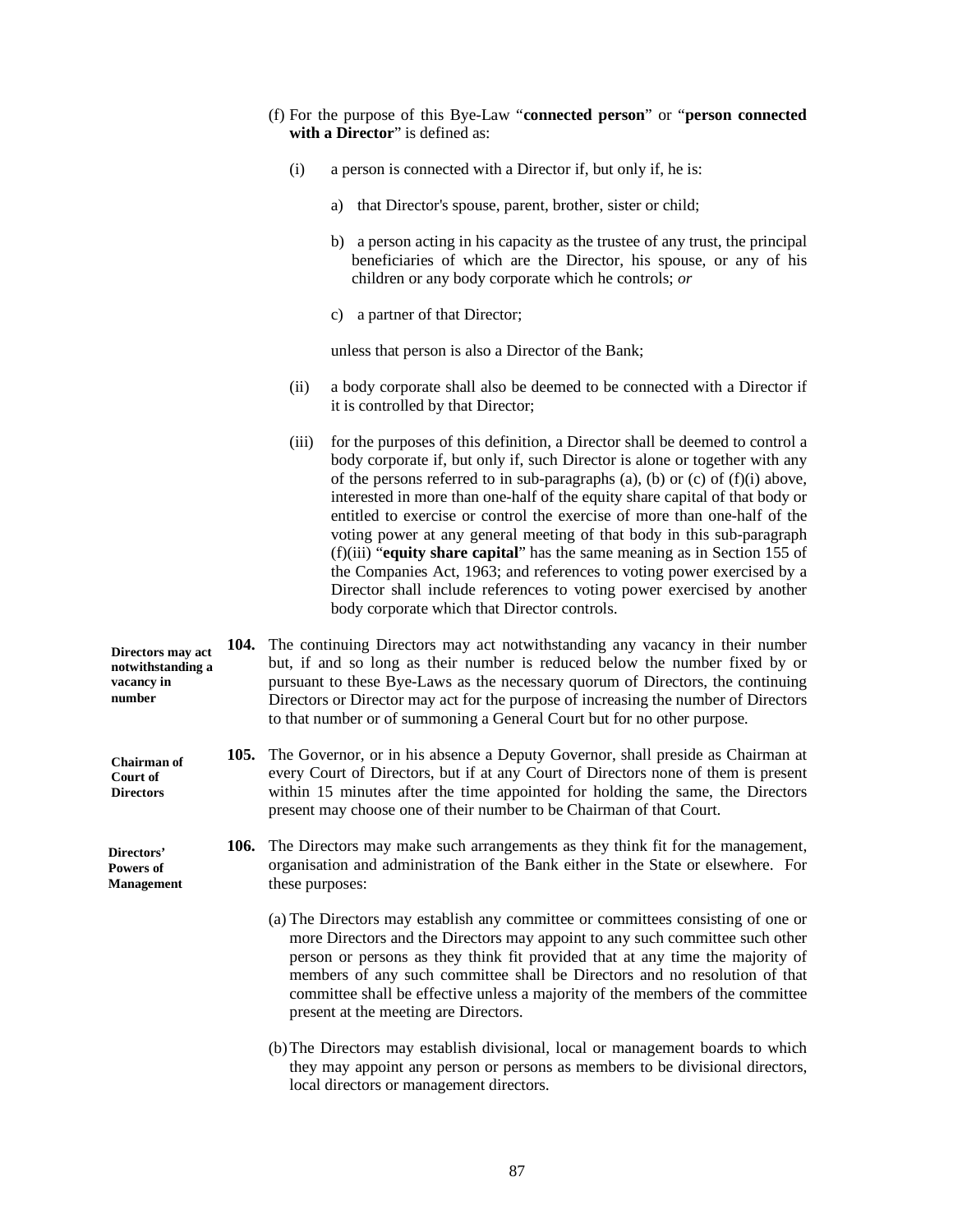- (c) The Directors may appoint such executives, managers, administrative officers, employees, advisers, attorneys or agents for such a period and on such terms as they think fit.
- (d)Where the Directors consider that the advice or assistance of any person would for any reason be beneficial to the Bank, the Directors may appoint such person to be an advisory director.
- (e) The Directors may from time to time fix or vary the terms of appointment and the appropriate remuneration of any person appointed under this Bye-Law and may at any time revoke any such appointment or dissolve any committee or board.
- (f) The appointment of any person as a divisional director, management director or advisory director shall not for any purpose constitute that person a Director of the Bank.
- (g)When considering the composition of any committee to be delegated with any powers pursuant to these Bye-Laws, the Directors may not determine that a Government Appointee is to be regarded as ineligible (whether by provisions in the Bye-Laws or for the purpose of the Bank's compliance with any corporate governance code) for appointment to any such committee (including any audit, remuneration or nomination committee of the Directors) by virtue of the fact that he or she was appointed by the Government Preference Stockholder or the committee may have to consider any of the matters in referred to in paragraphs 1 to 7 of Bye-Law 100.
- **107.** The Directors may delegate any of their powers, authorities and discretions to any committee or board established or to any appointment made pursuant to Bye-Law 106 and to any wholly owned subsidiary of the Bank for such a period and on such terms and conditions as the Directors may determine. The Directors may authorise any such committee, board, appointment or subsidiary to sub-delegate any of the powers, authorities and discretions delegated to them but any such committee, board, appointment or subsidiary shall conform to any regulations which may from time to time be imposed by the Directors in respect of any such delegation or subdelegation. The Directors may at any time vary or revoke any delegation made to any such committee, board, appointment or subsidiary, or any regulation made in respect of sub-delegation by any of them. **Directors' Powers of Delegation**
- **108.** A committee may elect a Chairman of its meetings; if no such Chairman is elected, or if at any meeting the Chairman is not present within 15 minutes after the time appointed for holding the same, the members present may choose one of their number to be Chairman of the meeting. **Chairman of committee**
- **109.** A committee may meet and adjourn as it thinks proper. Questions arising at any meeting shall be determined by a majority of votes of the members present, and where there is an equality of votes, the Chairman shall have a second or casting vote. **Proceedings of committee**
- **110.** All acts done by any Court of Directors or any meeting of a committee appointed by the Directors or by any person acting as a Director or a member of such committee shall (as regards all persons dealing in good faith with the Bank) notwithstanding that there was some defect in the appointment or continuance in office of any member of the Court of Directors or of such committee or of any person acting as aforesaid or that such member or person was disqualified or had vacated office or was not entitled to vote be as valid as if every such person had **Acts of Directors or committees to be valid notwithstanding defect in appointment**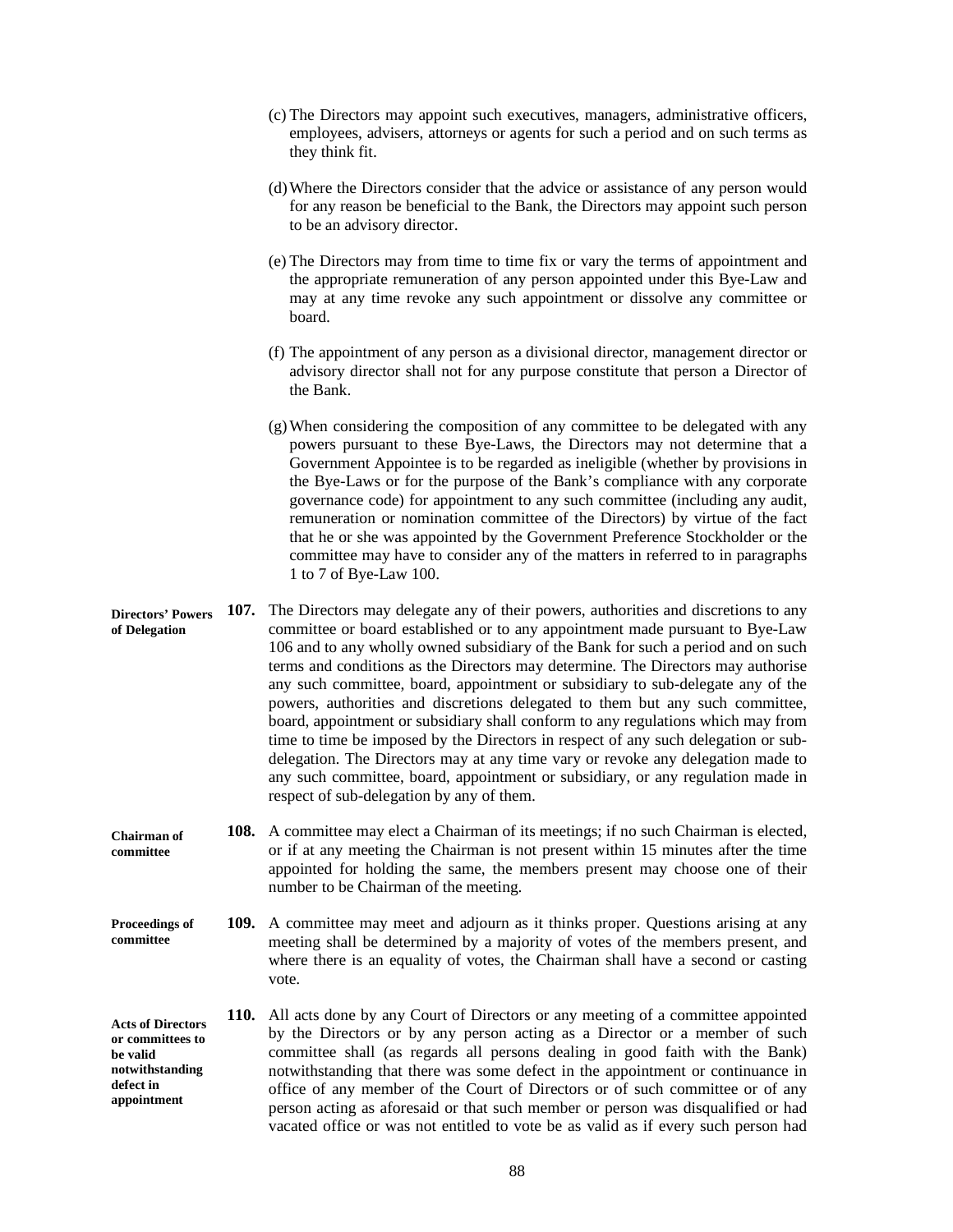been duly appointed and was qualified and had continued to be a Director or a member of such committee and had been entitled to vote.

### **SECRETARY**

**Appointment of Secretary** 

**capacity** 

- **111.** The Secretary shall be appointed by the Directors for such term, at such remuneration and upon such conditions as they may think fit; and any Secretary so appointed may be removed by them.
- **112.** A provision of these Bye-Laws requiring or authorising a thing to be done by or to a Director and the Secretary shall not be satisfied by its being done by or to the same person acting both as Director and as, or in place of, the Secretary. **Secretary may not act in dual**

# **THE SEAL**

- **113.** (a) The Seal shall be used only by the authority of the Directors or a committee appointed by the Directors authorised by the Directors in that behalf and every instrument to which the Seal shall be affixed shall be signed by a Director or by the Secretary or by some other person appointed by the Directors for the purpose or by a committee appointed by the Directors authorised by the Directors in that behalf.
	- (b)The Bank shall have an Official Seal which shall be a facsimile of the Seal with the addition on its face of the word "Securities" for the purpose of sealing securities issued by the Bank and for sealing documents creating or evidencing securities so issued. The Official Seal may be used only on the authority set out in Bye-Law 113 (a) except that all instruments to which the Official Seal shall be affixed shall be signed by the Secretary and some other person appointed by the Directors for the purpose or by a committee appointed by the Directors authorised by the Directors in that behalf and provided that the system of authorising the affixing of the Official Seal to such instruments is first approved by the Auditors all or any such signatures may be applied by some mechanical means.
	- (c) The Bank shall have for use in Britain (and if the Directors consider it expedient, in any other territory, district or place where the Bank has an established place of business) a local seal, which shall be a facsimile of the Seal with the addition on its face of the word "Britain" (or the name of the territory, district or place, as the case may be, where it is to be used). The local seal may be used only under the authority set out in Bye-Law 113 (a) except that all instruments to which the local seal shall be affixed shall be signed by two persons appointed by the Directors or a committee appointed by the Directors authorised by the Directors in that behalf.

# **DIVIDENDS AND RESERVES**

**114.** A General Court may declare dividends but no dividend shall exceed the amount recommended by the Directors and no dividend on the Ordinary Stock may be declared unless the dividend on the Dollar Preference Stock, the Sterling Preference Stock, the euro Preference Stock (including the 2009 Preference Stock) and the 2005 Preference Stock most recently payable prior to the relevant General Court shall have been paid in cash. **Declaration of dividends by General Court** 

**Directors may pay 115.** The Directors may from time to time pay to the members such interim dividends as appear to the Directors to be justified by the profits of the Bank, provided that no such interim dividend on the Ordinary Stock may be paid if the dividends on the **interim dividends**

**The Seal, Official Seal and local seal**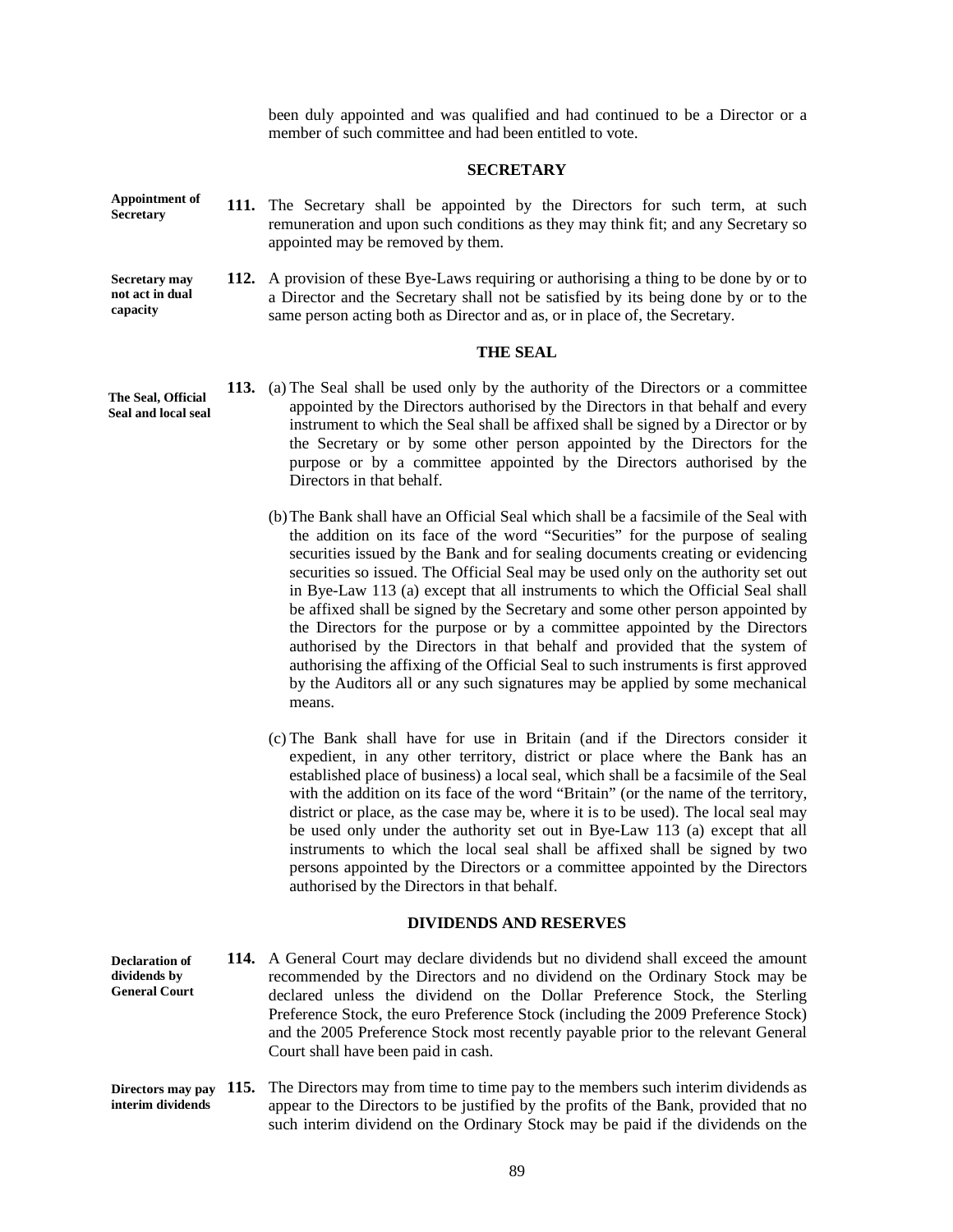Dollar Preference Stock, the Sterling Preference Stock, the euro Preference Stock (including the 2009 Preference Stock) and the 2005 Preference Stock most recently payable prior to the date of the Directors' resolution to pay such interim dividend shall not have been paid in cash or where the payment of such interim dividend on the Ordinary Stock would reduce the distributable reserves of the Bank to such an extent that the Bank would, in the opinion of the Directors, be unable to pay the next dividend due for payment on the Dollar Preference Stock, the Sterling Preference Stock, the euro Preference Stock (including the 2009 Preference Stock) and the 2005 Preference Stock. Where the Directors have acted bona fide, they shall not incur any responsibility to the holders of any stock conferring a preference which may at any time be issued for any damage they may suffer by reason of the payment of an interim dividend on any stock ranking after such preference stock. A resolution of the Directors declaring any interim dividend shall (once announced) be irrevocable and shall have the same effect in all respects as if such dividend had been declared upon the recommendation of the Directors by a resolution of the Bank. Subject as aforesaid, if at any time the capital stock of the Bank is divided into different classes, the Directors may pay such interim dividends in respect of those units of capital stock of the Bank which confer on the holders thereof deferred or nondeferred rights as well as in respect of those units of capital stock of the Bank which confer on the holders thereof preferential rights with regard to dividends. The Directors may also pay half-yearly or at other suitable intervals to be settled by them any dividend which may be payable at a fixed rate if they are of the opinion that the profits available for distribution justify the payment.

**Dividends to be paid out of profits** 

**Reserve funds** 

- **116.** No dividend shall be paid otherwise than out of profits.
- **117.** (a) The Directors may, before recommending any dividends, set aside out of the profits of the Bank such sums as they think proper as a reserve or reserves which shall, at the discretion of the Directors be applicable for any purpose to which the profits of the Bank may be properly applied, and pending such application may, at the like discretion, either be employed in the business of the Bank or be invested in such investments as the Directors may lawfully determine. The Directors may also, without placing the same to reserve, carry forward any profits which they may think it prudent not to divide.
	- (b)The Directors shall not set aside out of profits and carry to any reserve fund referred to in sub-paragraph (a) of this Bye-Law or carry forward in the manner described in sub-paragraph (a) of this Bye-Law any sum then required for payment of the dividend payable on any Dollar Preference Stock, Sterling Preference Stock, euro Preference Stock or the 2005 Preference Stock.
	- (c) If at any time there shall be insufficient profits standing to the credit of the profit and loss account of the Bank (or any other of the Bank's accounts or reserves and available for distribution) for the payment of any such dividend, the Directors shall withdraw from any such reserve fund referred to in subparagraph (a) of this Bye-Law such sums as may be required for the payment of any such dividend (and so that the Directors shall not require the consent of the Bank in General Court to any such withdrawal). Any sum so withdrawn (and any profits previously carried forward pursuant to sub-paragraph (a) of this Bye-Law but subsequently required for the payment of any such dividend) may be applied in or towards payment of such dividends.
- **118.** All dividends shall be declared and paid according to the amounts paid or credited as paid on the capital stock in respect whereof the dividend is paid, but no amount paid or credited as paid on stock in advance of calls shall be treated for the **Apportionment of dividends**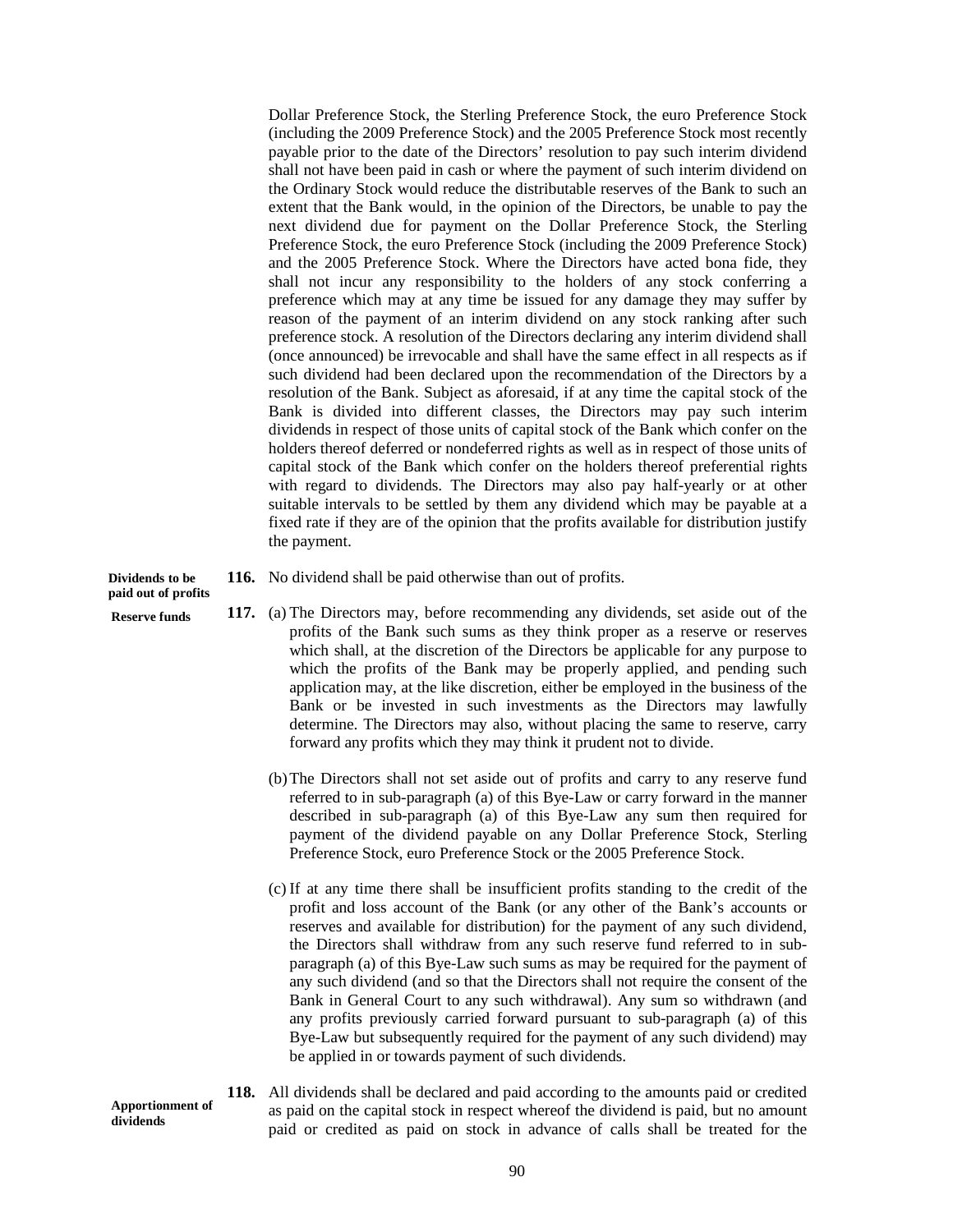purposes of this Bye-Law as paid thereon. All dividends shall be apportioned and paid proportionally to the amounts paid or credited as paid on the stock during any portion or portions of the period in respect of which the dividend is paid; but if any stock is issued on terms providing that it shall rank for dividend as from a particular date, such stock shall rank for dividend accordingly.

- **119.** The Directors may deduct from any dividend payable to any member all sums of money (if any) immediately payable by him to the Bank on account of calls or otherwise in relation to the capital stock of the Bank.
- **120.** Any General Court declaring a dividend or bonus may direct payment of such dividend or bonus wholly or partly by the distribution of specific assets and in particular of paid up shares, debentures or debenture stock of any other company or in any one or more of such ways, and the Directors shall give effect to such resolution, and where any difficulty arises in regard to such distribution, the Directors may settle the same as they think expedient, and fix the value for distribution of such specific assets or any part thereof and may determine that cash payments shall be made to any members upon the footing of the value so fixed, in order to adjust the rights of all the parties, and may vest any such specific assets in trustees as may seem expedient to the Directors provided however that no part of the 2009 Bonus Stock shall be paid up out of the distributable reserves of the Bank in contravention of Bye-Law  $4(F)$ ,  $5(F)$  or  $6(F)$ .
- **121.** Subject to Bye-Laws 71(c) and 71(d), the Directors may, with the sanction of a resolution passed at a General Court of the Bank, offer to the holders of Ordinary Stock the right to elect to receive an allotment of additional Ordinary Stock, credited as fully paid, instead of cash in respect of all or part of any dividend or dividends as are specified by such resolution of the General Court or such part of such dividend or dividends as the Directors may determine. The following provisions shall have effect: **Scrip Dividends**
	- (a) any such resolution may specify a particular dividend or dividends or may specify all or any dividends falling to be declared or paid during a specified period being a period expiring not later than the commencement of the fifth Annual General Court next following the date of the Annual General Court at which the resolution is passed;
	- (b)the entitlement of each holder of Ordinary Stock to additional Ordinary Stock shall, subject to sub-paragraph (e) below, be such that the relevant value of the entitlement shall be as nearly as possible equal to (but not greater than) the cash amount (disregarding any tax credit) of the dividend that such holder elects to forgo. For this purpose "**relevant value**" shall be calculated by reference to the average of the Closing Quotation for the Ordinary Stock on any recognised Stock Exchange, selected by the Directors from time to time, on which the Ordinary Stock is quoted ("**The Stock Exchange**"), as derived from the Daily Official List of any such Stock Exchange, or any similar publication, on the day on which the Ordinary Stock is first quoted "ex" the relevant dividend and the two subsequent dealing days or such other number of days between the day on which the Ordinary Stock is first quoted "ex" the relevant dividend and the dividend payment record date, or in such other manner as may be determined by the Directors on such basis as they consider fair and reasonable;
	- (c) the Directors shall after determining the basis of allotment give notice in writing to the holders of the Ordinary Stock of the rights of election offered to them and shall send with or following such notice forms of election and specify the procedure to be followed and the place at which and the latest date and time

**Directors may deduct from dividends money due for calls** 

**Power to direct payment of dividends by distribution of specific profits**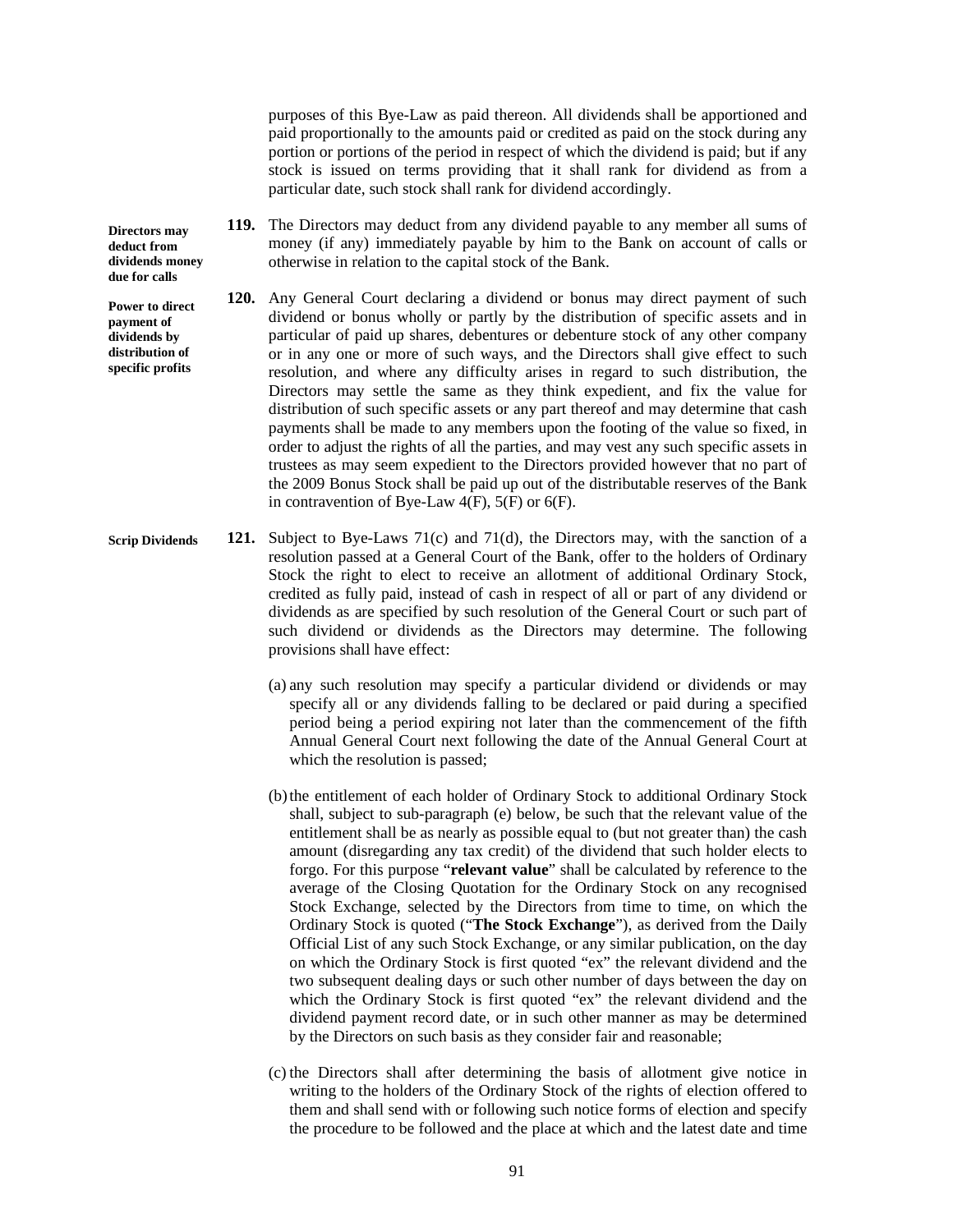by which duly completed forms of election must be lodged in order to be effective;

- (d)the dividend (or that part of the dividend in respect of which a right of election has been offered) shall not be payable on Ordinary Stock in respect of which the said election has been duly exercised ("**the elected Ordinary Stock**") and instead thereof additional Ordinary Stock shall be allotted to the holders of the elected Ordinary Stock on the basis of allotment determined as aforesaid. For such purpose the Directors shall capitalise out of such of the sums standing to the credit of any of the Bank's reserves (including any stock premium account and capital redemption reserve) or profit and loss account as the Directors may determine, a sum equal to the aggregate nominal amount of the additional Ordinary Stock to be allotted on such basis and apply the same in paying up in full the appropriate number of unissued Ordinary Stock for allotment and distribution to and amongst the holders of the elected Ordinary Stock on such basis. A resolution of the Directors capitalising any part of the reserves or profits hereinbefore mentioned shall have the same effect as if such capitalisation had been declared by resolution passed at a General Court in accordance with Bye-Law 131;
- (e) the Directors may do all acts and things which they consider necessary or expedient to give effect to any such offer and capitalisation, with power to make such provisions as they think fit to ensure that no fractional entitlements of additional Ordinary Stock become distributable, including provisions whereby such fractional entitlements, in whole or in part, arising in relation to any one dividend payment be expressed as a residual cash sum and be carried over (without interest) to the next dividend payment date and added to the relevant Stockholder's cash dividend entitlement on such date. The Directors may authorise any person on behalf of all the Ordinary Stockholders concerned to enter into an agreement with the Bank relating to such offer and capitalisation and matters incidental thereto and any agreement made under such authority shall in all respects be effective and binding on all persons concerned;
- (f) the Directors may also from time to time establish or vary a procedure for election mandates under which a holder of Ordinary Stock may elect to receive additional Ordinary Stock credited as fully paid instead of cash in respect of all future rights offered to that holder under this Bye-Law until the election mandate is revoked or deemed to be revoked in accordance with the procedure;
- (g)the Directors may undertake and do such acts and things as they may consider necessary or expedient for the purpose of giving effect to the provisions of this Bye-Law;
- (h)the additional Ordinary Stock allotted pursuant to the provisions of this Bye-Law shall rank pari passu in all respects with the fully paid Ordinary Stock then in issue save only as regards participation in the relevant dividend (or stock election in lieu);
- (i) notwithstanding the foregoing the Directors may at any time prior to payment of the relevant dividend determine, if it appears to them desirable to do so because of a change in circumstances, that the dividend shall be payable wholly in cash and if they so determine then all elections made shall be disregarded. The relevant dividend shall be payable wholly in cash if the Ordinary Stock of the Bank ceases to be listed on the particular Stock Exchange selected by the Directors, pursuant to sub-paragraph (b) above, at any time prior to the due date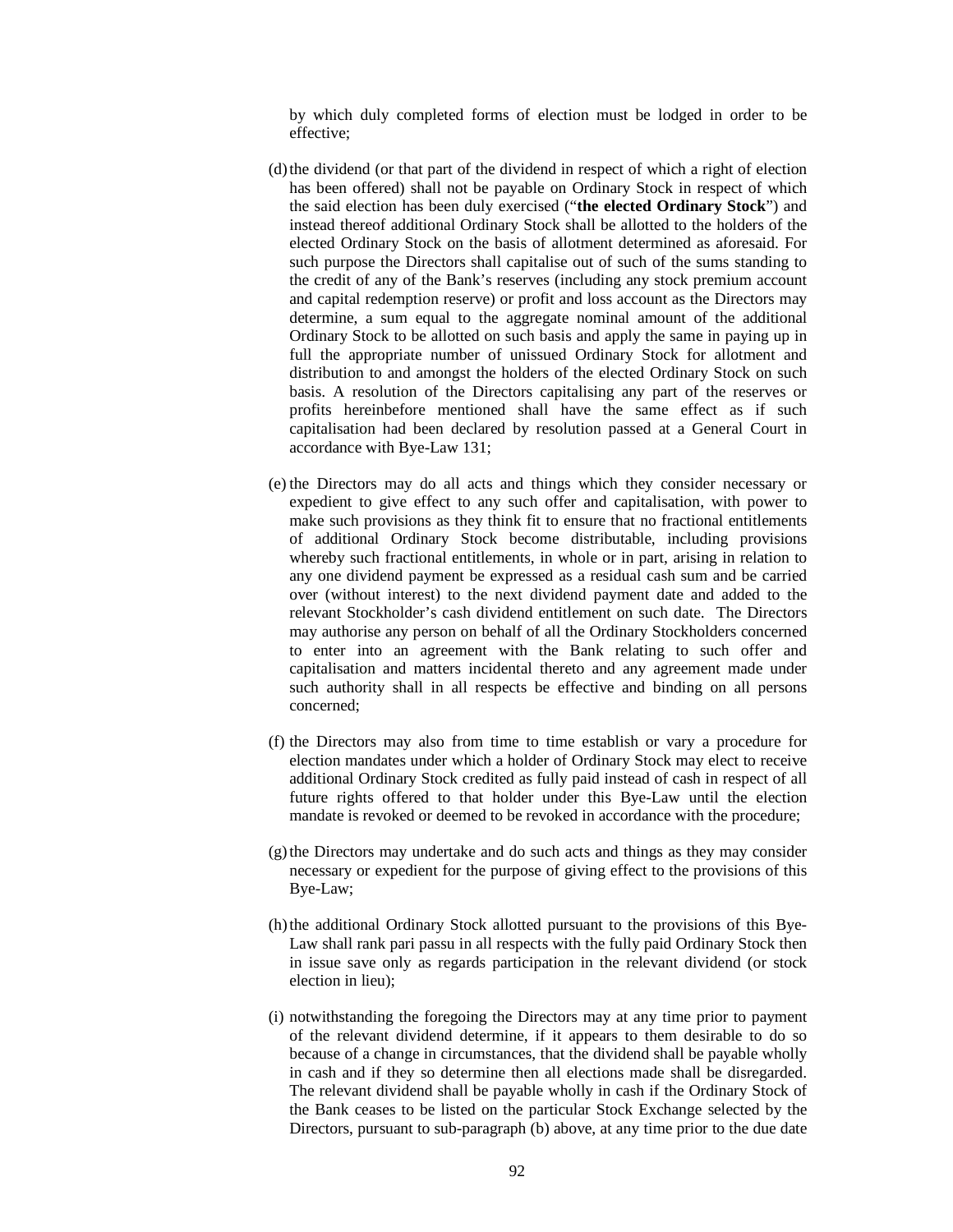of issue of the additional Ordinary Stock or if such listing is suspended and not reinstated by the date immediately preceding the due date of such issue;

- (j) notwithstanding anything to the contrary in this Bye-Law the Directors may make such exclusions from any offer of rights of election to holders of Ordinary Stock as they may think fit in the light of any legal or practical problems under the laws of, or the requirements of any regulatory or Stock Exchange authority in, any territory or jurisdiction; and
- (k)this Bye-Law shall have effect without prejudice to the other provisions of these Bye-Laws.
- **Dividends payable** 122. Any dividend, interest or other moneys payable in cash in respect of any stock may be paid by cheque or warrant sent through the post directed to the registered address of the holder, or, where there are joint holders, to the registered address of that one of the joint holders who is first named in the Register or to such person and to such address as the holder or joint holders may in writing direct. Every such cheque or warrant shall be made payable to the order of the person to whom it is sent. Any such dividend, interest or other moneys payable in cash in respect of any stock may also be paid by use of or through the Electronic Funds Transfer system or any other electronic means to an account designated by the holder or joint holders as the case may be. Any one of two or more joint holders may give effectual receipts for any dividends, bonuses or other moneys payable in respect of the stock held by them as joint holders. **in cash may be paid by cheque or warrant**

**123.** No dividend shall bear interest against the Bank. **Dividends not to** 

- **124.** (a) If the Directors so resolve, any dividend which has remained unclaimed for twelve years from the date of its declaration shall be forfeited and cease to remain owing by the Bank. The payment by the Directors of any unclaimed dividend or other monies payable in respect of stock into a separate account shall not constitute the Bank a trustee in respect thereof.
	- (b)The Bank may cease sending dividend warrants by post if such warrants have been returned undelivered or left uncashed on two consecutive occasions and following such second occasion, reasonable enquiries have failed to establish any new address of the registered holder of the stock.
	- **125.** (a) The Bank shall be entitled (but not obliged) to sell at the best price reasonably obtainable any stock of a member of the Bank or any stock to which a person is entitled by transmission if and provided that:
		- (i) for a period of twelve years no cheque or warrant sent by the Bank through the post in a pre-paid letter, addressed to the member or to the person entitled by transmission to the stock at his address on the Register or to the last known address given by the member or by the person entitled by transmission to which cheques and warrants are to be sent, has been cashed and no communication has been received by the Bank from the member or from the person entitled by transmission; and no communication has been received from the member or from the person entitled by transmission to two separate enquiries made by the Bank by means of registered post to the member at his address on the Register or to the last known address given by the member or person entitled by transmission (provided that during such twelve year period at least three dividends shall have become payable in respect of such stock);

**Untraced Stockholders** 

**bear interest Unclaimed Dividends** 

93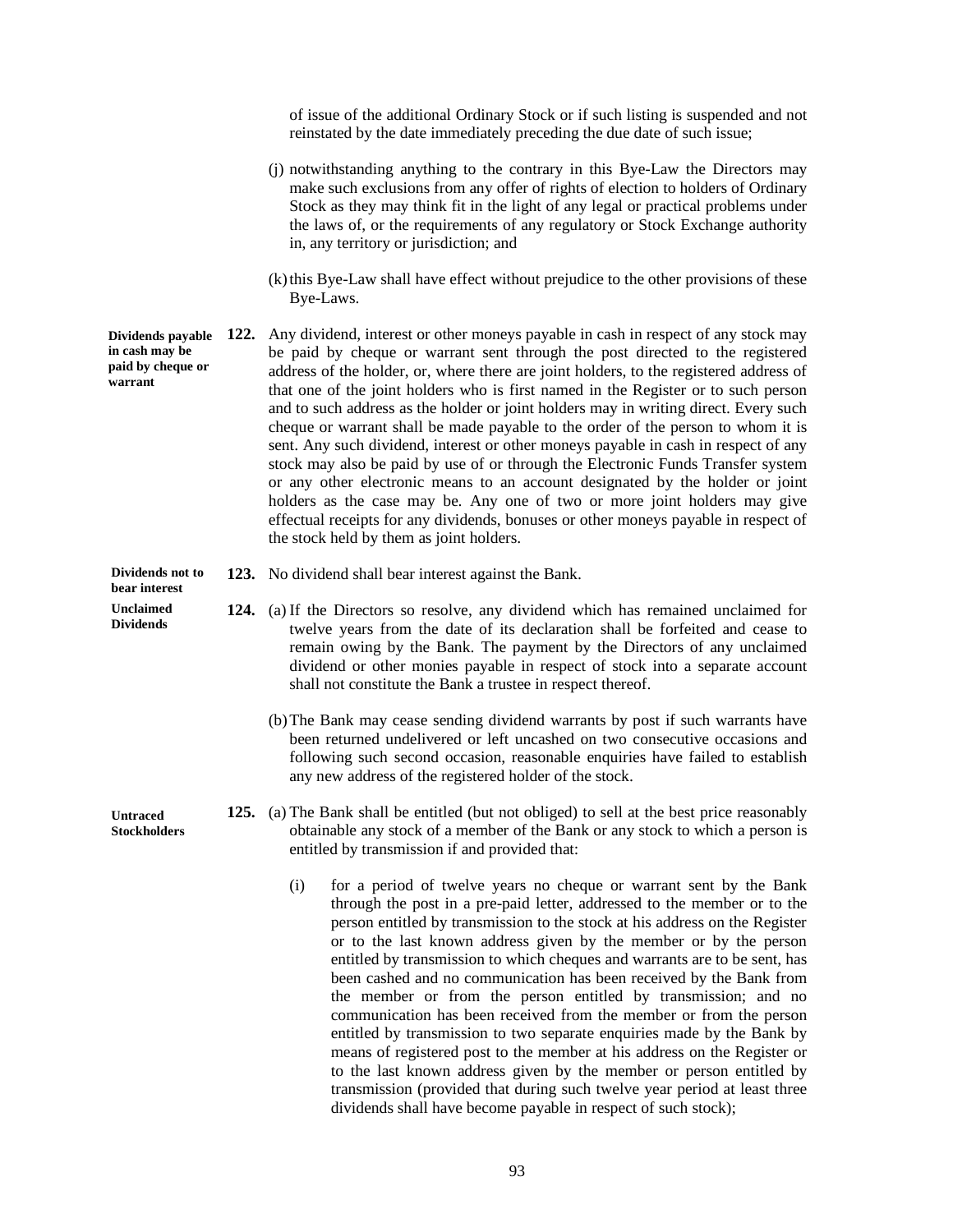- (ii) at the expiration of the said period of twelve years the Bank has given notice of its intention to sell such stock by advertisement in a national daily newspaper published in the State (and a national daily newspaper published in the United Kingdom) and in a newspaper circulating in the area in which the address referred to in sub-paragraph (a)(i) of this Bye-Law is located;
- (iii) during the further period of three months after the date of the advertisement and prior to the exercise of the power of sale the Bank has not received any communication from the member or person entitled by transmission; and
- (iv) the Bank has first given notice in writing to the relevant Stock Exchange of its intention to sell such stock.
- (b)To give effect to any such sale the Bank may appoint any person to execute as transferor an instrument of transfer of such stock where held in certificated form and such instrument of transfer shall be as effective as if it had been executed by the member or the person entitled by transmission to such stock. The transferee shall be entered in the Register as the holder of the stock comprised in any such transfer and he shall not be bound to see to the application of the purchase moneys nor shall his title to the stock be affected by any irregularity in or invalidity of the proceedings in reference to the sale. The Directors may authorise the conversion of stock to be sold which is in uncertificated form into certificated form and vice versa (so far as is consistent with the Regulations) for its transfer to, or in accordance with the directions of, the transferee.
- (c) The Bank shall account for the net proceeds of such sale by carrying all moneys in respect thereof to a separate account which shall be a permanent debt of the Bank and the Bank shall be deemed to be a debtor and not a trustee in respect thereof. Moneys carried to such separate account may be either employed in the business of the Bank or invested in such investments as the Directors may think fit, from time to time.

#### **ACCOUNTS**

- **126.** The Directors shall cause proper books of account to be kept. Proper books shall not be deemed to be kept if there are not kept such books of account as are necessary to give a true and fair view of the state of the Bank's affairs and to explain its transactions. **The Directors shall keep proper books of account**
	- **127.** The books of account shall be kept at the Office, or at such other place as the Directors think fit, and shall at all reasonable times be open to the inspection of the Directors.
	- **128.** The Directors shall from time to time determine whether and to what extent and at what times and places and under what conditions or regulations the accounts and books of the Bank or any of them shall be open to the inspection of members, not being Directors, and no member (not being a Director) shall have any right of inspecting any account or book or document of the Bank except as authorised by the Directors or by the Bank in General Court.
		- **129.** The Directors shall from time to time cause to be prepared and to be laid before the Annual General Court such profit and loss accounts, balance sheets, group accounts and reports as are appropriate.

**Books of account to be kept at the Office and** 

**available for inspection of Directors** not **entitled to inspect books of account except as authorised by Directors**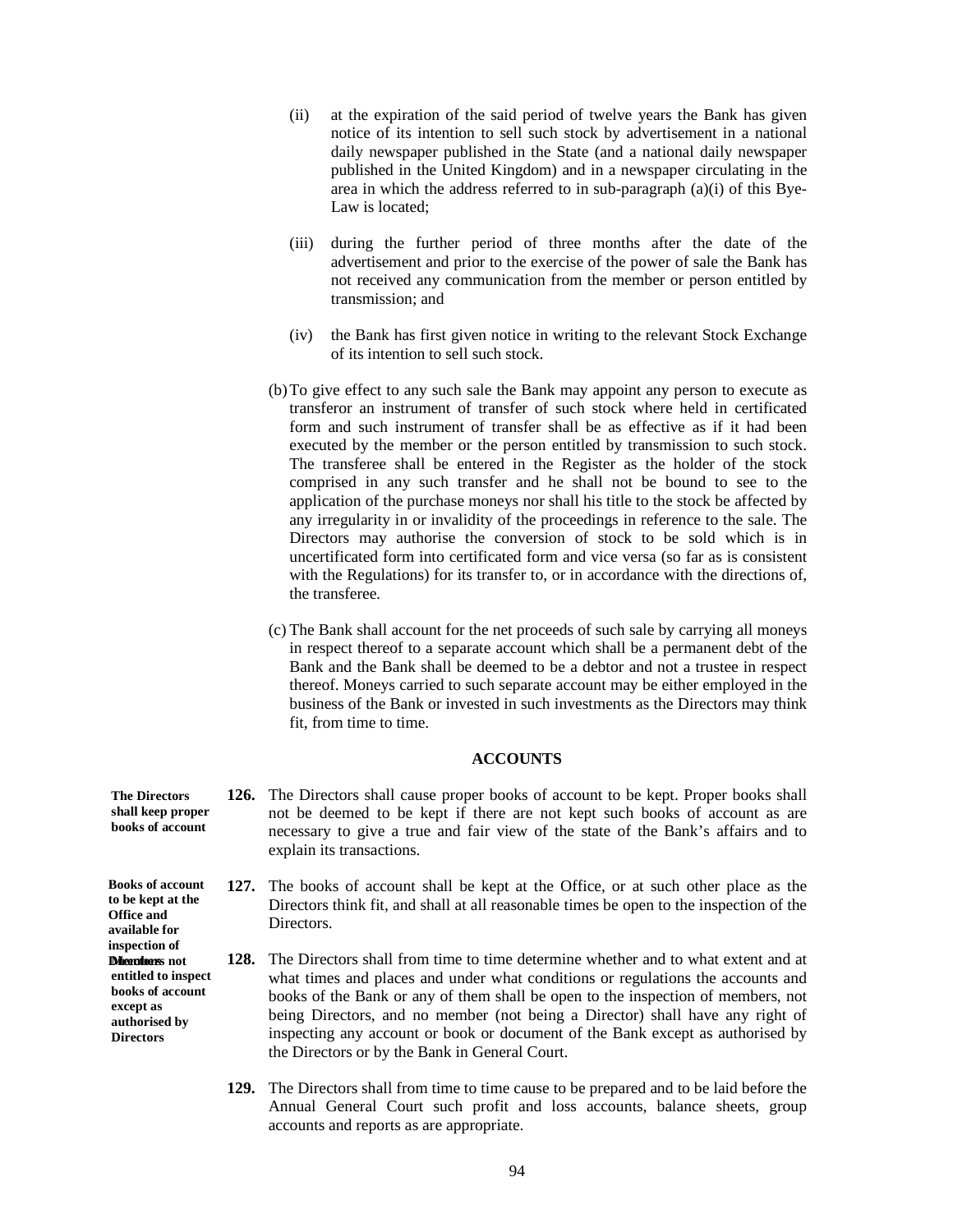**profit and loss Copy of balance accounts, group accounts and reports to be laid before Annual General Courts report to be sent to sheet, accounts, Directors' report and Auditors' members** 

**reserves** 

**Balance sheets and 130.** A copy of the balance sheet and profit and loss account and group accounts which are to be laid before the Annual General Court together with a copy of the Directors' report and Auditors' report shall, not less than 21 days before the date of the Annual General Court be sent to every member of the Bank and other persons entitled to receive the same. Provided if the Directors be of opinion that and shall so resolve that for any reason it is unlikely that delivery of copies of the balance sheet, profit and loss account and group accounts, together with copies of the Directors' report and Auditors' report and any other documents can be effected on members or any of them by post, then and in any such case the Directors may publish the balance sheet, profit and loss account and group accounts together with the Directors' report and Auditors' report and any other documents which are to be laid before the Annual General Court, not less than twenty-one days before the date of the Annual General Court to members whose registered addresses are within the State and by advertisement thereof in at least one national daily newspaper in the State and to members whose registered addresses are outside the State by advertisement thereof in at least one London daily newspaper in respect of the United Kingdom and in the Wall Street Journal or such other daily newspaper in respect of the United States as the Directors shall in the circumstances consider appropriate; and upon such publication copies of the accounts and reports so advertised will be deemed to have been sent to members and any other persons entitled to receive the same; in any such case the Bank shall send confirmatory copies of all the documents referred to above by post if at least forty-eight hours prior to the Annual General Court the posting of documents to addresses within the State again becomes practicable.

### **CAPITALISATION OF RESERVES**

**131.** Subject to the provisions of Bye-Laws 4 (F), 5 (F) and 6 (F) a General Court may, upon the recommendation of the Directors, resolve that any sum for the time being standing to the credit of any of the Bank's reserves (including any Stock Premium Account) or to the credit of the Profit and Loss Account be capitalised and be set free for distribution amongst the members who would have been entitled thereto if distributed by way of dividend and in the same proportions on the footing that they become entitled thereto as capital and on condition that the same be not paid in cash but be applied either in or towards paying up any amounts for the time being unpaid on any stock held by such members respectively, or paying up in full unissued capital stock or debenture stock of the Bank to be allotted and distributed credited as fully paid up to and amongst such members in the proportions aforesaid, or partly in one way and partly in the other; and the Directors shall give effect to such resolution. Nothing in this Bye-Law 131 shall restrict or limit a capitalisation permitted by Bye-Law  $6(I)(4)$  or 133. **Power of General Court to capitalise reserves**

**132.** Whenever such resolution as aforesaid shall have been passed, the Directors shall make all appropriations and applications of the sums so resolved to be capitalised thereby and all allotments and issues of fully paid stock or debentures, if any, and generally shall do all acts and things required to give effect thereto with full power to the Directors to make such provision as they shall think fit and also to authorise any person to enter on behalf of all the members concerned into an agreement with the Bank providing for the allotment to them respectively credited as fully paid up of any further stock or debentures to which they may become entitled on such capitalisation or, as the case may require, for the payment up by the application thereto of their respective proportions of the sums resolved to be capitalised of the amounts or any part of the amounts remaining unpaid on their existing stock and **Method of capitalisation of**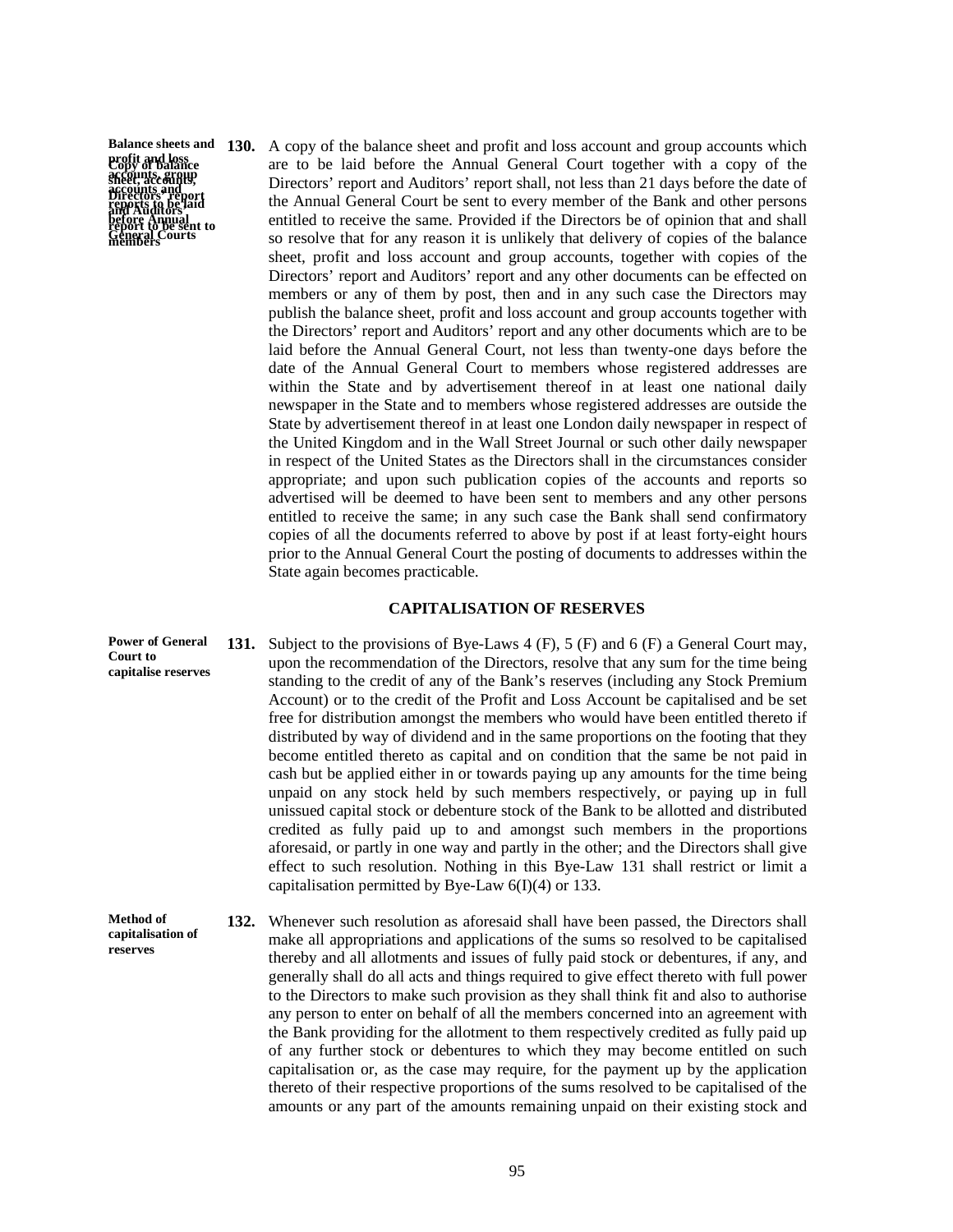any agreement made under such authority shall be effective and binding on all such members.

#### **CAPITALISATIONS IN RESPECT OF THE 2009 BONUS STOCK**

**133.** The Directors shall pursuant to the Bank's obligations under Bye-Law 6(I)(4) (Bonus issues of Ordinary Stock) resolve that any sum standing to the credit of any of the Bank's undistributable reserves (including any Stock Premium Account) and, subject to there being no contravention of the provisions of Bye-Laws 4(F), 5(F) and 6(F), the reserves of the Bank be capitalised as a new issue of Ordinary Stock to the holders of the 2009 Preference Stock in the proportions to which such holders are entitled pursuant to Bye-Law 6(I)(4) (Bonus issues of Ordinary Stock). Such Ordinary Stock shall be credited as fully paid up by such sum standing to the credit of the Bank's reserves in the manner set out in Bye-Law  $6(I)(4)(h)(i)$  and (ii) as is equal to the nominal value of such Ordinary Stock, subject to the Bank not being prohibited by law from doing so provided however that where the Bank has insufficient reserves to pay up in full any of the Ordinary Stock referred to above it may be required by the 2009 Preference Stockholder to issue his entitlement of such Ordinary Stock on the basis that the Bank shall pay up the issue price of such 2009 Bonus Stock out of a portion of the available reserves of the Bank corresponding to the percentage which such Ordinary Stock corresponds to the total number of units of Ordinary Stock which fall to be issued at such time and provided that such holder of warrants and/or 2009 Preference Stockholder, as applicable, pays up the balance to be paid up on the Ordinary Stock he requires to be issued to him. Any capitalisation pursuant to this Bye-Law shall be deemed to be authorised by the resolution adopting this Bye-Law. **Capitalisations in respect of the 2009 Preference Stock** 

#### **AUDIT**

**Appointment and duties of Auditors** 

**134.** Auditors shall be appointed and their rights and duties regulated in accordance with the requirements of Companies legislation in force for the time being.

#### **NOTICES**

**135.** A notice may be given by the Bank to any member either personally or by sending it by post to him to his registered address or by delivering it to his registered address. Where a notice is sent by post, service of the notice shall be deemed to be effected by properly addressing, prepaying and posting a letter containing the notice, and to have been effected in the case of the notice of a meeting at the expiration of 24 hours after the letter containing the same is posted, and in any other case at the time at which the letter would be delivered in the ordinary course of post. Provided, if the Directors shall be of opinion and shall so resolve that for any reason it is unlikely that delivery of a notice to be given by the Bank to members or any of them can be effected by post, then and in any such case the notice may be given to members whose registered addresses are in the State by advertisement thereof published in at least one national daily newspaper in the State or to members whose registered addresses are outside the State by advertisement thereof published in at least one London daily newspaper, in respect of the United Kingdom and in the Wall Street Journal or such other daily newspaper in respect of the United States as the Directors shall in the circumstances consider appropriate; in any such case where the notice is in respect of a General Court the Bank shall send confirmatory copies of the notice by post if at least forty-eight hours prior to the General Court the posting of notices to addresses within the State again becomes practicable. **Service of notices**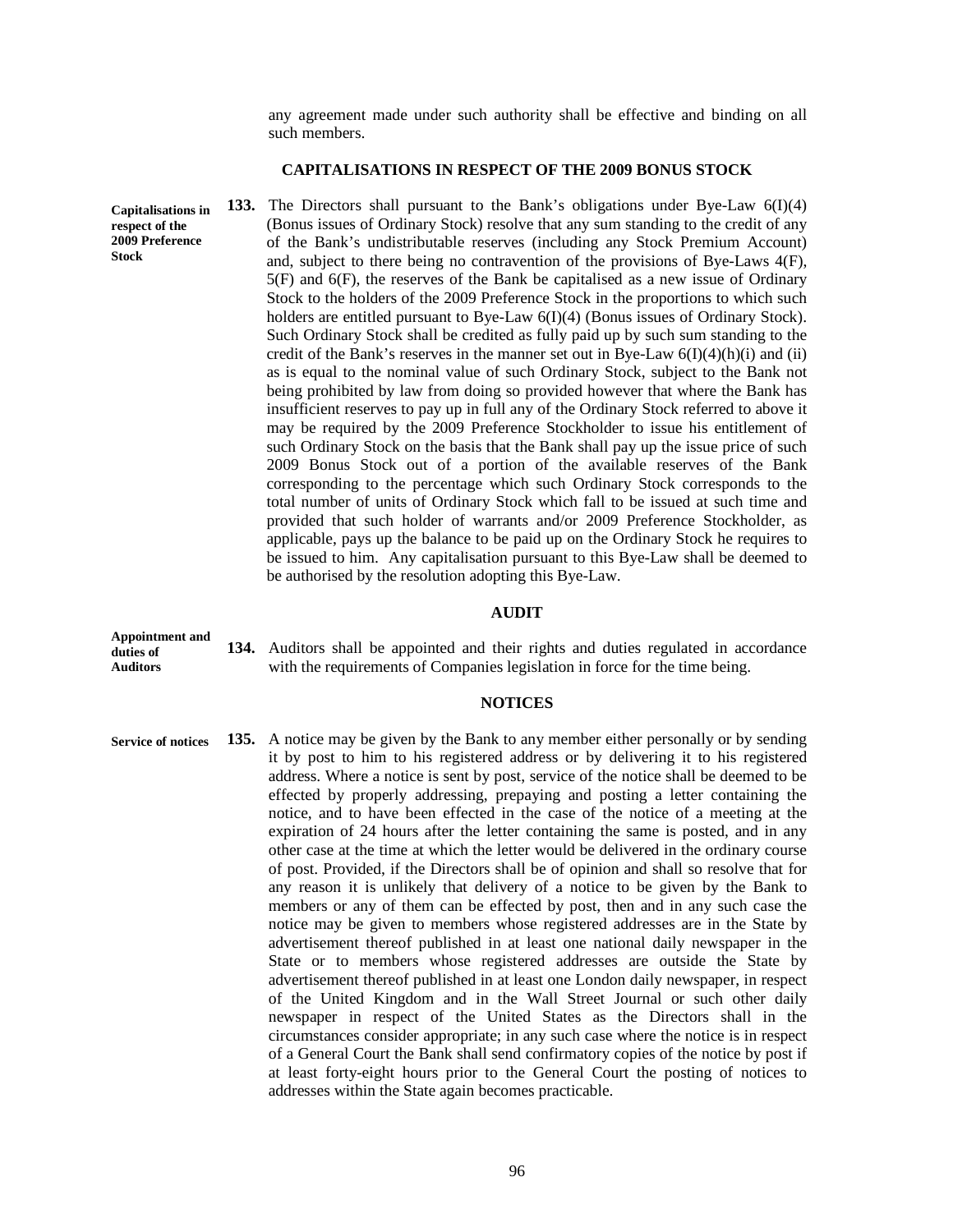**136.** A notice may be given by the Bank to the joint holders of stock by giving the notice to the joint holder first named in the Register in respect of the stock. **Notice to joint stockholders** 

> **137.** (a) A notice addressed to any member and sent by post to or left at his registered address in pursuance of these Bye-Laws shall, notwithstanding that such member be then deceased or bankrupt, be deemed to have been duly served in respect of any capital stock (whether held solely or jointly with other persons by such member) unless and until the Bank shall have received notice in writing of his decease or bankruptcy.

(b)A notice may be given by the Bank to the persons entitled to capital stock in consequence of the death or bankruptcy of a member by sending it through the post in a pre-paid letter addressed to them by name or by the title of Representatives of the deceased or Official Assignee in Bankruptcy or by any like description at the address supplied for the purpose by the persons claiming to be so entitled, or (until such an address has been so supplied) at the registered address of such deceased or bankrupt member.

(c) Service in manner aforesaid shall for all purposes be deemed a sufficient service of such notice on all persons interested (whether jointly with or claiming through or under such deceased or bankrupt member) in any such capital stock.

- **138.** Notice of every General Court shall be given in any manner hereinbefore authorised to: **Persons entitled to notice** 
	- (a) every member; *and*
	- (b) every person upon whom the ownership of capital stock devolves by reason of his being a personal representative or the Official Assignee in bankruptcy of a member, where the member but for his death or bankruptcy would be entitled to receive notice of the meeting.

Provided always however that the Bank may determine that persons entitled to receive a notice of any General Court are those persons registered on the Register at the close of business on a day determined by the Bank. The day determined by the Bank under this Bye-Law may not be more than seven days before the day that the notice of the General Court is sent.

It shall not be necessary to give public notice thereof at the Royal Exchange in Dublin or otherwise.

**139.** Every person who becomes entitled to stock shall be bound by any notice in respect of that stock which before his name is entered in the Register in respect of such stock has been duly given to a person from whom he derives his title provided the provisions of this paragraph shall not apply to any notice served under Bye-Law 60 unless no change in the beneficial ownership of the stock has occurred.

### **MISCELLANEOUS**

**140.** Any register (including the Register) or other record of the Bank may be kept by recording the matters in question otherwise than by making entries in bound books and the power to keep any such register or other record by recording the matters in question otherwise than by making entries in bound books includes power to keep such register or other record or recording the matters in question otherwise than in a legible form so long as the recording is capable of being reproduced in a legible form. If any such register or other record of the Bank is kept by the Bank by

**stock** 

**Service on transfer or transmission of** 

**Notice when member deceased or bankrupt** 

**Use of computers, etc. for certain Bank records**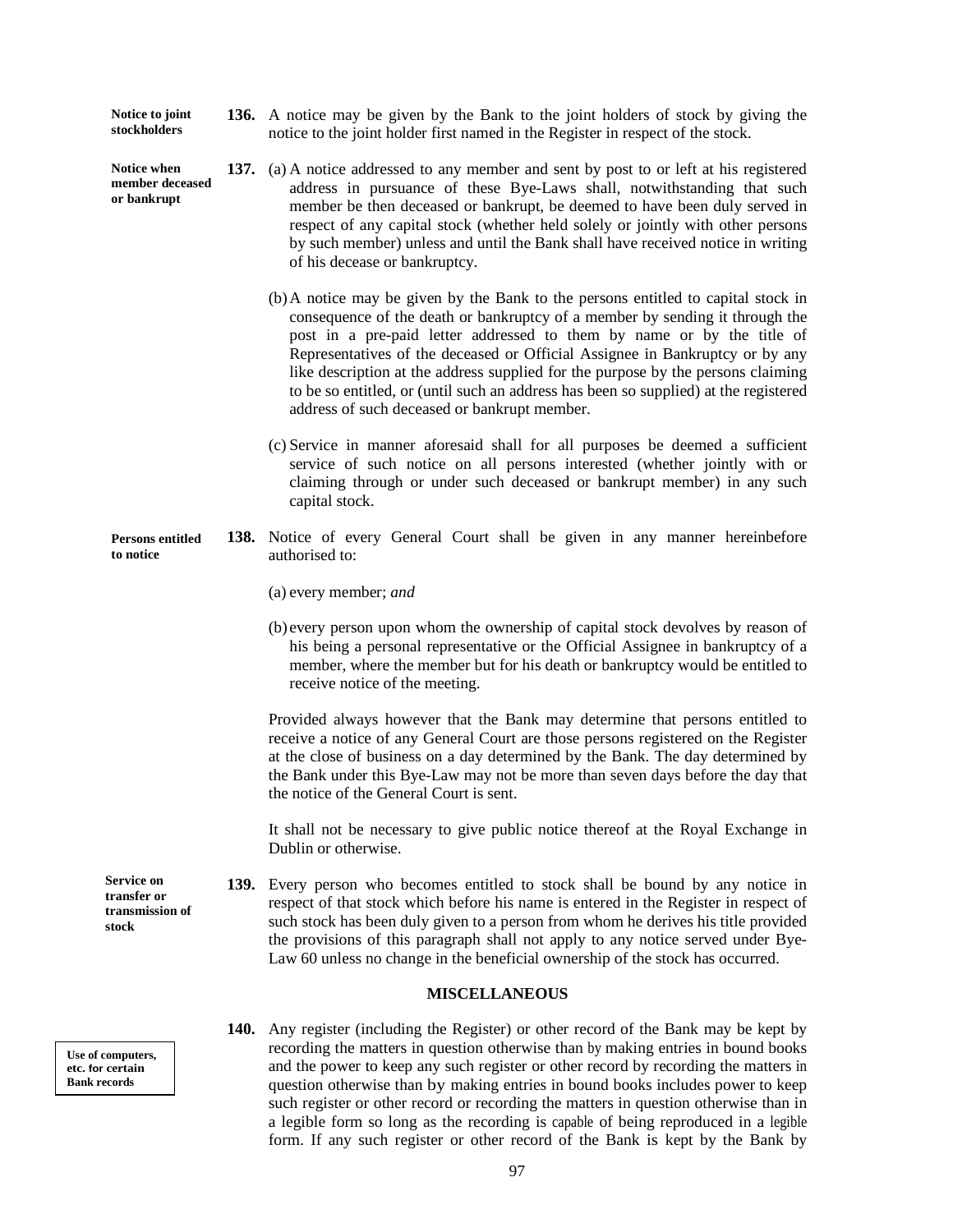recording the matters in question otherwise than in legible form, any obligation imposed on the Bank by virtue of the Charter, the Bank's Act or these Bye-Laws to allow inspection of, or to furnish a copy of, such register or other record or any part of it shall be treated as a duty to allow inspection of, or to furnish. a reproduction of the recording or of the relevant part of it in a legible form.

- **141.** (a) Notwithstanding anything to the contrary in these Bye-Laws, whenever any person (including without limitation the Bank, a Director, the Secretary, a member or any officer) is required or permitted to give information in writing such information may be given or received by electronic means or in electronic form, whether as an electronic communication or otherwise, provided, however, that where such electronic communication has been sent to the Bank, the Bank has agreed to its receipt in such form. The use of such electronic communication shall conform to any regulations which may from time to time be made by the Directors. The Directors may at any time vary or revoke any regulations made pursuant to this Bye-Law.
	- (b) Where a notice, document or other communication is delivered, given or sent by electronic means or in electronic form, whether as an electronic communication or otherwise, it shall be treated as having been delivered, given or sent:
		- (i) if delivered, given or sent by electronic mail, at the time it was sent; or
		- (ii) if delivered, given or sent by being made available or displayed on a website, when the recipient received or is deemed to have received notice of the fact that the notice, document or other information is available on the website.
		- (c) Regulations made by the Directors pursuant to this Bye-Law may include measures designed to:
			- (i) ensure the security of electronic communication;
			- (ii) establish and authenticate the identity of the giver or recipient, as the case may be, of the information; and
			- (iii) record the consent of the giver or recipient of the information by electronic means or in electronic form.
		- (d) For the avoidance of doubt, any giver or recipient of information who has opted to give or receive information by electronic means or in an electronic form may at any time, by notice given in conformity with regulations made by the Directors, opt to give or receive the information in any one of the other forms permitted by these Bye-Laws.
		- (e)Without prejudice to the generality of paragraphs (a), (b), (c), (d) above, the Directors may arrange to enable electronic communication by the Bank or any member or other person as the case may be of;-
			- (i) notices of Annual or Extraordinary General Courts;
			- (ii) the appointment of a proxy;
			- (iii) elections to receive allotments of Ordinary Stock instead of cash in respect of dividends;

(iv) the balance sheet, profit & loss account and group accounts and the Directors' and Auditors' reports..

**Use of Electronic Communication**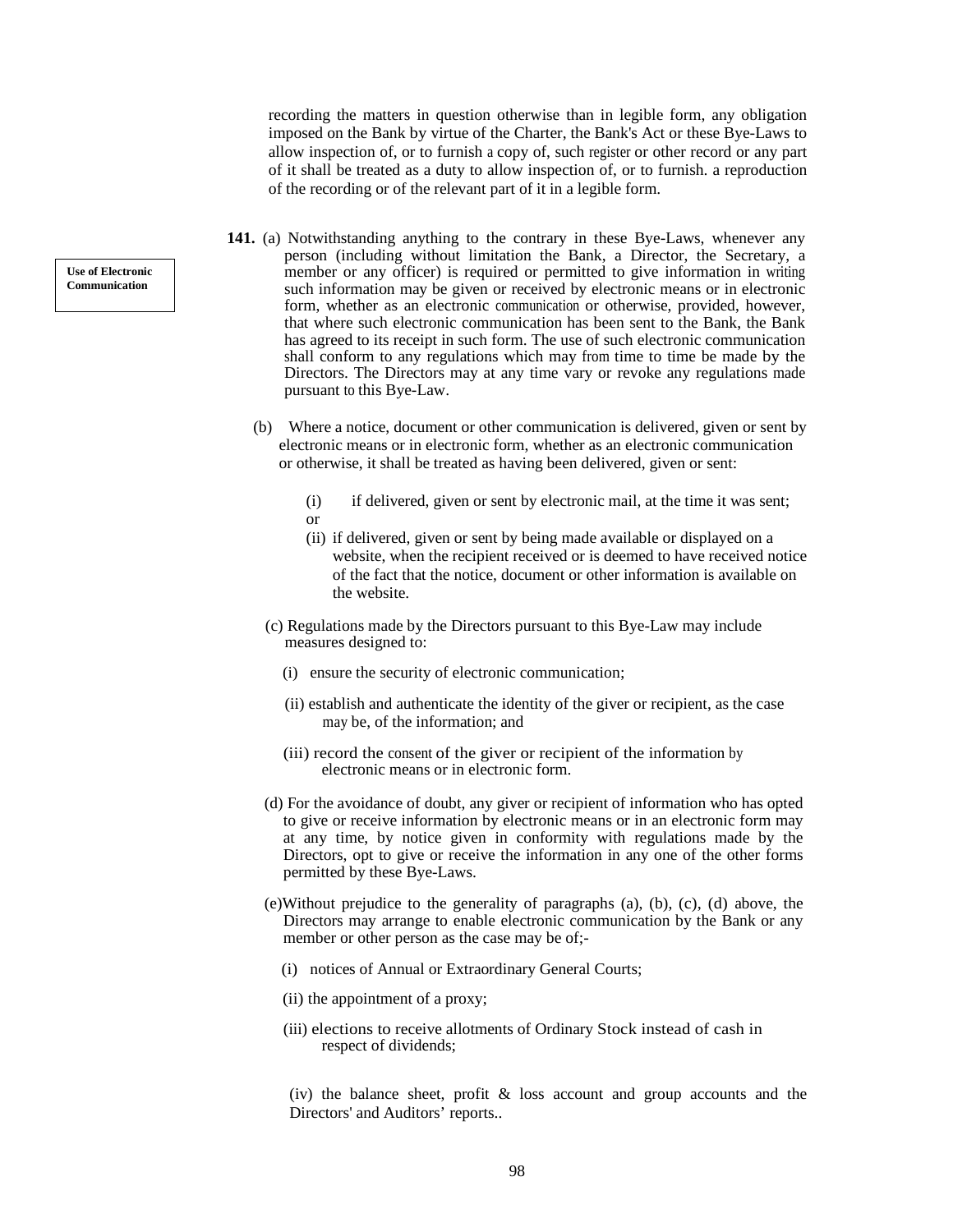**Destruction of stock transfer forms and cancelled stock certificates** 

- **142.** Subject as hereinafter provided the Bank shall be entitled to destroy all instruments of transfer of stock in the Bank which shall have been registered at any time after the expiration of six years from the date of registration thereof and all registered stock certificates and dividend mandates which have been cancelled or have ceased to have effect at any time after the expiration of three years from the date of cancellation or cessation thereof and all notifications of change of address after the expiration of three years from the date of the recording thereof and it shall be conclusively presumed in favour of the Bank that every instrument of transfer so destroyed was a valid and effective instrument duly and properly registered and that every stock certificate so destroyed was a valid and effective instrument duly and properly cancelled and that every other document hereinbefore mentioned so destroyed was a valid and effective document in accordance with the recorded particulars thereof in the books or records of the Bank provided that:
	- (i) the foregoing provisions of this Bye-Law shall apply only to the destruction of a document in good faith and without notice of any claim (regardless of the parties thereto) to which the document is or might be relevant;
	- (ii) nothing herein contained shall be construed as imposing on the Bank any liability in respect of the destruction of such document earlier than as aforesaid or in any case where the conditions of paragraph (i) are not fulfilled, (or in any other circumstances which would not attach to the Bank in the absence of this Bye-Law).

For the purposes of this Bye-Law:

- (i) the references to the destruction of any document include references to the disposal thereof in any manner.
- (ii) the references to an instrument of transfer shall be deemed to include references to any document constituting the renunciation of an allotment of any stock in the Bank by the allottee in favour of some other person.
- (iii) "**stock**" shall include capital stock or loan stock of the Bank.
- **143.** Any Director or Secretary or any person appointed by the Directors for the purpose shall have power to authenticate any documents affecting the constitution of the Bank and any resolutions passed by the Bank or the Directors or any committee appointed by the Directors and any books records documents and accounts relating to the business of the Bank and to certify copies thereof or extracts therefrom as true copies or extracts; and where any books records documents or accounts are elsewhere than at the Office, the local Manager or other officer of the Bank having the custody thereof shall be deemed to be a person appointed by the Directors as aforesaid. **Authentication of documents**
- **144.** Every Director, member of a committee appointed by the Directors, divisional director, local director, advisory director, Auditor, officer or other person employed in the business of the Bank shall, before entering upon his duties and as often thereafter as the Court of Directors may prescribe, sign a declaration pledging himself to observe strict secrecy respecting all transactions of the Bank with the customers, and the state of accounts with individuals, and in all matters relating thereto, and shall by such declaration pledge himself not to reveal any of the matters which may come to his knowledge in the discharge of his duties, except when required to do so by law, or by the Court of Directors or by the proper person to whom such matters relate and except so far as may be necessary in order to comply with any of the provisions contained in these Bye-Laws, and (save as **Declaration of secrecy**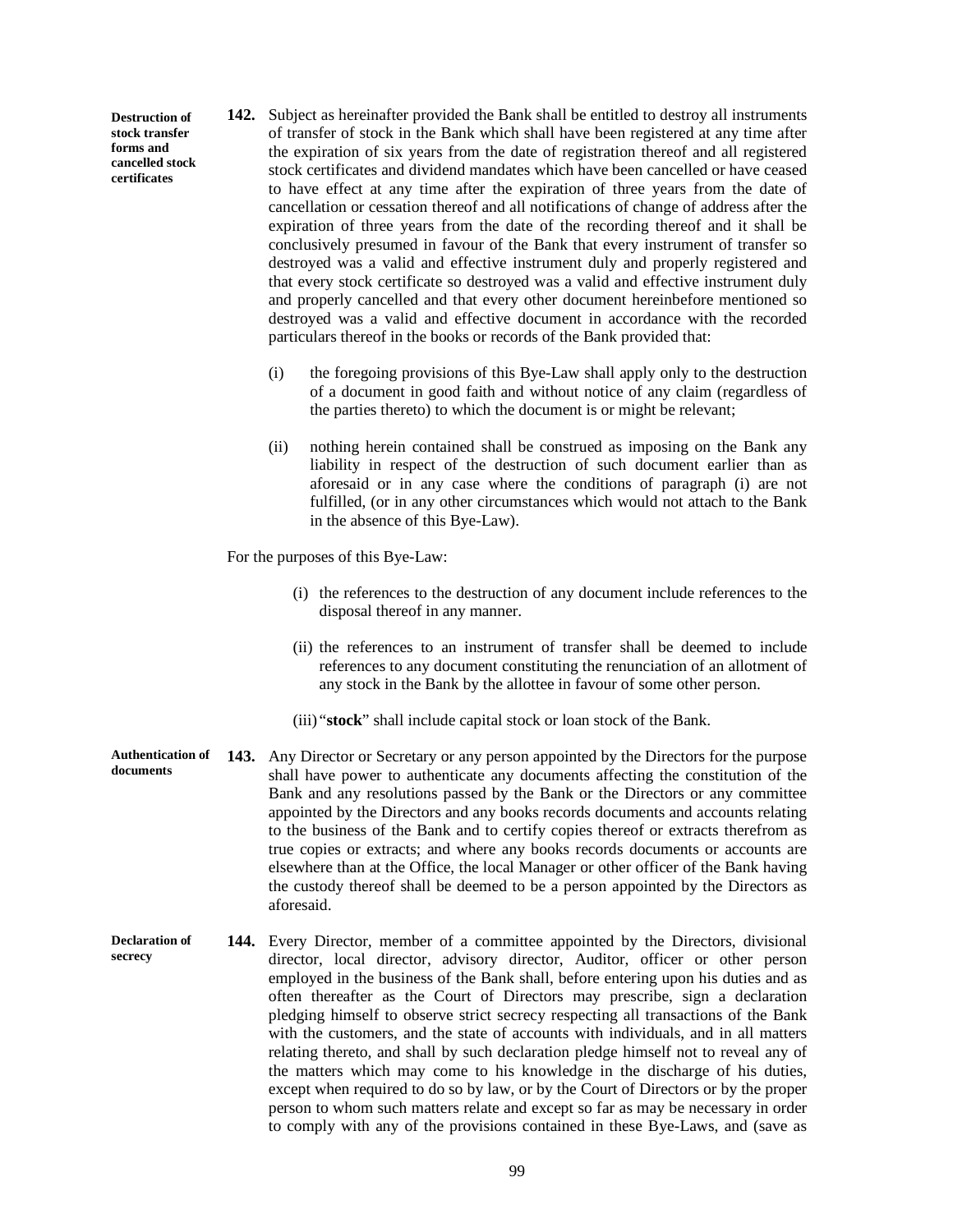|                                                                                        |      | aforesaid and as provided in Bye-Law 77) shall not be required to take make or<br>subscribe any such oath or declaration as is mentioned in the Charter.                                                                                                                                                                                                                                                                                                                                                                                                                                                                                                                                                                                                                                                                                                                                                                                                                        |
|----------------------------------------------------------------------------------------|------|---------------------------------------------------------------------------------------------------------------------------------------------------------------------------------------------------------------------------------------------------------------------------------------------------------------------------------------------------------------------------------------------------------------------------------------------------------------------------------------------------------------------------------------------------------------------------------------------------------------------------------------------------------------------------------------------------------------------------------------------------------------------------------------------------------------------------------------------------------------------------------------------------------------------------------------------------------------------------------|
| <b>Indemnity</b>                                                                       |      | 145. Subject to any contract with the Bank and so far as may be permitted by law, every<br>Director, every member of a committee appointed by the Directors and every<br>officer of the Bank shall be indemnified out of its funds against all costs, charges,<br>expenses, losses and liabilities incurred by him in the conduct of the business of<br>the Bank or in the discharge of his duties in good faith and without wilful default<br>or neglect.                                                                                                                                                                                                                                                                                                                                                                                                                                                                                                                      |
| <b>Insurance</b><br>against<br>liability of<br><b>Directors and</b><br><b>Officers</b> |      | 146. The Directors shall have the power to purchase and maintain for the benefit of any<br>persons who are or were at any time Directors or Officers of the Bank insurance<br>against any liability incurred by such persons in respect of any act or omission in<br>the execution or discharge of their duties or in the exercise of their powers, and the<br>Directors shall be entitled to vote and be counted in the quorum in respect of any<br>resolution concerning the purchase of such insurance.                                                                                                                                                                                                                                                                                                                                                                                                                                                                      |
| <b>Record</b><br>dates                                                                 | 147. | Subject to the rights attaching to, or the terms of issue of, any stock, any dividend<br>on stock of any class or any distribution, allotment or issue to the holders of any<br>stock of any class, whether to be paid or made pursuant to a resolution of the Bank<br>in General Court or a resolution of the Directors or otherwise, may as specified in<br>such resolution be paid or made to the persons registered as the holders of stock at<br>the close of business on a particular date, notwithstanding that it may be a date<br>prior to that on which the resolution is passed and thereupon the dividend shall be<br>payable to them in accordance with their respective holdings so registered, but<br>without prejudice to the rights inter se of transferors and transferees of any such<br>stock in respect of such dividend. The provisions of this Bye-Law shall apply<br>mutatis mutandis to capitalisations to be effected in pursuance of these Bye-Laws. |
| <b>Reduction</b><br>of Capital                                                         |      | <b>148.</b> The Bank may by special resolution reduce its issued capital stock, any<br>capital redemption reserve fund or any stock premium account in any<br>manner.                                                                                                                                                                                                                                                                                                                                                                                                                                                                                                                                                                                                                                                                                                                                                                                                           |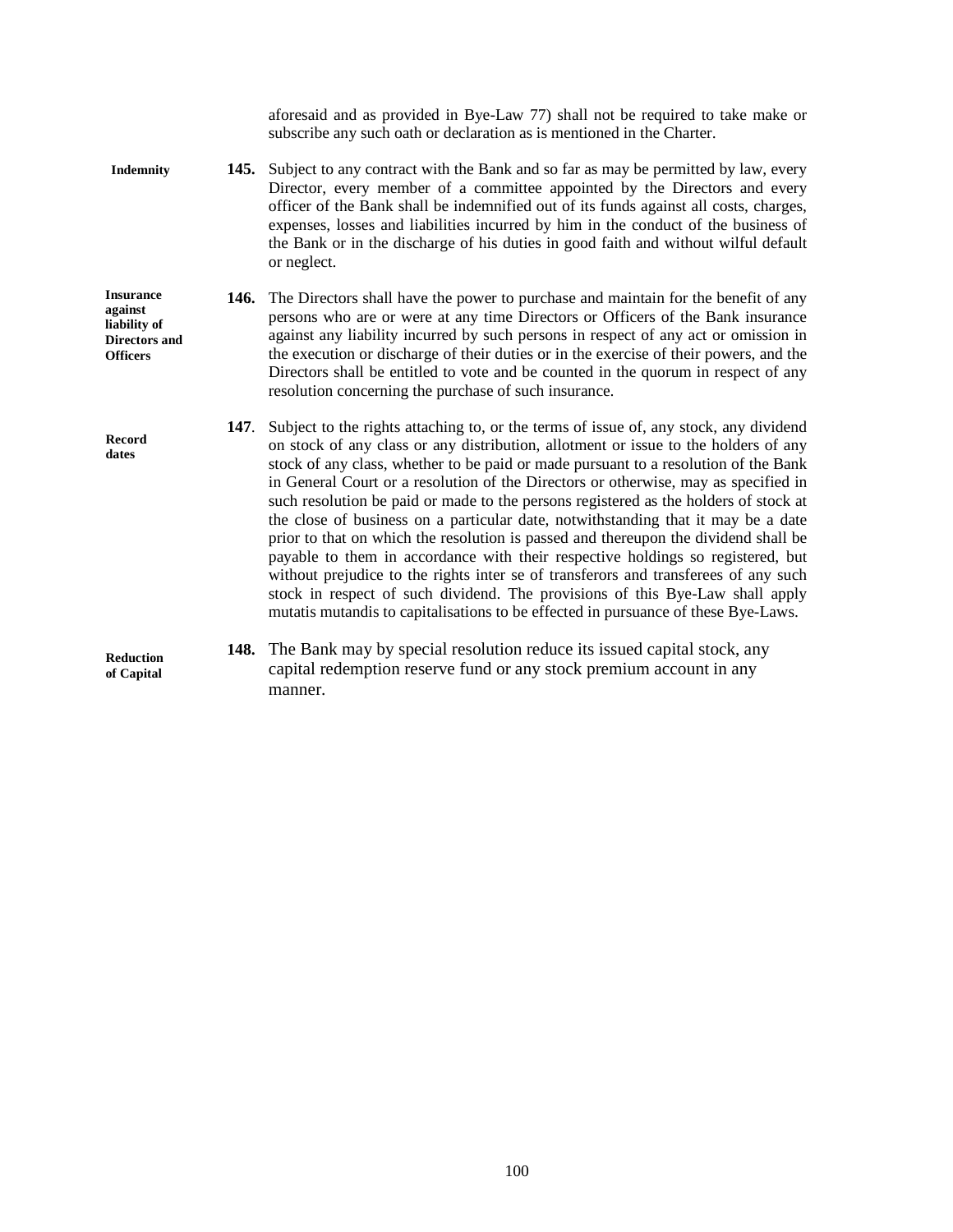#### **APPENDIX**

#### **AUTHORITY TO BUY-BACK BANK STOCK**

# **A SPECIAL RESOLUTION**

# **OF**

# **THE GOVERNOR AND COMPANY OF THE BANK OF IRELAND**

#### **SPECIAL RESOLUTIONS**

At an Annual General Meeting of the members of the Bank, duly convened and held in The O'Reilly Hall, UCD, Belfield, Dublin 4 on 8 July 2008, the following Special Resolution was duly passed:-

"5 To consider and if thought fit pass the following resolution as a special resolution:-

#### **"THAT**

- (a) the Bank and/or any subsidiary (as such expression is defined by Section 155 of the Companies Act, 1963) of the Bank be generally authorised to make market purchases (as defined by Section 212 of the Companies Act, 1990 (the "1990 Act")) of units of Ordinary Stock of the Bank having a nominal value of  $\epsilon$ 0.64 each on such terms and conditions and in such manner as the Directors or, as the case may be, the directors of such subsidiary, may from time to time determine but subject, however, to the provisions of the 1990 Act and to the following restrictions and provisions:
	- (i) The maximum number of units of Ordinary Stock authorised to be acquired pursuant to the terms of this resolution shall, subject to the proviso hereinafter set out, not exceed 99 million units;
	- (ii) The minimum and maximum prices which may be paid for any such units of Ordinary Stock shall be determined in accordance with Bye-Law 40 of the Bye-Laws of the Bank;
- (b) the Bank and/or any subsidiary (as such expression is defined by Section 155 of the Companies Act,  $1963^{\circ}$  of the Bank be generally authorised to make market purchases (as defined by Section 212 of the 1990 Act) of units of Non-Cumulative Preference Stock of Stg£1 each of the Bank (the "Sterling Preference Stock") and units of Non-Cumulative Preference Stock of €1.27 each of the Bank (the "euro Preference Stock") on such terms and conditions and in such manner as the Directors or, as the case may be, the directors of such subsidiary, may from time to time determine but subject, however, to the provisions of the 1990 Act and to the following restrictions and provisions:
	- (i) The maximum number of units of Sterling Preference Stock authorised to be acquired pursuant to the terms of this resolution shall, subject to the proviso hereinafter set out, not exceed 1,876,090 units;
	- (ii) The minimum and maximum prices which may be paid for any such units of Sterling Preference Stock shall be determined in accordance with Bye-Law 40 of the Bye-Laws of the Bank;
	- (iii) The maximum number of units of euro Preference Stock authorised to be acquired pursuant to the terms of this resolution shall, subject to the proviso hereinafter set out, not exceed 3,026,598 units;